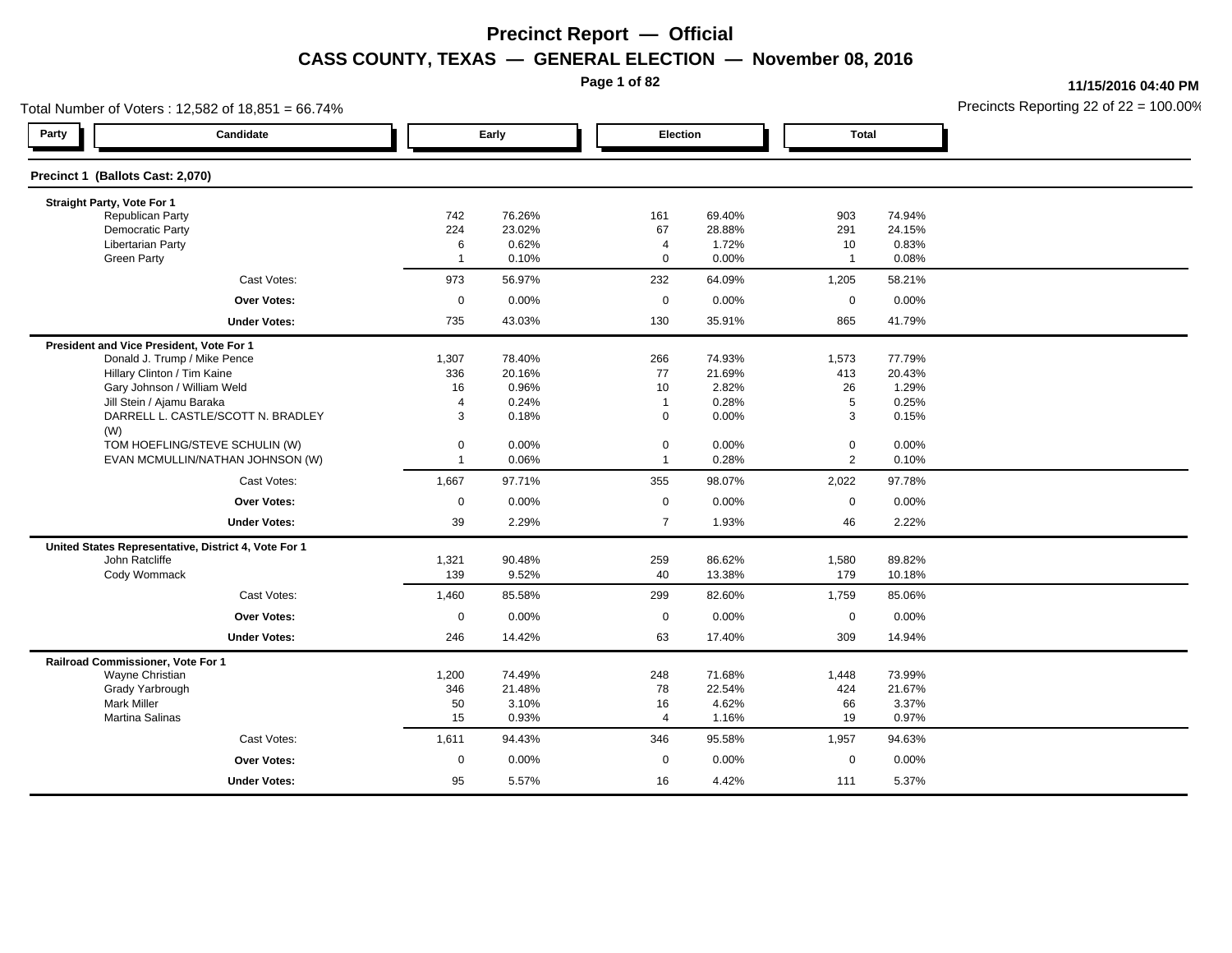**Page 2 of 82**

**11/15/2016 04:40 PM**

| Total Number of Voters: 12,582 of 18,851 = 66.74%                      | Precincts Reporting 22 of 22 = 100.00 |                  |           |                         |              |                  |  |
|------------------------------------------------------------------------|---------------------------------------|------------------|-----------|-------------------------|--------------|------------------|--|
| Party<br>Candidate                                                     |                                       | Early            |           | Election                | <b>Total</b> |                  |  |
| Precinct 1 (Ballots Cast: 2,070)                                       |                                       |                  |           |                         |              |                  |  |
| Justice, Supreme Court, Place 3, Vote For 1                            |                                       |                  |           |                         |              |                  |  |
| Debra Lehrmann<br>Mike Westergren                                      | 1,217<br>336                          | 75.12%<br>20.74% | 245<br>81 | 70.61%<br>23.34%        | 1,462<br>417 | 74.33%<br>21.20% |  |
| Kathie Glass                                                           | 56                                    | 3.46%            | 18        | 5.19%                   | 74           | 3.76%            |  |
| Rodolfo Rivera Munoz                                                   | 11                                    | 0.68%            |           | 3<br>0.86%              | 14           | 0.71%            |  |
| Cast Votes:                                                            | 1,620                                 | 94.96%           | 347       | 95.86%                  | 1,967        | 95.12%           |  |
| <b>Over Votes:</b>                                                     | $\mathbf 0$                           | 0.00%            |           | $\mathbf 0$<br>0.00%    | $\mathsf 0$  | 0.00%            |  |
| <b>Under Votes:</b>                                                    | 86                                    | 5.04%            | 15        | 4.14%                   | 101          | 4.88%            |  |
| Justice, Supreme Court, Place 5, Vote For 1                            |                                       |                  |           |                         |              |                  |  |
| Paul Green                                                             | 1,237                                 | 76.26%           | 256       | 73.35%                  | 1,493        | 75.75%           |  |
| Dori Contreras Garza                                                   | 336                                   | 20.72%           | 79        | 22.64%                  | 415          | 21.06%           |  |
| Tom Oxford                                                             | 36                                    | 2.22%            | 14        | 4.01%                   | 50           | 2.54%            |  |
| Charles E. Waterbury                                                   | 13                                    | 0.80%            |           | 0.00%<br>$\mathbf 0$    | 13           | 0.66%            |  |
| Cast Votes:                                                            | 1,622                                 | 95.08%           | 349       | 96.41%                  | 1,971        | 95.31%           |  |
| <b>Over Votes:</b>                                                     | $\mathbf 0$                           | 0.00%            |           | $\mathbf 0$<br>0.00%    | $\mathsf 0$  | 0.00%            |  |
| <b>Under Votes:</b>                                                    | 84                                    | 4.92%            | 13        | 3.59%                   | 97           | 4.69%            |  |
| Justice, Supreme Court, Place 9, Vote For 1                            |                                       |                  |           |                         |              |                  |  |
| Eva Guzman                                                             | 1,196                                 | 73.74%           | 245       | 70.20%                  | 1,441        | 73.11%           |  |
| Savannah Robinson<br>Don Fulton                                        | 359<br>48                             | 22.13%<br>2.96%  | 85<br>15  | 24.36%<br>4.30%         | 444<br>63    | 22.53%<br>3.20%  |  |
| Jim Chisholm                                                           | 19                                    | 1.17%            |           | $\overline{4}$<br>1.15% | 23           | 1.17%            |  |
| Cast Votes:                                                            | 1,622                                 | 95.08%           | 349       | 96.41%                  | 1,971        | 95.31%           |  |
| <b>Over Votes:</b>                                                     | $\mathbf 0$                           | 0.00%            |           | $\mathbf 0$<br>0.00%    | $\mathbf 0$  | 0.00%            |  |
| <b>Under Votes:</b>                                                    | 84                                    | 4.92%            | 13        | 3.59%                   | 97           | 4.69%            |  |
|                                                                        |                                       |                  |           |                         |              |                  |  |
| Judge, Court of Criminal Appeals, Place 2, Vote For 1<br>Mary Lou Keel | 1,202                                 | 74.47%           | 246       | 70.69%                  | 1,448        | 73.80%           |  |
| Lawrence "Larry" Meyers                                                | 362                                   | 22.43%           | 88        | 25.29%                  | 450          | 22.94%           |  |
| Mark Ash                                                               | 43                                    | 2.66%            | 13        | 3.74%                   | 56           | 2.85%            |  |
| Adam King Blackwell Reposa                                             | $\overline{7}$                        | 0.43%            |           | 0.29%<br>$\overline{1}$ | 8            | 0.41%            |  |
| Cast Votes:                                                            | 1,614                                 | 94.61%           | 348       | 96.13%                  | 1,962        | 94.87%           |  |
| <b>Over Votes:</b>                                                     | $\mathsf{O}\xspace$                   | 0.00%            |           | $\mathsf 0$<br>0.00%    | $\mathbf 0$  | 0.00%            |  |
| <b>Under Votes:</b>                                                    | 92                                    | 5.39%            | 14        | 3.87%                   | 106          | 5.13%            |  |
| Judge, Court of Criminal Appeals, Place 5, Vote For 1                  |                                       |                  |           |                         |              |                  |  |
| Scott Walker                                                           | 1,223                                 | 75.35%           | 252       | 72.00%                  | 1,475        | 74.76%           |  |
| Betsy Johnson                                                          | 352<br>35                             | 21.69%<br>2.16%  | 83        | 23.71%<br>2.86%         | 435<br>45    | 22.05%<br>2.28%  |  |
| William Bryan Strange, III<br>Judith Sanders-Castro                    | 13                                    | 0.80%            | 10        | $\overline{5}$<br>1.43% | 18           | 0.91%            |  |
| Cast Votes:                                                            | 1,623                                 | 95.13%           | 350       | 96.69%                  | 1,973        | 95.41%           |  |
|                                                                        |                                       |                  |           |                         |              |                  |  |
| Over Votes:                                                            | $\mathbf 0$                           | 0.00%            |           | $\mathbf 0$<br>0.00%    | $\mathsf 0$  | 0.00%            |  |
| <b>Under Votes:</b>                                                    | 83                                    | 4.87%            | 12        | 3.31%                   | 95           | 4.59%            |  |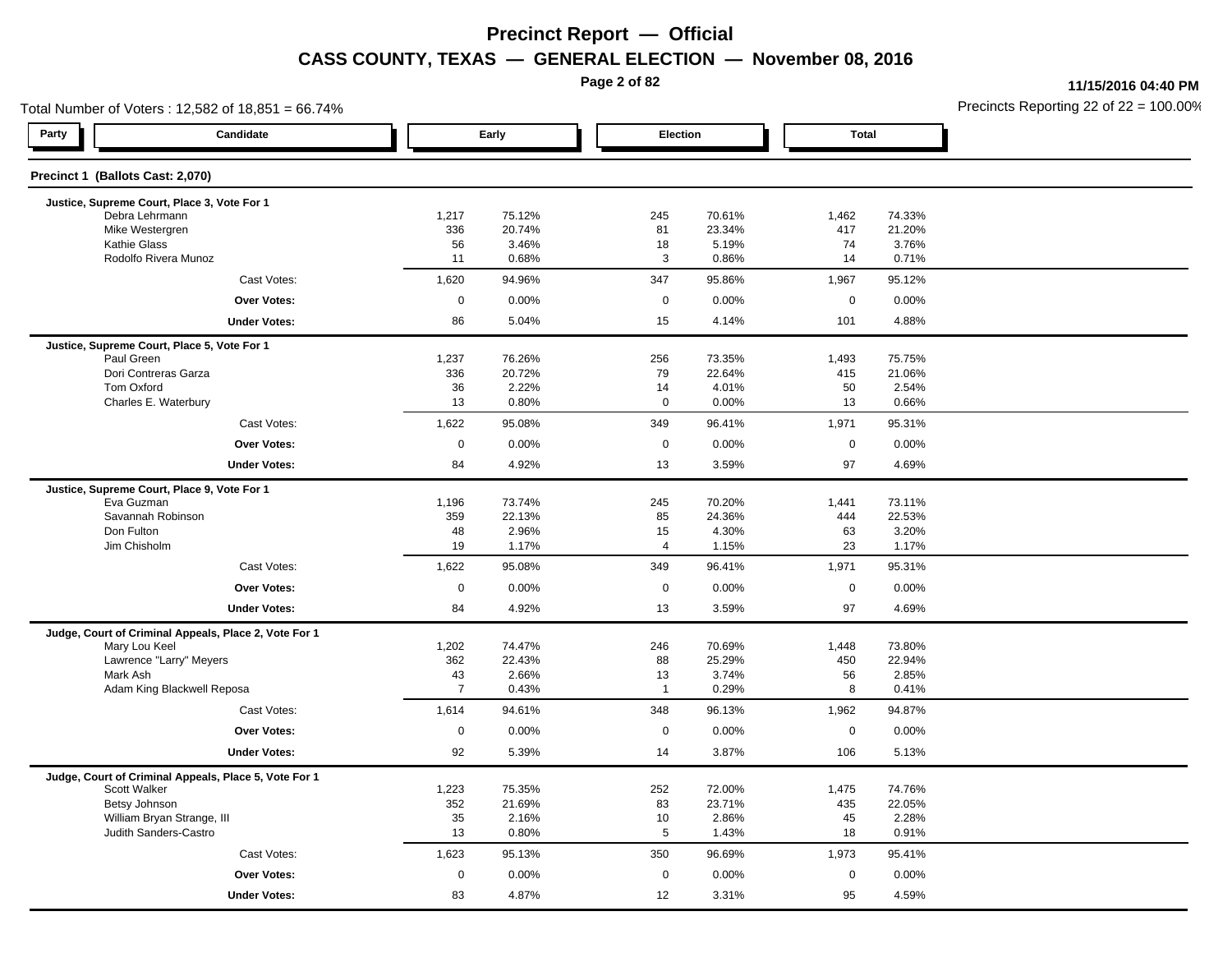**Page 3 of 82**

**11/15/2016 04:40 PM**

| Total Number of Voters: 12,582 of 18,851 = 66.74%                               |              |                  |                      |                  |                     |                  | Precincts Reporting 22 of 22 = 100.00 |
|---------------------------------------------------------------------------------|--------------|------------------|----------------------|------------------|---------------------|------------------|---------------------------------------|
| Party<br>Candidate                                                              |              | Early            | Election             |                  | <b>Total</b>        |                  |                                       |
| Precinct 1 (Ballots Cast: 2,070)                                                |              |                  |                      |                  |                     |                  |                                       |
| Judge, Court of Criminal Appeals, Place 6, Vote For 1                           |              |                  |                      |                  |                     |                  |                                       |
| Michael E. Keasler<br>Robert Burns                                              | 1,216<br>361 | 75.15%<br>22.31% | 255<br>83            | 73.28%<br>23.85% | 1,471<br>444        | 74.82%<br>22.58% |                                       |
| Mark W. Bennett                                                                 | 41           | 2.53%            | 10                   | 2.87%            | 51                  | 2.59%            |                                       |
| Cast Votes:                                                                     | 1,618        | 94.84%           | 348                  | 96.13%           | 1,966               | 95.07%           |                                       |
| Over Votes:                                                                     | $\pmb{0}$    | 0.00%            | $\mathsf{O}\xspace$  | 0.00%            | $\mathsf{O}\xspace$ | 0.00%            |                                       |
| <b>Under Votes:</b>                                                             | 88           | 5.16%            | 14                   | 3.87%            | 102                 | 4.93%            |                                       |
| Member, State Board of Education, District 9, Vote For 1                        |              |                  |                      |                  |                     |                  |                                       |
| Keven M. Ellis                                                                  | 1,195        | 74.18%           | 251                  | 72.33%           | 1,446               | 73.85%           |                                       |
| Amanda M. Rudolph<br>Anastasia Wilford                                          | 380<br>36    | 23.59%<br>2.23%  | 89<br>$\overline{7}$ | 25.65%<br>2.02%  | 469<br>43           | 23.95%<br>2.20%  |                                       |
| Cast Votes:                                                                     | 1,611        | 94.43%           | 347                  | 95.86%           | 1,958               | 94.68%           |                                       |
| Over Votes:                                                                     | $\mathsf 0$  | 0.00%            | $\mathbf 0$          | 0.00%            | $\mathbf 0$         | 0.00%            |                                       |
| <b>Under Votes:</b>                                                             | 95           | 5.57%            | 15                   | 4.14%            | 110                 | 5.32%            |                                       |
| State Senator, District 1, Vote For 1                                           |              |                  |                      |                  |                     |                  |                                       |
| <b>Bryan Hughes</b>                                                             | 1,343        | 100.00%          | 278                  | 100.00%          | 1,621               | 100.00%          |                                       |
| Cast Votes:                                                                     | 1,343        | 78.72%           | 278                  | 76.80%           | 1,621               | 78.38%           |                                       |
| Over Votes:                                                                     | $\mathbf 0$  | 0.00%            | $\mathsf 0$          | 0.00%            | $\mathbf 0$         | 0.00%            |                                       |
| <b>Under Votes:</b>                                                             | 363          | 21.28%           | 84                   | 23.20%           | 447                 | 21.62%           |                                       |
| State Representative, District 9, Vote For 1<br>Chris Paddie                    | 1,332        | 100.00%          | 276                  | 100.00%          | 1,608               | 100.00%          |                                       |
| Cast Votes:                                                                     | 1,332        | 78.08%           | 276                  | 76.24%           | 1,608               | 77.76%           |                                       |
| Over Votes:                                                                     | $\mathbf 0$  | 0.00%            | $\mathbf 0$          | 0.00%            | $\mathbf 0$         | 0.00%            |                                       |
| <b>Under Votes:</b>                                                             | 374          | 21.92%           | 86                   | 23.76%           | 460                 | 22.24%           |                                       |
|                                                                                 |              |                  |                      |                  |                     |                  |                                       |
| Chief Justice, 6th Court of Appeals District, Vote For 1<br><b>Josh Morriss</b> | 1,326        | 100.00%          | 279                  | 100.00%          | 1,605               | 100.00%          |                                       |
| Cast Votes:                                                                     | 1,326        | 77.73%           | 279                  | 77.07%           | 1,605               | 77.61%           |                                       |
| Over Votes:                                                                     | $\mathsf 0$  | 0.00%            | $\mathsf 0$          | 0.00%            | $\mathbf 0$         | 0.00%            |                                       |
| <b>Under Votes:</b>                                                             | 380          | 22.27%           | 83                   | 22.93%           | 463                 | 22.39%           |                                       |
| District Judge, 5th Judicial District, Vote For 1<br><b>Bill Miller</b>         | 1,315        | 100.00%          | 278                  | 100.00%          | 1,593               | 100.00%          |                                       |
| Cast Votes:                                                                     | 1,315        | 77.08%           | 278                  | 76.80%           | 1,593               | 77.03%           |                                       |
| Over Votes:                                                                     | $\mathsf 0$  | 0.00%            | $\mathbf 0$          | 0.00%            | $\mathbf 0$         | 0.00%            |                                       |
| <b>Under Votes:</b>                                                             | 391          | 22.92%           | 84                   | 23.20%           | 475                 | 22.97%           |                                       |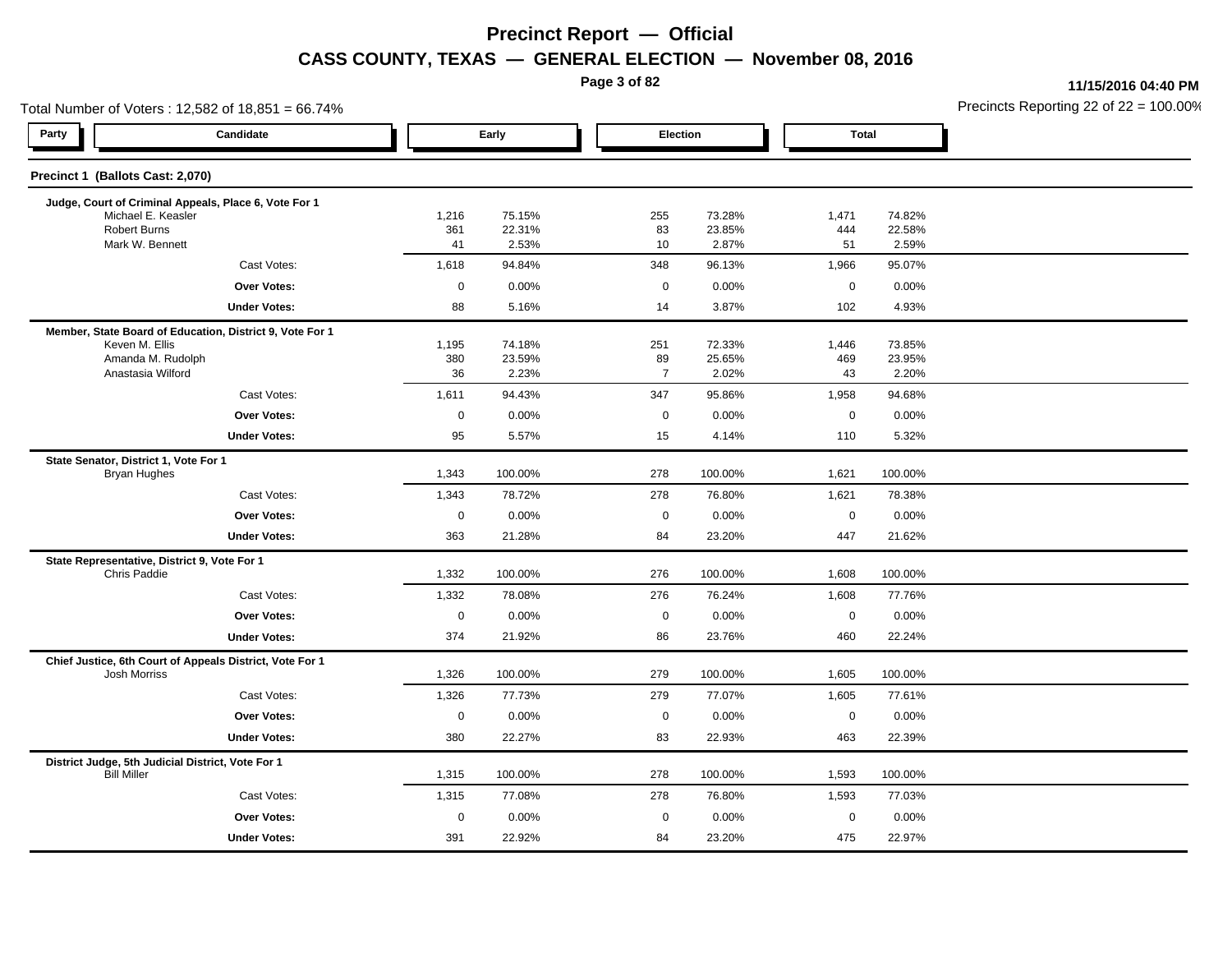**Page 4 of 82**

**11/15/2016 04:40 PM**

| Total Number of Voters: 12,582 of 18,851 = 66.74%                     | Precincts Reporting 22 of 22 = 100.00 |                  |                   |                  |              |                  |  |
|-----------------------------------------------------------------------|---------------------------------------|------------------|-------------------|------------------|--------------|------------------|--|
| Party<br>Candidate                                                    |                                       | Early            | Election          |                  | <b>Total</b> |                  |  |
| Precinct 1 (Ballots Cast: 2,070)                                      |                                       |                  |                   |                  |              |                  |  |
| Sheriff, Vote For 1                                                   |                                       |                  |                   |                  |              |                  |  |
| Larry Rowe                                                            | 1,385                                 | 100.00%          | 283               | 100.00%          | 1,668        | 100.00%          |  |
| Cast Votes:                                                           | 1,385                                 | 81.18%           | 283               | 78.18%           | 1,668        | 80.66%           |  |
| Over Votes:                                                           | $\mathsf 0$                           | 0.00%<br>18.82%  | $\mathsf 0$<br>79 | 0.00%            | $\mathbf 0$  | 0.00%            |  |
| <b>Under Votes:</b>                                                   | 321                                   |                  |                   | 21.82%           | 400          | 19.34%           |  |
| Tax Assessor-Collector, Vote For 1<br>Angie Young                     | 1,347                                 | 100.00%          | 278               | 100.00%          | 1,625        | 100.00%          |  |
| Cast Votes:                                                           | 1,347                                 | 78.96%           | 278               | 76.80%           | 1,625        | 78.58%           |  |
| Over Votes:                                                           | $\mathbf 0$                           | 0.00%            | $\mathsf 0$       | 0.00%            | $\mathbf 0$  | 0.00%            |  |
| <b>Under Votes:</b>                                                   | 359                                   | 21.04%           | 84                | 23.20%           | 443          | 21.42%           |  |
| County Commissioner, Precinct No. 1, Vote For 1<br><b>Brett Fitts</b> | 1,376                                 | 100.00%          | 279               | 100.00%          | 1,655        | 100.00%          |  |
| Cast Votes:                                                           | 1,376                                 | 80.66%           | 279               | 77.07%           | 1,655        | 80.03%           |  |
| <b>Over Votes:</b>                                                    | $\mathsf{O}\xspace$                   | 0.00%            | $\mathsf 0$       | 0.00%            | $\mathsf 0$  | 0.00%            |  |
| <b>Under Votes:</b>                                                   | 330                                   | 19.34%           | 83                | 22.93%           | 413          | 19.97%           |  |
| Constable, Precinct No. 1, Vote For 1                                 |                                       |                  |                   |                  |              |                  |  |
| Alton McWaters                                                        | 1,381                                 | 100.00%          | 288               | 100.00%          | 1,669        | 100.00%          |  |
| Cast Votes:                                                           | 1,381                                 | 80.95%           | 288               | 79.56%           | 1,669        | 80.71%           |  |
| Over Votes:                                                           | $\mathsf 0$                           | 0.00%            | $\mathbf 0$       | 0.00%            | $\mathsf 0$  | 0.00%            |  |
| <b>Under Votes:</b>                                                   | 325                                   | 19.05%           | 74                | 20.44%           | 399          | 19.29%           |  |
| TEXARKANA COLLEGE DISTRICT, Vote For 1                                |                                       |                  |                   |                  |              |                  |  |
| <b>FOR</b><br><b>AGAINST</b>                                          | 269                                   | 17.57%           | 74                | 23.34%           | 343          | 18.56%           |  |
|                                                                       | 1,262                                 | 82.43%           | 243               | 76.66%           | 1,505        | 81.44%           |  |
| Cast Votes:<br><b>Over Votes:</b>                                     | 1,531                                 | 90.97%           | 317               | 90.83%           | 1,848        | 90.94%           |  |
|                                                                       | $\mathbf 0$                           | 0.00%            | $\mathbf 0$       | 0.00%            | $\mathbf 0$  | 0.00%            |  |
| <b>Under Votes:</b>                                                   | 152                                   | 9.03%            | 32                | 9.17%            | 184          | 9.06%            |  |
| Trustee - Place 5 LK CISD, Vote For 1<br>Curtis R. Harrison           | 932                                   | 100.00%          | 201               | 100.00%          | 1,133        | 100.00%          |  |
| Cast Votes:                                                           | 932                                   | 56.48%           | 201               | 58.09%           | 1,133        | 56.76%           |  |
| <b>Over Votes:</b>                                                    | $\mathbf 0$                           | 0.00%            | $\mathbf 0$       | 0.00%            | $\mathbf 0$  | 0.00%            |  |
| <b>Under Votes:</b>                                                   | 718                                   | 43.52%           | 145               | 41.91%           | 863          | 43.24%           |  |
| Trustee - Place 6 LK CISD, Vote For 1                                 |                                       |                  |                   |                  |              |                  |  |
| Michael Whatley<br>Robby Johnson                                      | 806<br>470                            | 63.17%<br>36.83% | 189<br>74         | 71.86%<br>28.14% | 995<br>544   | 64.65%<br>35.35% |  |
| Cast Votes:                                                           | 1,276                                 | 77.33%           | 263               | 76.01%           | 1,539        | 77.10%           |  |
| <b>Over Votes:</b>                                                    | $\mathbf 0$                           | 0.00%            | $\mathbf 0$       | $0.00\%$         | $\mathbf 0$  | 0.00%            |  |
| <b>Under Votes:</b>                                                   | 374                                   | 22.67%           | 83                | 23.99%           | 457          | 22.90%           |  |
|                                                                       |                                       |                  |                   |                  |              |                  |  |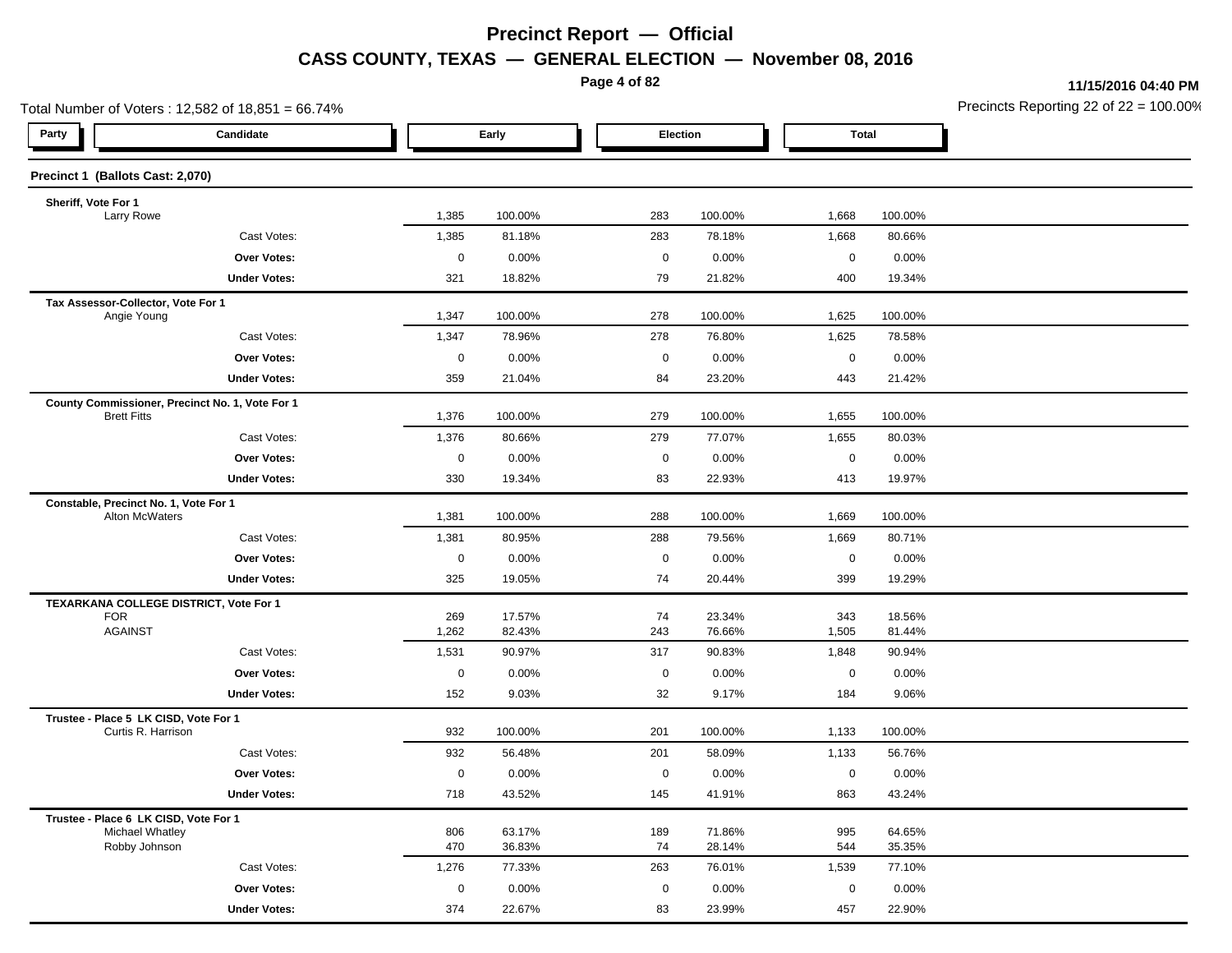**Page 5 of 82**

**11/15/2016 04:40 PM**

| Total Number of Voters: 12,582 of 18,851 = 66.74%                                                                 |                                   |                          |                                        |                        |                                        |                            |                                      | Precincts Reporting 22 of 22 = 100.00 |
|-------------------------------------------------------------------------------------------------------------------|-----------------------------------|--------------------------|----------------------------------------|------------------------|----------------------------------------|----------------------------|--------------------------------------|---------------------------------------|
| Party                                                                                                             | Candidate                         |                          | Early                                  |                        | Election                               |                            | <b>Total</b>                         |                                       |
| Precinct 1 (Ballots Cast: 2,070)                                                                                  |                                   |                          |                                        |                        |                                        |                            |                                      |                                       |
| Trustee - Place 7 LK CISD, Vote For 1<br>Joshua Lane<br><b>Tracy Spaniol</b>                                      |                                   | 698<br>491               | 58.70%<br>41.30%                       | 146<br>89              | 62.13%<br>37.87%                       | 844<br>580                 | 59.27%<br>40.73%                     |                                       |
|                                                                                                                   | Cast Votes:                       | 1,189                    | 72.06%                                 | 235                    | 67.92%                                 | 1,424                      | 71.34%                               |                                       |
|                                                                                                                   | <b>Over Votes:</b>                | $\mathbf 0$              | 0.00%                                  | $\mathbf 0$            | 0.00%                                  | $\mathbf 0$                | 0.00%                                |                                       |
|                                                                                                                   | <b>Under Votes:</b>               | 461                      | 27.94%                                 | 111                    | 32.08%                                 | 572                        | 28.66%                               |                                       |
| Proposition Linden-Kildare CISD, Vote For 1<br>For<br>Against                                                     | Cast Votes:<br><b>Over Votes:</b> | 601<br>921<br>1,522<br>0 | 39.49%<br>60.51%<br>92.19%<br>$0.00\%$ | 140<br>177<br>317<br>0 | 44.16%<br>55.84%<br>91.62%<br>$0.00\%$ | 741<br>1,098<br>1,839<br>0 | 40.29%<br>59.71%<br>92.09%<br>0.00%  |                                       |
|                                                                                                                   | <b>Under Votes:</b>               | 129                      | 7.81%                                  | 29                     | 8.38%                                  | 158                        | 7.91%                                |                                       |
| Councilman City Linden, Vote For 3<br>Chuck Evans<br>Kenny Hamilton<br>Sue Morris Lazara<br>Jeanie O'Rear Stevens |                                   | 270<br>304<br>294<br>350 | 22.17%<br>24.96%<br>24.14%<br>28.74%   | 53<br>59<br>45<br>56   | 24.88%<br>27.70%<br>21.13%<br>26.29%   | 323<br>363<br>339<br>406   | 22.57%<br>25.37%<br>23.69%<br>28.37% |                                       |
|                                                                                                                   | Cast Votes:                       | 1,218                    | 61.61%                                 | 213                    | 54.62%                                 | 1,431                      | 60.46%                               |                                       |
|                                                                                                                   | <b>Over Votes:</b>                | $\mathbf 0$              | 0.00%                                  | $\mathbf 0$            | 0.00%                                  | $\mathbf 0$                | 0.00%                                |                                       |
|                                                                                                                   | <b>Under Votes:</b>               | 759                      | 38.39%                                 | 177                    | 45.38%                                 | 936                        | 39.54%                               |                                       |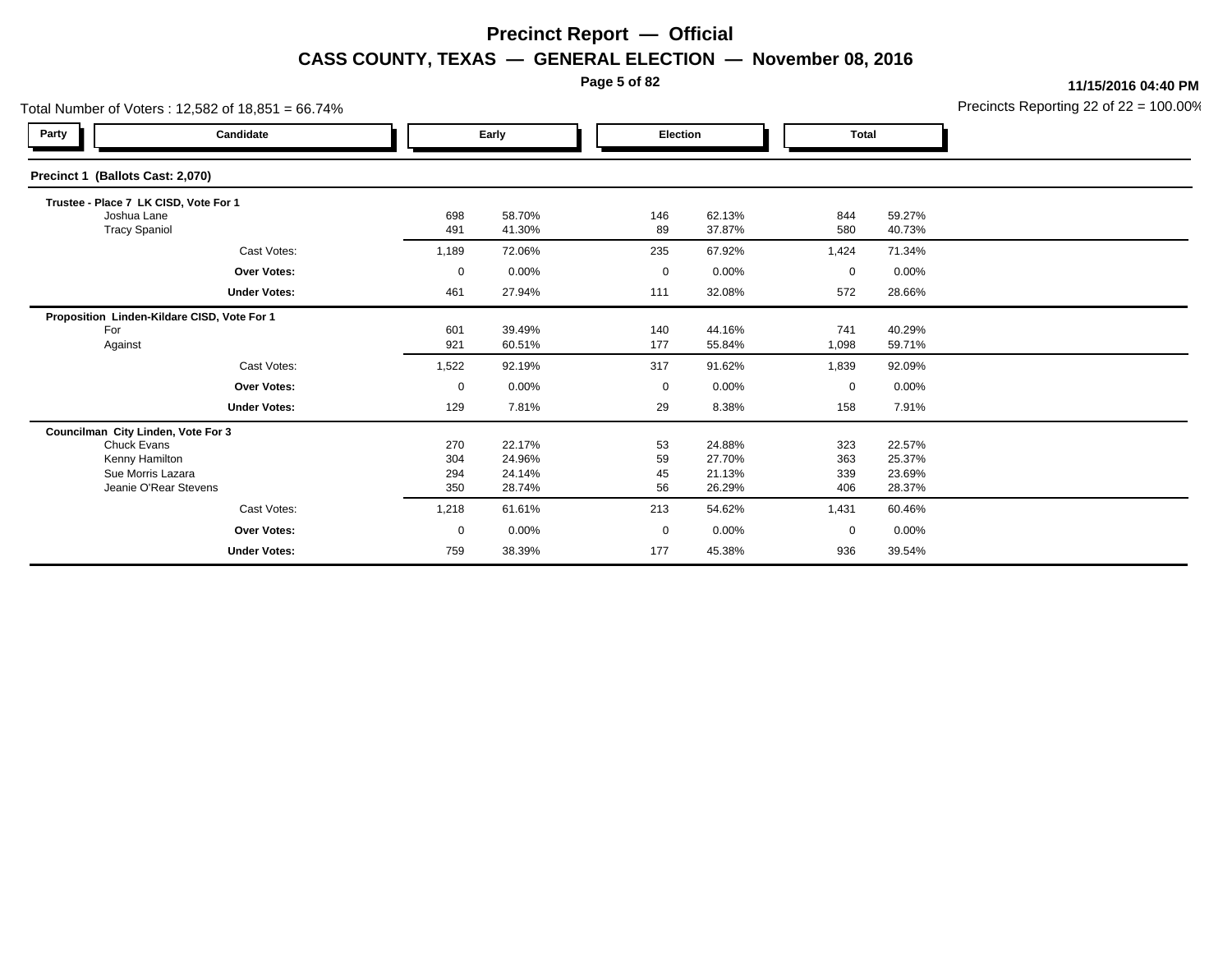**Page 6 of 82**

**11/15/2016 04:40 PM**

|                                          | Total Number of Voters: 12,582 of 18,851 = 66.74%    |                         |        |                |          |                     |        | Precincts Reporting 22 of $22 = 100.00$ <sup>t</sup> |
|------------------------------------------|------------------------------------------------------|-------------------------|--------|----------------|----------|---------------------|--------|------------------------------------------------------|
| Party                                    | Candidate                                            |                         | Early  | Election       |          | <b>Total</b>        |        |                                                      |
| Precinct 2 (Ballots Cast: 293)           |                                                      |                         |        |                |          |                     |        |                                                      |
| Straight Party, Vote For 1               |                                                      |                         |        |                |          |                     |        |                                                      |
| <b>Republican Party</b>                  |                                                      | 80                      | 75.47% | 58             | 65.17%   | 138                 | 70.77% |                                                      |
| Democratic Party                         |                                                      | 26                      | 24.53% | 30             | 33.71%   | 56                  | 28.72% |                                                      |
| <b>Libertarian Party</b>                 |                                                      | $\mathbf 0$             | 0.00%  | $\mathbf 0$    | 0.00%    | $\mathbf 0$         | 0.00%  |                                                      |
| <b>Green Party</b>                       |                                                      | $\mathbf 0$             | 0.00%  | $\mathbf{1}$   | 1.12%    | $\mathbf{1}$        | 0.51%  |                                                      |
|                                          | Cast Votes:                                          | 106                     | 63.47% | 89             | 70.63%   | 195                 | 66.55% |                                                      |
|                                          | Over Votes:                                          | $\mathbf 0$             | 0.00%  | $\mathbf 0$    | 0.00%    | $\mathbf 0$         | 0.00%  |                                                      |
|                                          | <b>Under Votes:</b>                                  | 61                      | 36.53% | 37             | 29.37%   | 98                  | 33.45% |                                                      |
| President and Vice President, Vote For 1 |                                                      |                         |        |                |          |                     |        |                                                      |
|                                          | Donald J. Trump / Mike Pence                         | 128                     | 77.58% | 87             | 70.73%   | 215                 | 74.65% |                                                      |
|                                          | Hillary Clinton / Tim Kaine                          | 35                      | 21.21% | 36             | 29.27%   | 71                  | 24.65% |                                                      |
|                                          | Gary Johnson / William Weld                          | $\overline{2}$          | 1.21%  | $\mathbf 0$    | 0.00%    | $\overline{2}$      | 0.69%  |                                                      |
|                                          | Jill Stein / Ajamu Baraka                            | $\mathbf 0$             | 0.00%  | $\mathbf 0$    | 0.00%    | $\mathbf 0$         | 0.00%  |                                                      |
| (W)                                      | DARRELL L. CASTLE/SCOTT N. BRADLEY                   | $\mathbf 0$             | 0.00%  | $\mathbf 0$    | 0.00%    | $\mathbf 0$         | 0.00%  |                                                      |
|                                          | TOM HOEFLING/STEVE SCHULIN (W)                       | $\mathbf 0$             | 0.00%  | $\mathbf 0$    | $0.00\%$ | $\mathbf 0$         | 0.00%  |                                                      |
|                                          | EVAN MCMULLIN/NATHAN JOHNSON (W)                     | $\mathbf 0$             | 0.00%  | $\mathbf 0$    | 0.00%    | $\mathsf{O}\xspace$ | 0.00%  |                                                      |
|                                          | Cast Votes:                                          | 165                     | 98.80% | 123            | 97.62%   | 288                 | 98.29% |                                                      |
|                                          | Over Votes:                                          | $\mathbf 0$             | 0.00%  | $\mathbf 0$    | 0.00%    | $\mathbf 0$         | 0.00%  |                                                      |
|                                          | <b>Under Votes:</b>                                  | $\overline{2}$          | 1.20%  | 3              | 2.38%    | 5                   | 1.71%  |                                                      |
|                                          | United States Representative, District 4, Vote For 1 |                         |        |                |          |                     |        |                                                      |
| John Ratcliffe                           |                                                      | 130                     | 90.91% | 90             | 93.75%   | 220                 | 92.05% |                                                      |
| Cody Wommack                             |                                                      | 13                      | 9.09%  | 6              | 6.25%    | 19                  | 7.95%  |                                                      |
|                                          | Cast Votes:                                          | 143                     | 85.63% | 96             | 76.19%   | 239                 | 81.57% |                                                      |
|                                          | <b>Over Votes:</b>                                   | $\mathbf 0$             | 0.00%  | $\mathbf 0$    | $0.00\%$ | $\mathbf 0$         | 0.00%  |                                                      |
|                                          | <b>Under Votes:</b>                                  | 24                      | 14.37% | 30             | 23.81%   | 54                  | 18.43% |                                                      |
| Railroad Commissioner, Vote For 1        |                                                      |                         |        |                |          |                     |        |                                                      |
| Wayne Christian                          |                                                      | 122                     | 75.31% | 82             | 67.77%   | 204                 | 72.08% |                                                      |
| Grady Yarbrough                          |                                                      | 36                      | 22.22% | 35             | 28.93%   | 71                  | 25.09% |                                                      |
| <b>Mark Miller</b>                       |                                                      | 3                       | 1.85%  | $\overline{2}$ | 1.65%    | $\sqrt{5}$          | 1.77%  |                                                      |
| Martina Salinas                          |                                                      | $\overline{\mathbf{1}}$ | 0.62%  | $\overline{2}$ | 1.65%    | 3                   | 1.06%  |                                                      |
|                                          | Cast Votes:                                          | 162                     | 97.01% | 121            | 96.03%   | 283                 | 96.59% |                                                      |
|                                          | Over Votes:                                          | $\mathbf 0$             | 0.00%  | $\mathbf 0$    | 0.00%    | $\mathbf 0$         | 0.00%  |                                                      |
|                                          | <b>Under Votes:</b>                                  | 5                       | 2.99%  | 5              | 3.97%    | 10                  | 3.41%  |                                                      |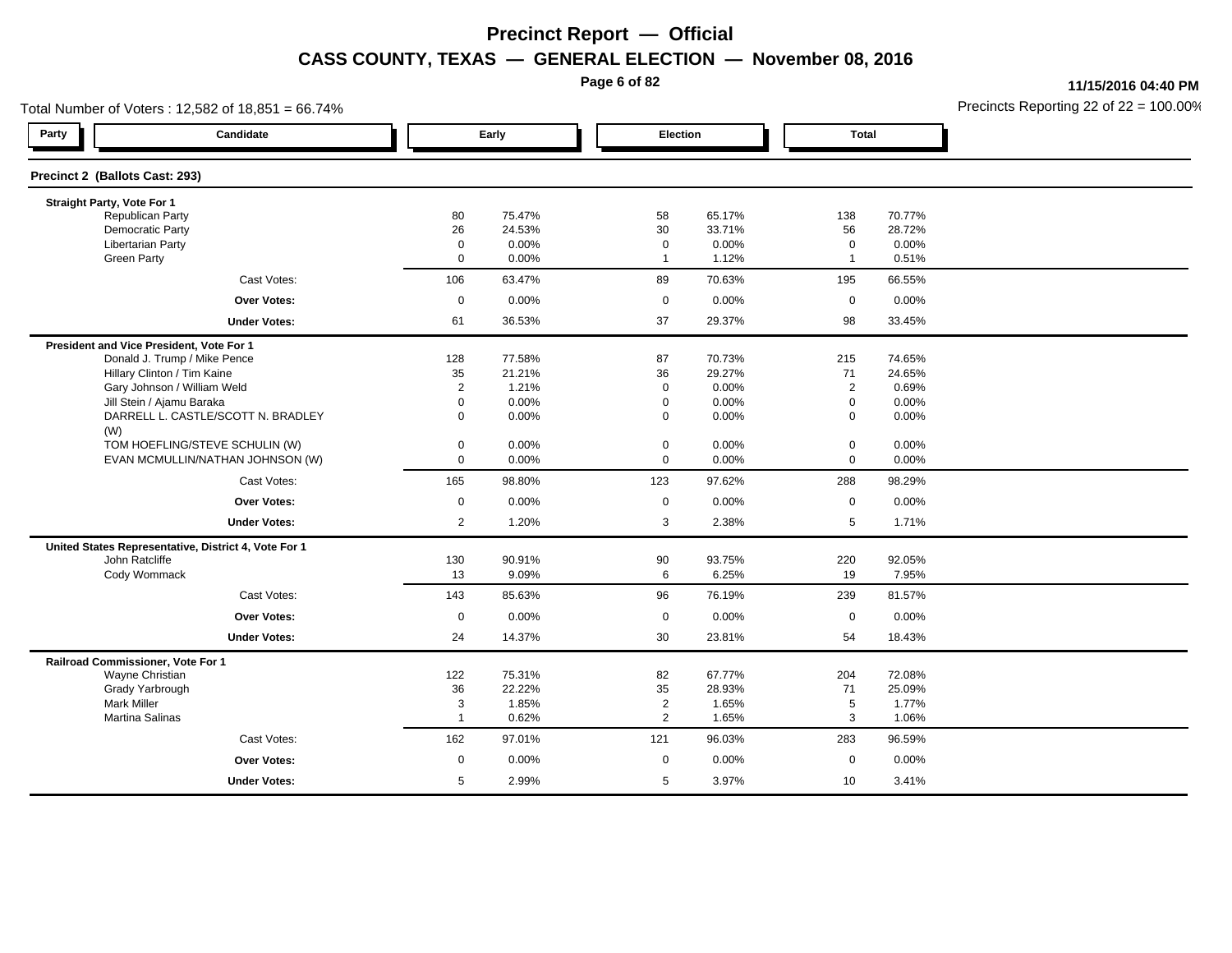**Page 7 of 82**

**11/15/2016 04:40 PM**

| Total Number of Voters: 12,582 of 18,851 = 66.74%         |                              | Precincts Reporting 22 of 22 = 100.00 |                                  |                  |                              |                  |  |
|-----------------------------------------------------------|------------------------------|---------------------------------------|----------------------------------|------------------|------------------------------|------------------|--|
| Party<br>Candidate                                        |                              | Early                                 | Election                         |                  | <b>Total</b>                 |                  |  |
| Precinct 2 (Ballots Cast: 293)                            |                              |                                       |                                  |                  |                              |                  |  |
| Justice, Supreme Court, Place 3, Vote For 1               |                              |                                       |                                  |                  |                              |                  |  |
| Debra Lehrmann<br>Mike Westergren                         | 120<br>35                    | 74.53%<br>21.74%                      | 83<br>35                         | 68.60%<br>28.93% | 203<br>70                    | 71.99%<br>24.82% |  |
| Kathie Glass                                              | 2                            | 1.24%                                 | $\overline{1}$                   | 0.83%            | 3                            | 1.06%            |  |
| Rodolfo Rivera Munoz                                      | $\overline{4}$               | 2.48%                                 | 2                                | 1.65%            | 6                            | 2.13%            |  |
| Cast Votes:                                               | 161                          | 96.41%                                | 121                              | 96.03%           | 282                          | 96.25%           |  |
| <b>Over Votes:</b>                                        | $\mathsf 0$                  | 0.00%                                 | $\mathbf 0$                      | 0.00%            | $\mathsf{O}\xspace$          | 0.00%            |  |
| <b>Under Votes:</b>                                       | 6                            | 3.59%                                 | 5                                | 3.97%            | 11                           | 3.75%            |  |
| Justice, Supreme Court, Place 5, Vote For 1               |                              |                                       |                                  |                  |                              |                  |  |
| Paul Green                                                | 124                          | 76.07%                                | 83                               | 68.60%           | 207                          | 72.89%           |  |
| Dori Contreras Garza                                      | 35                           | 21.47%                                | 35                               | 28.93%           | 70                           | 24.65%           |  |
| <b>Tom Oxford</b><br>Charles E. Waterbury                 | $\mathbf{3}$<br>$\mathbf{1}$ | 1.84%<br>0.61%                        | $\overline{2}$<br>$\overline{1}$ | 1.65%<br>0.83%   | $\sqrt{5}$<br>$\overline{2}$ | 1.76%<br>0.70%   |  |
| Cast Votes:                                               | 163                          | 97.60%                                | 121                              | 96.03%           | 284                          | 96.93%           |  |
| Over Votes:                                               | $\mathbf 0$                  | 0.00%                                 | $\mathbf 0$                      | 0.00%            | $\mathbf 0$                  | 0.00%            |  |
| <b>Under Votes:</b>                                       | $\overline{4}$               | 2.40%                                 | 5                                | 3.97%            | 9                            | 3.07%            |  |
|                                                           |                              |                                       |                                  |                  |                              |                  |  |
| Justice, Supreme Court, Place 9, Vote For 1<br>Eva Guzman | 119                          | 73.01%                                | 83                               | 68.60%           | 202                          | 71.13%           |  |
| Savannah Robinson                                         | 38                           | 23.31%                                | 35                               | 28.93%           | 73                           | 25.70%           |  |
| Don Fulton                                                | $\sqrt{5}$                   | 3.07%                                 | $\overline{2}$                   | 1.65%            | $\overline{7}$               | 2.46%            |  |
| Jim Chisholm                                              | $\overline{1}$               | 0.61%                                 | $\overline{1}$                   | 0.83%            | $\overline{2}$               | 0.70%            |  |
| Cast Votes:                                               | 163                          | 97.60%                                | 121                              | 96.03%           | 284                          | 96.93%           |  |
| <b>Over Votes:</b>                                        | $\mathbf 0$                  | 0.00%                                 | $\mathbf 0$                      | 0.00%            | $\mathsf 0$                  | 0.00%            |  |
| <b>Under Votes:</b>                                       | $\overline{4}$               | 2.40%                                 | 5                                | 3.97%            | 9                            | 3.07%            |  |
| Judge, Court of Criminal Appeals, Place 2, Vote For 1     |                              |                                       |                                  |                  |                              |                  |  |
| Mary Lou Keel                                             | 124                          | 75.61%                                | 81                               | 66.94%           | 205                          | 71.93%           |  |
| Lawrence "Larry" Meyers                                   | 36                           | 21.95%                                | 36                               | 29.75%           | 72                           | 25.26%           |  |
| Mark Ash                                                  | $\overline{4}$               | 2.44%                                 | $\mathbf{3}$                     | 2.48%            | $\overline{7}$               | 2.46%            |  |
| Adam King Blackwell Reposa                                | $\mathbf 0$                  | 0.00%                                 | $\overline{1}$                   | 0.83%            | $\mathbf{1}$                 | 0.35%            |  |
| Cast Votes:                                               | 164                          | 98.20%                                | 121                              | 96.03%           | 285                          | 97.27%           |  |
| <b>Over Votes:</b>                                        | $\mathbf 0$                  | 0.00%                                 | $\mathbf 0$                      | 0.00%            | $\mathbf 0$                  | 0.00%            |  |
| <b>Under Votes:</b>                                       | 3                            | 1.80%                                 | 5                                | 3.97%            | 8                            | 2.73%            |  |
| Judge, Court of Criminal Appeals, Place 5, Vote For 1     |                              |                                       |                                  |                  |                              |                  |  |
| Scott Walker                                              | 123                          | 75.46%                                | 83                               | 68.60%           | 206                          | 72.54%           |  |
| Betsy Johnson<br>William Bryan Strange, III               | 36<br>3                      | 22.09%<br>1.84%                       | 36<br>$\mathbf{1}$               | 29.75%<br>0.83%  | 72<br>$\overline{4}$         | 25.35%<br>1.41%  |  |
| Judith Sanders-Castro                                     | $\mathbf{1}$                 | 0.61%                                 | $\mathbf{1}$                     | 0.83%            | $\overline{2}$               | 0.70%            |  |
| Cast Votes:                                               | 163                          | 97.60%                                | 121                              | 96.03%           | 284                          | 96.93%           |  |
| Over Votes:                                               | $\mathbf 0$                  | 0.00%                                 | $\mathbf 0$                      | 0.00%            | $\mathbf 0$                  | 0.00%            |  |
|                                                           | 4                            | 2.40%                                 | 5                                | 3.97%            | 9                            | 3.07%            |  |
| <b>Under Votes:</b>                                       |                              |                                       |                                  |                  |                              |                  |  |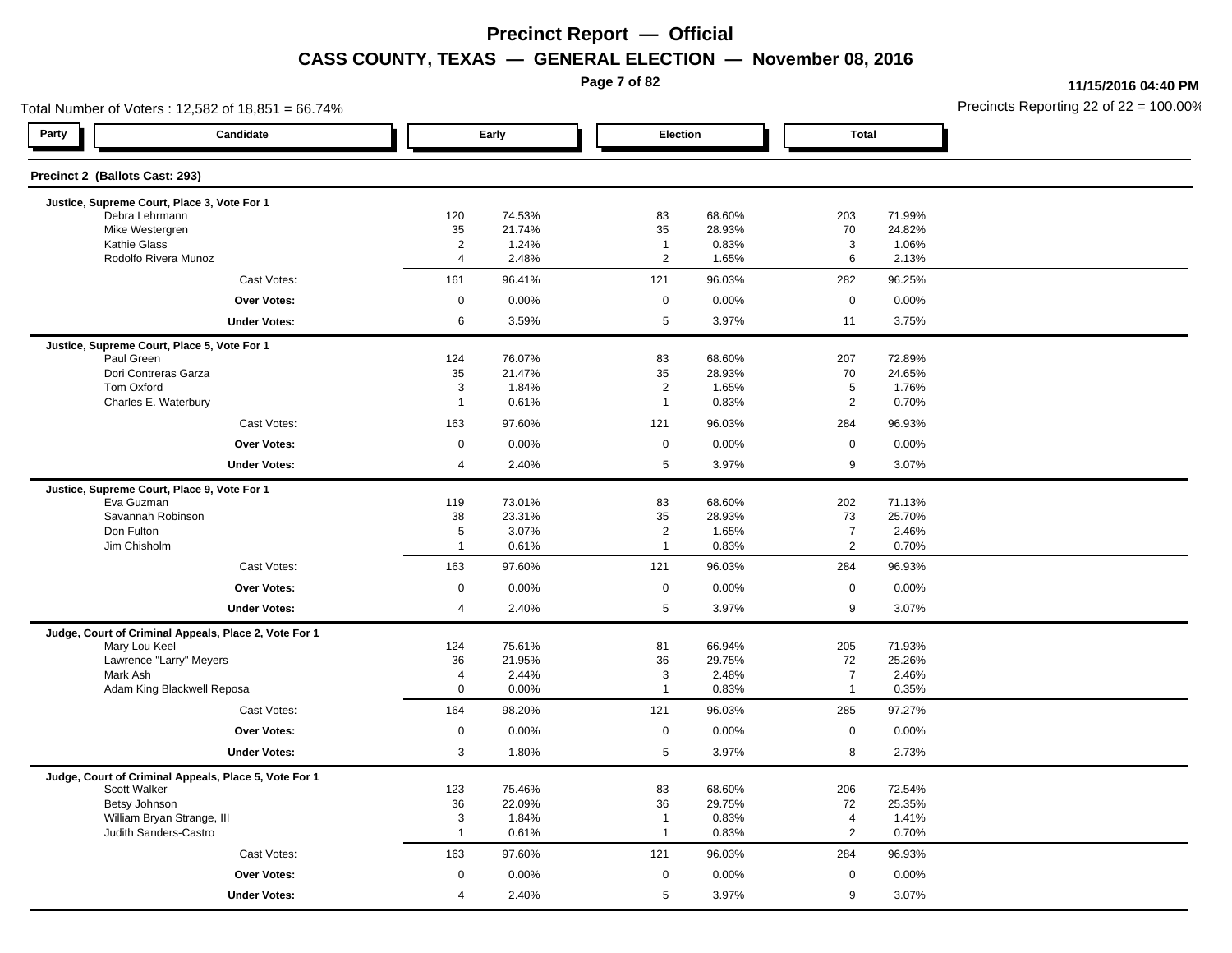**Page 8 of 82**

**11/15/2016 04:40 PM**

| Total Number of Voters: 12,582 of 18,851 = 66.74% |                                                          |                      |                  |                 |                  |              |                  | Precincts Reporting 22 of 22 = 100.00 |
|---------------------------------------------------|----------------------------------------------------------|----------------------|------------------|-----------------|------------------|--------------|------------------|---------------------------------------|
| Party                                             | Candidate                                                |                      | Early            |                 | Election         | <b>Total</b> |                  |                                       |
| Precinct 2 (Ballots Cast: 293)                    |                                                          |                      |                  |                 |                  |              |                  |                                       |
|                                                   | Judge, Court of Criminal Appeals, Place 6, Vote For 1    |                      |                  |                 |                  |              |                  |                                       |
| Michael E. Keasler<br><b>Robert Burns</b>         |                                                          | 123<br>35            | 76.40%<br>21.74% | 83<br>36        | 68.60%<br>29.75% | 206<br>71    | 73.05%<br>25.18% |                                       |
| Mark W. Bennett                                   |                                                          | 3                    | 1.86%            | $\overline{2}$  | 1.65%            | $\,$ 5 $\,$  | 1.77%            |                                       |
|                                                   | Cast Votes:                                              | 161                  | 96.41%           | 121             | 96.03%           | 282          | 96.25%           |                                       |
|                                                   | Over Votes:                                              | $\mathsf 0$          | 0.00%            | $\mathbf 0$     | 0.00%            | $\mathbf 0$  | 0.00%            |                                       |
|                                                   | <b>Under Votes:</b>                                      | 6                    | 3.59%            | $5\phantom{.0}$ | 3.97%            | 11           | 3.75%            |                                       |
|                                                   | Member, State Board of Education, District 9, Vote For 1 |                      |                  |                 |                  |              |                  |                                       |
| Keven M. Ellis                                    |                                                          | 122                  | 75.31%           | 83              | 68.60%           | 205          | 72.44%           |                                       |
| Anastasia Wilford                                 | Amanda M. Rudolph                                        | 39<br>$\overline{1}$ | 24.07%<br>0.62%  | 35<br>3         | 28.93%<br>2.48%  | 74<br>4      | 26.15%<br>1.41%  |                                       |
|                                                   | Cast Votes:                                              | 162                  | 97.01%           | 121             | 96.03%           | 283          | 96.59%           |                                       |
|                                                   | Over Votes:                                              | $\mathbf 0$          | 0.00%            | $\mathbf 0$     | 0.00%            | $\mathbf 0$  | 0.00%            |                                       |
|                                                   | <b>Under Votes:</b>                                      | 5                    | 2.99%            | $5\phantom{.0}$ | 3.97%            | 10           | 3.41%            |                                       |
| State Senator, District 1, Vote For 1             |                                                          |                      |                  |                 |                  |              |                  |                                       |
| <b>Bryan Hughes</b>                               |                                                          | 134                  | 100.00%          | 88              | 100.00%          | 222          | 100.00%          |                                       |
|                                                   | Cast Votes:                                              | 134                  | 80.24%           | 88              | 69.84%           | 222          | 75.77%           |                                       |
|                                                   | Over Votes:                                              | $\mathbf 0$          | 0.00%            | $\mathbf 0$     | 0.00%            | $\mathbf 0$  | 0.00%            |                                       |
|                                                   | <b>Under Votes:</b>                                      | 33                   | 19.76%           | 38              | 30.16%           | 71           | 24.23%           |                                       |
| Chris Paddie                                      | State Representative, District 9, Vote For 1             | 131                  | 100.00%          | 91              | 100.00%          | 222          | 100.00%          |                                       |
|                                                   | Cast Votes:                                              | 131                  | 78.44%           | 91              | 72.22%           | 222          | 75.77%           |                                       |
|                                                   | Over Votes:                                              | $\mathsf 0$          | 0.00%            | $\mathbf 0$     | 0.00%            | $\mathbf 0$  | 0.00%            |                                       |
|                                                   | <b>Under Votes:</b>                                      | 36                   | 21.56%           | 35              | 27.78%           | 71           | 24.23%           |                                       |
|                                                   | Chief Justice, 6th Court of Appeals District, Vote For 1 |                      |                  |                 |                  |              |                  |                                       |
| <b>Josh Morriss</b>                               |                                                          | 134                  | 100.00%          | 90              | 100.00%          | 224          | 100.00%          |                                       |
|                                                   | Cast Votes:                                              | 134                  | 80.24%           | 90              | 71.43%           | 224          | 76.45%           |                                       |
|                                                   | <b>Over Votes:</b>                                       | $\mathbf 0$          | 0.00%            | $\mathbf 0$     | 0.00%            | $\mathbf 0$  | 0.00%            |                                       |
|                                                   | <b>Under Votes:</b>                                      | 33                   | 19.76%           | 36              | 28.57%           | 69           | 23.55%           |                                       |
| <b>Bill Miller</b>                                | District Judge, 5th Judicial District, Vote For 1        | 134                  | 100.00%          | 92              | 100.00%          | 226          | 100.00%          |                                       |
|                                                   | Cast Votes:                                              | 134                  | 80.24%           | 92              | 73.02%           | 226          | 77.13%           |                                       |
|                                                   | Over Votes:                                              | $\mathbf 0$          | 0.00%            | $\mathbf 0$     | 0.00%            | $\mathbf 0$  | 0.00%            |                                       |
|                                                   | <b>Under Votes:</b>                                      | 33                   | 19.76%           | 34              | 26.98%           | 67           | 22.87%           |                                       |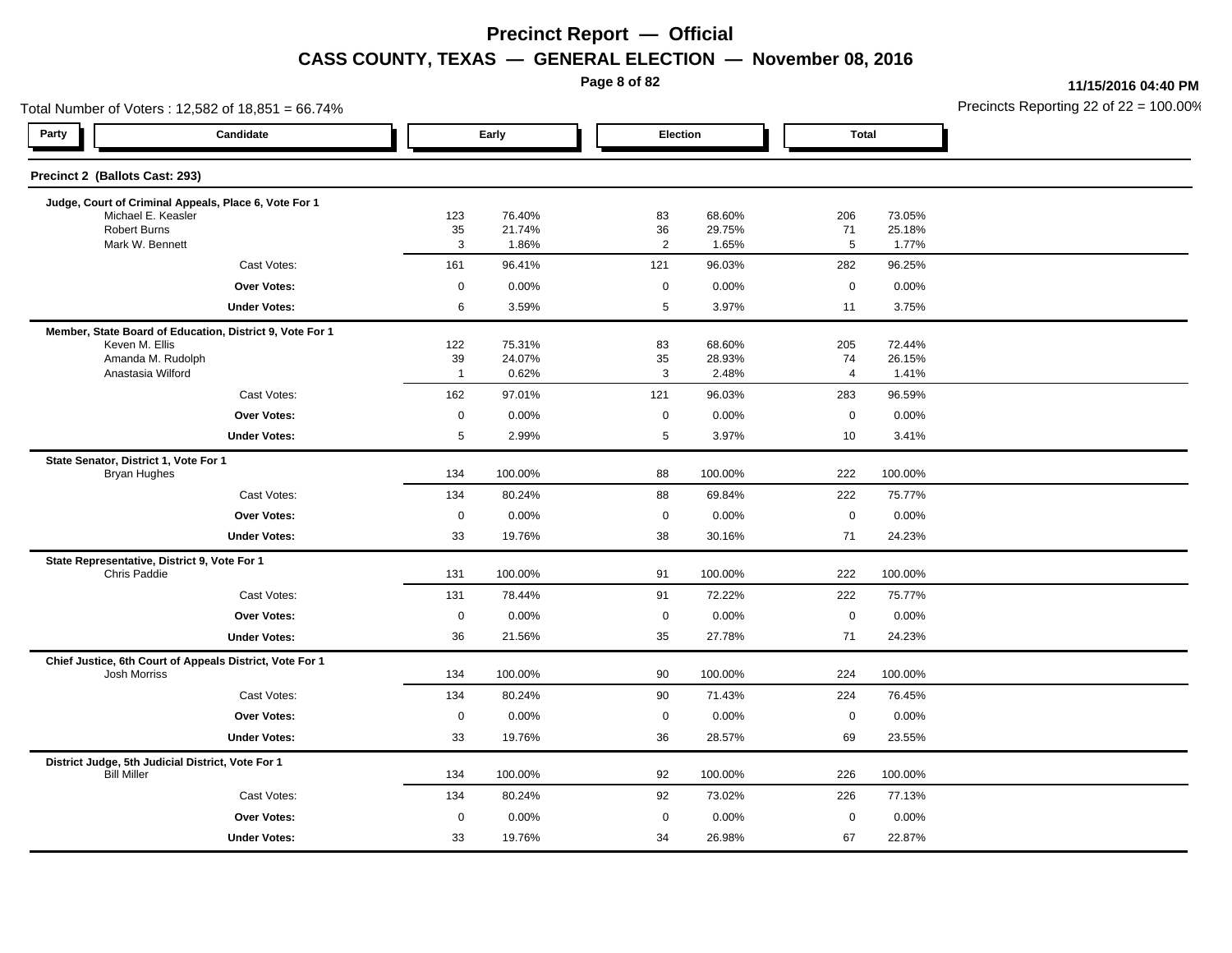**Page 9 of 82**

**11/15/2016 04:40 PM**

| Total Number of Voters: 12,582 of 18,851 = 66.74%           |                     |         |                     |         | Precincts Reporting 22 of $22 = 100.00$ |         |  |
|-------------------------------------------------------------|---------------------|---------|---------------------|---------|-----------------------------------------|---------|--|
| Party<br>Candidate                                          |                     | Early   | Election            |         | Total                                   |         |  |
| Precinct 2 (Ballots Cast: 293)                              |                     |         |                     |         |                                         |         |  |
| Sheriff, Vote For 1<br>Larry Rowe                           | 140                 | 100.00% | 93                  | 100.00% | 233                                     | 100.00% |  |
| Cast Votes:                                                 | 140                 | 83.83%  | 93                  | 73.81%  | 233                                     | 79.52%  |  |
| Over Votes:                                                 | 0                   | 0.00%   | $\mathsf 0$         | 0.00%   | $\mathbf 0$                             | 0.00%   |  |
| <b>Under Votes:</b>                                         | 27                  | 16.17%  | 33                  | 26.19%  | 60                                      | 20.48%  |  |
|                                                             |                     |         |                     |         |                                         |         |  |
| Tax Assessor-Collector, Vote For 1<br>Angie Young           | 135                 | 100.00% | 92                  | 100.00% | 227                                     | 100.00% |  |
| Cast Votes:                                                 | 135                 | 80.84%  | 92                  | 73.02%  | 227                                     | 77.47%  |  |
| Over Votes:                                                 | $\mathsf{O}\xspace$ | 0.00%   | $\mathsf{O}\xspace$ | 0.00%   | $\mathsf{O}\xspace$                     | 0.00%   |  |
| <b>Under Votes:</b>                                         | 32                  | 19.16%  | 34                  | 26.98%  | 66                                      | 22.53%  |  |
| County Commissioner, Precinct No. 1, Vote For 1             |                     |         |                     |         |                                         |         |  |
| <b>Brett Fitts</b>                                          | 139                 | 100.00% | 93                  | 100.00% | 232                                     | 100.00% |  |
| Cast Votes:                                                 | 139                 | 83.23%  | 93                  | 73.81%  | 232                                     | 79.18%  |  |
| Over Votes:                                                 | $\mathsf 0$         | 0.00%   | $\mathsf 0$         | 0.00%   | $\mathsf{O}\xspace$                     | 0.00%   |  |
| <b>Under Votes:</b>                                         | 28                  | 16.77%  | 33                  | 26.19%  | 61                                      | 20.82%  |  |
| Constable, Precinct No. 1, Vote For 1<br>Alton McWaters     | 138                 | 100.00% | 93                  | 100.00% | 231                                     | 100.00% |  |
| Cast Votes:                                                 | 138                 | 82.63%  | 93                  | 73.81%  | 231                                     | 78.84%  |  |
| <b>Over Votes:</b>                                          | $\mathbf 0$         | 0.00%   | $\mathbf 0$         | 0.00%   | $\mathbf 0$                             | 0.00%   |  |
| <b>Under Votes:</b>                                         | 29                  | 17.37%  | 33                  | 26.19%  | 62                                      | 21.16%  |  |
| TEXARKANA COLLEGE DISTRICT, Vote For 1                      |                     |         |                     |         |                                         |         |  |
| <b>FOR</b>                                                  | 28                  | 18.18%  | 23                  | 21.10%  | 51                                      | 19.39%  |  |
| <b>AGAINST</b>                                              | 126                 | 81.82%  | 86                  | 78.90%  | 212                                     | 80.61%  |  |
| Cast Votes:                                                 | 154                 | 92.22%  | 109                 | 86.51%  | 263                                     | 89.76%  |  |
| Over Votes:                                                 | $\mathbf 0$         | 0.00%   | $\mathbf 0$         | 0.00%   | $\mathbf 0$                             | 0.00%   |  |
| <b>Under Votes:</b>                                         | 13                  | 7.78%   | 17                  | 13.49%  | 30                                      | 10.24%  |  |
| Trustee - Place 5 LK CISD, Vote For 1<br>Curtis R. Harrison | 65                  | 100.00% | 55                  | 100.00% | 120                                     | 100.00% |  |
| Cast Votes:                                                 | 65                  | 60.19%  | 55                  | 54.46%  | 120                                     | 57.42%  |  |
| <b>Over Votes:</b>                                          | $\mathsf 0$         | 0.00%   | $\pmb{0}$           | 0.00%   | $\mathbf 0$                             | 0.00%   |  |
| <b>Under Votes:</b>                                         | 43                  | 39.81%  | 46                  | 45.54%  | 89                                      | 42.58%  |  |
| Trustee - Place 6 LK CISD, Vote For 1                       |                     |         |                     |         |                                         |         |  |
| Michael Whatley                                             | 75                  | 84.27%  | 54                  | 72.00%  | 129                                     | 78.66%  |  |
| Robby Johnson                                               | 14                  | 15.73%  | 21                  | 28.00%  | 35                                      | 21.34%  |  |
| Cast Votes:                                                 | 89                  | 82.41%  | 75                  | 74.26%  | 164                                     | 78.47%  |  |
| <b>Over Votes:</b>                                          | $\mathbf 0$         | 0.00%   | $\mathbf 0$         | 0.00%   | $\mathbf 0$                             | 0.00%   |  |
| <b>Under Votes:</b>                                         | 19                  | 17.59%  | 26                  | 25.74%  | 45                                      | 21.53%  |  |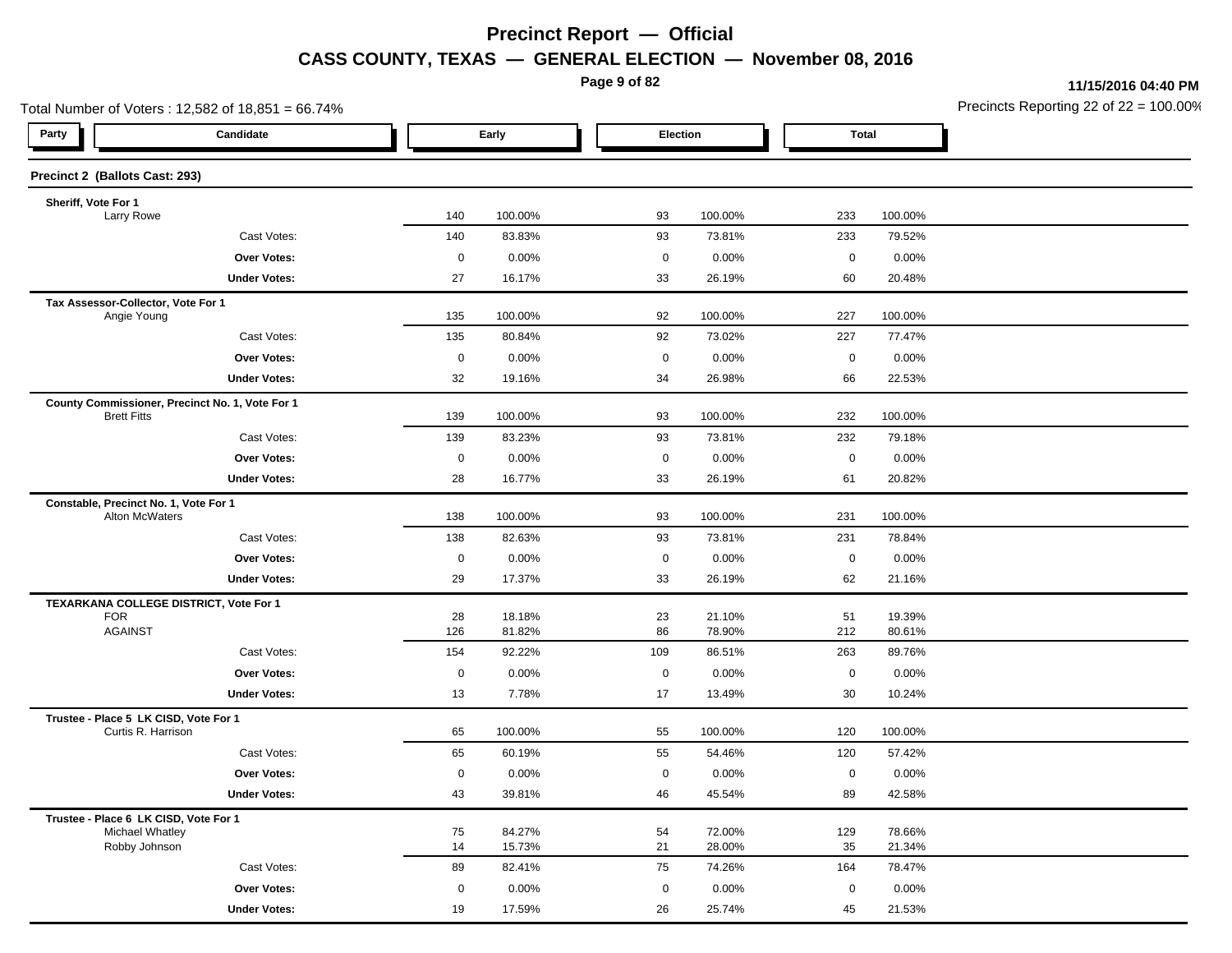**Page 10 of 82**

**11/15/2016 04:40 PM**

|                                                                              | Total Number of Voters: 12,582 of 18,851 = 66.74% |          |                  |  |                 |                  |             |                  | Precincts Reporting 22 of $22 = 100.00$ <sup>o</sup> |
|------------------------------------------------------------------------------|---------------------------------------------------|----------|------------------|--|-----------------|------------------|-------------|------------------|------------------------------------------------------|
| Party                                                                        | Candidate                                         |          | Early            |  | <b>Election</b> |                  | Total       |                  |                                                      |
| Precinct 2 (Ballots Cast: 293)                                               |                                                   |          |                  |  |                 |                  |             |                  |                                                      |
| Trustee - Place 7 LK CISD, Vote For 1<br>Joshua Lane<br><b>Tracy Spaniol</b> |                                                   | 59<br>19 | 75.64%<br>24.36% |  | 42<br>21        | 66.67%<br>33.33% | 101<br>40   | 71.63%<br>28.37% |                                                      |
|                                                                              | Cast Votes:                                       | 78       | 72.22%           |  | 63              | 62.38%           | 141         | 67.46%           |                                                      |
|                                                                              | <b>Over Votes:</b>                                | 0        | $0.00\%$         |  | 0               | $0.00\%$         | $\mathbf 0$ | $0.00\%$         |                                                      |
|                                                                              | <b>Under Votes:</b>                               | 30       | 27.78%           |  | 38              | 37.62%           | 68          | 32.54%           |                                                      |
| For<br>Against                                                               | Proposition Linden-Kildare CISD, Vote For 1       | 27<br>71 | 27.55%<br>72.45% |  | 21<br>63        | 25.00%<br>75.00% | 48<br>134   | 26.37%<br>73.63% |                                                      |
|                                                                              | Cast Votes:                                       | 98       | 90.74%           |  | 84              | 83.17%           | 182         | 87.08%           |                                                      |
|                                                                              | <b>Over Votes:</b>                                | 0        | $0.00\%$         |  | 0               | $0.00\%$         | $\mathbf 0$ | 0.00%            |                                                      |
|                                                                              | <b>Under Votes:</b>                               | 10       | 9.26%            |  | 17              | 16.83%           | 27          | 12.92%           |                                                      |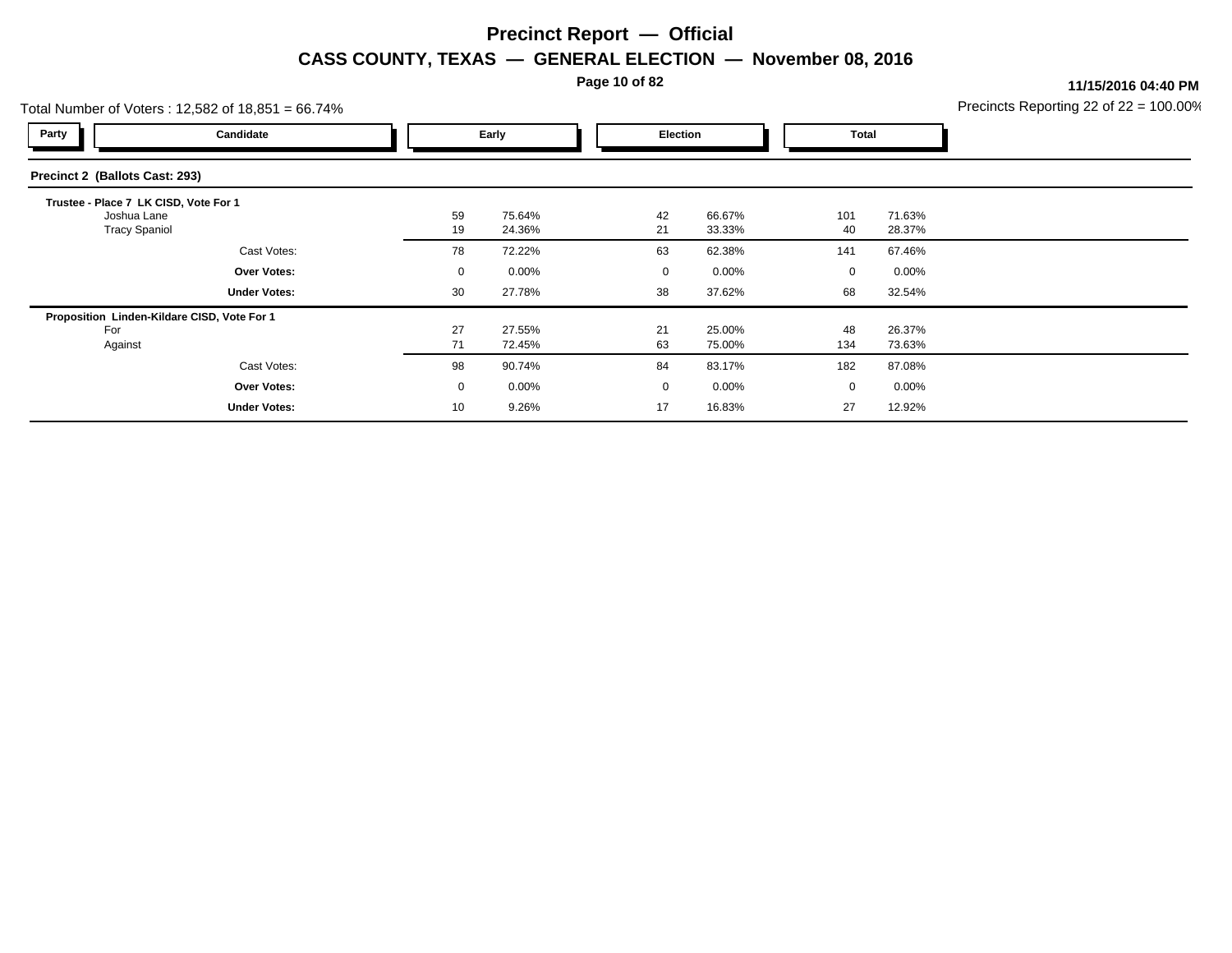**Page 11 of 82**

**11/15/2016 04:40 PM**

| Total Number of Voters: 12,582 of 18,851 = 66.74%    |                |        |                |        |                |        | Precincts Reporting 22 of $22 = 100.00$ <sup>o</sup> |
|------------------------------------------------------|----------------|--------|----------------|--------|----------------|--------|------------------------------------------------------|
| Party<br>Candidate                                   |                | Early  | Election       |        | <b>Total</b>   |        |                                                      |
| Precinct 4 (Ballots Cast: 268)                       |                |        |                |        |                |        |                                                      |
| Straight Party, Vote For 1                           |                |        |                |        |                |        |                                                      |
| <b>Republican Party</b>                              | 64             | 60.95% | 33             | 63.46% | 97             | 61.78% |                                                      |
| Democratic Party                                     | 40             | 38.10% | 19             | 36.54% | 59             | 37.58% |                                                      |
| <b>Libertarian Party</b>                             | $\overline{1}$ | 0.95%  | $\mathbf 0$    | 0.00%  | $\mathbf{1}$   | 0.64%  |                                                      |
| <b>Green Party</b>                                   | $\mathbf 0$    | 0.00%  | $\mathbf 0$    | 0.00%  | $\mathbf 0$    | 0.00%  |                                                      |
| Cast Votes:                                          | 105            | 63.25% | 52             | 50.98% | 157            | 58.58% |                                                      |
| <b>Over Votes:</b>                                   | $\mathbf 0$    | 0.00%  | $\mathbf 0$    | 0.00%  | $\mathbf 0$    | 0.00%  |                                                      |
| <b>Under Votes:</b>                                  | 61             | 36.75% | 50             | 49.02% | 111            | 41.42% |                                                      |
| President and Vice President, Vote For 1             |                |        |                |        |                |        |                                                      |
| Donald J. Trump / Mike Pence                         | 109            | 66.87% | 74             | 74.75% | 183            | 69.85% |                                                      |
| Hillary Clinton / Tim Kaine                          | 49             | 30.06% | 22             | 22.22% | 71             | 27.10% |                                                      |
| Gary Johnson / William Weld                          | 5              | 3.07%  | 2              | 2.02%  | $\overline{7}$ | 2.67%  |                                                      |
| Jill Stein / Ajamu Baraka                            | $\mathbf 0$    | 0.00%  | $\overline{1}$ | 1.01%  | $\mathbf{1}$   | 0.38%  |                                                      |
| DARRELL L. CASTLE/SCOTT N. BRADLEY<br>(W)            | $\mathbf 0$    | 0.00%  | $\mathbf 0$    | 0.00%  | $\mathbf 0$    | 0.00%  |                                                      |
| TOM HOEFLING/STEVE SCHULIN (W)                       | $\pmb{0}$      | 0.00%  | $\mathbf 0$    | 0.00%  | $\mathbf 0$    | 0.00%  |                                                      |
| EVAN MCMULLIN/NATHAN JOHNSON (W)                     | $\mathbf 0$    | 0.00%  | $\mathbf 0$    | 0.00%  | 0              | 0.00%  |                                                      |
| Cast Votes:                                          | 163            | 98.19% | 99             | 97.06% | 262            | 97.76% |                                                      |
| <b>Over Votes:</b>                                   | $\mathbf 0$    | 0.00%  | $\mathbf 0$    | 0.00%  | $\mathbf 0$    | 0.00%  |                                                      |
| <b>Under Votes:</b>                                  | 3              | 1.81%  | 3              | 2.94%  | 6              | 2.24%  |                                                      |
| United States Representative, District 4, Vote For 1 |                |        |                |        |                |        |                                                      |
| John Ratcliffe                                       | 109            | 90.08% | 72             | 87.80% | 181            | 89.16% |                                                      |
| Cody Wommack                                         | 12             | 9.92%  | 10             | 12.20% | 22             | 10.84% |                                                      |
| Cast Votes:                                          | 121            | 72.89% | 82             | 80.39% | 203            | 75.75% |                                                      |
| <b>Over Votes:</b>                                   | $\mathbf 0$    | 0.00%  | $\mathbf 0$    | 0.00%  | $\mathbf 0$    | 0.00%  |                                                      |
| <b>Under Votes:</b>                                  | 45             | 27.11% | 20             | 19.61% | 65             | 24.25% |                                                      |
| Railroad Commissioner, Vote For 1                    |                |        |                |        |                |        |                                                      |
| Wayne Christian                                      | 102            | 64.97% | 64             | 65.31% | 166            | 65.10% |                                                      |
| Grady Yarbrough                                      | 50             | 31.85% | 27             | 27.55% | 77             | 30.20% |                                                      |
| <b>Mark Miller</b>                                   | 3              | 1.91%  | $\overline{2}$ | 2.04%  | 5              | 1.96%  |                                                      |
| Martina Salinas                                      | $\overline{2}$ | 1.27%  | 5              | 5.10%  | $\overline{7}$ | 2.75%  |                                                      |
| Cast Votes:                                          | 157            | 94.58% | 98             | 96.08% | 255            | 95.15% |                                                      |
| <b>Over Votes:</b>                                   | $\mathbf 0$    | 0.00%  | $\mathbf 0$    | 0.00%  | $\mathbf 0$    | 0.00%  |                                                      |
| <b>Under Votes:</b>                                  | 9              | 5.42%  | $\overline{4}$ | 3.92%  | 13             | 4.85%  |                                                      |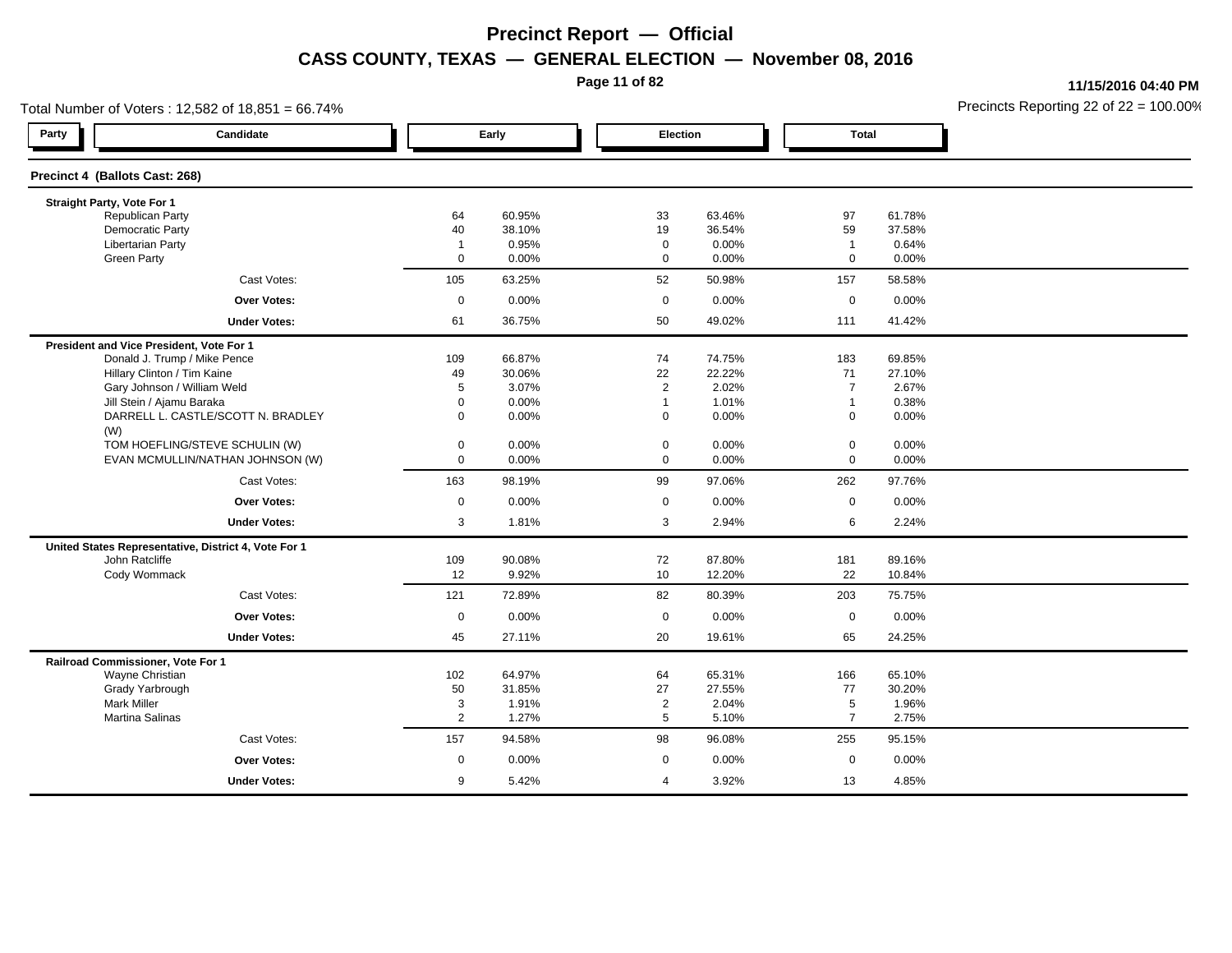**Page 12 of 82**

**11/15/2016 04:40 PM**

| Total Number of Voters: 12,582 of 18,851 = 66.74%                      |                                  | Precincts Reporting 22 of $22 = 100.00$ |                                  |                  |                                  |                  |  |
|------------------------------------------------------------------------|----------------------------------|-----------------------------------------|----------------------------------|------------------|----------------------------------|------------------|--|
| Party<br>Candidate                                                     |                                  | Early                                   | Election                         |                  | <b>Total</b>                     |                  |  |
| Precinct 4 (Ballots Cast: 268)                                         |                                  |                                         |                                  |                  |                                  |                  |  |
| Justice, Supreme Court, Place 3, Vote For 1                            |                                  |                                         |                                  |                  |                                  |                  |  |
| Debra Lehrmann<br>Mike Westergren                                      | 101                              | 63.52%<br>32.08%                        | 62<br>28                         | 63.92%<br>28.87% | 163<br>79                        | 63.67%<br>30.86% |  |
| <b>Kathie Glass</b>                                                    | 51<br>$\overline{7}$             | 4.40%                                   | 5                                | 5.15%            | 12                               | 4.69%            |  |
| Rodolfo Rivera Munoz                                                   | $\mathbf 0$                      | 0.00%                                   | $\overline{2}$                   | 2.06%            | 2                                | 0.78%            |  |
| Cast Votes:                                                            | 159                              | 95.78%                                  | 97                               | 95.10%           | 256                              | 95.52%           |  |
| <b>Over Votes:</b>                                                     | $\mathsf{O}\xspace$              | 0.00%                                   | $\mathsf 0$                      | 0.00%            | $\mathsf 0$                      | 0.00%            |  |
| <b>Under Votes:</b>                                                    | $\overline{7}$                   | 4.22%                                   | $5\phantom{.0}$                  | 4.90%            | 12                               | 4.48%            |  |
| Justice, Supreme Court, Place 5, Vote For 1                            |                                  |                                         |                                  |                  |                                  |                  |  |
| Paul Green                                                             | 106                              | 67.52%                                  | 68                               | 69.39%           | 174                              | 68.24%           |  |
| Dori Contreras Garza                                                   | 49                               | 31.21%                                  | 28                               | 28.57%           | 77                               | 30.20%           |  |
| Tom Oxford                                                             | $\overline{1}$<br>$\overline{1}$ | 0.64%                                   | $\overline{1}$<br>$\overline{1}$ | 1.02%<br>1.02%   | $\overline{2}$<br>$\overline{2}$ | 0.78%            |  |
| Charles E. Waterbury                                                   |                                  | 0.64%                                   | 98                               |                  |                                  | 0.78%            |  |
| Cast Votes:                                                            | 157                              | 94.58%                                  |                                  | 96.08%           | 255                              | 95.15%           |  |
| Over Votes:                                                            | $\mathbf 0$                      | 0.00%                                   | $\mathbf 0$<br>$\overline{4}$    | 0.00%            | $\mathbf 0$                      | 0.00%            |  |
| <b>Under Votes:</b>                                                    | 9                                | 5.42%                                   |                                  | 3.92%            | 13                               | 4.85%            |  |
| Justice, Supreme Court, Place 9, Vote For 1                            |                                  |                                         |                                  |                  |                                  |                  |  |
| Eva Guzman                                                             | 103                              | 64.78%                                  | 68                               | 69.39%           | 171                              | 66.54%           |  |
| Savannah Robinson<br>Don Fulton                                        | 52<br>$\overline{a}$             | 32.70%<br>2.52%                         | 26<br>$\overline{2}$             | 26.53%<br>2.04%  | 78<br>6                          | 30.35%<br>2.33%  |  |
| Jim Chisholm                                                           | $\mathbf 0$                      | 0.00%                                   | 2                                | 2.04%            | 2                                | 0.78%            |  |
| Cast Votes:                                                            | 159                              | 95.78%                                  | 98                               | 96.08%           | 257                              | 95.90%           |  |
| <b>Over Votes:</b>                                                     | $\mathsf 0$                      | 0.00%                                   | $\mathbf 0$                      | 0.00%            | $\mathbf 0$                      | 0.00%            |  |
|                                                                        |                                  |                                         |                                  |                  |                                  |                  |  |
| <b>Under Votes:</b>                                                    | $\overline{7}$                   | 4.22%                                   | $\overline{4}$                   | 3.92%            | 11                               | 4.10%            |  |
| Judge, Court of Criminal Appeals, Place 2, Vote For 1<br>Mary Lou Keel | 105                              | 66.46%                                  | 66                               | 68.04%           | 171                              | 67.06%           |  |
| Lawrence "Larry" Meyers                                                | 50                               | 31.65%                                  | 24                               | 24.74%           | 74                               | 29.02%           |  |
| Mark Ash                                                               | $\overline{1}$                   | 0.63%                                   | 3                                | 3.09%            | $\overline{\mathbf{4}}$          | 1.57%            |  |
| Adam King Blackwell Reposa                                             | $\overline{2}$                   | 1.27%                                   | $\overline{4}$                   | 4.12%            | 6                                | 2.35%            |  |
| Cast Votes:                                                            | 158                              | 95.18%                                  | 97                               | 95.10%           | 255                              | 95.15%           |  |
| <b>Over Votes:</b>                                                     | $\mathbf 0$                      | 0.00%                                   | $\mathsf 0$                      | 0.00%            | $\mathbf 0$                      | 0.00%            |  |
| <b>Under Votes:</b>                                                    | 8                                | 4.82%                                   | 5                                | 4.90%            | 13                               | 4.85%            |  |
| Judge, Court of Criminal Appeals, Place 5, Vote For 1                  |                                  |                                         |                                  |                  |                                  |                  |  |
| Scott Walker                                                           | 104                              | 65.41%                                  | 67                               | 69.07%           | 171                              | 66.80%           |  |
| Betsy Johnson                                                          | 51                               | 32.08%                                  | 27                               | 27.84%           | 78                               | 30.47%           |  |
| William Bryan Strange, III<br>Judith Sanders-Castro                    | 3<br>$\overline{1}$              | 1.89%<br>0.63%                          | $\overline{2}$<br>$\overline{1}$ | 2.06%<br>1.03%   | 5<br>$\overline{2}$              | 1.95%<br>0.78%   |  |
|                                                                        |                                  |                                         |                                  |                  |                                  |                  |  |
| Cast Votes:                                                            | 159                              | 95.78%                                  | 97                               | 95.10%           | 256                              | 95.52%           |  |
| Over Votes:                                                            | $\mathbf 0$                      | 0.00%                                   | $\mathbf 0$                      | 0.00%            | $\mathbf 0$                      | 0.00%            |  |
| <b>Under Votes:</b>                                                    | $\overline{7}$                   | 4.22%                                   | 5                                | 4.90%            | 12                               | 4.48%            |  |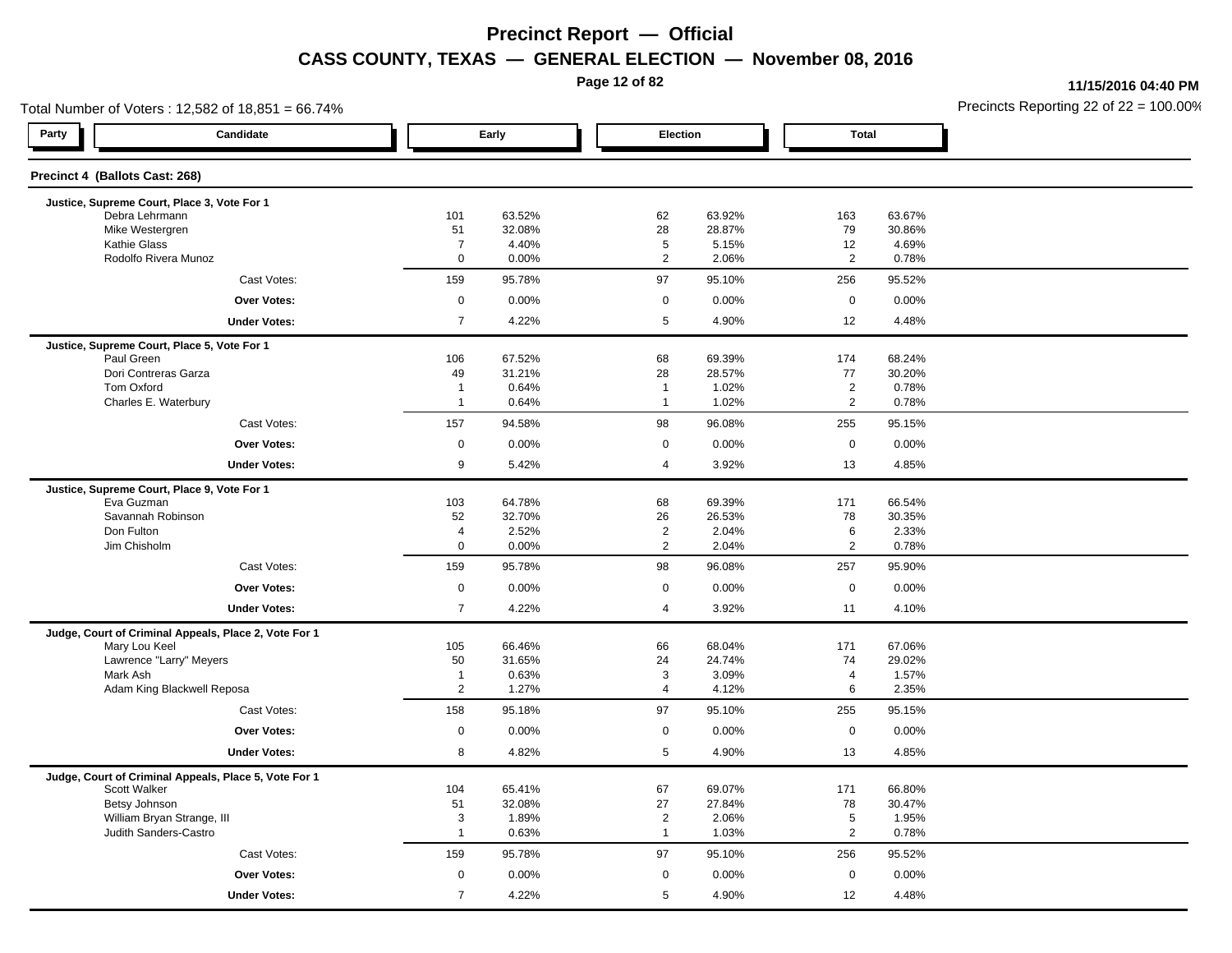**Page 13 of 82**

**11/15/2016 04:40 PM**

| Total Number of Voters: 12,582 of 18,851 = 66.74% |                                                          |                     |                  |                |                  |              |                  | Precincts Reporting 22 of 22 = 100.00 |
|---------------------------------------------------|----------------------------------------------------------|---------------------|------------------|----------------|------------------|--------------|------------------|---------------------------------------|
| Party                                             | Candidate                                                | Early               |                  |                | Election         | <b>Total</b> |                  |                                       |
| Precinct 4 (Ballots Cast: 268)                    |                                                          |                     |                  |                |                  |              |                  |                                       |
|                                                   | Judge, Court of Criminal Appeals, Place 6, Vote For 1    |                     |                  |                |                  |              |                  |                                       |
| Michael E. Keasler<br><b>Robert Burns</b>         |                                                          | 105<br>50           | 66.88%<br>31.85% | 66<br>28       | 67.35%<br>28.57% | 171<br>78    | 67.06%<br>30.59% |                                       |
| Mark W. Bennett                                   |                                                          | $\overline{c}$      | 1.27%            | $\overline{a}$ | 4.08%            | 6            | 2.35%            |                                       |
|                                                   | Cast Votes:                                              | 157                 | 94.58%           | 98             | 96.08%           | 255          | 95.15%           |                                       |
|                                                   | Over Votes:                                              | $\mathsf 0$         | 0.00%            | $\mathsf 0$    | 0.00%            | $\mathbf 0$  | 0.00%            |                                       |
|                                                   | <b>Under Votes:</b>                                      | 9                   | 5.42%            | $\overline{4}$ | 3.92%            | 13           | 4.85%            |                                       |
|                                                   | Member, State Board of Education, District 9, Vote For 1 |                     |                  |                |                  |              |                  |                                       |
| Keven M. Ellis                                    |                                                          | 103                 | 65.19%           | 67             | 69.79%           | 170          | 66.93%           |                                       |
| Amanda M. Rudolph<br>Anastasia Wilford            |                                                          | 52<br>3             | 32.91%<br>1.90%  | 26<br>3        | 27.08%<br>3.13%  | 78<br>6      | 30.71%<br>2.36%  |                                       |
|                                                   | Cast Votes:                                              | 158                 | 95.18%           | 96             | 94.12%           | 254          | 94.78%           |                                       |
|                                                   | Over Votes:                                              | $\mathbf 0$         | 0.00%            | $\mathbf 0$    | 0.00%            | $\mathbf 0$  | 0.00%            |                                       |
|                                                   | <b>Under Votes:</b>                                      | 8                   | 4.82%            | 6              | 5.88%            | 14           | 5.22%            |                                       |
| State Senator, District 1, Vote For 1             |                                                          |                     |                  |                |                  |              |                  |                                       |
| <b>Bryan Hughes</b>                               |                                                          | 114                 | 100.00%          | 72             | 100.00%          | 186          | 100.00%          |                                       |
|                                                   | Cast Votes:                                              | 114                 | 68.67%           | 72             | 70.59%           | 186          | 69.40%           |                                       |
|                                                   | Over Votes:                                              | $\mathbf 0$         | 0.00%            | $\mathbf 0$    | 0.00%            | $\mathbf 0$  | 0.00%            |                                       |
|                                                   | <b>Under Votes:</b>                                      | 52                  | 31.33%           | 30             | 29.41%           | 82           | 30.60%           |                                       |
| State Representative, District 9, Vote For 1      |                                                          |                     |                  |                |                  |              |                  |                                       |
| Chris Paddie                                      |                                                          | 113                 | 100.00%          | 70             | 100.00%          | 183          | 100.00%          |                                       |
|                                                   | Cast Votes:                                              | 113                 | 68.07%           | 70             | 68.63%           | 183          | 68.28%           |                                       |
|                                                   | Over Votes:                                              | $\mathsf{O}\xspace$ | 0.00%            | $\mathbf 0$    | 0.00%            | $\mathbf 0$  | 0.00%            |                                       |
|                                                   | <b>Under Votes:</b>                                      | 53                  | 31.93%           | 32             | 31.37%           | 85           | 31.72%           |                                       |
| <b>Josh Morriss</b>                               | Chief Justice, 6th Court of Appeals District, Vote For 1 | 114                 | 100.00%          | 73             | 100.00%          | 187          | 100.00%          |                                       |
|                                                   | Cast Votes:                                              | 114                 | 68.67%           | 73             | 71.57%           | 187          | 69.78%           |                                       |
|                                                   | <b>Over Votes:</b>                                       | $\mathsf{O}\xspace$ | 0.00%            | $\mathbf 0$    | 0.00%            | $\mathbf 0$  | 0.00%            |                                       |
|                                                   | <b>Under Votes:</b>                                      | 52                  | 31.33%           | 29             | 28.43%           | 81           | 30.22%           |                                       |
| District Judge, 5th Judicial District, Vote For 1 |                                                          |                     |                  |                |                  |              |                  |                                       |
| <b>Bill Miller</b>                                |                                                          | 115                 | 100.00%          | 73             | 100.00%          | 188          | 100.00%          |                                       |
|                                                   | Cast Votes:                                              | 115                 | 69.28%           | 73             | 71.57%           | 188          | 70.15%           |                                       |
|                                                   | Over Votes:                                              | $\mathsf 0$         | 0.00%            | $\mathbf 0$    | 0.00%            | $\mathbf 0$  | 0.00%            |                                       |
|                                                   | <b>Under Votes:</b>                                      | 51                  | 30.72%           | 29             | 28.43%           | 80           | 29.85%           |                                       |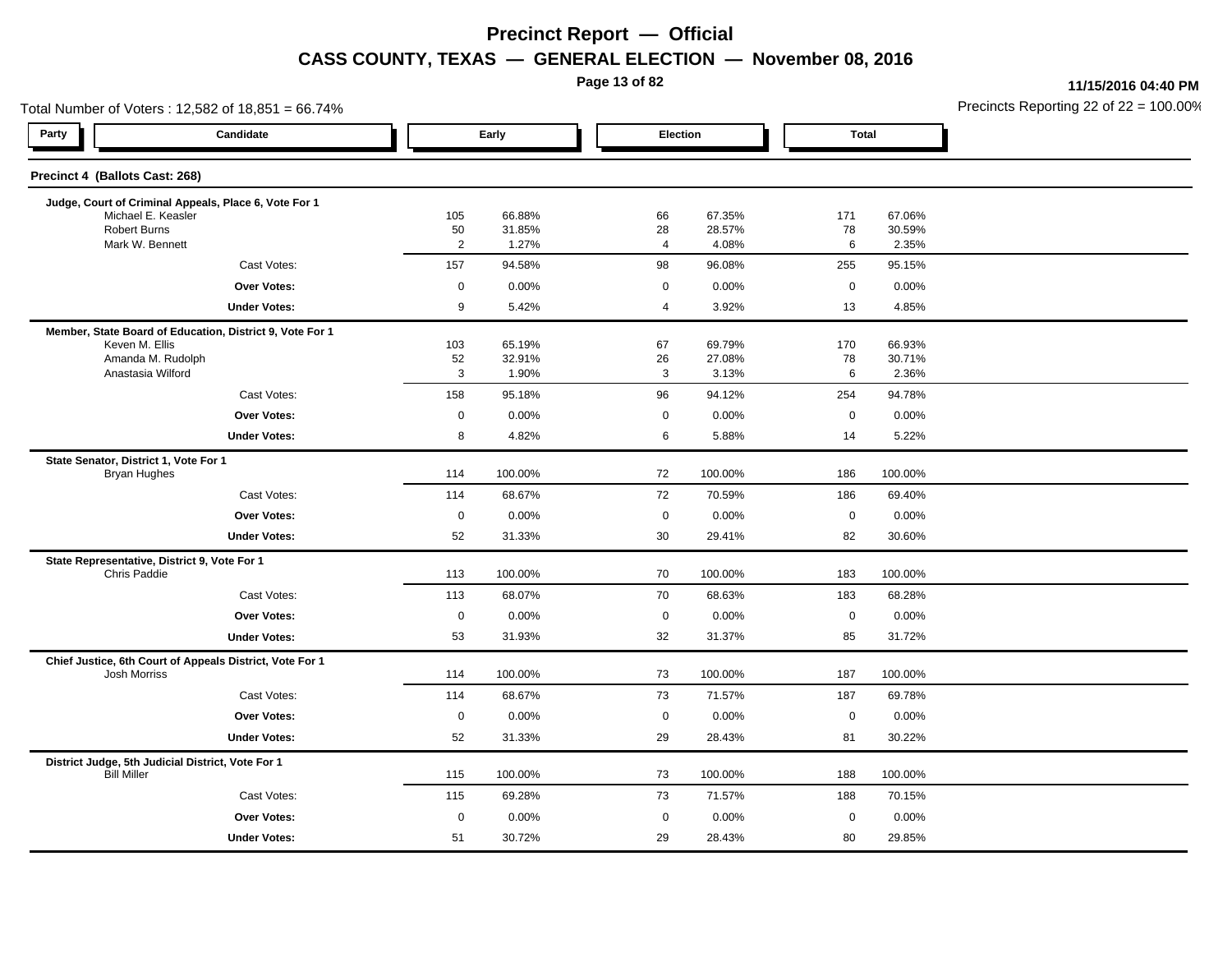**Page 14 of 82**

**11/15/2016 04:40 PM**

| Total Number of Voters: 12,582 of 18,851 = 66.74%                                             |                  |                  |                |                  |                |                  | Precincts Reporting 22 of $22 = 100.00$ |
|-----------------------------------------------------------------------------------------------|------------------|------------------|----------------|------------------|----------------|------------------|-----------------------------------------|
| Party<br>Candidate                                                                            |                  | Early            |                | Election         | <b>Total</b>   |                  |                                         |
| Precinct 4 (Ballots Cast: 268)                                                                |                  |                  |                |                  |                |                  |                                         |
| Sheriff, Vote For 1                                                                           |                  |                  |                |                  |                |                  |                                         |
| Larry Rowe                                                                                    | 117              | 100.00%          | 77             | 100.00%          | 194            | 100.00%          |                                         |
| Cast Votes:                                                                                   | 117              | 70.48%           | 77             | 75.49%           | 194            | 72.39%           |                                         |
| Over Votes:                                                                                   | $\boldsymbol{0}$ | 0.00%            | $\mathbf 0$    | 0.00%            | $\mathbf 0$    | 0.00%            |                                         |
| <b>Under Votes:</b>                                                                           | 49               | 29.52%           | 25             | 24.51%           | 74             | 27.61%           |                                         |
| Tax Assessor-Collector, Vote For 1<br>Angie Young                                             | 115              | 100.00%          | 73             | 100.00%          | 188            | 100.00%          |                                         |
| Cast Votes:                                                                                   | 115              | 69.28%           | 73             | 71.57%           | 188            | 70.15%           |                                         |
| Over Votes:                                                                                   | $\mathbf 0$      | 0.00%            | 0              | 0.00%            | $\mathbf 0$    | 0.00%            |                                         |
| <b>Under Votes:</b>                                                                           | 51               | 30.72%           | 29             | 28.43%           | 80             | 29.85%           |                                         |
| County Commissioner, Precinct No. 1, Vote For 1<br><b>Brett Fitts</b>                         | 111              | 100.00%          | 73             | 100.00%          | 184            | 100.00%          |                                         |
| Cast Votes:                                                                                   | 111              | 66.87%           | 73             | 71.57%           | 184            | 68.66%           |                                         |
| Over Votes:                                                                                   | $\mathbf 0$      | 0.00%            | 0              | 0.00%            | $\mathbf 0$    | 0.00%            |                                         |
| <b>Under Votes:</b>                                                                           | 55               | 33.13%           | 29             | 28.43%           | 84             | 31.34%           |                                         |
| Constable, Precinct No. 1, Vote For 1                                                         |                  |                  |                |                  |                |                  |                                         |
| Alton McWaters                                                                                | 115              | 100.00%          | 75             | 100.00%          | 190            | 100.00%          |                                         |
| Cast Votes:                                                                                   | 115              | 69.28%           | 75             | 73.53%           | 190            | 70.90%           |                                         |
| Over Votes:                                                                                   | $\mathsf 0$      | 0.00%            | $\mathbf 0$    | 0.00%            | $\mathbf 0$    | 0.00%            |                                         |
| <b>Under Votes:</b>                                                                           | 51               | 30.72%           | 27             | 26.47%           | 78             | 29.10%           |                                         |
| TEXARKANA COLLEGE DISTRICT, Vote For 1                                                        |                  |                  |                |                  |                |                  |                                         |
| <b>FOR</b><br><b>AGAINST</b>                                                                  | 37<br>118        | 23.87%<br>76.13% | 13<br>76       | 14.61%<br>85.39% | 50<br>194      | 20.49%<br>79.51% |                                         |
| Cast Votes:                                                                                   | 155              | 93.37%           | 89             | 87.25%           | 244            | 91.04%           |                                         |
| Over Votes:                                                                                   | $\mathbf 0$      | 0.00%            | $\mathbf 0$    | 0.00%            | $\mathbf 0$    | 0.00%            |                                         |
| <b>Under Votes:</b>                                                                           | 11               | 6.63%            | 13             | 12.75%           | 24             | 8.96%            |                                         |
|                                                                                               |                  |                  |                |                  |                |                  |                                         |
| COUNCILMAN, WARD 11 DISTRICT 3 UNEXPIRED TERM City Atlanta, Vote For 1<br>Randy M. Pennington | $\overline{1}$   | 100.00%          | 4              | 100.00%          | 5              | 100.00%          |                                         |
| Cast Votes:                                                                                   | $\overline{1}$   | 100.00%          | 4              | 57.14%           | 5              | 62.50%           |                                         |
| Over Votes:                                                                                   | $\mathbf 0$      | 0.00%            | 0              | 0.00%            | 0              | 0.00%            |                                         |
| <b>Under Votes:</b>                                                                           | $\mathbf 0$      | 0.00%            | 3              | 42.86%           | 3              | 37.50%           |                                         |
| Proposition City Atlanta, Vote For 1                                                          |                  |                  |                |                  |                |                  |                                         |
| For                                                                                           | $\overline{a}$   | 44.44%           | 3              | 75.00%           | $\overline{7}$ | 53.85%           |                                         |
| Against                                                                                       | 5                | 55.56%           | $\mathbf{1}$   | 25.00%           | 6              | 46.15%           |                                         |
| Cast Votes:                                                                                   | 9                | 100.00%          | $\overline{4}$ | 57.14%           | 13             | 81.25%           |                                         |
| Over Votes:                                                                                   | $\mathbf 0$      | 0.00%            | 0              | 0.00%            | $\mathbf 0$    | 0.00%            |                                         |
| <b>Under Votes:</b>                                                                           | $\mathbf 0$      | 0.00%            | 3              | 42.86%           | 3              | 18.75%           |                                         |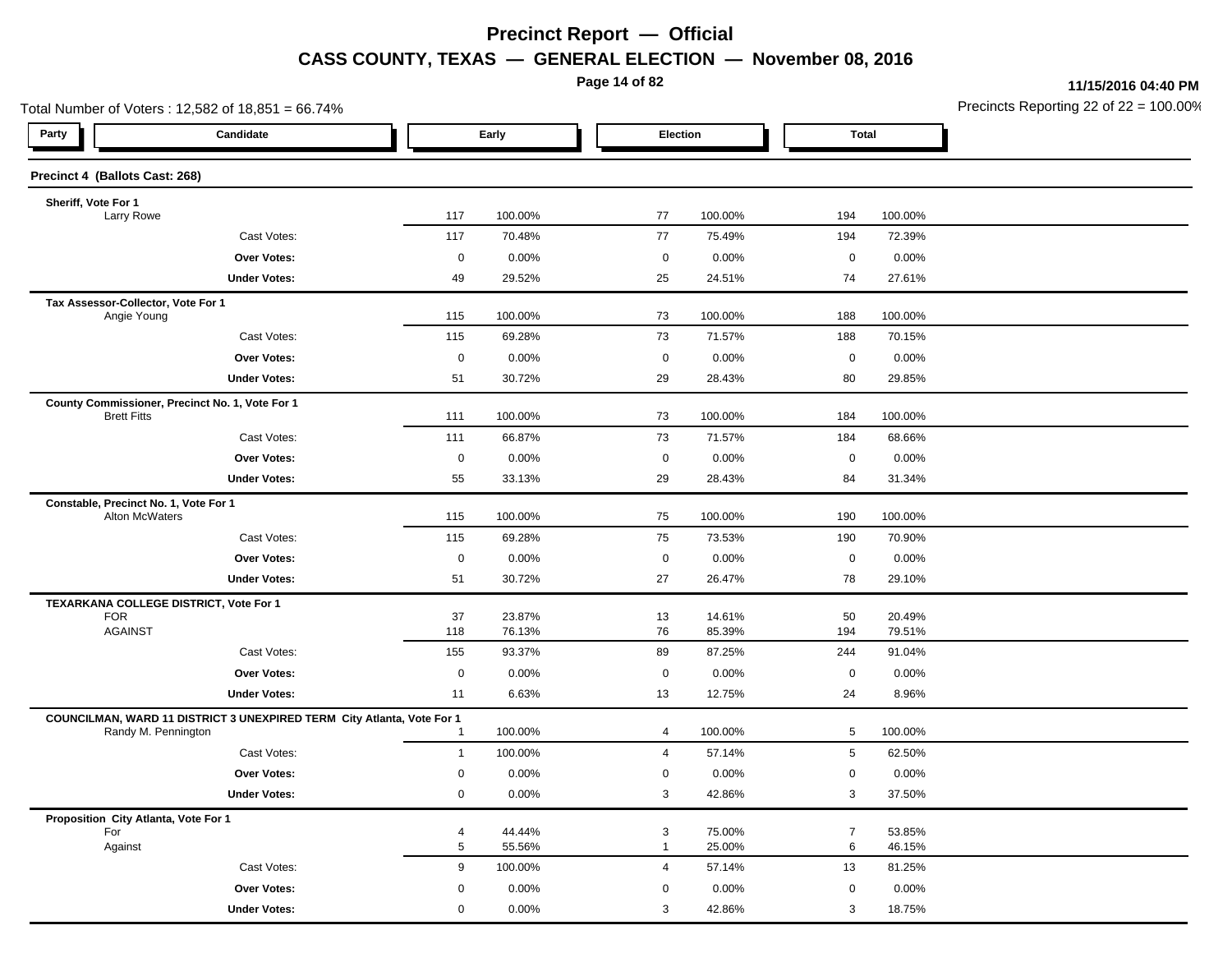**Page 15 of 82**

**11/15/2016 04:40 PM**

| Total Number of Voters: 12,582 of 18,851 = 66.74%                            |                                             |                      |                  |             |                  |              |                  | Precincts Reporting 22 of 22 = 100.00 |
|------------------------------------------------------------------------------|---------------------------------------------|----------------------|------------------|-------------|------------------|--------------|------------------|---------------------------------------|
| Party                                                                        | Candidate                                   |                      | Early            |             | Election         | <b>Total</b> |                  |                                       |
| Precinct 4 (Ballots Cast: 268)                                               |                                             |                      |                  |             |                  |              |                  |                                       |
| Trustee - Place 5 LK CISD, Vote For 1                                        | Curtis R. Harrison                          | 16                   | 100.00%          | 18          | 100.00%          | 34           | 100.00%          |                                       |
|                                                                              | Cast Votes:                                 | 16                   | 57.14%           | 18          | 37.50%           | 34           | 44.74%           |                                       |
|                                                                              | Over Votes:                                 | $\mathbf 0$          | 0.00%            | $\mathbf 0$ | 0.00%            | 0            | 0.00%            |                                       |
|                                                                              | <b>Under Votes:</b>                         | 12                   | 42.86%           | 30          | 62.50%           | 42           | 55.26%           |                                       |
| Trustee - Place 6 LK CISD, Vote For 1<br>Robby Johnson                       | Michael Whatley                             | 13<br>6              | 68.42%<br>31.58% | 29<br>6     | 82.86%<br>17.14% | 42<br>12     | 77.78%<br>22.22% |                                       |
|                                                                              | Cast Votes:                                 | 19                   | 67.86%           | 35          | 72.92%           | 54           | 71.05%           |                                       |
|                                                                              | <b>Over Votes:</b>                          | $\mathbf 0$          | 0.00%            | $\mathbf 0$ | 0.00%            | 0            | 0.00%            |                                       |
|                                                                              | <b>Under Votes:</b>                         | 9                    | 32.14%           | 13          | 27.08%           | 22           | 28.95%           |                                       |
| Trustee - Place 7 LK CISD, Vote For 1<br>Joshua Lane<br><b>Tracy Spaniol</b> |                                             | $\overline{7}$<br>11 | 38.89%<br>61.11% | 18<br>10    | 64.29%<br>35.71% | 25<br>21     | 54.35%<br>45.65% |                                       |
|                                                                              | Cast Votes:                                 | 18                   | 64.29%           | 28          | 58.33%           | 46           | 60.53%           |                                       |
|                                                                              | <b>Over Votes:</b>                          | $\mathbf 0$          | 0.00%            | 0           | 0.00%            | 0            | 0.00%            |                                       |
|                                                                              | <b>Under Votes:</b>                         | 10                   | 35.71%           | 20          | 41.67%           | 30           | 39.47%           |                                       |
| For<br>Against                                                               | Proposition Linden-Kildare CISD, Vote For 1 | 8<br>20              | 28.57%<br>71.43% | 14<br>28    | 33.33%<br>66.67% | 22<br>48     | 31.43%<br>68.57% |                                       |
|                                                                              | Cast Votes:                                 | 28                   | 100.00%          | 42          | 87.50%           | 70           | 92.11%           |                                       |
|                                                                              | <b>Over Votes:</b>                          | $\mathbf 0$          | 0.00%            | 0           | 0.00%            | $\mathbf 0$  | 0.00%            |                                       |
|                                                                              | <b>Under Votes:</b>                         | $\mathbf 0$          | 0.00%            | 6           | 12.50%           | 6            | 7.89%            |                                       |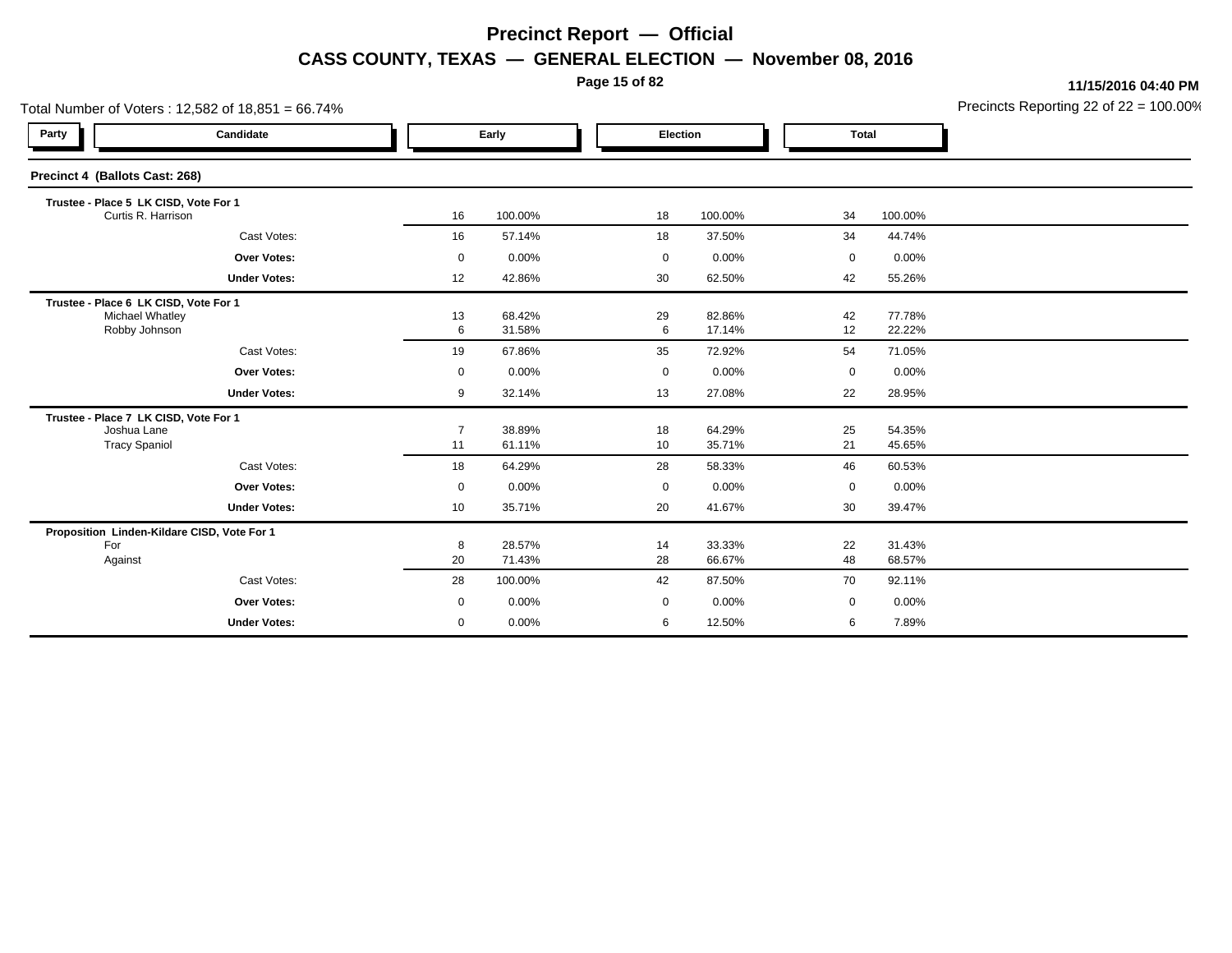**Page 16 of 82**

**11/15/2016 04:40 PM**

| Total Number of Voters: 12,582 of 18,851 = 66.74% |                                                      |                |        |                |          |                |          | Precincts Reporting 22 of $22 = 100.00$ |
|---------------------------------------------------|------------------------------------------------------|----------------|--------|----------------|----------|----------------|----------|-----------------------------------------|
| Party                                             | Candidate                                            | Early          |        | Election       |          | <b>Total</b>   |          |                                         |
| Precinct 5 (Ballots Cast: 521)                    |                                                      |                |        |                |          |                |          |                                         |
| Straight Party, Vote For 1                        |                                                      |                |        |                |          |                |          |                                         |
| <b>Republican Party</b>                           |                                                      | 100            | 76.34% | 194            | 79.51%   | 294            | 78.40%   |                                         |
| Democratic Party                                  |                                                      | 31             | 23.66% | 45             | 18.44%   | 76             | 20.27%   |                                         |
| Libertarian Party                                 |                                                      | $\mathbf 0$    | 0.00%  | 3              | 1.23%    | 3              | 0.80%    |                                         |
| <b>Green Party</b>                                |                                                      | $\mathbf 0$    | 0.00%  | $\overline{2}$ | 0.82%    | $\overline{2}$ | 0.53%    |                                         |
|                                                   | Cast Votes:                                          | 131            | 71.98% | 244            | 71.98%   | 375            | 71.98%   |                                         |
|                                                   | <b>Over Votes:</b>                                   | $\mathsf 0$    | 0.00%  | $\mathbf 0$    | 0.00%    | $\mathbf 0$    | 0.00%    |                                         |
|                                                   | <b>Under Votes:</b>                                  | 51             | 28.02% | 95             | 28.02%   | 146            | 28.02%   |                                         |
| President and Vice President, Vote For 1          |                                                      |                |        |                |          |                |          |                                         |
|                                                   | Donald J. Trump / Mike Pence                         | 138            | 78.41% | 261            | 79.33%   | 399            | 79.01%   |                                         |
|                                                   | Hillary Clinton / Tim Kaine                          | 37             | 21.02% | 58             | 17.63%   | 95             | 18.81%   |                                         |
|                                                   | Gary Johnson / William Weld                          | $\overline{1}$ | 0.57%  | $\overline{5}$ | 1.52%    | 6              | 1.19%    |                                         |
|                                                   | Jill Stein / Ajamu Baraka                            | $\Omega$       | 0.00%  | 3              | 0.91%    | 3              | 0.59%    |                                         |
| (W)                                               | DARRELL L. CASTLE/SCOTT N. BRADLEY                   | $\mathbf{0}$   | 0.00%  | $\overline{2}$ | 0.61%    | $\overline{2}$ | 0.40%    |                                         |
|                                                   | TOM HOEFLING/STEVE SCHULIN (W)                       | 0              | 0.00%  | $\mathbf 0$    | 0.00%    | $\mathbf 0$    | $0.00\%$ |                                         |
|                                                   | EVAN MCMULLIN/NATHAN JOHNSON (W)                     | $\mathbf 0$    | 0.00%  | $\mathbf 0$    | 0.00%    | $\mathbf 0$    | 0.00%    |                                         |
|                                                   | Cast Votes:                                          | 176            | 96.70% | 329            | 97.05%   | 505            | 96.93%   |                                         |
|                                                   |                                                      |                |        |                |          |                |          |                                         |
|                                                   | Over Votes:                                          | $\mathbf 0$    | 0.00%  | $\mathbf 0$    | 0.00%    | $\mathbf 0$    | $0.00\%$ |                                         |
|                                                   | <b>Under Votes:</b>                                  | 6              | 3.30%  | 10             | 2.95%    | 16             | 3.07%    |                                         |
|                                                   | United States Representative, District 4, Vote For 1 |                |        |                |          |                |          |                                         |
| John Ratcliffe                                    |                                                      | 137            | 91.95% | 252            | 87.50%   | 389            | 89.02%   |                                         |
| Cody Wommack                                      |                                                      | 12             | 8.05%  | 36             | 12.50%   | 48             | 10.98%   |                                         |
|                                                   | Cast Votes:                                          | 149            | 81.87% | 288            | 84.96%   | 437            | 83.88%   |                                         |
|                                                   | <b>Over Votes:</b>                                   | $\mathbf 0$    | 0.00%  | $\mathbf 0$    | $0.00\%$ | $\mathbf 0$    | 0.00%    |                                         |
|                                                   | <b>Under Votes:</b>                                  | 33             | 18.13% | 51             | 15.04%   | 84             | 16.12%   |                                         |
| Railroad Commissioner, Vote For 1                 |                                                      |                |        |                |          |                |          |                                         |
| Wayne Christian                                   |                                                      | 135            | 75.00% | 247            | 75.77%   | 382            | 75.49%   |                                         |
| Grady Yarbrough                                   |                                                      | 40             | 22.22% | 62             | 19.02%   | 102            | 20.16%   |                                         |
| <b>Mark Miller</b>                                |                                                      | 3              | 1.67%  | 14             | 4.29%    | 17             | 3.36%    |                                         |
| Martina Salinas                                   |                                                      | 2              | 1.11%  | 3              | 0.92%    | 5              | 0.99%    |                                         |
|                                                   | Cast Votes:                                          | 180            | 98.90% | 326            | 96.17%   | 506            | 97.12%   |                                         |
|                                                   | Over Votes:                                          | $\mathbf 0$    | 0.00%  | $\mathbf 0$    | $0.00\%$ | $\mathbf 0$    | 0.00%    |                                         |
|                                                   | <b>Under Votes:</b>                                  | $\overline{2}$ | 1.10%  | 13             | 3.83%    | 15             | 2.88%    |                                         |
|                                                   |                                                      |                |        |                |          |                |          |                                         |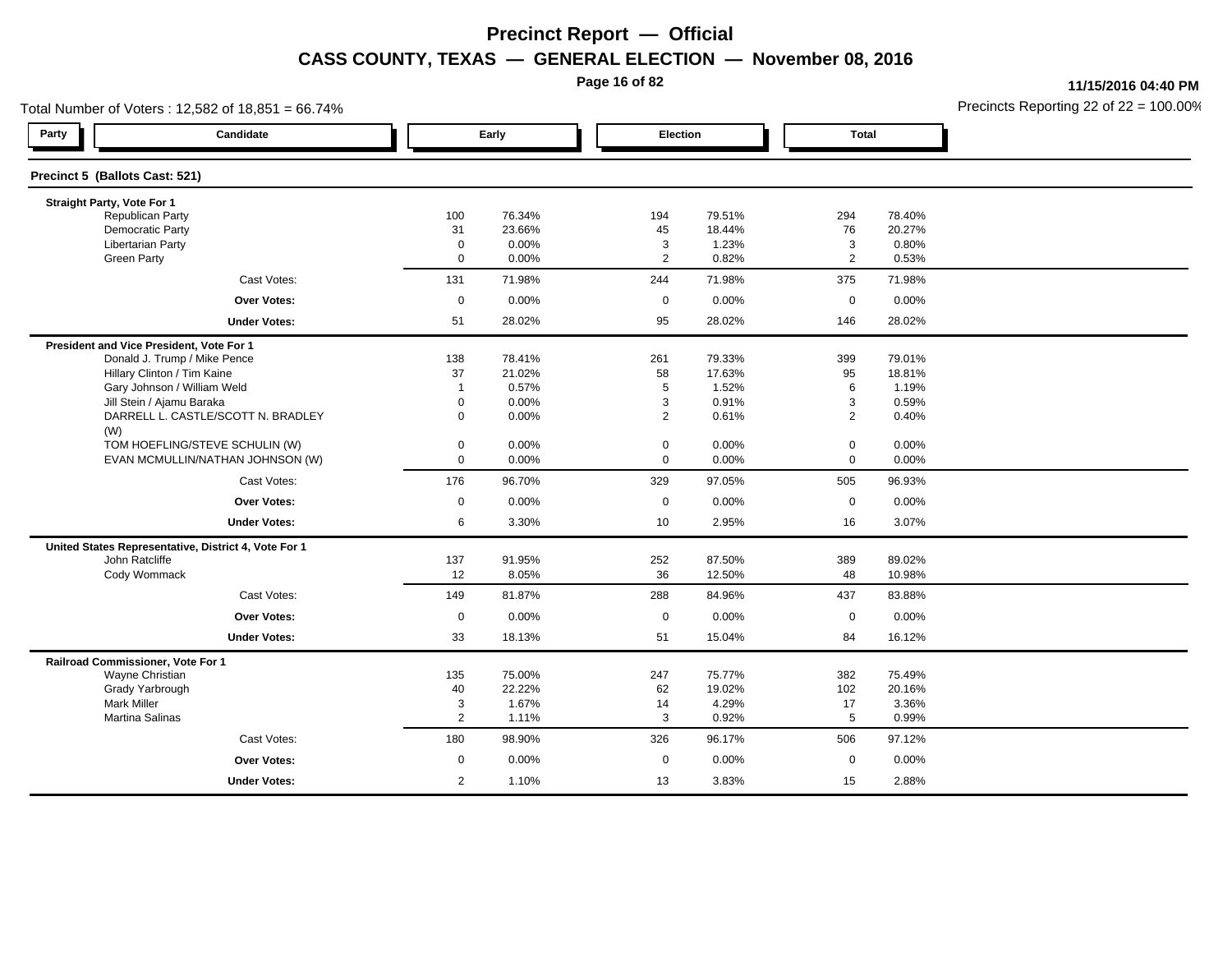**Page 17 of 82**

**11/15/2016 04:40 PM**

| Total Number of Voters: 12,582 of 18,851 = 66.74%                     |                     |                  |                      |                  |                   |                  | Precincts Reporting 22 of 22 = 100.00 |
|-----------------------------------------------------------------------|---------------------|------------------|----------------------|------------------|-------------------|------------------|---------------------------------------|
| Party<br>Candidate                                                    |                     | Early            | Election             |                  | <b>Total</b>      |                  |                                       |
| Precinct 5 (Ballots Cast: 521)                                        |                     |                  |                      |                  |                   |                  |                                       |
| Justice, Supreme Court, Place 3, Vote For 1                           |                     |                  |                      |                  |                   |                  |                                       |
| Debra Lehrmann<br>Mike Westergren                                     | 135<br>39           | 75.00%<br>21.67% | 253<br>61            | 77.37%<br>18.65% | 388<br>100        | 76.53%<br>19.72% |                                       |
| Kathie Glass                                                          | 6                   | 3.33%            | 9                    | 2.75%            | 15                | 2.96%            |                                       |
| Rodolfo Rivera Munoz                                                  | $\mathbf 0$         | 0.00%            | $\overline{4}$       | 1.22%            | 4                 | 0.79%            |                                       |
| Cast Votes:                                                           | 180                 | 98.90%           | 327                  | 96.46%           | 507               | 97.31%           |                                       |
| <b>Over Votes:</b>                                                    | $\mathbf 0$         | 0.00%            | $\mathbf 0$          | 0.00%            | $\mathbf 0$       | 0.00%            |                                       |
| <b>Under Votes:</b>                                                   | $\overline{2}$      | 1.10%            | 12                   | 3.54%            | 14                | 2.69%            |                                       |
| Justice, Supreme Court, Place 5, Vote For 1                           |                     |                  |                      |                  |                   |                  |                                       |
| Paul Green                                                            | 137                 | 76.54%           | 261                  | 79.33%           | 398               | 78.35%           |                                       |
| Dori Contreras Garza                                                  | 38                  | 21.23%           | 61                   | 18.54%           | 99                | 19.49%           |                                       |
| Tom Oxford<br>Charles E. Waterbury                                    | 3<br>$\overline{1}$ | 1.68%<br>0.56%   | $5\phantom{.0}$<br>2 | 1.52%<br>0.61%   | 8<br>3            | 1.57%<br>0.59%   |                                       |
| Cast Votes:                                                           | 179                 | 98.35%           | 329                  | 97.05%           | 508               | 97.50%           |                                       |
| <b>Over Votes:</b>                                                    | $\mathbf 0$         | 0.00%            | $\mathbf 0$          | 0.00%            | $\mathbf 0$       | 0.00%            |                                       |
| <b>Under Votes:</b>                                                   | $\mathbf{3}$        | 1.65%            | 10                   | 2.95%            | 13                | 2.50%            |                                       |
|                                                                       |                     |                  |                      |                  |                   |                  |                                       |
| Justice, Supreme Court, Place 9, Vote For 1<br>Eva Guzman             | 136                 | 75.98%           | 254                  | 77.44%           | 390               | 76.92%           |                                       |
| Savannah Robinson                                                     | 39                  | 21.79%           | 62                   | 18.90%           | 101               | 19.92%           |                                       |
| Don Fulton                                                            | 3                   | 1.68%            | 9                    | 2.74%            | 12                | 2.37%            |                                       |
| Jim Chisholm                                                          | $\overline{1}$      | 0.56%            | 3                    | 0.91%            | $\overline{4}$    | 0.79%            |                                       |
| Cast Votes:                                                           | 179                 | 98.35%           | 328                  | 96.76%           | 507               | 97.31%           |                                       |
| <b>Over Votes:</b>                                                    | $\mathbf 0$         | 0.00%            | $\mathbf 0$          | 0.00%            | $\mathbf 0$       | 0.00%            |                                       |
| <b>Under Votes:</b>                                                   | $\mathbf{3}$        | 1.65%            | 11                   | 3.24%            | 14                | 2.69%            |                                       |
| Judge, Court of Criminal Appeals, Place 2, Vote For 1                 |                     |                  |                      |                  |                   |                  |                                       |
| Mary Lou Keel                                                         | 135                 | 75.42%           | 257                  | 78.12%           | 392               | 77.17%           |                                       |
| Lawrence "Larry" Meyers                                               | 41                  | 22.91%           | 66                   | 20.06%           | 107               | 21.06%           |                                       |
| Mark Ash                                                              | 3                   | 1.68%            | $\overline{4}$       | 1.22%            | $\overline{7}$    | 1.38%            |                                       |
| Adam King Blackwell Reposa                                            | $\mathbf 0$         | 0.00%            | 2                    | 0.61%            | $\overline{2}$    | 0.39%            |                                       |
| Cast Votes:                                                           | 179                 | 98.35%           | 329                  | 97.05%           | 508               | 97.50%           |                                       |
| <b>Over Votes:</b>                                                    | $\mathbf 0$<br>3    | 0.00%<br>1.65%   | $\mathbf 0$<br>10    | 0.00%<br>2.95%   | $\mathsf 0$<br>13 | 0.00%<br>2.50%   |                                       |
| <b>Under Votes:</b>                                                   |                     |                  |                      |                  |                   |                  |                                       |
| Judge, Court of Criminal Appeals, Place 5, Vote For 1<br>Scott Walker | 140                 | 77.78%           | 256                  | 78.05%           | 396               | 77.95%           |                                       |
| Betsy Johnson                                                         | 38                  | 21.11%           | 64                   | 19.51%           | 102               | 20.08%           |                                       |
| William Bryan Strange, III                                            | $\overline{1}$      | 0.56%            | 5                    | 1.52%            | 6                 | 1.18%            |                                       |
| Judith Sanders-Castro                                                 | $\overline{1}$      | 0.56%            | $\mathbf{3}$         | 0.91%            | $\overline{4}$    | 0.79%            |                                       |
| Cast Votes:                                                           | 180                 | 98.90%           | 328                  | 96.76%           | 508               | 97.50%           |                                       |
| Over Votes:                                                           | $\mathsf 0$         | 0.00%            | $\mathsf 0$          | 0.00%            | $\mathsf 0$       | 0.00%            |                                       |
| <b>Under Votes:</b>                                                   | 2                   | 1.10%            | 11                   | 3.24%            | 13                | 2.50%            |                                       |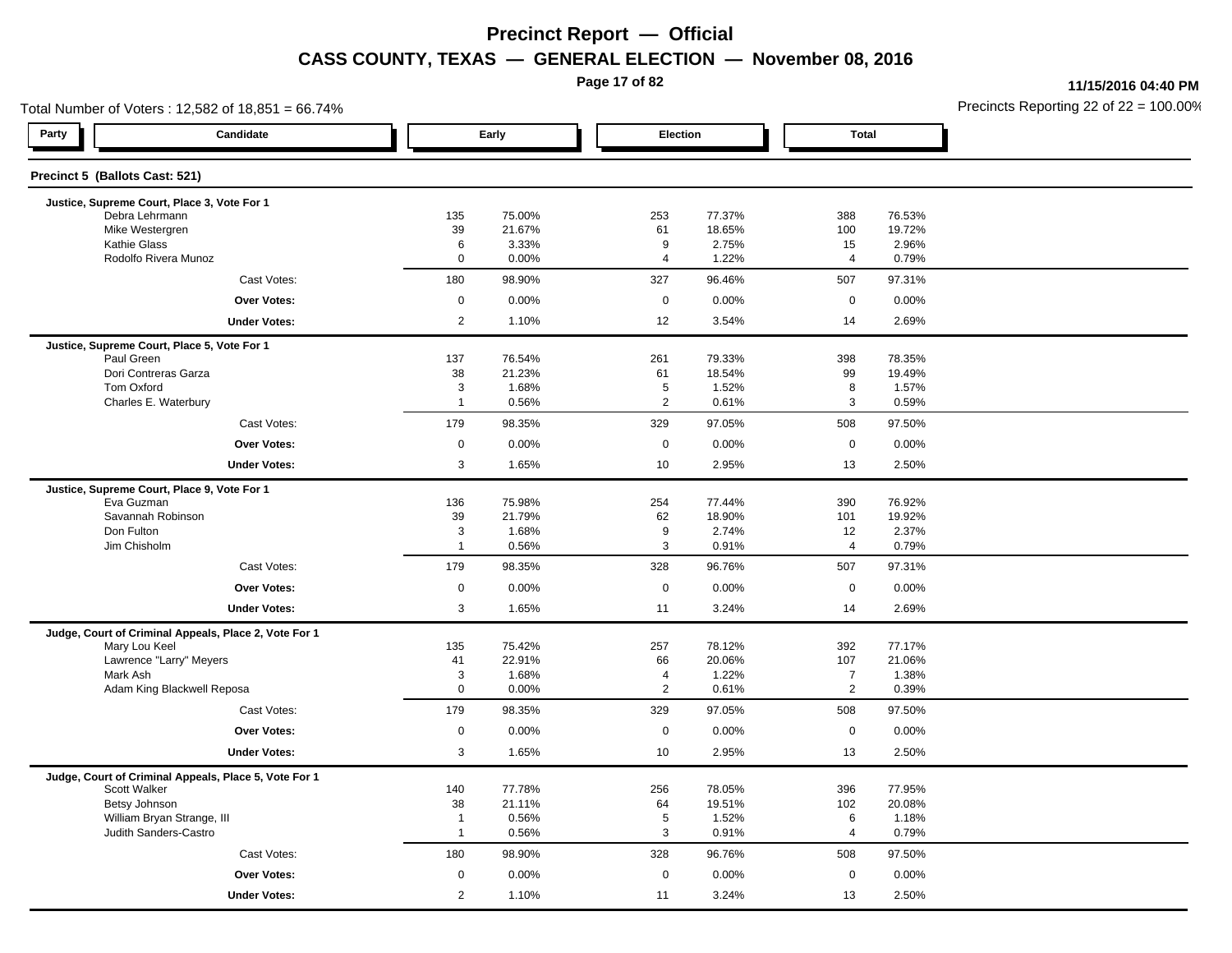**Page 18 of 82**

**11/15/2016 04:40 PM**

| Total Number of Voters: 12,582 of 18,851 = 66.74% |                                                                                 |                |                  |  |             |                  |              |                  | Precincts Reporting 22 of 22 = 100.00 |
|---------------------------------------------------|---------------------------------------------------------------------------------|----------------|------------------|--|-------------|------------------|--------------|------------------|---------------------------------------|
| Party                                             | Candidate                                                                       |                | Early            |  | Election    |                  | <b>Total</b> |                  |                                       |
|                                                   | Precinct 5 (Ballots Cast: 521)                                                  |                |                  |  |             |                  |              |                  |                                       |
|                                                   | Judge, Court of Criminal Appeals, Place 6, Vote For 1                           |                |                  |  |             |                  |              |                  |                                       |
|                                                   | Michael E. Keasler<br><b>Robert Burns</b>                                       | 135<br>40      | 75.00%<br>22.22% |  | 258<br>62   | 78.66%<br>18.90% | 393<br>102   | 77.36%<br>20.08% |                                       |
|                                                   | Mark W. Bennett                                                                 | 5              | 2.78%            |  | 8           | 2.44%            | 13           | 2.56%            |                                       |
|                                                   | Cast Votes:                                                                     | 180            | 98.90%           |  | 328         | 96.76%           | 508          | 97.50%           |                                       |
|                                                   | Over Votes:                                                                     | $\mathbf 0$    | 0.00%            |  | $\mathbf 0$ | 0.00%            | $\mathbf 0$  | 0.00%            |                                       |
|                                                   | <b>Under Votes:</b>                                                             | $\overline{2}$ | 1.10%            |  | 11          | 3.24%            | 13           | 2.50%            |                                       |
|                                                   | Member, State Board of Education, District 9, Vote For 1                        |                |                  |  |             |                  |              |                  |                                       |
|                                                   | Keven M. Ellis                                                                  | 135            | 75.84%           |  | 253         | 76.90%           | 388          | 76.53%           |                                       |
|                                                   | Amanda M. Rudolph<br>Anastasia Wilford                                          | 37<br>6        | 20.79%<br>3.37%  |  | 68<br>8     | 20.67%<br>2.43%  | 105<br>14    | 20.71%<br>2.76%  |                                       |
|                                                   | Cast Votes:                                                                     | 178            | 97.80%           |  | 329         | 97.05%           | 507          | 97.31%           |                                       |
|                                                   | <b>Over Votes:</b>                                                              | $\mathbf 0$    | 0.00%            |  | $\mathbf 0$ | 0.00%            | $\mathbf 0$  | 0.00%            |                                       |
|                                                   | <b>Under Votes:</b>                                                             | 4              | 2.20%            |  | 10          | 2.95%            | 14           | 2.69%            |                                       |
|                                                   | State Senator, District 1, Vote For 1                                           |                |                  |  |             |                  |              |                  |                                       |
|                                                   | <b>Bryan Hughes</b>                                                             | 144            | 100.00%          |  | 269         | 100.00%          | 413          | 100.00%          |                                       |
|                                                   | Cast Votes:                                                                     | 144            | 79.12%           |  | 269         | 79.35%           | 413          | 79.27%           |                                       |
|                                                   | Over Votes:                                                                     | $\mathbf 0$    | 0.00%            |  | $\mathbf 0$ | 0.00%            | $\mathbf 0$  | 0.00%            |                                       |
|                                                   | <b>Under Votes:</b>                                                             | 38             | 20.88%           |  | 70          | 20.65%           | 108          | 20.73%           |                                       |
|                                                   | State Representative, District 9, Vote For 1                                    |                |                  |  |             |                  |              |                  |                                       |
|                                                   | Chris Paddie                                                                    | 145            | 100.00%          |  | 268         | 100.00%          | 413          | 100.00%          |                                       |
|                                                   | Cast Votes:                                                                     | 145            | 79.67%           |  | 268         | 79.06%           | 413          | 79.27%           |                                       |
|                                                   | Over Votes:                                                                     | $\mathbf 0$    | 0.00%            |  | $\mathbf 0$ | 0.00%            | $\mathbf 0$  | 0.00%            |                                       |
|                                                   | <b>Under Votes:</b>                                                             | 37             | 20.33%           |  | 71          | 20.94%           | 108          | 20.73%           |                                       |
|                                                   | Chief Justice, 6th Court of Appeals District, Vote For 1<br><b>Josh Morriss</b> | 143            | 100.00%          |  | 269         | 100.00%          | 412          | 100.00%          |                                       |
|                                                   | Cast Votes:                                                                     | 143            | 78.57%           |  | 269         | 79.35%           | 412          | 79.08%           |                                       |
|                                                   | Over Votes:                                                                     | $\mathbf 0$    | 0.00%            |  | $\mathbf 0$ | 0.00%            | $\mathbf 0$  | 0.00%            |                                       |
|                                                   | <b>Under Votes:</b>                                                             | 39             | 21.43%           |  | 70          | 20.65%           | 109          | 20.92%           |                                       |
|                                                   | District Judge, 5th Judicial District, Vote For 1<br><b>Bill Miller</b>         | 143            | 100.00%          |  | 267         | 100.00%          | 410          | 100.00%          |                                       |
|                                                   | Cast Votes:                                                                     | 143            | 78.57%           |  | 267         | 78.76%           | 410          | 78.69%           |                                       |
|                                                   | Over Votes:                                                                     | $\mathbf 0$    | 0.00%            |  | $\mathsf 0$ | 0.00%            | $\mathbf 0$  | 0.00%            |                                       |
|                                                   | <b>Under Votes:</b>                                                             | 39             | 21.43%           |  | 72          | 21.24%           | 111          | 21.31%           |                                       |
|                                                   |                                                                                 |                |                  |  |             |                  |              |                  |                                       |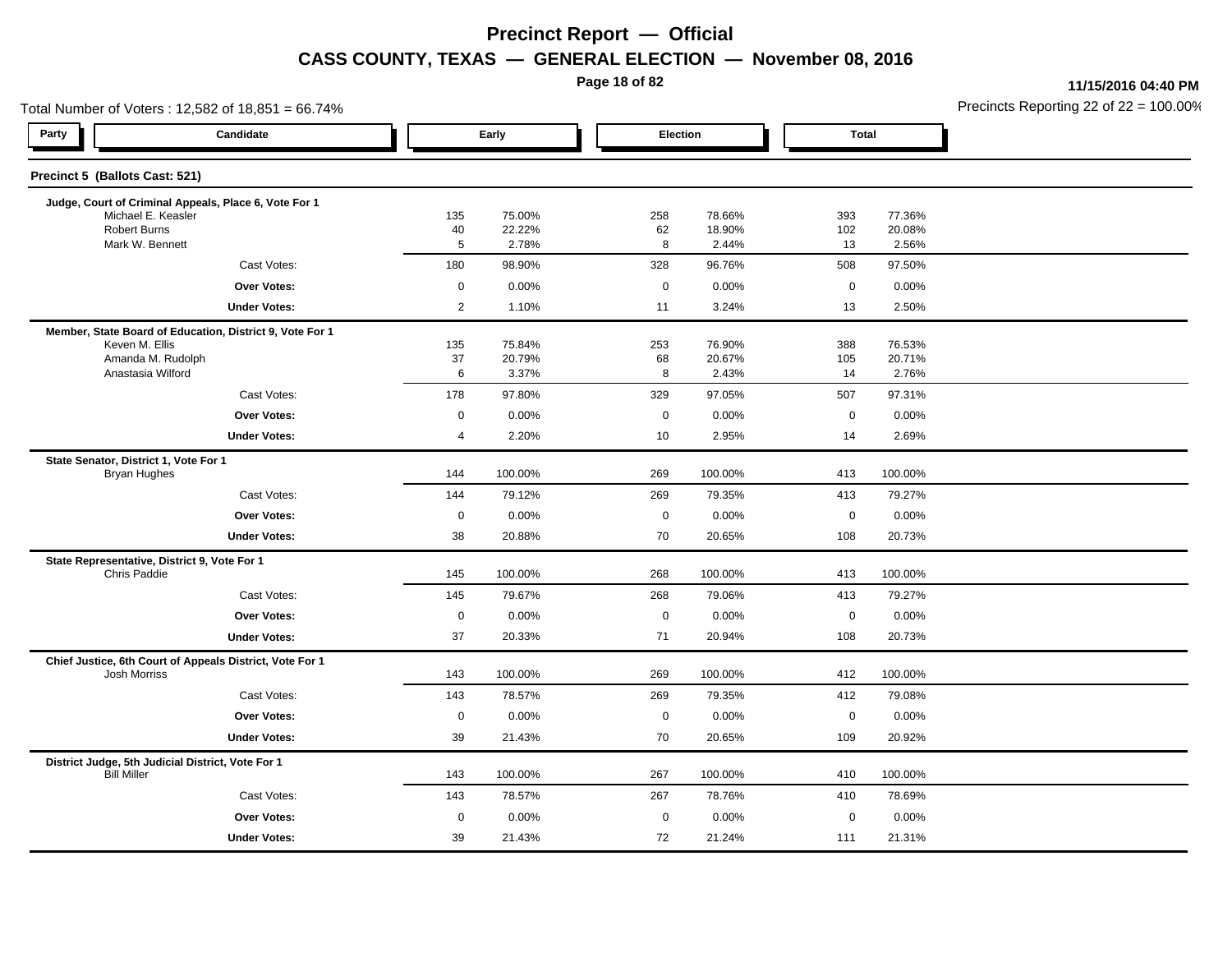**Page 19 of 82**

**11/15/2016 04:40 PM**

| Total Number of Voters: 12,582 of 18,851 = 66.74% |                                                 |             |         |  |             | Precincts Reporting 22 of 22 = 100.00 |              |         |  |
|---------------------------------------------------|-------------------------------------------------|-------------|---------|--|-------------|---------------------------------------|--------------|---------|--|
| Party                                             | Candidate                                       |             | Early   |  | Election    |                                       | <b>Total</b> |         |  |
| Precinct 5 (Ballots Cast: 521)                    |                                                 |             |         |  |             |                                       |              |         |  |
| Sheriff, Vote For 1<br>Larry Rowe                 |                                                 | 147         | 100.00% |  | 273         | 100.00%                               | 420          | 100.00% |  |
|                                                   | Cast Votes:                                     | 147         | 80.77%  |  | 273         | 80.53%                                | 420          | 80.61%  |  |
|                                                   | <b>Over Votes:</b>                              | $\mathbf 0$ | 0.00%   |  | 0           | 0.00%                                 | $\mathbf 0$  | 0.00%   |  |
|                                                   | <b>Under Votes:</b>                             | 35          | 19.23%  |  | 66          | 19.47%                                | 101          | 19.39%  |  |
| Tax Assessor-Collector, Vote For 1<br>Angie Young |                                                 | 145         | 100.00% |  | 276         | 100.00%                               | 421          | 100.00% |  |
|                                                   | Cast Votes:                                     | 145         | 79.67%  |  | 276         | 81.42%                                | 421          | 80.81%  |  |
|                                                   | Over Votes:                                     | $\mathbf 0$ | 0.00%   |  | $\mathbf 0$ | 0.00%                                 | $\mathbf 0$  | 0.00%   |  |
|                                                   | <b>Under Votes:</b>                             | 37          | 20.33%  |  | 63          | 18.58%                                | 100          | 19.19%  |  |
| <b>Brett Fitts</b>                                | County Commissioner, Precinct No. 1, Vote For 1 | 146         | 100.00% |  | 272         | 100.00%                               | 418          | 100.00% |  |
|                                                   | Cast Votes:                                     | 146         | 80.22%  |  | 272         | 80.24%                                | 418          | 80.23%  |  |
|                                                   | Over Votes:                                     | $\mathbf 0$ | 0.00%   |  | 0           | 0.00%                                 | 0            | 0.00%   |  |
|                                                   | <b>Under Votes:</b>                             | 36          | 19.78%  |  | 67          | 19.76%                                | 103          | 19.77%  |  |
| Constable, Precinct No. 1, Vote For 1             | Alton McWaters                                  | 146         | 100.00% |  | 271         | 100.00%                               | 417          | 100.00% |  |
|                                                   | Cast Votes:                                     | 146         | 80.22%  |  | 271         | 79.94%                                | 417          | 80.04%  |  |
|                                                   | Over Votes:                                     | $\mathbf 0$ | 0.00%   |  | $\mathbf 0$ | 0.00%                                 | $\mathbf 0$  | 0.00%   |  |
|                                                   | <b>Under Votes:</b>                             | 36          | 19.78%  |  | 68          | 20.06%                                | 104          | 19.96%  |  |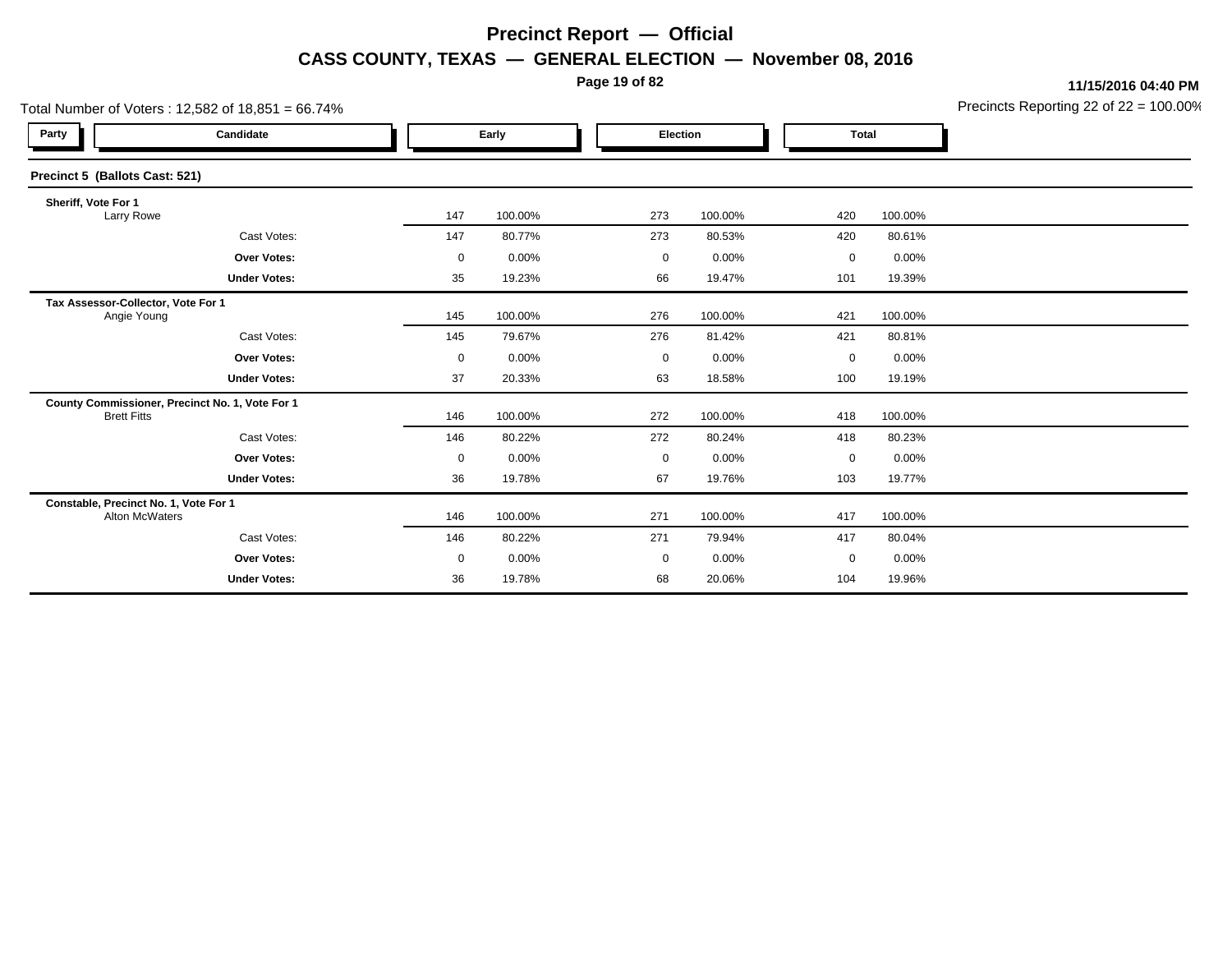**Page 20 of 82**

**11/15/2016 04:40 PM**

| Total Number of Voters: 12,582 of 18,851 = 66.74%    |  |                  |         |                |          |                |        | Precincts Reporting 22 of $22 = 100.00$ |
|------------------------------------------------------|--|------------------|---------|----------------|----------|----------------|--------|-----------------------------------------|
| Party<br>Candidate                                   |  | Early            |         |                | Election | <b>Total</b>   |        |                                         |
| Precinct 6 (Ballots Cast: 300)                       |  |                  |         |                |          |                |        |                                         |
| Straight Party, Vote For 1                           |  |                  |         |                |          |                |        |                                         |
| <b>Republican Party</b>                              |  | 49               | 94.23%  | 140            | 84.85%   | 189            | 87.10% |                                         |
| Democratic Party                                     |  | $\mathbf{3}$     | 5.77%   | 24             | 14.55%   | 27             | 12.44% |                                         |
| <b>Libertarian Party</b>                             |  | $\mathbf 0$      | 0.00%   | $\mathbf 0$    | 0.00%    | 0              | 0.00%  |                                         |
| <b>Green Party</b>                                   |  | $\mathbf 0$      | 0.00%   | $\overline{1}$ | 0.61%    | $\mathbf{1}$   | 0.46%  |                                         |
| Cast Votes:                                          |  | 52               | 80.00%  | 165            | 70.21%   | 217            | 72.33% |                                         |
| Over Votes:                                          |  | $\boldsymbol{0}$ | 0.00%   | $\mathbf 0$    | 0.00%    | $\mathbf 0$    | 0.00%  |                                         |
| <b>Under Votes:</b>                                  |  | 13               | 20.00%  | 70             | 29.79%   | 83             | 27.67% |                                         |
| President and Vice President, Vote For 1             |  |                  |         |                |          |                |        |                                         |
| Donald J. Trump / Mike Pence                         |  | 60               | 92.31%  | 197            | 85.65%   | 257            | 87.12% |                                         |
| Hillary Clinton / Tim Kaine                          |  | $\overline{4}$   | 6.15%   | 28             | 12.17%   | 32             | 10.85% |                                         |
| Gary Johnson / William Weld                          |  | -1               | 1.54%   | $\overline{1}$ | 0.43%    | $\overline{c}$ | 0.68%  |                                         |
| Jill Stein / Ajamu Baraka                            |  | $\pmb{0}$        | 0.00%   | $\overline{2}$ | 0.87%    | $\overline{2}$ | 0.68%  |                                         |
| DARRELL L. CASTLE/SCOTT N. BRADLEY<br>(W)            |  | $\mathbf 0$      | 0.00%   | $\mathbf 0$    | 0.00%    | $\mathbf 0$    | 0.00%  |                                         |
| TOM HOEFLING/STEVE SCHULIN (W)                       |  | $\mathbf 0$      | 0.00%   | $\mathbf 0$    | 0.00%    | 0              | 0.00%  |                                         |
| EVAN MCMULLIN/NATHAN JOHNSON (W)                     |  | $\mathbf 0$      | 0.00%   | $\overline{2}$ | 0.87%    | $\overline{2}$ | 0.68%  |                                         |
| Cast Votes:                                          |  | 65               | 100.00% | 230            | 97.87%   | 295            | 98.33% |                                         |
| Over Votes:                                          |  | $\mathbf 0$      | 0.00%   | $\mathbf 0$    | 0.00%    | $\mathbf 0$    | 0.00%  |                                         |
| <b>Under Votes:</b>                                  |  | $\mathbf 0$      | 0.00%   | 5              | 2.13%    | 5              | 1.67%  |                                         |
| United States Representative, District 4, Vote For 1 |  |                  |         |                |          |                |        |                                         |
| John Ratcliffe                                       |  | 59               | 95.16%  | 194            | 91.51%   | 253            | 92.34% |                                         |
| Cody Wommack                                         |  | $\mathbf{3}$     | 4.84%   | 18             | 8.49%    | 21             | 7.66%  |                                         |
| Cast Votes:                                          |  | 62               | 95.38%  | 212            | 90.21%   | 274            | 91.33% |                                         |
| <b>Over Votes:</b>                                   |  | $\mathbf 0$      | 0.00%   | $\mathsf 0$    | 0.00%    | 0              | 0.00%  |                                         |
| <b>Under Votes:</b>                                  |  | 3                | 4.62%   | 23             | 9.79%    | 26             | 8.67%  |                                         |
| Railroad Commissioner, Vote For 1                    |  |                  |         |                |          |                |        |                                         |
| Wayne Christian                                      |  | 58               | 89.23%  | 182            | 81.98%   | 240            | 83.62% |                                         |
| Grady Yarbrough                                      |  | 5                | 7.69%   | 36             | 16.22%   | 41             | 14.29% |                                         |
| <b>Mark Miller</b>                                   |  | $\overline{2}$   | 3.08%   | $\overline{2}$ | 0.90%    | 4              | 1.39%  |                                         |
| Martina Salinas                                      |  | $\mathbf 0$      | 0.00%   | $\overline{2}$ | 0.90%    | $\overline{2}$ | 0.70%  |                                         |
| Cast Votes:                                          |  | 65               | 100.00% | 222            | 94.47%   | 287            | 95.67% |                                         |
| <b>Over Votes:</b>                                   |  | $\mathbf 0$      | 0.00%   | $\mathbf 0$    | 0.00%    | $\mathbf 0$    | 0.00%  |                                         |
| <b>Under Votes:</b>                                  |  | $\mathbf 0$      | 0.00%   | 13             | 5.53%    | 13             | 4.33%  |                                         |
|                                                      |  |                  |         |                |          |                |        |                                         |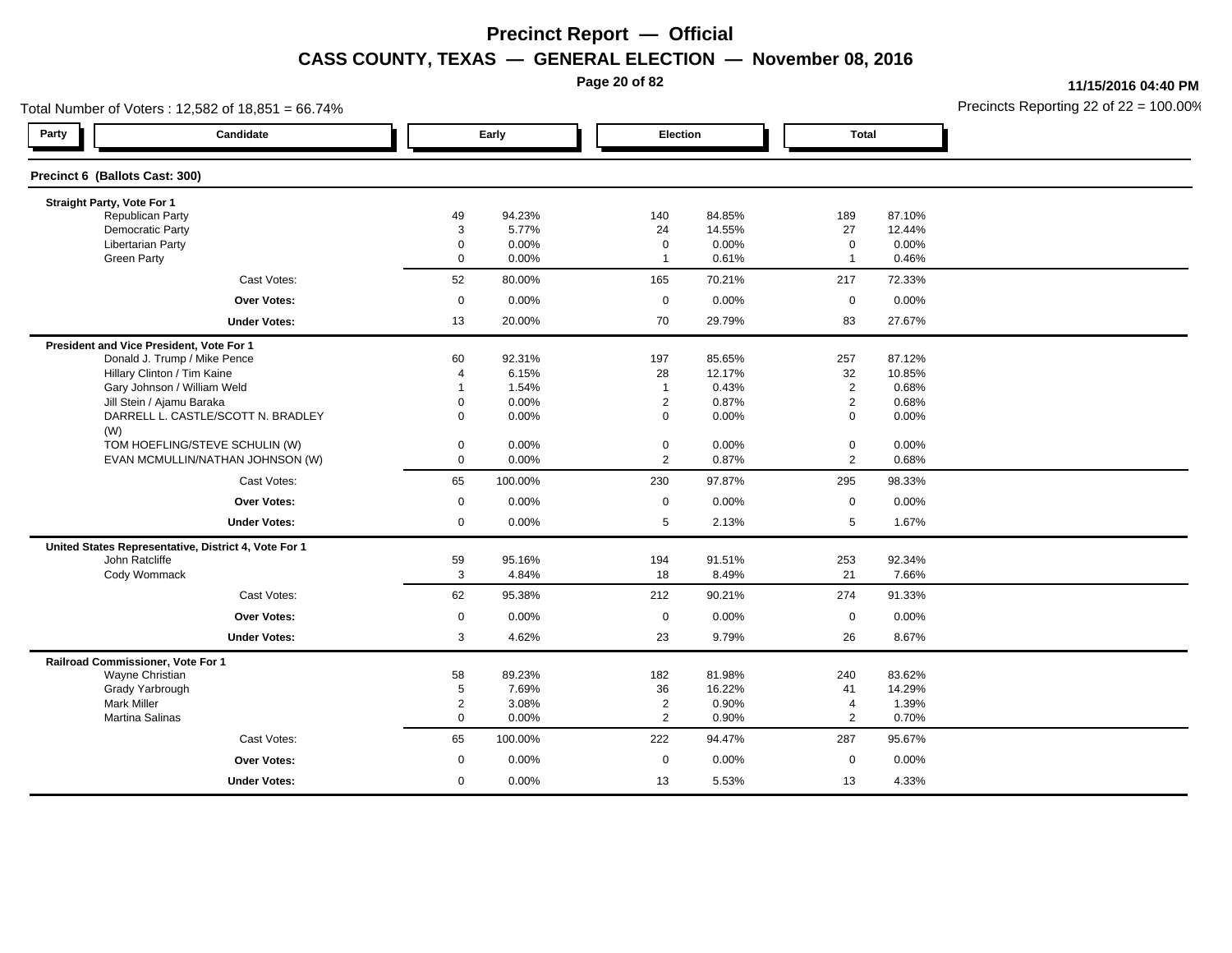**Page 21 of 82**

**11/15/2016 04:40 PM**

| Total Number of Voters: 12,582 of 18,851 = 66.74%     |                               |                 |                                           |                  |                                 |                  | Precincts Reporting 22 of $22 = 100.00$ |
|-------------------------------------------------------|-------------------------------|-----------------|-------------------------------------------|------------------|---------------------------------|------------------|-----------------------------------------|
| Party<br>Candidate                                    |                               | Early           | Election                                  |                  | <b>Total</b>                    |                  |                                         |
| Precinct 6 (Ballots Cast: 300)                        |                               |                 |                                           |                  |                                 |                  |                                         |
| Justice, Supreme Court, Place 3, Vote For 1           |                               |                 |                                           |                  |                                 |                  |                                         |
| Debra Lehrmann<br>Mike Westergren                     | 58<br>$\overline{5}$          | 89.23%<br>7.69% | 187<br>33                                 | 82.74%<br>14.60% | 245<br>38                       | 84.19%<br>13.06% |                                         |
| <b>Kathie Glass</b>                                   | $\overline{2}$                | 3.08%           | $\overline{2}$                            | 0.88%            | $\overline{4}$                  | 1.37%            |                                         |
| Rodolfo Rivera Munoz                                  | $\mathbf 0$                   | 0.00%           | $\overline{4}$                            | 1.77%            | $\overline{4}$                  | 1.37%            |                                         |
| Cast Votes:                                           | 65                            | 100.00%         | 226                                       | 96.17%           | 291                             | 97.00%           |                                         |
| <b>Over Votes:</b>                                    | $\mathsf 0$                   | 0.00%           | $\mathsf 0$                               | 0.00%            | $\mathsf{O}$                    | 0.00%            |                                         |
| <b>Under Votes:</b>                                   | $\mathbf 0$                   | 0.00%           | 9                                         | 3.83%            | 9                               | 3.00%            |                                         |
| Justice, Supreme Court, Place 5, Vote For 1           |                               |                 |                                           |                  |                                 |                  |                                         |
| Paul Green                                            | 60                            | 92.31%          | 185                                       | 82.59%           | 245                             | 84.78%           |                                         |
| Dori Contreras Garza                                  | $\overline{4}$                | 6.15%           | 34                                        | 15.18%           | 38                              | 13.15%           |                                         |
| Tom Oxford<br>Charles E. Waterbury                    | $\overline{1}$<br>$\mathbf 0$ | 1.54%<br>0.00%  | $\overline{\mathbf{4}}$<br>$\overline{1}$ | 1.79%<br>0.45%   | $5\phantom{.0}$<br>$\mathbf{1}$ | 1.73%<br>0.35%   |                                         |
| Cast Votes:                                           | 65                            | 100.00%         | 224                                       | 95.32%           | 289                             | 96.33%           |                                         |
| <b>Over Votes:</b>                                    | $\mathsf 0$                   | 0.00%           | $\mathsf 0$                               | 0.00%            | $\mathbf 0$                     | 0.00%            |                                         |
| <b>Under Votes:</b>                                   | $\mathbf 0$                   | 0.00%           | 11                                        | 4.68%            | 11                              | 3.67%            |                                         |
| Justice, Supreme Court, Place 9, Vote For 1           |                               |                 |                                           |                  |                                 |                  |                                         |
| Eva Guzman                                            | 58                            | 89.23%          | 186                                       | 83.04%           | 244                             | 84.43%           |                                         |
| Savannah Robinson                                     | 5                             | 7.69%           | 34                                        | 15.18%           | 39                              | 13.49%           |                                         |
| Don Fulton                                            | $\overline{2}$                | 3.08%           | $\overline{2}$                            | 0.89%            | 4                               | 1.38%            |                                         |
| Jim Chisholm                                          | $\mathbf 0$                   | 0.00%           | $\overline{2}$                            | 0.89%            | $\overline{2}$                  | 0.69%            |                                         |
| Cast Votes:                                           | 65                            | 100.00%         | 224                                       | 95.32%           | 289                             | 96.33%           |                                         |
| Over Votes:                                           | $\mathsf 0$                   | 0.00%           | $\mathsf 0$                               | 0.00%            | $\mathbf 0$                     | 0.00%            |                                         |
| <b>Under Votes:</b>                                   | $\mathbf 0$                   | 0.00%           | 11                                        | 4.68%            | 11                              | 3.67%            |                                         |
| Judge, Court of Criminal Appeals, Place 2, Vote For 1 |                               |                 |                                           |                  |                                 |                  |                                         |
| Mary Lou Keel                                         | 58                            | 89.23%          | 186                                       | 83.04%           | 244                             | 84.43%           |                                         |
| Lawrence "Larry" Meyers                               | 6                             | 9.23%           | 34                                        | 15.18%           | 40                              | 13.84%           |                                         |
| Mark Ash<br>Adam King Blackwell Reposa                | $\mathbf{1}$<br>$\mathbf 0$   | 1.54%<br>0.00%  | 3<br>$\overline{1}$                       | 1.34%<br>0.45%   | $\overline{4}$<br>$\mathbf{1}$  | 1.38%<br>0.35%   |                                         |
| Cast Votes:                                           | 65                            | 100.00%         | 224                                       | 95.32%           | 289                             | 96.33%           |                                         |
| <b>Over Votes:</b>                                    | $\mathsf 0$                   | 0.00%           | $\mathsf 0$                               | 0.00%            | $\mathsf{O}$                    | 0.00%            |                                         |
| <b>Under Votes:</b>                                   | $\mathbf 0$                   | 0.00%           | 11                                        | 4.68%            | 11                              | 3.67%            |                                         |
| Judge, Court of Criminal Appeals, Place 5, Vote For 1 |                               |                 |                                           |                  |                                 |                  |                                         |
| Scott Walker                                          | 58                            | 89.23%          | 188                                       | 82.82%           | 246                             | 84.25%           |                                         |
| Betsy Johnson                                         | 6                             | 9.23%           | 34                                        | 14.98%           | 40                              | 13.70%           |                                         |
| William Bryan Strange, III                            | $\overline{1}$                | 1.54%           | $\mathbf{1}$                              | 0.44%            | $\overline{2}$                  | 0.68%            |                                         |
| Judith Sanders-Castro                                 | $\mathbf 0$                   | 0.00%           | $\overline{4}$                            | 1.76%            | $\overline{4}$                  | 1.37%            |                                         |
| Cast Votes:                                           | 65                            | 100.00%         | 227                                       | 96.60%           | 292                             | 97.33%           |                                         |
| <b>Over Votes:</b>                                    | $\mathbf 0$                   | 0.00%           | $\mathbf 0$                               | 0.00%            | $\mathbf 0$                     | 0.00%            |                                         |
| <b>Under Votes:</b>                                   | $\mathbf 0$                   | 0.00%           | 8                                         | 3.40%            | 8                               | 2.67%            |                                         |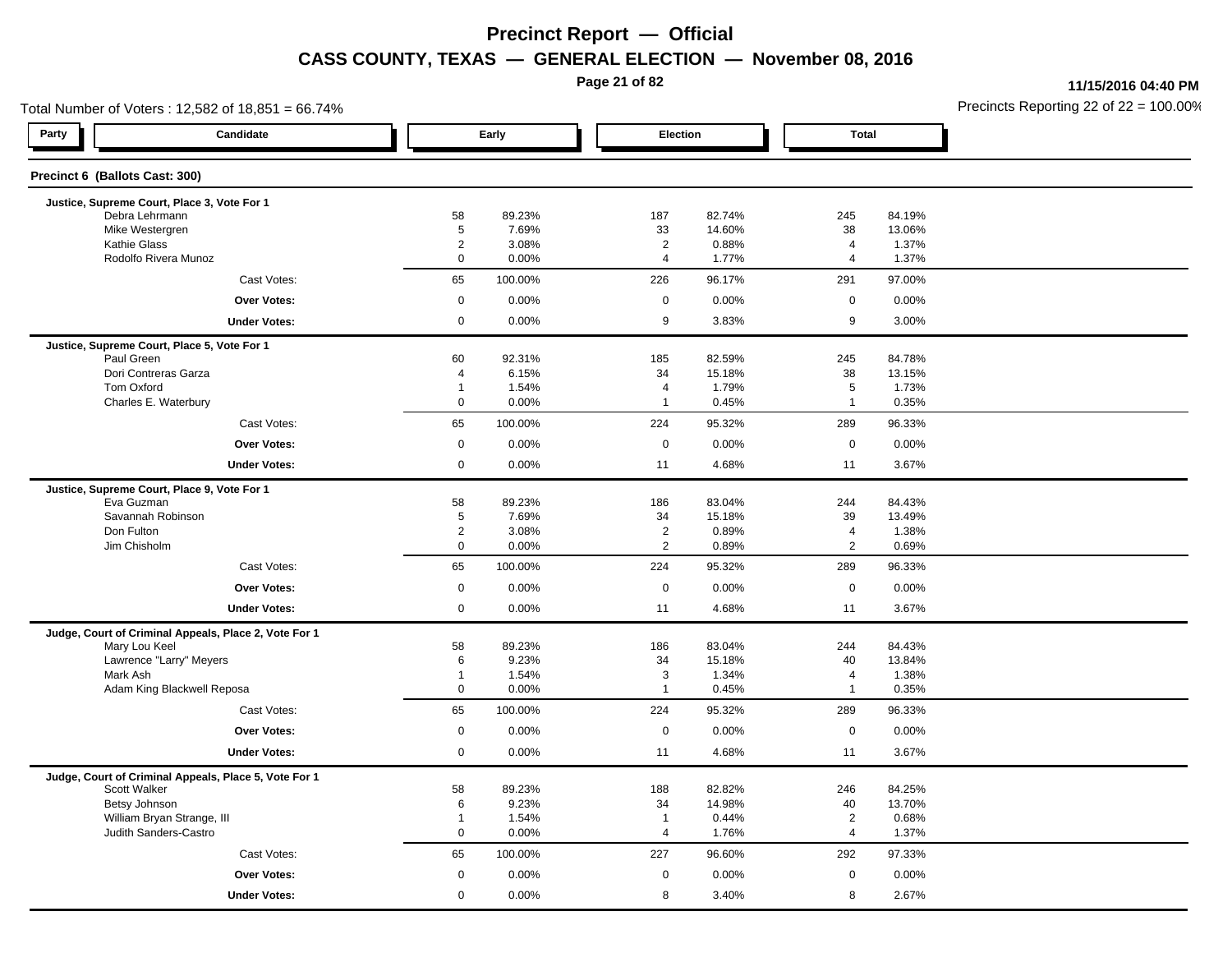**Page 22 of 82**

**11/15/2016 04:40 PM**

| Total Number of Voters: 12,582 of 18,851 = 66.74%                       |                                                          |                     |                 |  |                      |                  |                |                  | Precincts Reporting 22 of $22 = 100.00$ |
|-------------------------------------------------------------------------|----------------------------------------------------------|---------------------|-----------------|--|----------------------|------------------|----------------|------------------|-----------------------------------------|
| Party                                                                   | Candidate                                                |                     | Early           |  | Election             |                  | <b>Total</b>   |                  |                                         |
| Precinct 6 (Ballots Cast: 300)                                          |                                                          |                     |                 |  |                      |                  |                |                  |                                         |
|                                                                         | Judge, Court of Criminal Appeals, Place 6, Vote For 1    |                     |                 |  |                      |                  |                |                  |                                         |
| Michael E. Keasler<br><b>Robert Burns</b>                               |                                                          | 58<br>5             | 89.23%<br>7.69% |  | 187<br>$33\,$        | 84.23%<br>14.86% | 245<br>38      | 85.37%<br>13.24% |                                         |
| Mark W. Bennett                                                         |                                                          | $\overline{2}$      | 3.08%           |  | $\overline{2}$       | 0.90%            | $\overline{4}$ | 1.39%            |                                         |
|                                                                         | Cast Votes:                                              | 65                  | 100.00%         |  | 222                  | 94.47%           | 287            | 95.67%           |                                         |
|                                                                         | <b>Over Votes:</b>                                       | $\mathbf 0$         | 0.00%           |  | $\mathbf 0$          | 0.00%            | $\mathbf 0$    | 0.00%            |                                         |
|                                                                         | <b>Under Votes:</b>                                      | $\mathsf 0$         | 0.00%           |  | 13                   | 5.53%            | 13             | 4.33%            |                                         |
|                                                                         | Member, State Board of Education, District 9, Vote For 1 |                     |                 |  |                      |                  |                |                  |                                         |
| Keven M. Ellis                                                          |                                                          | 57                  | 87.69%          |  | 184                  | 83.26%           | 241            | 84.27%           |                                         |
| Amanda M. Rudolph<br>Anastasia Wilford                                  |                                                          | 6<br>$\overline{2}$ | 9.23%<br>3.08%  |  | 36<br>$\overline{1}$ | 16.29%<br>0.45%  | 42<br>3        | 14.69%<br>1.05%  |                                         |
|                                                                         | Cast Votes:                                              | 65                  | 100.00%         |  | 221                  | 94.04%           | 286            | 95.33%           |                                         |
|                                                                         | <b>Over Votes:</b>                                       | $\mathbf 0$         | 0.00%           |  | $\mathbf 0$          | 0.00%            | $\mathbf 0$    | 0.00%            |                                         |
|                                                                         | <b>Under Votes:</b>                                      | $\mathbf 0$         | 0.00%           |  | 14                   | 5.96%            | 14             | 4.67%            |                                         |
| State Senator, District 1, Vote For 1                                   |                                                          |                     |                 |  |                      |                  |                |                  |                                         |
| <b>Bryan Hughes</b>                                                     |                                                          | 61                  | 100.00%         |  | 199                  | 100.00%          | 260            | 100.00%          |                                         |
|                                                                         | Cast Votes:                                              | 61                  | 93.85%          |  | 199                  | 84.68%           | 260            | 86.67%           |                                         |
|                                                                         | <b>Over Votes:</b>                                       | $\mathbf 0$         | 0.00%           |  | $\mathbf 0$          | 0.00%            | $\mathbf 0$    | 0.00%            |                                         |
|                                                                         | <b>Under Votes:</b>                                      | 4                   | 6.15%           |  | 36                   | 15.32%           | 40             | 13.33%           |                                         |
| State Representative, District 9, Vote For 1<br><b>Chris Paddie</b>     |                                                          | 60                  | 100.00%         |  | 194                  | 100.00%          | 254            | 100.00%          |                                         |
|                                                                         | Cast Votes:                                              | 60                  | 92.31%          |  | 194                  | 82.55%           | 254            | 84.67%           |                                         |
|                                                                         | <b>Over Votes:</b>                                       | $\mathsf 0$         | 0.00%           |  | $\mathbf 0$          | 0.00%            | $\mathbf 0$    | 0.00%            |                                         |
|                                                                         | <b>Under Votes:</b>                                      | $\,$ 5 $\,$         | 7.69%           |  | 41                   | 17.45%           | 46             | 15.33%           |                                         |
|                                                                         | Chief Justice, 6th Court of Appeals District, Vote For 1 |                     |                 |  |                      |                  |                |                  |                                         |
| <b>Josh Morriss</b>                                                     |                                                          | 60                  | 100.00%         |  | 195                  | 100.00%          | 255            | 100.00%          |                                         |
|                                                                         | Cast Votes:                                              | 60                  | 92.31%          |  | 195                  | 82.98%           | 255            | 85.00%           |                                         |
|                                                                         | <b>Over Votes:</b>                                       | $\mathbf 0$         | 0.00%           |  | $\mathbf 0$          | 0.00%            | $\mathbf 0$    | 0.00%            |                                         |
|                                                                         | <b>Under Votes:</b>                                      | $\overline{5}$      | 7.69%           |  | 40                   | 17.02%           | 45             | 15.00%           |                                         |
| District Judge, 5th Judicial District, Vote For 1<br><b>Bill Miller</b> |                                                          | 59                  | 100.00%         |  | 196                  | 100.00%          | 255            | 100.00%          |                                         |
|                                                                         | Cast Votes:                                              | 59                  | 90.77%          |  | 196                  | 83.40%           | 255            | 85.00%           |                                         |
|                                                                         | <b>Over Votes:</b>                                       | $\mathbf 0$         | 0.00%           |  | $\mathbf 0$          | 0.00%            | $\mathbf 0$    | 0.00%            |                                         |
|                                                                         | <b>Under Votes:</b>                                      | 6                   | 9.23%           |  | 39                   | 16.60%           | 45             | 15.00%           |                                         |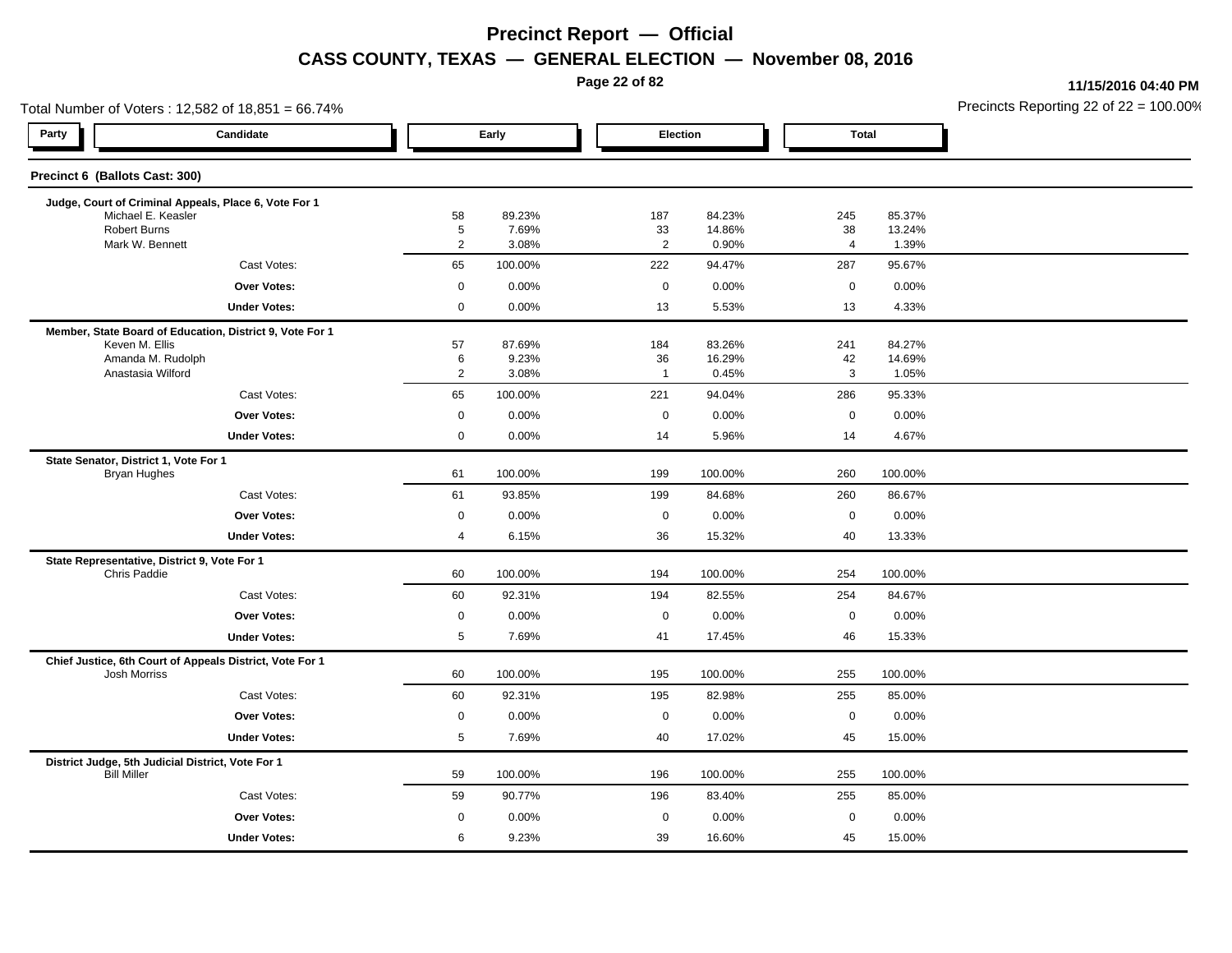**Page 23 of 82**

**11/15/2016 04:40 PM**

|                                                   | Total Number of Voters: 12,582 of 18,851 = 66.74% |    |          |  |                 |          |              |         |  |  |
|---------------------------------------------------|---------------------------------------------------|----|----------|--|-----------------|----------|--------------|---------|--|--|
| Party                                             | Candidate                                         |    | Early    |  | <b>Election</b> |          | <b>Total</b> |         |  |  |
| Precinct 6 (Ballots Cast: 300)                    |                                                   |    |          |  |                 |          |              |         |  |  |
| Sheriff, Vote For 1<br>Larry Rowe                 |                                                   | 60 | 100.00%  |  | 198             | 100.00%  | 258          | 100.00% |  |  |
|                                                   | Cast Votes:                                       | 60 | 92.31%   |  | 198             | 84.26%   | 258          | 86.00%  |  |  |
|                                                   | <b>Over Votes:</b>                                | 0  | $0.00\%$ |  | 0               | $0.00\%$ | $\mathbf 0$  | 0.00%   |  |  |
|                                                   | <b>Under Votes:</b>                               | 5  | 7.69%    |  | 37              | 15.74%   | 42           | 14.00%  |  |  |
| Tax Assessor-Collector, Vote For 1<br>Angie Young |                                                   | 59 | 100.00%  |  | 199             | 100.00%  | 258          | 100.00% |  |  |
|                                                   | Cast Votes:                                       | 59 | 90.77%   |  | 199             | 84.68%   | 258          | 86.00%  |  |  |
|                                                   | <b>Over Votes:</b>                                | 0  | $0.00\%$ |  | 0               | $0.00\%$ | $\mathbf 0$  | 0.00%   |  |  |
|                                                   | <b>Under Votes:</b>                               | 6  | 9.23%    |  | 36              | 15.32%   | 42           | 14.00%  |  |  |
| Constable, Precinct No. 2, Vote For 1             | Anthony "Tony" Harrison                           | 59 | 100.00%  |  | 203             | 100.00%  | 262          | 100.00% |  |  |
|                                                   | Cast Votes:                                       | 59 | 90.77%   |  | 203             | 86.38%   | 262          | 87.33%  |  |  |
|                                                   | Over Votes:                                       | 0  | $0.00\%$ |  | 0               | $0.00\%$ | $\mathbf 0$  | 0.00%   |  |  |
|                                                   | <b>Under Votes:</b>                               | 6  | 9.23%    |  | 32              | 13.62%   | 38           | 12.67%  |  |  |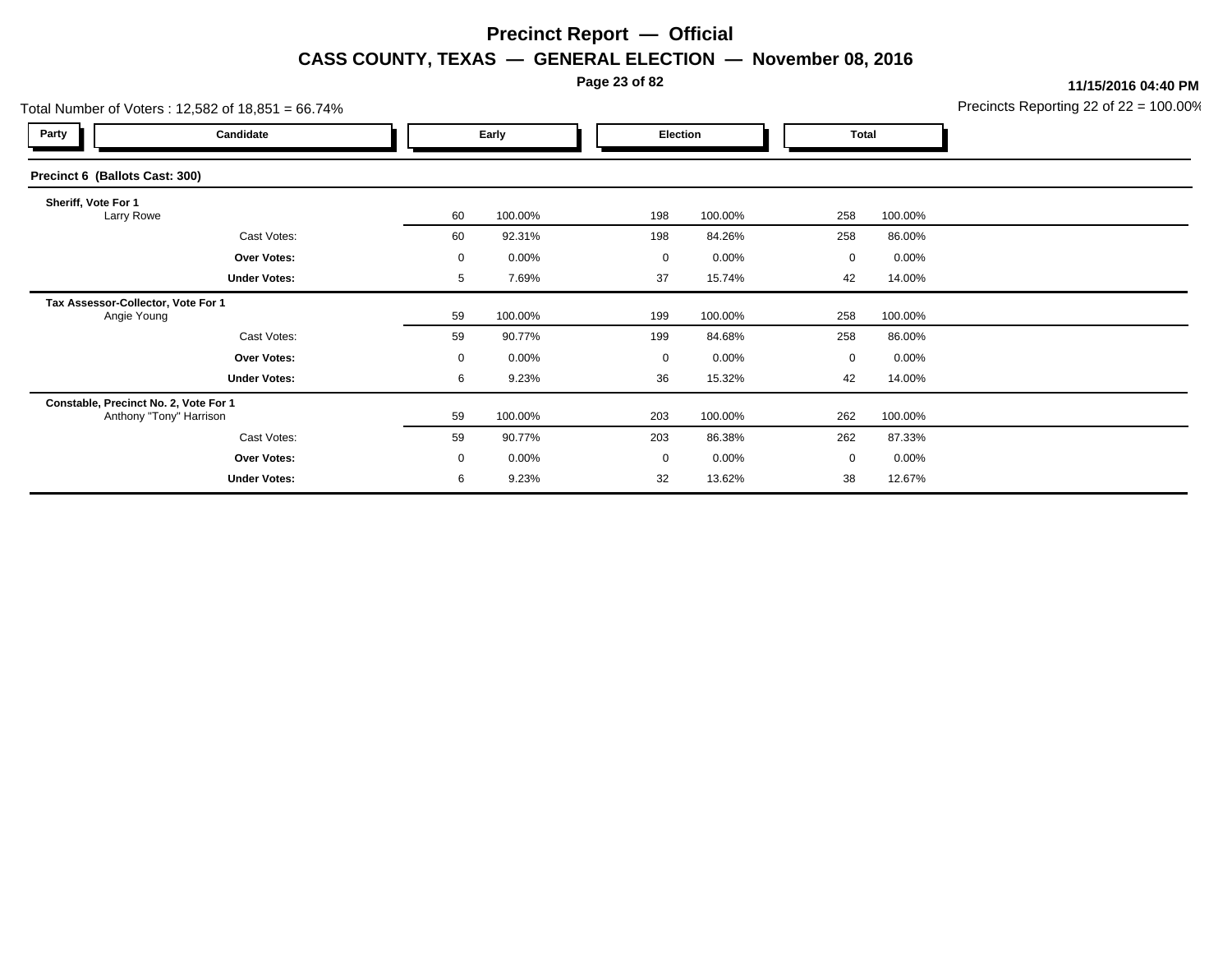**Page 24 of 82**

**11/15/2016 04:40 PM**

| Total Number of Voters: 12,582 of 18,851 = 66.74% |                                                      |                |        |                |        |                |        | Precincts Reporting 22 of $22 = 100.00$ |
|---------------------------------------------------|------------------------------------------------------|----------------|--------|----------------|--------|----------------|--------|-----------------------------------------|
| Party                                             | Candidate                                            |                | Early  | Election       |        | <b>Total</b>   |        |                                         |
| Precinct 7 (Ballots Cast: 1,266)                  |                                                      |                |        |                |        |                |        |                                         |
| Straight Party, Vote For 1                        |                                                      |                |        |                |        |                |        |                                         |
| Republican Party                                  |                                                      | 340            | 82.52% | 358            | 74.74% | 698            | 78.34% |                                         |
| Democratic Party                                  |                                                      | 72             | 17.48% | 119            | 24.84% | 191            | 21.44% |                                         |
| <b>Libertarian Party</b>                          |                                                      | $\mathbf 0$    | 0.00%  | $\overline{2}$ | 0.42%  | $\overline{2}$ | 0.22%  |                                         |
| <b>Green Party</b>                                |                                                      | $\mathbf 0$    | 0.00%  | $\mathbf 0$    | 0.00%  | $\mathbf 0$    | 0.00%  |                                         |
|                                                   | Cast Votes:                                          | 412            | 70.43% | 479            | 70.34% | 891            | 70.38% |                                         |
|                                                   | <b>Over Votes:</b>                                   | $\mathbf 0$    | 0.00%  | $\mathbf 0$    | 0.00%  | $\mathbf 0$    | 0.00%  |                                         |
|                                                   | <b>Under Votes:</b>                                  | 173            | 29.57% | 202            | 29.66% | 375            | 29.62% |                                         |
| President and Vice President, Vote For 1          |                                                      |                |        |                |        |                |        |                                         |
|                                                   | Donald J. Trump / Mike Pence                         | 475            | 82.75% | 517            | 77.63% | 992            | 80.00% |                                         |
|                                                   | Hillary Clinton / Tim Kaine                          | 96             | 16.72% | 140            | 21.02% | 236            | 19.03% |                                         |
|                                                   | Gary Johnson / William Weld                          | $\overline{1}$ | 0.17%  | 4              | 0.60%  | 5              | 0.40%  |                                         |
| Jill Stein / Ajamu Baraka                         |                                                      | $\overline{1}$ | 0.17%  | $\overline{1}$ | 0.15%  | $\overline{2}$ | 0.16%  |                                         |
| (W)                                               | DARRELL L. CASTLE/SCOTT N. BRADLEY                   | $\mathbf{1}$   | 0.17%  | $\mathbf 0$    | 0.00%  | $\mathbf{1}$   | 0.08%  |                                         |
|                                                   | TOM HOEFLING/STEVE SCHULIN (W)                       | $\mathbf 0$    | 0.00%  | $\mathbf 0$    | 0.00%  | 0              | 0.00%  |                                         |
|                                                   | EVAN MCMULLIN/NATHAN JOHNSON (W)                     | $\mathbf 0$    | 0.00%  | $\overline{4}$ | 0.60%  | $\overline{4}$ | 0.32%  |                                         |
|                                                   | Cast Votes:                                          | 574            | 98.12% | 666            | 97.80% | 1,240          | 97.95% |                                         |
|                                                   | Over Votes:                                          | $\mathbf 0$    | 0.00%  | $\mathbf 0$    | 0.00%  | 0              | 0.00%  |                                         |
|                                                   | <b>Under Votes:</b>                                  | 11             | 1.88%  | 15             | 2.20%  | 26             | 2.05%  |                                         |
|                                                   | United States Representative, District 4, Vote For 1 |                |        |                |        |                |        |                                         |
| John Ratcliffe                                    |                                                      | 459            | 91.62% | 505            | 89.38% | 964            | 90.43% |                                         |
| Cody Wommack                                      |                                                      | 42             | 8.38%  | 60             | 10.62% | 102            | 9.57%  |                                         |
|                                                   | Cast Votes:                                          | 501            | 85.64% | 565            | 82.97% | 1,066          | 84.20% |                                         |
|                                                   | <b>Over Votes:</b>                                   | $\mathbf 0$    | 0.00%  | $\pmb{0}$      | 0.00%  | 0              | 0.00%  |                                         |
|                                                   | <b>Under Votes:</b>                                  | 84             | 14.36% | 116            | 17.03% | 200            | 15.80% |                                         |
| Railroad Commissioner, Vote For 1                 |                                                      |                |        |                |        |                |        |                                         |
| Wayne Christian                                   |                                                      | 443            | 77.58% | 494            | 74.85% | 937            | 76.12% |                                         |
| Grady Yarbrough                                   |                                                      | 108            | 18.91% | 148            | 22.42% | 256            | 20.80% |                                         |
| <b>Mark Miller</b>                                |                                                      | 16             | 2.80%  | 14             | 2.12%  | 30             | 2.44%  |                                         |
| <b>Martina Salinas</b>                            |                                                      | $\overline{4}$ | 0.70%  | $\overline{4}$ | 0.61%  | 8              | 0.65%  |                                         |
|                                                   | Cast Votes:                                          | 571            | 97.61% | 660            | 96.92% | 1,231          | 97.24% |                                         |
|                                                   | <b>Over Votes:</b>                                   | $\mathbf 0$    | 0.00%  | $\mathbf 0$    | 0.00%  | 0              | 0.00%  |                                         |
|                                                   | <b>Under Votes:</b>                                  | 14             | 2.39%  | 21             | 3.08%  | 35             | 2.76%  |                                         |
|                                                   |                                                      |                |        |                |        |                |        |                                         |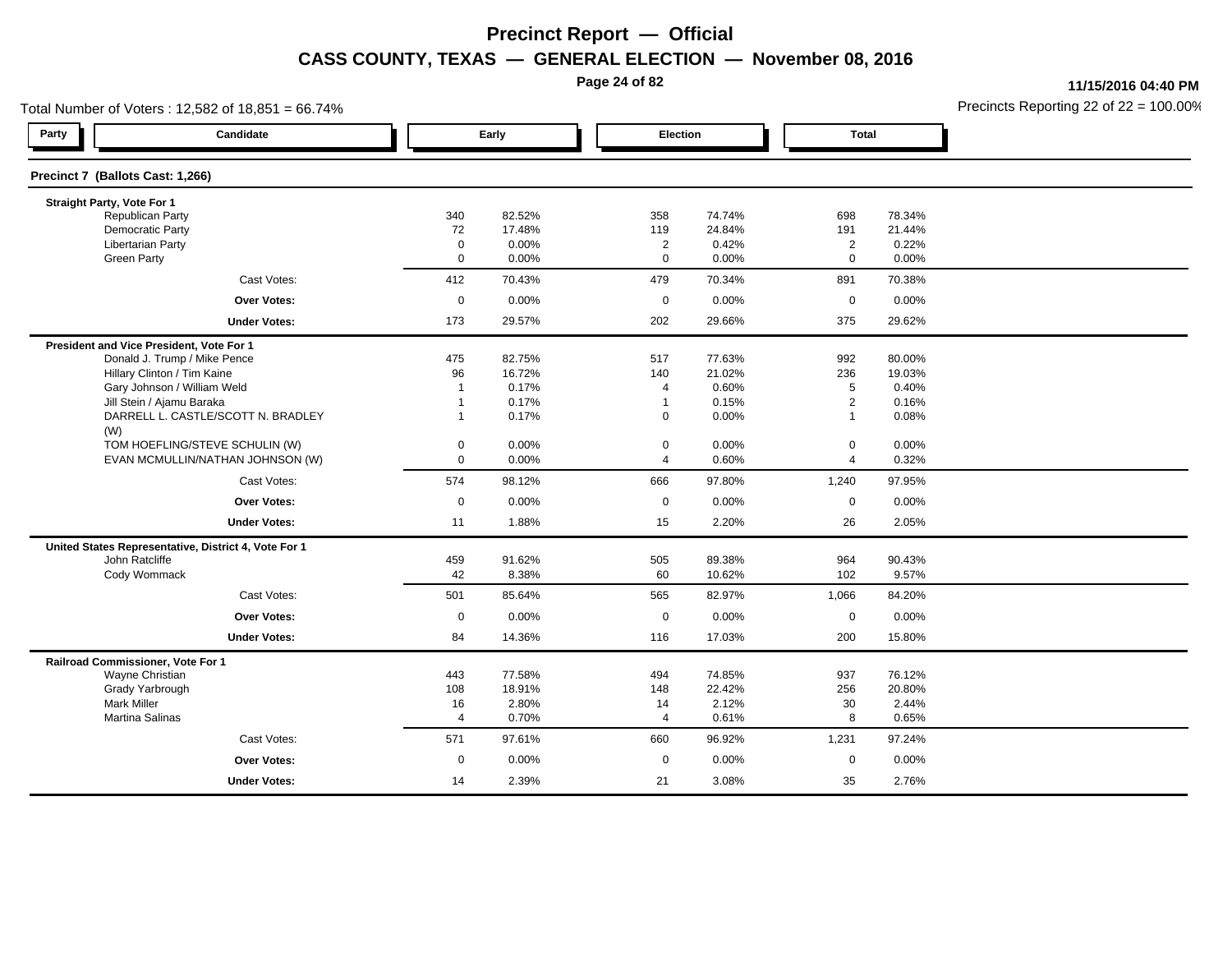**Page 25 of 82**

**11/15/2016 04:40 PM**

| Total Number of Voters: 12,582 of 18,851 = 66.74%                      |                     |                  |                |                  |                      |                  | Precincts Reporting 22 of $22 = 100.00$ |
|------------------------------------------------------------------------|---------------------|------------------|----------------|------------------|----------------------|------------------|-----------------------------------------|
| Party<br>Candidate                                                     |                     | Early            | Election       |                  | <b>Total</b>         |                  |                                         |
| Precinct 7 (Ballots Cast: 1,266)                                       |                     |                  |                |                  |                      |                  |                                         |
| Justice, Supreme Court, Place 3, Vote For 1                            |                     |                  |                |                  |                      |                  |                                         |
| Debra Lehrmann<br>Mike Westergren                                      | 456<br>103          | 80.00%<br>18.07% | 497<br>145     | 75.19%<br>21.94% | 953<br>248           | 77.42%<br>20.15% |                                         |
| <b>Kathie Glass</b>                                                    | 8                   | 1.40%            | 16             | 2.42%            | 24                   | 1.95%            |                                         |
| Rodolfo Rivera Munoz                                                   | 3                   | 0.53%            | 3              | 0.45%            | 6                    | 0.49%            |                                         |
| Cast Votes:                                                            | 570                 | 97.44%           | 661            | 97.06%           | 1,231                | 97.24%           |                                         |
| <b>Over Votes:</b>                                                     | $\mathsf{O}\xspace$ | 0.00%            | $\mathsf 0$    | 0.00%            | $\mathsf{O}$         | 0.00%            |                                         |
| <b>Under Votes:</b>                                                    | 15                  | 2.56%            | 20             | 2.94%            | 35                   | 2.76%            |                                         |
| Justice, Supreme Court, Place 5, Vote For 1                            |                     |                  |                |                  |                      |                  |                                         |
| Paul Green                                                             | 467                 | 82.07%           | 500            | 76.22%           | 967                  | 78.94%           |                                         |
| Dori Contreras Garza                                                   | 97                  | 17.05%           | 140            | 21.34%           | 237                  | 19.35%           |                                         |
| Tom Oxford                                                             | $\overline{4}$      | 0.70%            | 15             | 2.29%            | 19                   | 1.55%            |                                         |
| Charles E. Waterbury                                                   | $\overline{1}$      | 0.18%            | $\overline{1}$ | 0.15%            | $\overline{2}$       | 0.16%            |                                         |
| Cast Votes:                                                            | 569                 | 97.26%           | 656            | 96.33%           | 1,225                | 96.76%           |                                         |
| <b>Over Votes:</b>                                                     | $\pmb{0}$           | 0.00%            | $\mathsf 0$    | 0.00%            | $\mathbf 0$          | 0.00%            |                                         |
| <b>Under Votes:</b>                                                    | 16                  | 2.74%            | 25             | 3.67%            | 41                   | 3.24%            |                                         |
| Justice, Supreme Court, Place 9, Vote For 1                            |                     |                  |                |                  |                      |                  |                                         |
| Eva Guzman                                                             | 460                 | 80.70%           | 489            | 74.20%           | 949                  | 77.22%           |                                         |
| Savannah Robinson<br>Don Fulton                                        | 100<br>9            | 17.54%<br>1.58%  | 146<br>20      | 22.15%<br>3.03%  | 246<br>29            | 20.02%<br>2.36%  |                                         |
| Jim Chisholm                                                           | $\mathbf{1}$        | 0.18%            | 4              | 0.61%            | 5                    | 0.41%            |                                         |
| Cast Votes:                                                            | 570                 | 97.44%           | 659            | 96.77%           | 1,229                | 97.08%           |                                         |
| <b>Over Votes:</b>                                                     | $\mathbf 0$         |                  | $\mathbf 0$    |                  | $\mathbf 0$          |                  |                                         |
|                                                                        |                     | 0.00%            |                | 0.00%            |                      | 0.00%            |                                         |
| <b>Under Votes:</b>                                                    | 15                  | 2.56%            | 22             | 3.23%            | 37                   | 2.92%            |                                         |
| Judge, Court of Criminal Appeals, Place 2, Vote For 1<br>Mary Lou Keel | 458                 | 80.21%           | 484            | 73.89%           | 942                  | 76.84%           |                                         |
| Lawrence "Larry" Meyers                                                | 102                 | 17.86%           | 152            | 23.21%           | 254                  | 20.72%           |                                         |
| Mark Ash                                                               | 9                   | 1.58%            | 17             | 2.60%            | 26                   | 2.12%            |                                         |
| Adam King Blackwell Reposa                                             | $\overline{2}$      | 0.35%            | $\overline{2}$ | 0.31%            | 4                    | 0.33%            |                                         |
| Cast Votes:                                                            | 571                 | 97.61%           | 655            | 96.18%           | 1,226                | 96.84%           |                                         |
| <b>Over Votes:</b>                                                     | $\pmb{0}$           | 0.00%            | $\mathsf 0$    | 0.00%            | $\mathsf{O}$         | 0.00%            |                                         |
| <b>Under Votes:</b>                                                    | 14                  | 2.39%            | 26             | 3.82%            | 40                   | 3.16%            |                                         |
| Judge, Court of Criminal Appeals, Place 5, Vote For 1                  |                     |                  |                |                  |                      |                  |                                         |
| Scott Walker                                                           | 461                 | 80.74%           | 506            | 76.67%           | 967                  | 78.55%           |                                         |
| Betsy Johnson                                                          | 103                 | 18.04%           | 141            | 21.36%           | 244                  | 19.82%           |                                         |
| William Bryan Strange, III<br>Judith Sanders-Castro                    | 6<br>$\overline{1}$ | 1.05%<br>0.18%   | 10<br>3        | 1.52%            | 16<br>$\overline{4}$ | 1.30%            |                                         |
|                                                                        |                     |                  |                | 0.45%            |                      | 0.32%            |                                         |
| Cast Votes:                                                            | 571                 | 97.61%           | 660            | 96.92%           | 1,231                | 97.24%           |                                         |
| <b>Over Votes:</b>                                                     | $\mathbf 0$         | 0.00%            | $\mathbf 0$    | 0.00%            | $\mathbf 0$          | 0.00%            |                                         |
| <b>Under Votes:</b>                                                    | 14                  | 2.39%            | 21             | 3.08%            | 35                   | 2.76%            |                                         |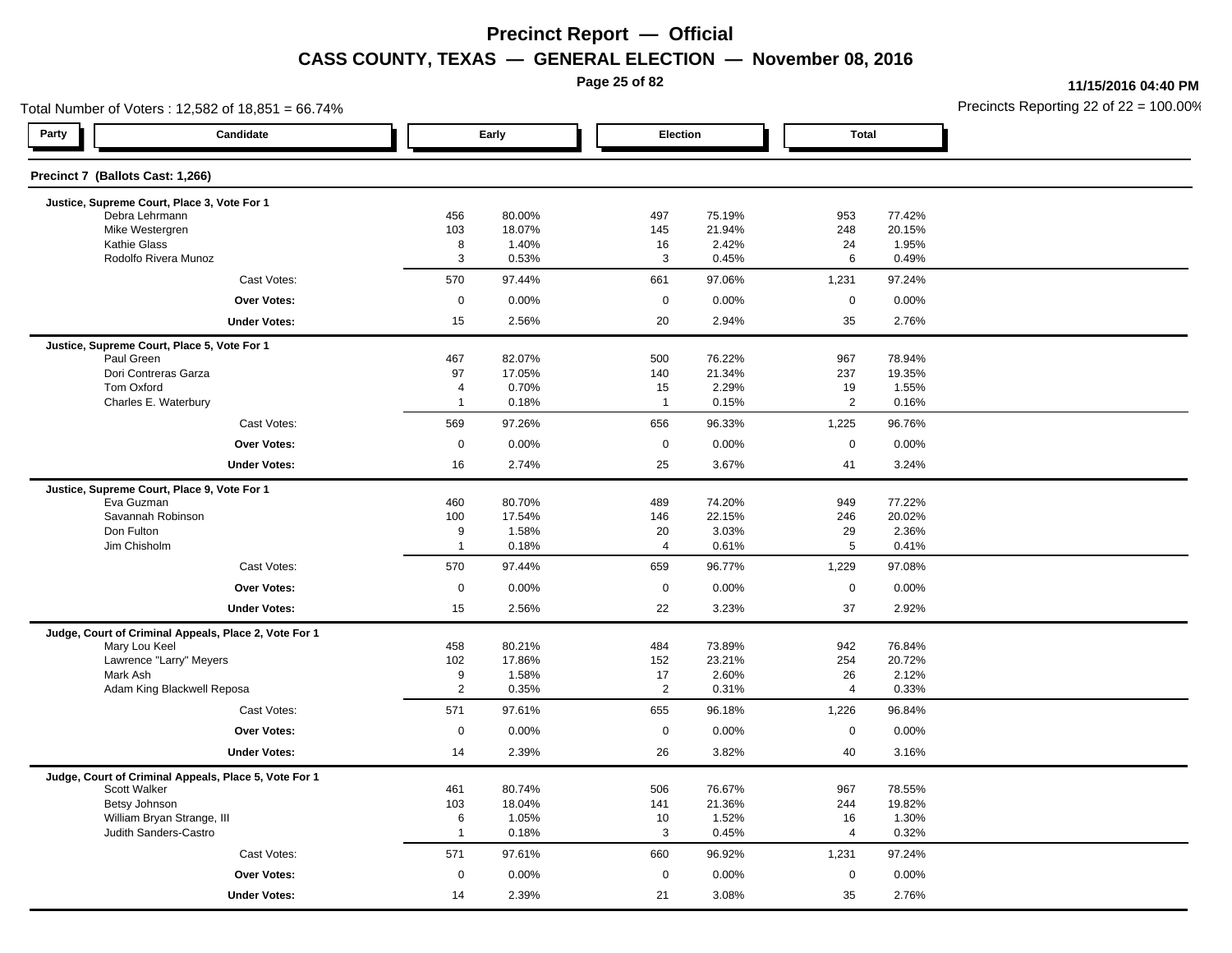**Page 26 of 82**

**11/15/2016 04:40 PM**

|                                       | Total Number of Voters: 12,582 of 18,851 = 66.74%        |             |                  |             |                  |                     |                  | Precincts Reporting 22 of 22 = 100.00 |
|---------------------------------------|----------------------------------------------------------|-------------|------------------|-------------|------------------|---------------------|------------------|---------------------------------------|
| Party                                 | Candidate                                                |             | Early            |             | Election         | <b>Total</b>        |                  |                                       |
| Precinct 7 (Ballots Cast: 1,266)      |                                                          |             |                  |             |                  |                     |                  |                                       |
|                                       | Judge, Court of Criminal Appeals, Place 6, Vote For 1    |             |                  |             |                  |                     |                  |                                       |
| Robert Burns                          | Michael E. Keasler                                       | 460<br>105  | 80.70%<br>18.42% | 505<br>141  | 76.52%<br>21.36% | 965<br>246          | 78.46%<br>20.00% |                                       |
| Mark W. Bennett                       |                                                          | $\sqrt{5}$  | 0.88%            | 14          | 2.12%            | 19                  | 1.54%            |                                       |
|                                       | Cast Votes:                                              | 570         | 97.44%           | 660         | 96.92%           | 1,230               | 97.16%           |                                       |
|                                       | Over Votes:                                              | $\pmb{0}$   | 0.00%            | $\mathsf 0$ | 0.00%            | $\mathsf{O}\xspace$ | 0.00%            |                                       |
|                                       | <b>Under Votes:</b>                                      | 15          | 2.56%            | 21          | 3.08%            | 36                  | 2.84%            |                                       |
|                                       | Member, State Board of Education, District 9, Vote For 1 |             |                  |             |                  |                     |                  |                                       |
| Keven M. Ellis                        |                                                          | 462         | 80.77%           | 495         | 74.89%           | 957                 | 77.62%           |                                       |
|                                       | Amanda M. Rudolph<br>Anastasia Wilford                   | 104<br>6    | 18.18%<br>1.05%  | 153<br>13   | 23.15%<br>1.97%  | 257<br>19           | 20.84%<br>1.54%  |                                       |
|                                       | Cast Votes:                                              | 572         | 97.78%           | 661         | 97.06%           | 1,233               | 97.39%           |                                       |
|                                       | Over Votes:                                              | $\pmb{0}$   | 0.00%            | $\mathbf 0$ | 0.00%            | $\mathbf 0$         | 0.00%            |                                       |
|                                       | <b>Under Votes:</b>                                      | 13          | 2.22%            | 20          | 2.94%            | 33                  | 2.61%            |                                       |
| State Senator, District 1, Vote For 1 |                                                          |             |                  |             |                  |                     |                  |                                       |
| <b>Bryan Hughes</b>                   |                                                          | 482         | 100.00%          | 533         | 100.00%          | 1,015               | 100.00%          |                                       |
|                                       | Cast Votes:                                              | 482         | 82.39%           | 533         | 78.27%           | 1,015               | 80.17%           |                                       |
|                                       | Over Votes:                                              | $\mathbf 0$ | 0.00%            | $\mathbf 0$ | 0.00%            | $\mathsf 0$         | 0.00%            |                                       |
|                                       | <b>Under Votes:</b>                                      | 103         | 17.61%           | 148         | 21.73%           | 251                 | 19.83%           |                                       |
|                                       | State Representative, District 9, Vote For 1             |             |                  |             |                  |                     |                  |                                       |
| Chris Paddie                          |                                                          | 476         | 100.00%          | 524         | 100.00%          | 1,000               | 100.00%          |                                       |
|                                       | Cast Votes:                                              | 476         | 81.37%           | 524         | 76.95%           | 1,000               | 78.99%           |                                       |
|                                       | Over Votes:                                              | $\mathbf 0$ | 0.00%            | $\mathbf 0$ | 0.00%            | $\mathsf 0$         | 0.00%            |                                       |
|                                       | <b>Under Votes:</b>                                      | 109         | 18.63%           | 157         | 23.05%           | 266                 | 21.01%           |                                       |
| <b>Josh Morriss</b>                   | Chief Justice, 6th Court of Appeals District, Vote For 1 | 483         | 100.00%          | 529         | 100.00%          | 1,012               | 100.00%          |                                       |
|                                       | Cast Votes:                                              | 483         | 82.56%           | 529         | 77.68%           | 1,012               | 79.94%           |                                       |
|                                       | Over Votes:                                              | $\pmb{0}$   | 0.00%            | $\mathbf 0$ | 0.00%            | $\mathbf 0$         | 0.00%            |                                       |
|                                       | <b>Under Votes:</b>                                      | 102         | 17.44%           | 152         | 22.32%           | 254                 | 20.06%           |                                       |
|                                       | District Judge, 5th Judicial District, Vote For 1        |             |                  |             |                  |                     |                  |                                       |
| <b>Bill Miller</b>                    |                                                          | 483         | 100.00%          | 529         | 100.00%          | 1,012               | 100.00%          |                                       |
|                                       | Cast Votes:                                              | 483         | 82.56%           | 529         | 77.68%           | 1,012               | 79.94%           |                                       |
|                                       | Over Votes:                                              | $\mathbf 0$ | 0.00%            | $\mathbf 0$ | 0.00%            | $\mathsf 0$         | 0.00%            |                                       |
|                                       | <b>Under Votes:</b>                                      | 102         | 17.44%           | 152         | 22.32%           | 254                 | 20.06%           |                                       |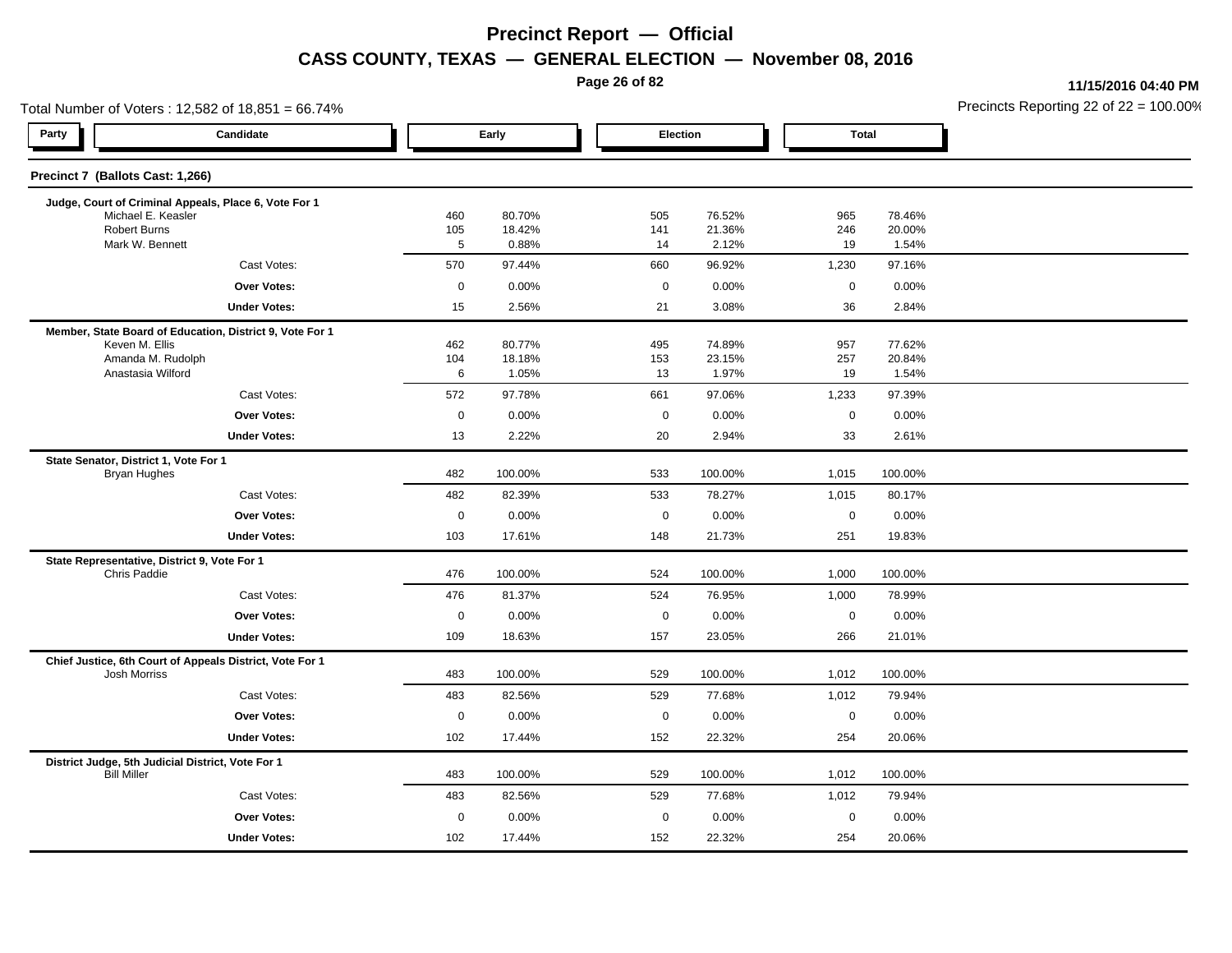**Page 27 of 82**

**11/15/2016 04:40 PM**

|                                                   | Total Number of Voters: 12,582 of 18,851 = 66.74% |             |                  |             |                  |             |                  | Precincts Reporting 22 of 22 = 100.00 |
|---------------------------------------------------|---------------------------------------------------|-------------|------------------|-------------|------------------|-------------|------------------|---------------------------------------|
| Party                                             | Candidate                                         |             | Early            |             | Election         |             | <b>Total</b>     |                                       |
| Precinct 7 (Ballots Cast: 1,266)                  |                                                   |             |                  |             |                  |             |                  |                                       |
| Sheriff, Vote For 1<br>Larry Rowe                 |                                                   | 491         | 100.00%          | 537         | 100.00%          | 1,028       | 100.00%          |                                       |
|                                                   | Cast Votes:                                       | 491         | 83.93%           | 537         | 78.85%           | 1,028       | 81.20%           |                                       |
|                                                   | <b>Over Votes:</b>                                | 0           | 0.00%            | 0           | 0.00%            | 0           | 0.00%            |                                       |
|                                                   | <b>Under Votes:</b>                               | 94          | 16.07%           | 144         | 21.15%           | 238         | 18.80%           |                                       |
| Tax Assessor-Collector, Vote For 1<br>Angie Young |                                                   | 486         | 100.00%          | 536         | 100.00%          | 1,022       | 100.00%          |                                       |
|                                                   | Cast Votes:                                       | 486         | 83.08%           | 536         | 78.71%           | 1,022       | 80.73%           |                                       |
|                                                   | <b>Over Votes:</b>                                | 0           | 0.00%            | $\mathbf 0$ | 0.00%            | $\mathbf 0$ | 0.00%            |                                       |
|                                                   | <b>Under Votes:</b>                               | 99          | 16.92%           | 145         | 21.29%           | 244         | 19.27%           |                                       |
| Constable, Precinct No. 2, Vote For 1             | Anthony "Tony" Harrison                           | 486         | 100.00%          | 544         | 100.00%          | 1,030       | 100.00%          |                                       |
|                                                   | Cast Votes:                                       | 486         | 83.08%           | 544         | 79.88%           | 1,030       | 81.36%           |                                       |
|                                                   | <b>Over Votes:</b>                                | $\mathbf 0$ | 0.00%            | $\mathbf 0$ | 0.00%            | 0           | 0.00%            |                                       |
|                                                   | <b>Under Votes:</b>                               | 99          | 16.92%           | 137         | 20.12%           | 236         | 18.64%           |                                       |
| For<br>Against                                    | Proposition City Hughes Springs, Vote For 1       | 97<br>72    | 57.40%<br>42.60% | 151<br>85   | 63.98%<br>36.02% | 248<br>157  | 61.23%<br>38.77% |                                       |
|                                                   | Cast Votes:                                       | 169         | 86.67%           | 236         | 83.10%           | 405         | 84.55%           |                                       |
|                                                   | <b>Over Votes:</b>                                | $\mathbf 0$ | 0.00%            | $\mathbf 0$ | 0.00%            | $\mathbf 0$ | 0.00%            |                                       |
|                                                   | <b>Under Votes:</b>                               | 26          | 13.33%           | 48          | 16.90%           | 74          | 15.45%           |                                       |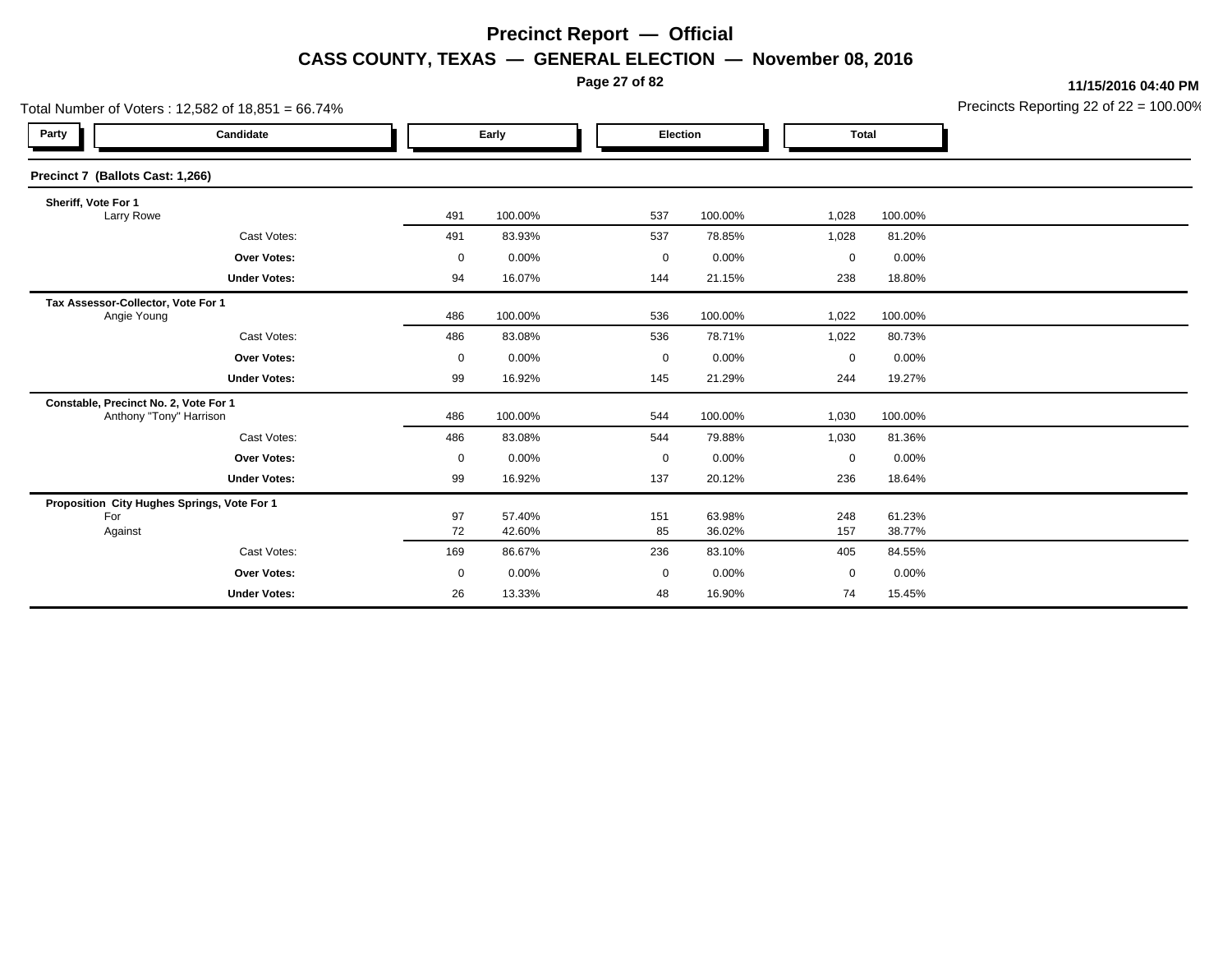**Page 28 of 82**

**11/15/2016 04:40 PM**

| Total Number of Voters: 12,582 of 18,851 = 66.74% |                                                      |                |        |                |          |                |          | Precincts Reporting 22 of $22 = 100.00$ |
|---------------------------------------------------|------------------------------------------------------|----------------|--------|----------------|----------|----------------|----------|-----------------------------------------|
| Party                                             | Candidate                                            |                | Early  |                | Election | <b>Total</b>   |          |                                         |
| Precinct 9 (Ballots Cast: 639)                    |                                                      |                |        |                |          |                |          |                                         |
| Straight Party, Vote For 1                        |                                                      |                |        |                |          |                |          |                                         |
| <b>Republican Party</b>                           |                                                      | 127            | 69.40% | 176            | 71.26%   | 303            | 70.47%   |                                         |
| Democratic Party                                  |                                                      | 56             | 30.60% | 70             | 28.34%   | 126            | 29.30%   |                                         |
| Libertarian Party                                 |                                                      | $\mathbf 0$    | 0.00%  | $\overline{1}$ | 0.40%    | $\mathbf{1}$   | 0.23%    |                                         |
| <b>Green Party</b>                                |                                                      | $\mathbf 0$    | 0.00%  | $\mathbf 0$    | 0.00%    | $\mathbf 0$    | 0.00%    |                                         |
|                                                   | Cast Votes:                                          | 183            | 69.85% | 247            | 65.52%   | 430            | 67.29%   |                                         |
|                                                   | <b>Over Votes:</b>                                   | $\overline{1}$ | 0.38%  | $\mathbf 0$    | 0.00%    | $\mathbf{1}$   | 0.16%    |                                         |
|                                                   | <b>Under Votes:</b>                                  | 78             | 29.77% | 130            | 34.48%   | 208            | 32.55%   |                                         |
| President and Vice President, Vote For 1          |                                                      |                |        |                |          |                |          |                                         |
|                                                   | Donald J. Trump / Mike Pence                         | 176            | 68.75% | 279            | 75.82%   | 455            | 72.92%   |                                         |
|                                                   | Hillary Clinton / Tim Kaine                          | 79             | 30.86% | 84             | 22.83%   | 163            | 26.12%   |                                         |
|                                                   | Gary Johnson / William Weld                          | $\overline{1}$ | 0.39%  | 3              | 0.82%    | 4              | 0.64%    |                                         |
|                                                   | Jill Stein / Ajamu Baraka                            | $\Omega$       | 0.00%  | $\mathbf 0$    | 0.00%    | $\mathsf 0$    | $0.00\%$ |                                         |
| (W)                                               | DARRELL L. CASTLE/SCOTT N. BRADLEY                   | $\mathbf{0}$   | 0.00%  | $\mathbf 0$    | 0.00%    | $\mathbf 0$    | $0.00\%$ |                                         |
|                                                   | TOM HOEFLING/STEVE SCHULIN (W)                       | 0              | 0.00%  | $\mathbf 0$    | 0.00%    | 0              | $0.00\%$ |                                         |
|                                                   | EVAN MCMULLIN/NATHAN JOHNSON (W)                     | $\mathbf 0$    | 0.00%  | $\overline{2}$ | 0.54%    | $\overline{2}$ | 0.32%    |                                         |
|                                                   | Cast Votes:                                          | 256            | 97.71% | 368            | 97.61%   | 624            | 97.65%   |                                         |
|                                                   | Over Votes:                                          | $\mathbf 0$    | 0.00%  | $\mathbf 0$    | 0.00%    | $\mathbf 0$    | $0.00\%$ |                                         |
|                                                   | <b>Under Votes:</b>                                  | 6              | 2.29%  | 9              | 2.39%    | 15             | 2.35%    |                                         |
|                                                   | United States Representative, District 4, Vote For 1 |                |        |                |          |                |          |                                         |
| John Ratcliffe                                    |                                                      | 181            | 88.73% | 274            | 89.84%   | 455            | 89.39%   |                                         |
| Cody Wommack                                      |                                                      | 23             | 11.27% | 31             | 10.16%   | 54             | 10.61%   |                                         |
|                                                   | Cast Votes:                                          | 204            | 77.86% | 305            | 80.90%   | 509            | 79.66%   |                                         |
|                                                   | <b>Over Votes:</b>                                   | $\mathbf 0$    | 0.00%  | $\mathbf 0$    | $0.00\%$ | $\mathbf 0$    | 0.00%    |                                         |
|                                                   | <b>Under Votes:</b>                                  | 58             | 22.14% | 72             | 19.10%   | 130            | 20.34%   |                                         |
| Railroad Commissioner, Vote For 1                 |                                                      |                |        |                |          |                |          |                                         |
| Wayne Christian                                   |                                                      | 168            | 66.14% | 250            | 70.82%   | 418            | 68.86%   |                                         |
| Grady Yarbrough                                   |                                                      | 77             | 30.31% | 87             | 24.65%   | 164            | 27.02%   |                                         |
| <b>Mark Miller</b>                                |                                                      | 8              | 3.15%  | 12             | 3.40%    | 20             | 3.29%    |                                         |
| Martina Salinas                                   |                                                      | $\overline{1}$ | 0.39%  | $\overline{4}$ | 1.13%    | 5              | 0.82%    |                                         |
|                                                   | Cast Votes:                                          | 254            | 96.95% | 353            | 93.63%   | 607            | 94.99%   |                                         |
|                                                   | Over Votes:                                          | $\mathbf 0$    | 0.00%  | $\mathbf 0$    | 0.00%    | $\mathbf 0$    | 0.00%    |                                         |
|                                                   | <b>Under Votes:</b>                                  | 8              | 3.05%  | 24             | 6.37%    | 32             | 5.01%    |                                         |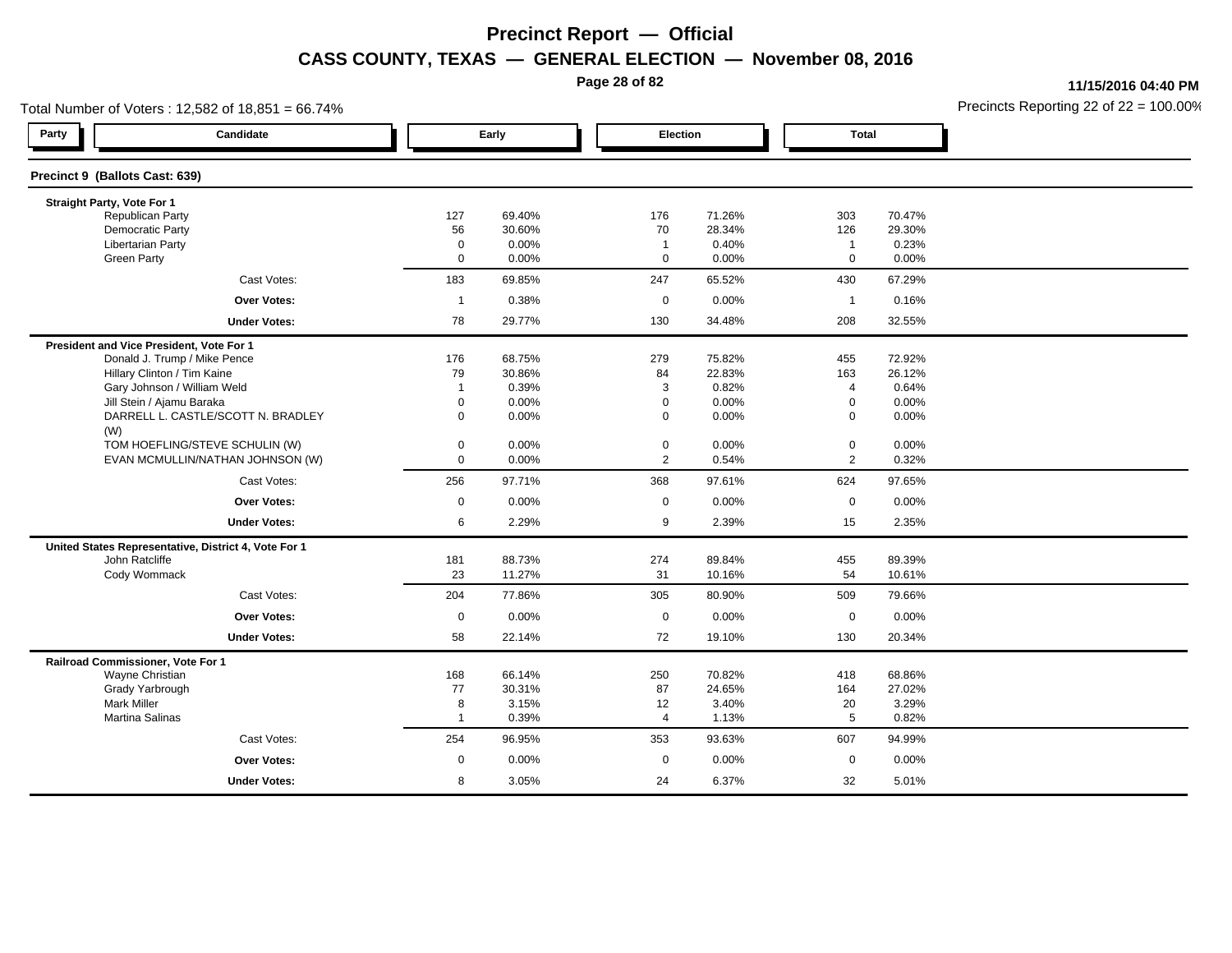**Page 29 of 82**

**11/15/2016 04:40 PM**

| Total Number of Voters: 12,582 of 18,851 = 66.74%                      |                     |                  | Precincts Reporting 22 of $22 = 100.00$ <sup>t</sup> |                  |                     |                  |  |
|------------------------------------------------------------------------|---------------------|------------------|------------------------------------------------------|------------------|---------------------|------------------|--|
| Party<br>Candidate                                                     |                     | Early            | <b>Election</b>                                      |                  | <b>Total</b>        |                  |  |
| Precinct 9 (Ballots Cast: 639)                                         |                     |                  |                                                      |                  |                     |                  |  |
| Justice, Supreme Court, Place 3, Vote For 1                            |                     |                  |                                                      |                  |                     |                  |  |
| Debra Lehrmann<br>Mike Westergren                                      | 168<br>78           | 65.88%<br>30.59% | 252<br>90                                            | 70.19%<br>25.07% | 420<br>168          | 68.40%<br>27.36% |  |
| Kathie Glass                                                           | $\overline{7}$      | 2.75%            | 14                                                   | 3.90%            | 21                  | 3.42%            |  |
| Rodolfo Rivera Munoz                                                   | $\overline{2}$      | 0.78%            | $\mathbf{3}$                                         | 0.84%            | 5                   | 0.81%            |  |
| Cast Votes:                                                            | 255                 | 97.33%           | 359                                                  | 95.23%           | 614                 | 96.09%           |  |
| <b>Over Votes:</b>                                                     | $\mathsf{O}\xspace$ | 0.00%            | $\mathsf 0$                                          | 0.00%            | $\mathbf 0$         | 0.00%            |  |
| <b>Under Votes:</b>                                                    | $\overline{7}$      | 2.67%            | 18                                                   | 4.77%            | 25                  | 3.91%            |  |
| Justice, Supreme Court, Place 5, Vote For 1                            |                     |                  |                                                      |                  |                     |                  |  |
| Paul Green                                                             | 171                 | 67.32%           | 259                                                  | 72.35%           | 430                 | 70.26%           |  |
| Dori Contreras Garza                                                   | 75                  | 29.53%           | 89                                                   | 24.86%           | 164                 | 26.80%           |  |
| Tom Oxford                                                             | 8<br>$\mathbf 0$    | 3.15%<br>0.00%   | $\overline{7}$<br>3                                  | 1.96%            | 15<br>3             | 2.45%            |  |
| Charles E. Waterbury<br>Cast Votes:                                    | 254                 |                  |                                                      | 0.84%            | 612                 | 0.49%            |  |
| <b>Over Votes:</b>                                                     |                     | 96.95%<br>0.00%  | 358<br>$\mathbf 0$                                   | 94.96%           | $\mathbf 0$         | 95.77%<br>0.00%  |  |
|                                                                        | $\mathsf 0$         |                  |                                                      | 0.00%            |                     |                  |  |
| <b>Under Votes:</b>                                                    | 8                   | 3.05%            | 19                                                   | 5.04%            | 27                  | 4.23%            |  |
| Justice, Supreme Court, Place 9, Vote For 1                            |                     |                  |                                                      |                  |                     |                  |  |
| Eva Guzman<br>Savannah Robinson                                        | 165                 | 65.22%           | 254                                                  | 71.15%           | 419                 | 68.69%           |  |
| Don Fulton                                                             | 77<br>8             | 30.43%<br>3.16%  | 92<br>8                                              | 25.77%<br>2.24%  | 169<br>16           | 27.70%<br>2.62%  |  |
| Jim Chisholm                                                           | 3                   | 1.19%            | 3                                                    | 0.84%            | 6                   | 0.98%            |  |
| Cast Votes:                                                            | 253                 | 96.56%           | 357                                                  | 94.69%           | 610                 | 95.46%           |  |
| <b>Over Votes:</b>                                                     | $\mathbf 0$         | 0.00%            | $\mathbf 0$                                          | 0.00%            | $\mathbf 0$         | 0.00%            |  |
| <b>Under Votes:</b>                                                    | 9                   | 3.44%            | 20                                                   | 5.31%            | 29                  | 4.54%            |  |
|                                                                        |                     |                  |                                                      |                  |                     |                  |  |
| Judge, Court of Criminal Appeals, Place 2, Vote For 1<br>Mary Lou Keel | 168                 | 66.14%           | 252                                                  | 70.79%           | 420                 | 68.85%           |  |
| Lawrence "Larry" Meyers                                                | 74                  | 29.13%           | 94                                                   | 26.40%           | 168                 | 27.54%           |  |
| Mark Ash                                                               | 11                  | 4.33%            | 9                                                    | 2.53%            | 20                  | 3.28%            |  |
| Adam King Blackwell Reposa                                             | $\overline{1}$      | 0.39%            | $\overline{1}$                                       | 0.28%            | 2                   | 0.33%            |  |
| Cast Votes:                                                            | 254                 | 96.95%           | 356                                                  | 94.43%           | 610                 | 95.46%           |  |
| <b>Over Votes:</b>                                                     | $\mathsf{O}\xspace$ | 0.00%            | $\mathbf 0$                                          | 0.00%            | $\mathsf{O}\xspace$ | 0.00%            |  |
| <b>Under Votes:</b>                                                    | 8                   | 3.05%            | 21                                                   | 5.57%            | 29                  | 4.54%            |  |
| Judge, Court of Criminal Appeals, Place 5, Vote For 1                  |                     |                  |                                                      |                  |                     |                  |  |
| Scott Walker                                                           | 170                 | 66.41%           | 261                                                  | 72.30%           | 431                 | 69.85%           |  |
| Betsy Johnson                                                          | 77<br>8             | 30.08%<br>3.13%  | 90<br>8                                              | 24.93%<br>2.22%  | 167<br>16           | 27.07%<br>2.59%  |  |
| William Bryan Strange, III<br>Judith Sanders-Castro                    | $\overline{1}$      | 0.39%            | $\overline{2}$                                       | 0.55%            | 3                   | 0.49%            |  |
|                                                                        |                     |                  |                                                      |                  |                     |                  |  |
| Cast Votes:                                                            | 256                 | 97.71%           | 361                                                  | 95.76%           | 617                 | 96.56%           |  |
| <b>Over Votes:</b>                                                     | $\mathbf 0$         | 0.00%            | $\mathsf 0$                                          | 0.00%            | $\mathbf 0$         | 0.00%            |  |
| <b>Under Votes:</b>                                                    | 6                   | 2.29%            | 16                                                   | 4.24%            | 22                  | 3.44%            |  |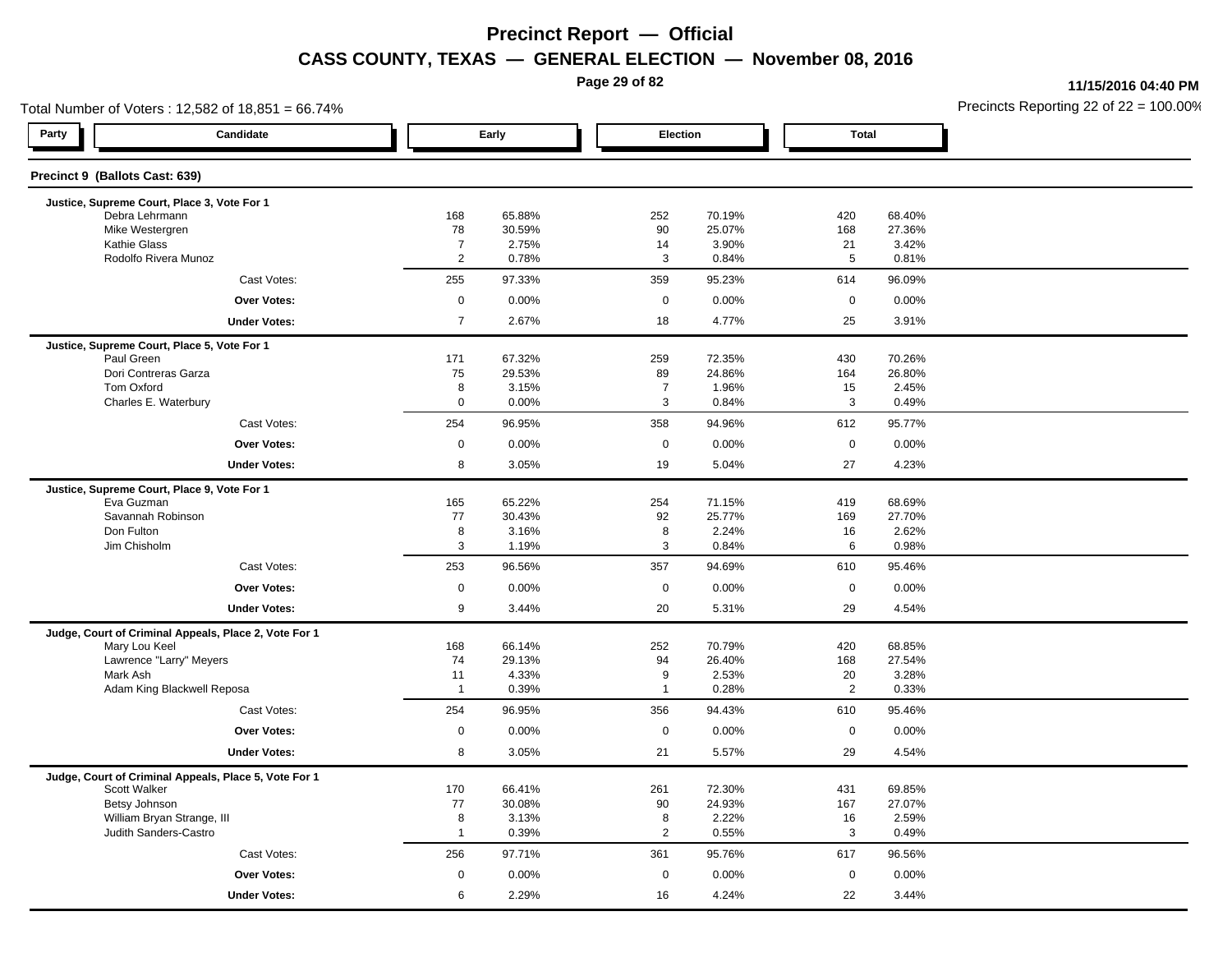**Page 30 of 82**

**11/15/2016 04:40 PM**

| Total Number of Voters: 12,582 of 18,851 = 66.74%                       |                     |             |                  |                      |                  |              |                  | Precincts Reporting 22 of $22 = 100.00$ |
|-------------------------------------------------------------------------|---------------------|-------------|------------------|----------------------|------------------|--------------|------------------|-----------------------------------------|
| Party<br>Candidate                                                      |                     |             | Early            |                      | Election         | <b>Total</b> |                  |                                         |
| Precinct 9 (Ballots Cast: 639)                                          |                     |             |                  |                      |                  |              |                  |                                         |
| Judge, Court of Criminal Appeals, Place 6, Vote For 1                   |                     |             |                  |                      |                  |              |                  |                                         |
| Michael E. Keasler<br><b>Robert Burns</b>                               |                     | 170<br>74   | 67.19%<br>29.25% | 261<br>93            | 72.50%<br>25.83% | 431<br>167   | 70.31%<br>27.24% |                                         |
| Mark W. Bennett                                                         |                     | 9           | 3.56%            | 6                    | 1.67%            | 15           | 2.45%            |                                         |
|                                                                         | Cast Votes:         | 253         | 96.56%           | 360                  | 95.49%           | 613          | 95.93%           |                                         |
|                                                                         | <b>Over Votes:</b>  | $\mathsf 0$ | 0.00%            | $\mathbf 0$          | 0.00%            | $\mathbf 0$  | 0.00%            |                                         |
|                                                                         | <b>Under Votes:</b> | 9           | 3.44%            | 17                   | 4.51%            | 26           | 4.07%            |                                         |
| Member, State Board of Education, District 9, Vote For 1                |                     |             |                  |                      |                  |              |                  |                                         |
| Keven M. Ellis                                                          |                     | 167         | 66.01%           | 260                  | 72.22%           | 427          | 69.66%           |                                         |
| Amanda M. Rudolph<br>Anastasia Wilford                                  |                     | 76<br>10    | 30.04%<br>3.95%  | 93<br>$\overline{7}$ | 25.83%<br>1.94%  | 169<br>17    | 27.57%<br>2.77%  |                                         |
|                                                                         | Cast Votes:         | 253         | 96.56%           | 360                  | 95.49%           | 613          | 95.93%           |                                         |
|                                                                         | <b>Over Votes:</b>  | $\mathbf 0$ | 0.00%            | $\mathbf 0$          | 0.00%            | $\mathbf 0$  | 0.00%            |                                         |
|                                                                         | <b>Under Votes:</b> | 9           | 3.44%            | 17                   | 4.51%            | 26           | 4.07%            |                                         |
| State Senator, District 1, Vote For 1                                   |                     |             |                  |                      |                  |              |                  |                                         |
| <b>Bryan Hughes</b>                                                     |                     | 188         | 100.00%          | 296                  | 100.00%          | 484          | 100.00%          |                                         |
|                                                                         | Cast Votes:         | 188         | 71.76%           | 296                  | 78.51%           | 484          | 75.74%           |                                         |
|                                                                         | <b>Over Votes:</b>  | $\mathbf 0$ | 0.00%            | $\mathbf 0$          | 0.00%            | $\mathbf 0$  | 0.00%            |                                         |
|                                                                         | <b>Under Votes:</b> | 74          | 28.24%           | 81                   | 21.49%           | 155          | 24.26%           |                                         |
| State Representative, District 9, Vote For 1<br><b>Chris Paddie</b>     |                     | 187         | 100.00%          | 284                  | 100.00%          | 471          | 100.00%          |                                         |
|                                                                         | Cast Votes:         | 187         | 71.37%           | 284                  | 75.33%           | 471          | 73.71%           |                                         |
|                                                                         | <b>Over Votes:</b>  | $\mathbf 0$ | 0.00%            | $\mathbf 0$          | 0.00%            | $\mathbf 0$  | 0.00%            |                                         |
|                                                                         | <b>Under Votes:</b> | 75          | 28.63%           | 93                   | 24.67%           | 168          | 26.29%           |                                         |
| Chief Justice, 6th Court of Appeals District, Vote For 1                |                     |             |                  |                      |                  |              |                  |                                         |
| <b>Josh Morriss</b>                                                     |                     | 188         | 100.00%          | 289                  | 100.00%          | 477          | 100.00%          |                                         |
|                                                                         | Cast Votes:         | 188         | 71.76%           | 289                  | 76.66%           | 477          | 74.65%           |                                         |
|                                                                         | <b>Over Votes:</b>  | $\mathbf 0$ | 0.00%            | $\mathbf 0$          | 0.00%            | $\mathbf 0$  | 0.00%            |                                         |
|                                                                         | <b>Under Votes:</b> | 74          | 28.24%           | 88                   | 23.34%           | 162          | 25.35%           |                                         |
| District Judge, 5th Judicial District, Vote For 1<br><b>Bill Miller</b> |                     | 185         | 100.00%          | 290                  | 100.00%          | 475          | 100.00%          |                                         |
|                                                                         | Cast Votes:         | 185         | 70.61%           | 290                  | 76.92%           | 475          | 74.33%           |                                         |
|                                                                         | <b>Over Votes:</b>  | $\mathbf 0$ | 0.00%            | $\mathbf 0$          | 0.00%            | $\mathbf 0$  | 0.00%            |                                         |
|                                                                         | <b>Under Votes:</b> | 77          | 29.39%           | 87                   | 23.08%           | 164          | 25.67%           |                                         |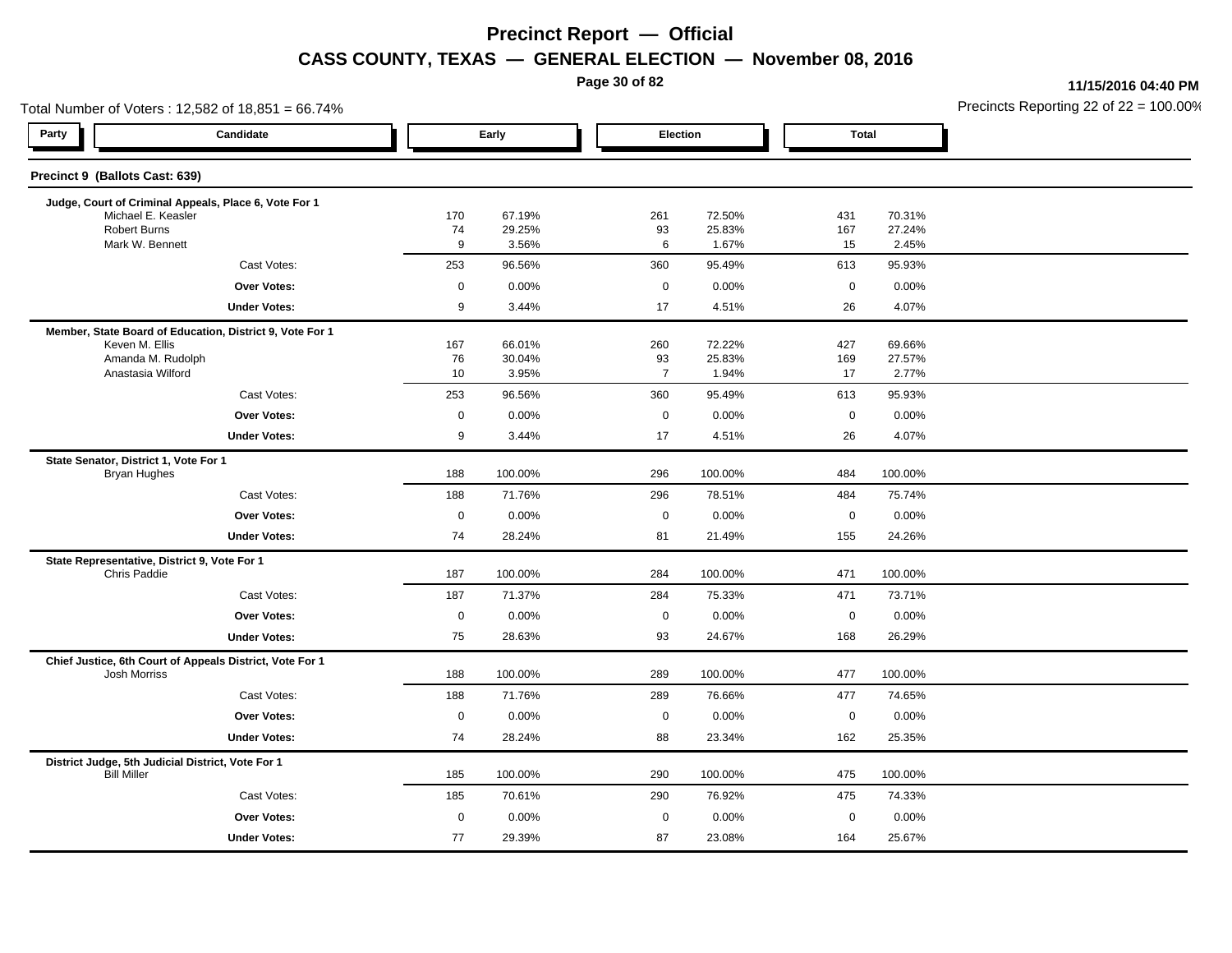**Page 31 of 82**

**11/15/2016 04:40 PM**

| Total Number of Voters: 12,582 of 18,851 = 66.74%                |                     |                |                  |                |                  |                  |                  | Precincts Reporting 22 of $22 = 100.00$ |
|------------------------------------------------------------------|---------------------|----------------|------------------|----------------|------------------|------------------|------------------|-----------------------------------------|
| Party                                                            | Candidate           |                | Early            |                | Election         | <b>Total</b>     |                  |                                         |
| Precinct 9 (Ballots Cast: 639)                                   |                     |                |                  |                |                  |                  |                  |                                         |
| Sheriff, Vote For 1                                              |                     |                |                  |                |                  |                  |                  |                                         |
| Larry Rowe                                                       |                     | 197            | 100.00%          | 301            | 100.00%          | 498              | 100.00%          |                                         |
|                                                                  | Cast Votes:         | 197            | 75.19%           | 301            | 79.84%           | 498              | 77.93%           |                                         |
|                                                                  | Over Votes:         | $\mathbf 0$    | 0.00%            | $\mathsf 0$    | 0.00%            | $\mathsf 0$      | 0.00%            |                                         |
|                                                                  | <b>Under Votes:</b> | 65             | 24.81%           | 76             | 20.16%           | 141              | 22.07%           |                                         |
| Tax Assessor-Collector, Vote For 1<br>Angie Young                |                     | 191            | 100.00%          | 291            | 100.00%          | 482              | 100.00%          |                                         |
|                                                                  | Cast Votes:         | 191            | 72.90%           | 291            | 77.19%           | 482              | 75.43%           |                                         |
|                                                                  | Over Votes:         | $\mathbf 0$    | 0.00%            | $\mathsf 0$    | 0.00%            | $\mathbf 0$      | 0.00%            |                                         |
|                                                                  | <b>Under Votes:</b> | 71             | 27.10%           | 86             | 22.81%           | 157              | 24.57%           |                                         |
| Constable, Precinct No. 2, Vote For 1<br>Anthony "Tony" Harrison |                     | 187            | 100.00%          | 290            | 100.00%          | 477              | 100.00%          |                                         |
|                                                                  | Cast Votes:         | 187            | 71.37%           | 290            | 76.92%           | 477              | 74.65%           |                                         |
|                                                                  | Over Votes:         | $\mathbf 0$    | 0.00%            | $\mathsf 0$    | 0.00%            | $\boldsymbol{0}$ | 0.00%            |                                         |
|                                                                  | <b>Under Votes:</b> | 75             | 28.63%           | 87             | 23.08%           | 162              | 25.35%           |                                         |
| TEXARKANA COLLEGE DISTRICT, Vote For 1                           |                     |                |                  |                |                  |                  |                  |                                         |
| <b>FOR</b><br><b>AGAINST</b>                                     |                     | 13<br>61       | 17.57%<br>82.43% | 10<br>49       | 16.95%<br>83.05% | 23<br>110        | 17.29%<br>82.71% |                                         |
|                                                                  | Cast Votes:         | 74             | 91.36%           | 59             | 85.51%           | 133              | 88.67%           |                                         |
|                                                                  |                     |                |                  |                |                  |                  |                  |                                         |
|                                                                  | <b>Over Votes:</b>  | $\mathbf 0$    | 0.00%            | $\mathbf 0$    | 0.00%            | $\mathbf 0$      | 0.00%            |                                         |
|                                                                  | <b>Under Votes:</b> | $\overline{7}$ | 8.64%            | 10             | 14.49%           | 17               | 11.33%           |                                         |
| Trustee - Place 5 LK CISD, Vote For 1<br>Curtis R. Harrison      |                     | 16             | 100.00%          | 10             | 100.00%          | 26               | 100.00%          |                                         |
|                                                                  | Cast Votes:         | 16             | 53.33%           | 10             | 40.00%           | 26               | 47.27%           |                                         |
|                                                                  | Over Votes:         | $\mathbf 0$    | 0.00%            | $\mathbf 0$    | 0.00%            | $\mathsf 0$      | 0.00%            |                                         |
|                                                                  | <b>Under Votes:</b> | 14             | 46.67%           | 15             | 60.00%           | 29               | 52.73%           |                                         |
| Trustee - Place 6 LK CISD, Vote For 1<br>Michael Whatley         |                     | $\overline{7}$ | 41.18%           | $\overline{7}$ | 58.33%           | 14               | 48.28%           |                                         |
| Robby Johnson                                                    |                     | 10             | 58.82%           | 5              | 41.67%           | 15               | 51.72%           |                                         |
|                                                                  | Cast Votes:         | 17             | 56.67%           | 12             | 48.00%           | 29               | 52.73%           |                                         |
|                                                                  | Over Votes:         | 0              | 0.00%            | $\mathbf 0$    | 0.00%            | $\mathbf 0$      | 0.00%            |                                         |
|                                                                  | <b>Under Votes:</b> | 13             | 43.33%           | 13             | 52.00%           | 26               | 47.27%           |                                         |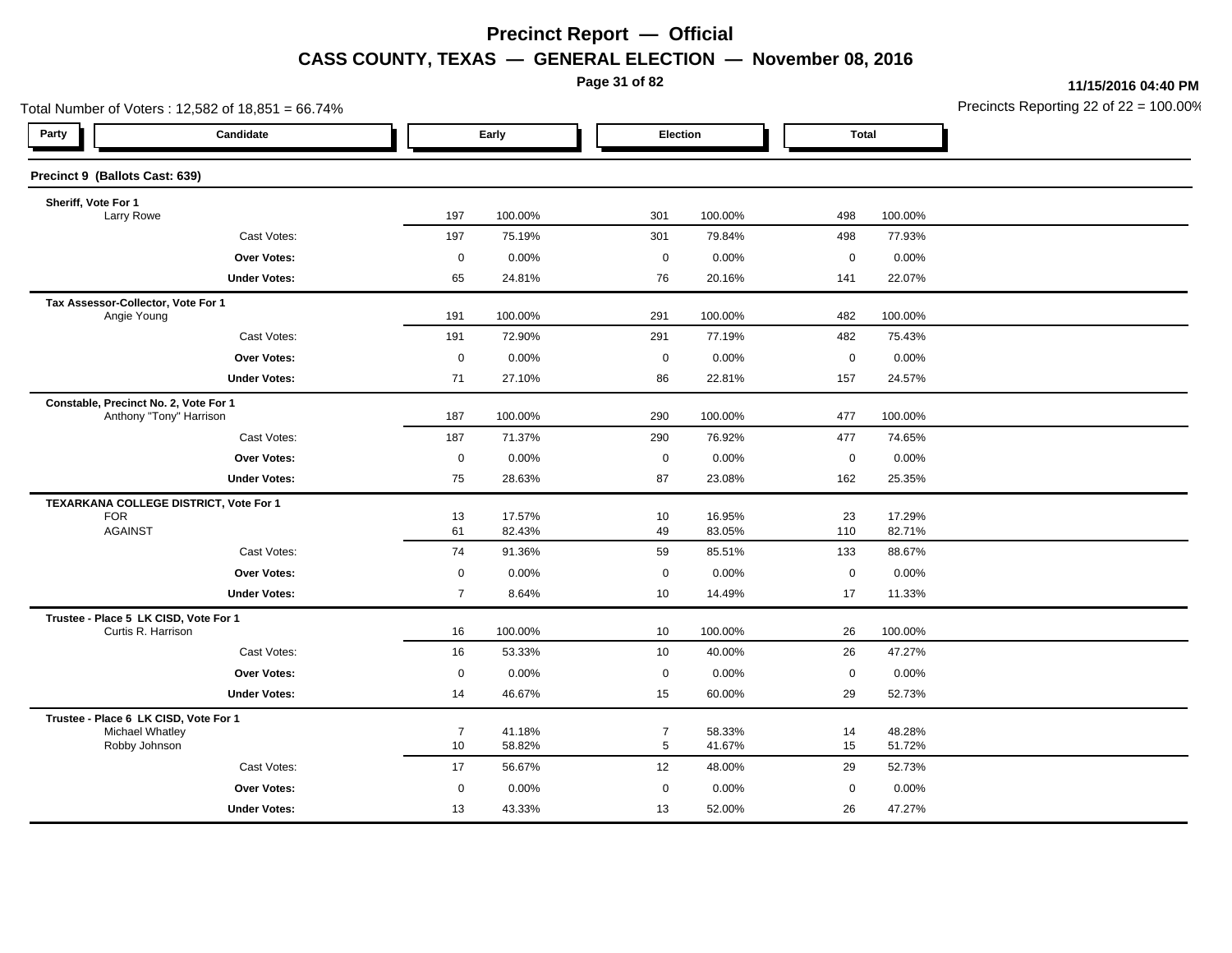**Page 32 of 82**

**11/15/2016 04:40 PM**

|                                       | Total Number of Voters: $12,582$ of $18,851 = 66.74\%$ |             |          |  |                 |          |    |          | Precincts Reporting 22 of $22 = 100.00$ <sup>o</sup> |
|---------------------------------------|--------------------------------------------------------|-------------|----------|--|-----------------|----------|----|----------|------------------------------------------------------|
| Party                                 | Candidate                                              |             | Early    |  | <b>Election</b> |          |    | Total    |                                                      |
| Precinct 9 (Ballots Cast: 639)        |                                                        |             |          |  |                 |          |    |          |                                                      |
| Trustee - Place 7 LK CISD, Vote For 1 |                                                        |             |          |  |                 |          |    |          |                                                      |
| Joshua Lane                           |                                                        | 6           | 37.50%   |  | 6               | 50.00%   | 12 | 42.86%   |                                                      |
| <b>Tracy Spaniol</b>                  |                                                        | 10          | 62.50%   |  | 6               | 50.00%   | 16 | 57.14%   |                                                      |
|                                       | Cast Votes:                                            | 16          | 53.33%   |  | 12              | 48.00%   | 28 | 50.91%   |                                                      |
|                                       | Over Votes:                                            | $\mathbf 0$ | $0.00\%$ |  | $\Omega$        | $0.00\%$ | 0  | $0.00\%$ |                                                      |
|                                       | <b>Under Votes:</b>                                    | 14          | 46.67%   |  | 13              | 52.00%   | 27 | 49.09%   |                                                      |
|                                       | Proposition Linden-Kildare CISD, Vote For 1            |             |          |  |                 |          |    |          |                                                      |
| For                                   |                                                        | 9           | 30.00%   |  |                 | 36.84%   | 16 | 32.65%   |                                                      |
| Against                               |                                                        | 21          | 70.00%   |  | 12              | 63.16%   | 33 | 67.35%   |                                                      |
|                                       | Cast Votes:                                            | 30          | 100.00%  |  | 19              | 76.00%   | 49 | 89.09%   |                                                      |
|                                       | <b>Over Votes:</b>                                     | $\mathbf 0$ | 0.00%    |  | $\Omega$        | $0.00\%$ | 0  | $0.00\%$ |                                                      |
|                                       | <b>Under Votes:</b>                                    | $\mathbf 0$ | 0.00%    |  | 6               | 24.00%   | 6  | 10.91%   |                                                      |
|                                       |                                                        |             |          |  |                 |          |    |          |                                                      |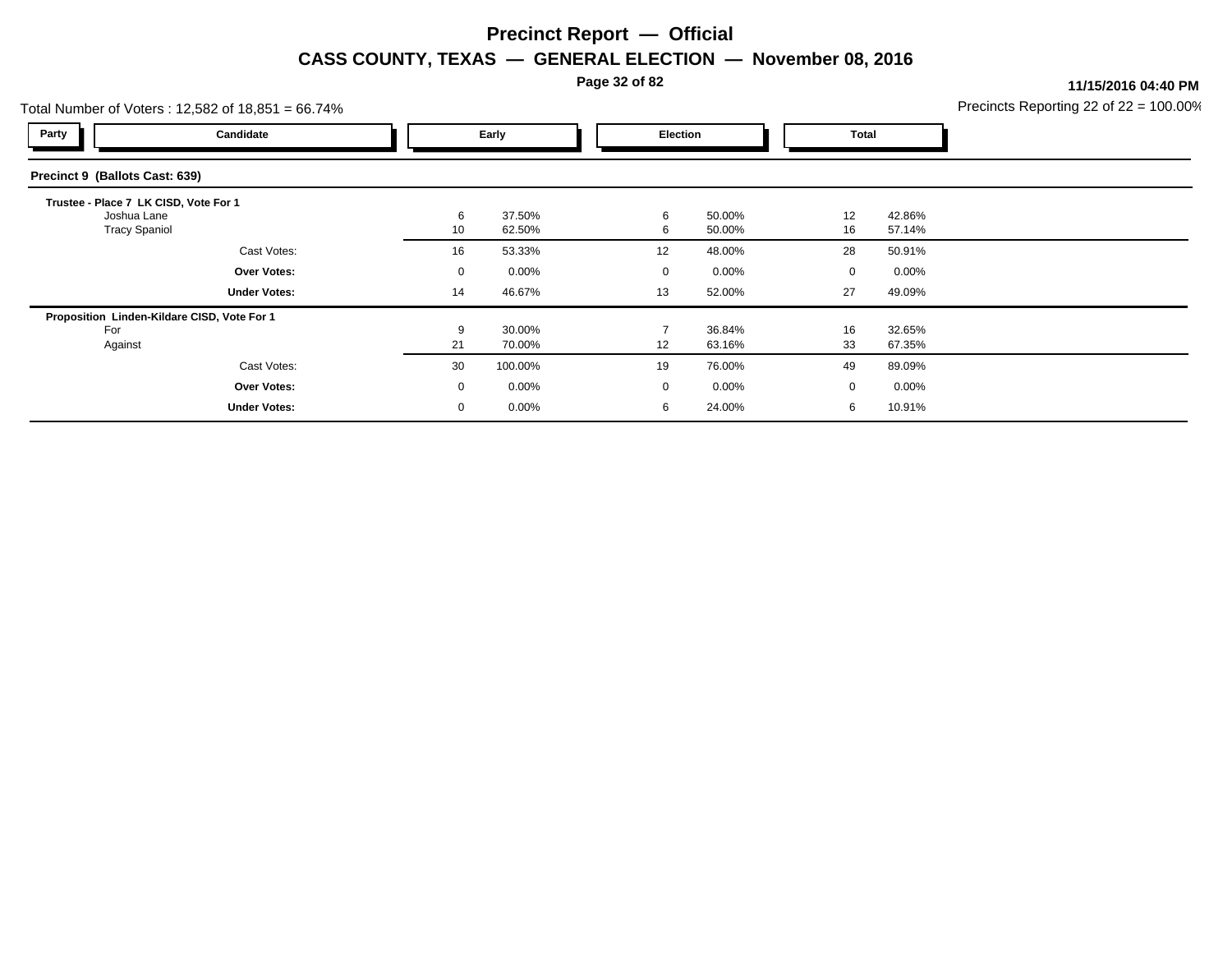**Page 33 of 82**

**11/15/2016 04:40 PM**

|                                          | Total Number of Voters: 12,582 of 18,851 = 66.74%    |                |        |                |          |                     |        | Precincts Reporting 22 of $22 = 100.00$ <sup>t</sup> |
|------------------------------------------|------------------------------------------------------|----------------|--------|----------------|----------|---------------------|--------|------------------------------------------------------|
| Party                                    | Candidate                                            |                | Early  |                | Election | <b>Total</b>        |        |                                                      |
| Precinct 11 (Ballots Cast: 431)          |                                                      |                |        |                |          |                     |        |                                                      |
| Straight Party, Vote For 1               |                                                      |                |        |                |          |                     |        |                                                      |
| <b>Republican Party</b>                  |                                                      | 104            | 72.22% | 95             | 58.64%   | 199                 | 65.03% |                                                      |
| Democratic Party                         |                                                      | 39             | 27.08% | 66             | 40.74%   | 105                 | 34.31% |                                                      |
| <b>Libertarian Party</b>                 |                                                      | $\mathbf 0$    | 0.00%  | $\overline{1}$ | 0.62%    | $\mathbf{1}$        | 0.33%  |                                                      |
| <b>Green Party</b>                       |                                                      | $\overline{1}$ | 0.69%  | $\mathbf 0$    | $0.00\%$ | $\mathbf{1}$        | 0.33%  |                                                      |
|                                          | Cast Votes:                                          | 144            | 71.64% | 162            | 70.43%   | 306                 | 71.00% |                                                      |
|                                          | <b>Over Votes:</b>                                   | $\mathbf 0$    | 0.00%  | $\mathbf 0$    | $0.00\%$ | $\mathbf 0$         | 0.00%  |                                                      |
|                                          | <b>Under Votes:</b>                                  | 57             | 28.36% | 68             | 29.57%   | 125                 | 29.00% |                                                      |
| President and Vice President, Vote For 1 |                                                      |                |        |                |          |                     |        |                                                      |
|                                          | Donald J. Trump / Mike Pence                         | 150            | 75.00% | 149            | 66.22%   | 299                 | 70.35% |                                                      |
|                                          | Hillary Clinton / Tim Kaine                          | 49             | 24.50% | 74             | 32.89%   | 123                 | 28.94% |                                                      |
|                                          | Gary Johnson / William Weld                          | $\mathbf 0$    | 0.00%  | 2              | 0.89%    | $\overline{2}$      | 0.47%  |                                                      |
|                                          | Jill Stein / Ajamu Baraka                            | $\overline{1}$ | 0.50%  | $\mathbf 0$    | 0.00%    | $\mathbf{1}$        | 0.24%  |                                                      |
| (W)                                      | DARRELL L. CASTLE/SCOTT N. BRADLEY                   | $\mathbf 0$    | 0.00%  | 0              | 0.00%    | 0                   | 0.00%  |                                                      |
|                                          | TOM HOEFLING/STEVE SCHULIN (W)                       | 0              | 0.00%  | $\pmb{0}$      | 0.00%    | $\mathsf{O}\xspace$ | 0.00%  |                                                      |
|                                          | EVAN MCMULLIN/NATHAN JOHNSON (W)                     | 0              | 0.00%  | $\mathbf 0$    | 0.00%    | $\mathbf 0$         | 0.00%  |                                                      |
|                                          | Cast Votes:                                          | 200            | 99.50% | 225            | 97.83%   | 425                 | 98.61% |                                                      |
|                                          | <b>Over Votes:</b>                                   | $\mathbf 0$    | 0.00%  | $\mathbf{0}$   | $0.00\%$ | $\mathbf 0$         | 0.00%  |                                                      |
|                                          | <b>Under Votes:</b>                                  | $\mathbf{1}$   | 0.50%  | 5              | 2.17%    | 6                   | 1.39%  |                                                      |
|                                          | United States Representative, District 4, Vote For 1 |                |        |                |          |                     |        |                                                      |
| John Ratcliffe                           |                                                      | 150            | 89.29% | 151            | 85.80%   | 301                 | 87.50% |                                                      |
| Cody Wommack                             |                                                      | 18             | 10.71% | 25             | 14.20%   | 43                  | 12.50% |                                                      |
|                                          | Cast Votes:                                          | 168            | 83.58% | 176            | 76.52%   | 344                 | 79.81% |                                                      |
|                                          | <b>Over Votes:</b>                                   | $\mathbf 0$    | 0.00%  | $\mathbf 0$    | 0.00%    | $\mathbf 0$         | 0.00%  |                                                      |
|                                          | <b>Under Votes:</b>                                  | 33             | 16.42% | 54             | 23.48%   | 87                  | 20.19% |                                                      |
| Railroad Commissioner, Vote For 1        |                                                      |                |        |                |          |                     |        |                                                      |
| Wayne Christian                          |                                                      | 144            | 72.36% | 142            | 62.83%   | 286                 | 67.29% |                                                      |
| Grady Yarbrough                          |                                                      | 53             | 26.63% | 79             | 34.96%   | 132                 | 31.06% |                                                      |
| <b>Mark Miller</b>                       |                                                      | $\mathbf 1$    | 0.50%  | 5              | 2.21%    | 6                   | 1.41%  |                                                      |
| Martina Salinas                          |                                                      | $\overline{1}$ | 0.50%  | $\mathbf 0$    | 0.00%    | $\mathbf{1}$        | 0.24%  |                                                      |
|                                          | Cast Votes:                                          | 199            | 99.00% | 226            | 98.26%   | 425                 | 98.61% |                                                      |
|                                          | <b>Over Votes:</b>                                   | $\mathbf 0$    | 0.00%  | $\mathbf 0$    | 0.00%    | $\mathbf 0$         | 0.00%  |                                                      |
|                                          | <b>Under Votes:</b>                                  | $\overline{2}$ | 1.00%  | $\overline{4}$ | 1.74%    | 6                   | 1.39%  |                                                      |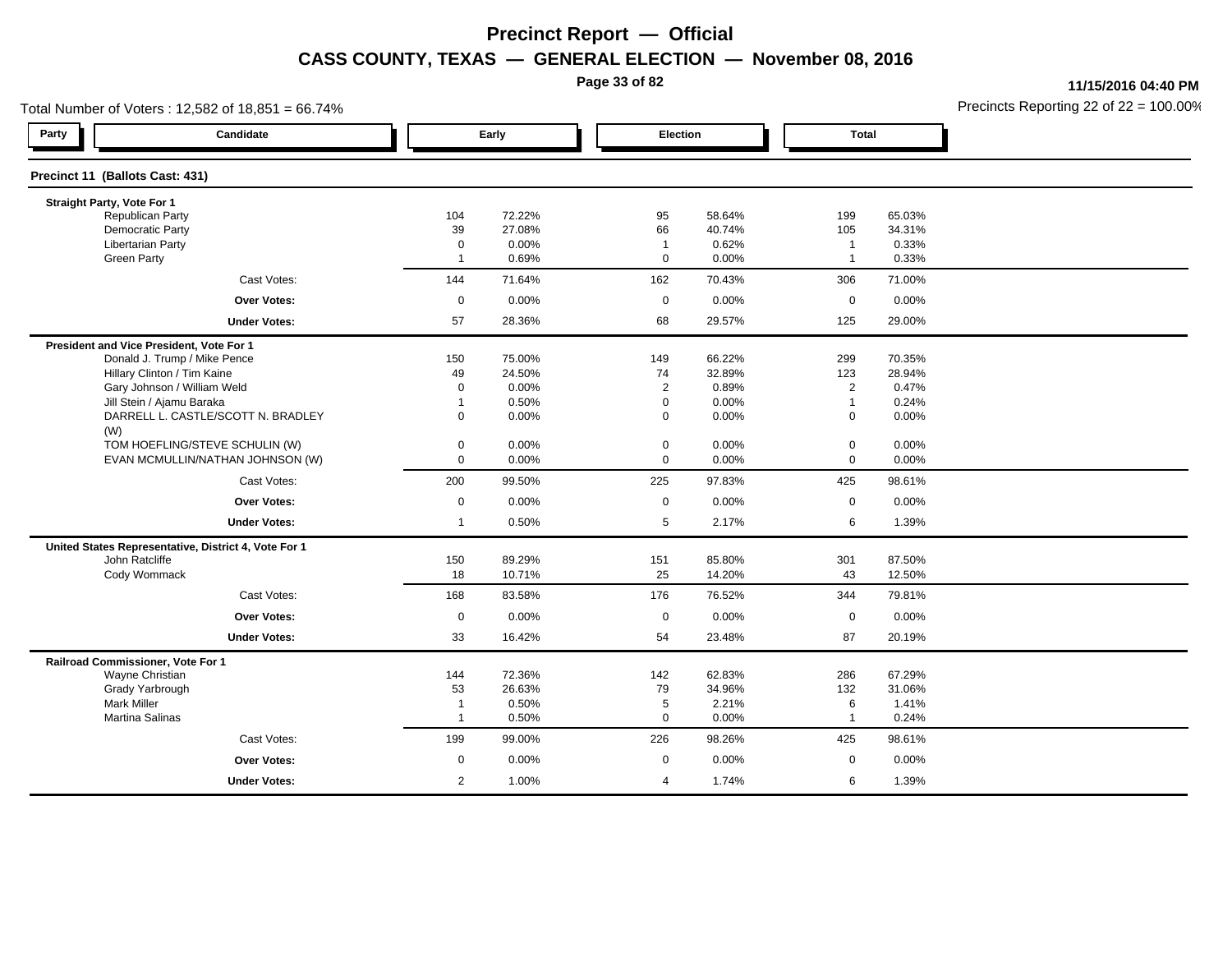**Page 34 of 82**

**11/15/2016 04:40 PM**

| Total Number of Voters: 12,582 of 18,851 = 66.74%     |                               |                  |                               |                  |                                |                  | Precincts Reporting 22 of 22 = 100.00 |
|-------------------------------------------------------|-------------------------------|------------------|-------------------------------|------------------|--------------------------------|------------------|---------------------------------------|
| Party<br>Candidate                                    |                               | Early            |                               | Election         | <b>Total</b>                   |                  |                                       |
| Precinct 11 (Ballots Cast: 431)                       |                               |                  |                               |                  |                                |                  |                                       |
| Justice, Supreme Court, Place 3, Vote For 1           |                               |                  |                               |                  |                                |                  |                                       |
| Debra Lehrmann<br>Mike Westergren                     | 143<br>53                     | 71.86%<br>26.63% | 147<br>75                     | 65.63%<br>33.48% | 290<br>128                     | 68.56%<br>30.26% |                                       |
| Kathie Glass                                          | $\overline{1}$                | 0.50%            | $\overline{2}$                | 0.89%            | 3                              | 0.71%            |                                       |
| Rodolfo Rivera Munoz                                  | $\overline{2}$                | 1.01%            | $\mathbf 0$                   | 0.00%            | $\overline{2}$                 | 0.47%            |                                       |
| Cast Votes:                                           | 199                           | 99.00%           | 224                           | 97.39%           | 423                            | 98.14%           |                                       |
| <b>Over Votes:</b>                                    | $\mathbf 0$                   | 0.00%            | $\mathbf 0$                   | 0.00%            | $\mathsf 0$                    | 0.00%            |                                       |
| <b>Under Votes:</b>                                   | $\overline{2}$                | 1.00%            | 6                             | 2.61%            | 8                              | 1.86%            |                                       |
| Justice, Supreme Court, Place 5, Vote For 1           |                               |                  |                               |                  |                                |                  |                                       |
| Paul Green                                            | 145                           | 73.60%           | 147                           | 65.63%           | 292                            | 69.36%           |                                       |
| Dori Contreras Garza                                  | 51                            | 25.89%           | 75                            | 33.48%           | 126                            | 29.93%           |                                       |
| Tom Oxford                                            | $\mathbf 0$<br>$\overline{1}$ | 0.00%            | $\overline{2}$<br>$\mathbf 0$ | 0.89%            | $\overline{2}$<br>$\mathbf{1}$ | 0.48%            |                                       |
| Charles E. Waterbury                                  | 197                           | 0.51%            | 224                           | 0.00%            |                                | 0.24%            |                                       |
| Cast Votes:<br><b>Over Votes:</b>                     | $\mathbf 0$                   | 98.01%<br>0.00%  | $\mathbf 0$                   | 97.39%           | 421<br>$\mathsf 0$             | 97.68%           |                                       |
|                                                       |                               |                  |                               | 0.00%            |                                | 0.00%            |                                       |
| <b>Under Votes:</b>                                   | $\overline{4}$                | 1.99%            | 6                             | 2.61%            | 10                             | 2.32%            |                                       |
| Justice, Supreme Court, Place 9, Vote For 1           |                               |                  |                               |                  |                                |                  |                                       |
| Eva Guzman<br>Savannah Robinson                       | 146                           | 74.11%           | 141                           | 62.67%           | 287                            | 68.01%           |                                       |
| Don Fulton                                            | 50<br>$\mathbf 0$             | 25.38%<br>0.00%  | 80<br>4                       | 35.56%<br>1.78%  | 130<br>4                       | 30.81%<br>0.95%  |                                       |
| Jim Chisholm                                          | $\overline{1}$                | 0.51%            | $\mathbf 0$                   | 0.00%            | $\mathbf{1}$                   | 0.24%            |                                       |
| Cast Votes:                                           | 197                           | 98.01%           | 225                           | 97.83%           | 422                            | 97.91%           |                                       |
| <b>Over Votes:</b>                                    | $\mathbf 0$                   | 0.00%            | $\mathbf 0$                   | 0.00%            | $\mathbf 0$                    | 0.00%            |                                       |
| <b>Under Votes:</b>                                   | $\overline{4}$                | 1.99%            | 5                             | 2.17%            | 9                              | 2.09%            |                                       |
| Judge, Court of Criminal Appeals, Place 2, Vote For 1 |                               |                  |                               |                  |                                |                  |                                       |
| Mary Lou Keel                                         | 142                           | 72.08%           | 144                           | 64.00%           | 286                            | 67.77%           |                                       |
| Lawrence "Larry" Meyers                               | 53                            | 26.90%           | 77                            | 34.22%           | 130                            | 30.81%           |                                       |
| Mark Ash                                              | $\overline{1}$                | 0.51%            | $\overline{4}$                | 1.78%            | $\sqrt{5}$                     | 1.18%            |                                       |
| Adam King Blackwell Reposa                            | $\overline{1}$                | 0.51%            | $\mathbf 0$                   | 0.00%            | $\mathbf{1}$                   | 0.24%            |                                       |
| Cast Votes:                                           | 197                           | 98.01%           | 225                           | 97.83%           | 422                            | 97.91%           |                                       |
| <b>Over Votes:</b>                                    | $\mathbf 0$                   | 0.00%            | $\mathsf 0$                   | 0.00%            | $\mathbf 0$                    | 0.00%            |                                       |
| <b>Under Votes:</b>                                   | $\overline{4}$                | 1.99%            | 5                             | 2.17%            | 9                              | 2.09%            |                                       |
| Judge, Court of Criminal Appeals, Place 5, Vote For 1 |                               |                  |                               |                  |                                |                  |                                       |
| Scott Walker                                          | 145                           | 73.60%           | 150                           | 66.96%           | 295                            | 70.07%           |                                       |
| Betsy Johnson<br>William Bryan Strange, III           | 48<br>$\overline{1}$          | 24.37%<br>0.51%  | 72<br>$\overline{2}$          | 32.14%<br>0.89%  | 120<br>3                       | 28.50%<br>0.71%  |                                       |
| Judith Sanders-Castro                                 | $\mathbf{3}$                  | 1.52%            | $\mathbf 0$                   | $0.00\%$         | $\mathsf 3$                    | 0.71%            |                                       |
| Cast Votes:                                           | 197                           | 98.01%           | 224                           | 97.39%           | 421                            | 97.68%           |                                       |
| Over Votes:                                           | $\mathsf 0$                   | 0.00%            | $\mathbf 0$                   | 0.00%            | $\mathsf 0$                    | 0.00%            |                                       |
| <b>Under Votes:</b>                                   | $\overline{4}$                | 1.99%            | 6                             | 2.61%            | 10                             | 2.32%            |                                       |
|                                                       |                               |                  |                               |                  |                                |                  |                                       |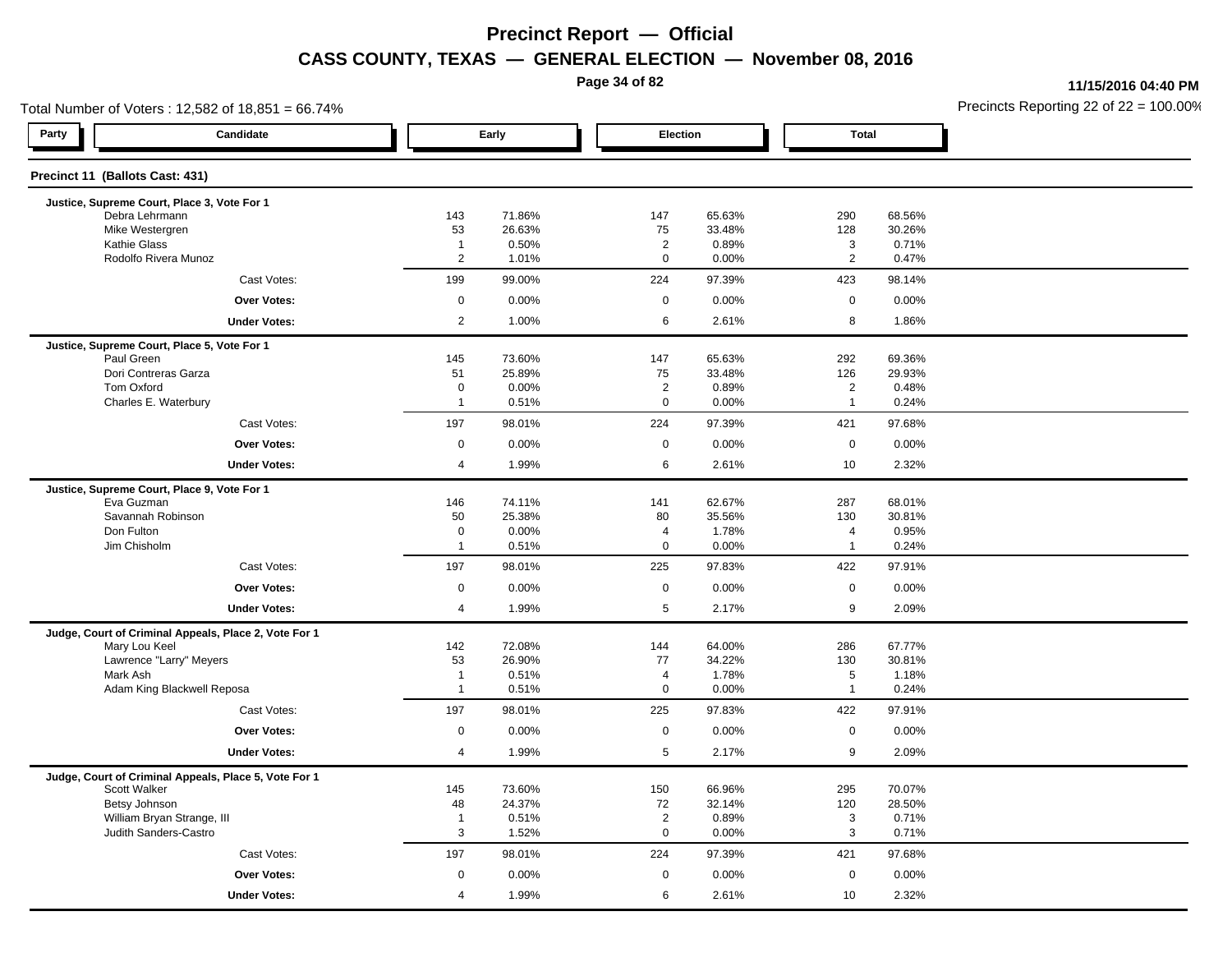**Page 35 of 82**

**11/15/2016 04:40 PM**

| Total Number of Voters: 12,582 of 18,851 = 66.74%                   |                                                          |                   |                  |                      |                  |                     |                  | Precincts Reporting 22 of $22 = 100.00$ |
|---------------------------------------------------------------------|----------------------------------------------------------|-------------------|------------------|----------------------|------------------|---------------------|------------------|-----------------------------------------|
| Party                                                               | Candidate                                                |                   | Early            | Election             |                  | <b>Total</b>        |                  |                                         |
| Precinct 11 (Ballots Cast: 431)                                     |                                                          |                   |                  |                      |                  |                     |                  |                                         |
|                                                                     | Judge, Court of Criminal Appeals, Place 6, Vote For 1    |                   |                  |                      |                  |                     |                  |                                         |
| Michael E. Keasler<br><b>Robert Burns</b>                           |                                                          | 145<br>52         | 73.60%<br>26.40% | 143<br>77            | 64.13%<br>34.53% | 288<br>129          | 68.57%<br>30.71% |                                         |
| Mark W. Bennett                                                     |                                                          | $\mathbf 0$       | 0.00%            | 3                    | 1.35%            | 3                   | 0.71%            |                                         |
|                                                                     | Cast Votes:                                              | 197               | 98.01%           | 223                  | 96.96%           | 420                 | 97.45%           |                                         |
|                                                                     | <b>Over Votes:</b>                                       | $\mathbf 0$       | 0.00%            | $\mathbf 0$          | 0.00%            | $\mathsf 0$         | 0.00%            |                                         |
|                                                                     | <b>Under Votes:</b>                                      | $\overline{4}$    | 1.99%            | $\overline{7}$       | 3.04%            | 11                  | 2.55%            |                                         |
|                                                                     | Member, State Board of Education, District 9, Vote For 1 |                   |                  |                      |                  |                     |                  |                                         |
| Keven M. Ellis                                                      |                                                          | 145               | 73.60%           | 146                  | 65.18%           | 291                 | 69.12%           |                                         |
| Amanda M. Rudolph<br>Anastasia Wilford                              |                                                          | 52<br>$\mathbf 0$ | 26.40%<br>0.00%  | 77<br>$\overline{1}$ | 34.38%<br>0.45%  | 129<br>$\mathbf{1}$ | 30.64%<br>0.24%  |                                         |
|                                                                     | Cast Votes:                                              | 197               | 98.01%           | 224                  | 97.39%           | 421                 | 97.68%           |                                         |
|                                                                     | <b>Over Votes:</b>                                       | $\mathbf 0$       | 0.00%            | $\mathbf 0$          | 0.00%            | $\mathbf 0$         | 0.00%            |                                         |
|                                                                     | <b>Under Votes:</b>                                      | 4                 | 1.99%            | 6                    | 2.61%            | 10                  | 2.32%            |                                         |
| State Senator, District 1, Vote For 1                               |                                                          |                   |                  |                      |                  |                     |                  |                                         |
| <b>Bryan Hughes</b>                                                 |                                                          | 151               | 100.00%          | 157                  | 100.00%          | 308                 | 100.00%          |                                         |
|                                                                     | Cast Votes:                                              | 151               | 75.12%           | 157                  | 68.26%           | 308                 | 71.46%           |                                         |
|                                                                     | <b>Over Votes:</b>                                       | $\mathbf 0$       | 0.00%            | $\mathbf 0$          | 0.00%            | $\mathbf 0$         | 0.00%            |                                         |
|                                                                     | <b>Under Votes:</b>                                      | 50                | 24.88%           | 73                   | 31.74%           | 123                 | 28.54%           |                                         |
| State Representative, District 9, Vote For 1<br><b>Chris Paddie</b> |                                                          | 152               | 100.00%          | 156                  | 100.00%          | 308                 | 100.00%          |                                         |
|                                                                     | Cast Votes:                                              | 152               | 75.62%           | 156                  | 67.83%           | 308                 | 71.46%           |                                         |
|                                                                     | <b>Over Votes:</b>                                       | $\mathbf 0$       | 0.00%            | $\mathbf 0$          | 0.00%            | $\mathbf 0$         | 0.00%            |                                         |
|                                                                     | <b>Under Votes:</b>                                      | 49                | 24.38%           | 74                   | 32.17%           | 123                 | 28.54%           |                                         |
|                                                                     | Chief Justice, 6th Court of Appeals District, Vote For 1 |                   |                  |                      |                  |                     |                  |                                         |
| <b>Josh Morriss</b>                                                 |                                                          | 153               | 100.00%          | 159                  | 100.00%          | 312                 | 100.00%          |                                         |
|                                                                     | Cast Votes:                                              | 153               | 76.12%           | 159                  | 69.13%           | 312                 | 72.39%           |                                         |
|                                                                     | <b>Over Votes:</b>                                       | $\mathbf 0$       | 0.00%            | $\mathbf 0$          | 0.00%            | $\mathbf 0$         | 0.00%            |                                         |
|                                                                     | <b>Under Votes:</b>                                      | 48                | 23.88%           | 71                   | 30.87%           | 119                 | 27.61%           |                                         |
| <b>Bill Miller</b>                                                  | District Judge, 5th Judicial District, Vote For 1        | 150               | 100.00%          | 157                  | 100.00%          | 307                 | 100.00%          |                                         |
|                                                                     | Cast Votes:                                              | 150               | 74.63%           | 157                  | 68.26%           | 307                 | 71.23%           |                                         |
|                                                                     | <b>Over Votes:</b>                                       | $\mathbf 0$       | 0.00%            | $\mathbf 0$          | 0.00%            | $\mathbf 0$         | 0.00%            |                                         |
|                                                                     | <b>Under Votes:</b>                                      | 51                | 25.37%           | 73                   | 31.74%           | 124                 | 28.77%           |                                         |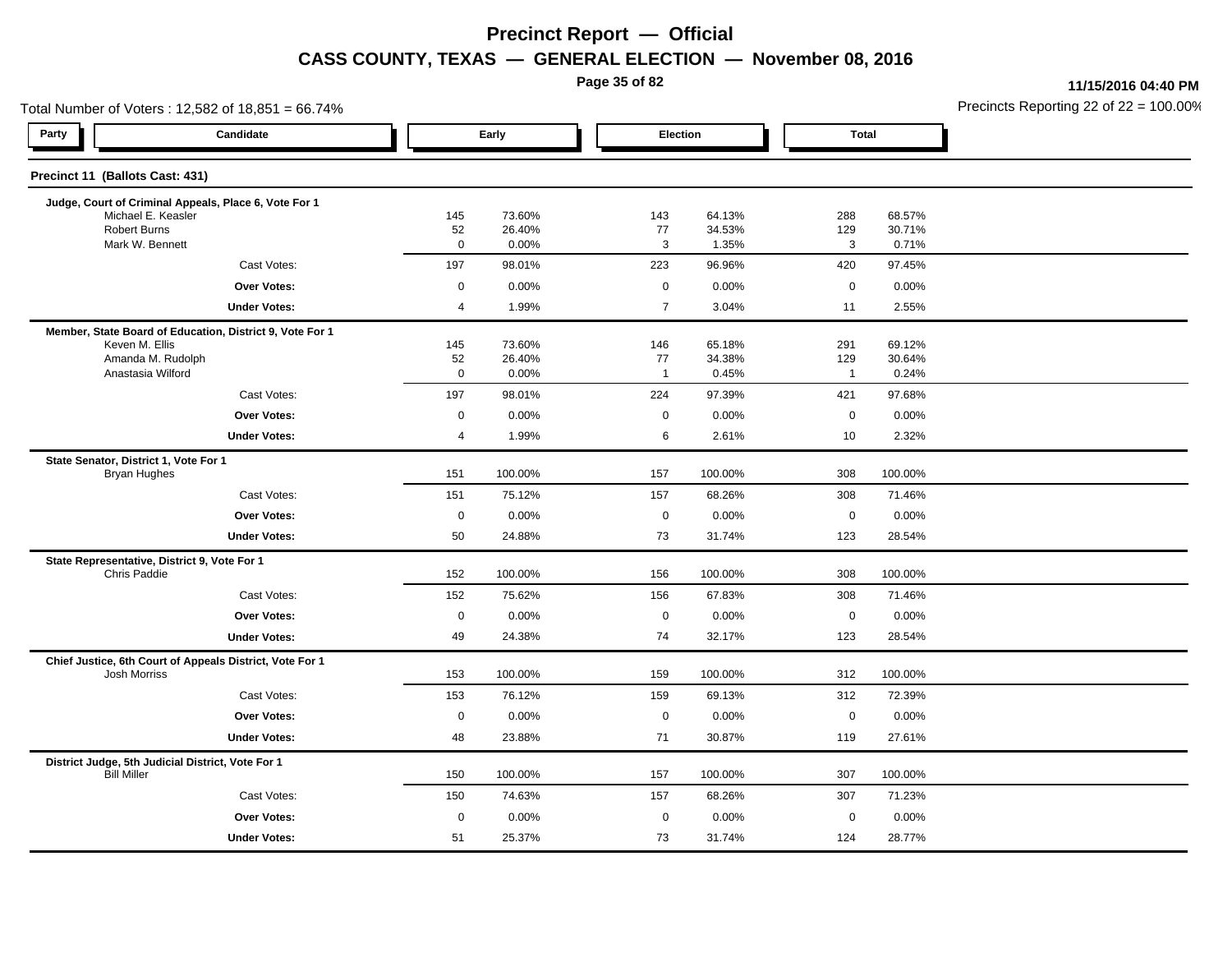**Page 36 of 82**

**11/15/2016 04:40 PM**

| Total Number of Voters: 12,582 of 18,851 = 66.74%           |                                        |             |                  |             |                  |              | Precincts Reporting 22 of 22 = 100.00 |  |
|-------------------------------------------------------------|----------------------------------------|-------------|------------------|-------------|------------------|--------------|---------------------------------------|--|
| Party                                                       | Candidate                              |             | Early            |             | Election         | <b>Total</b> |                                       |  |
| Precinct 11 (Ballots Cast: 431)                             |                                        |             |                  |             |                  |              |                                       |  |
| Sheriff, Vote For 1                                         |                                        |             |                  |             |                  |              |                                       |  |
| Larry Rowe                                                  |                                        | 158         | 100.00%          | 156         | 100.00%          | 314          | 100.00%                               |  |
|                                                             | Cast Votes:                            | 158         | 78.61%           | 156         | 67.83%           | 314          | 72.85%                                |  |
|                                                             | <b>Over Votes:</b>                     | $\mathbf 0$ | 0.00%            | $\mathsf 0$ | 0.00%            | $\mathsf 0$  | 0.00%                                 |  |
|                                                             | <b>Under Votes:</b>                    | 43          | 21.39%           | 74          | 32.17%           | 117          | 27.15%                                |  |
| Tax Assessor-Collector, Vote For 1<br>Angie Young           |                                        | 153         | 100.00%          | 156         | 100.00%          | 309          | 100.00%                               |  |
|                                                             | Cast Votes:                            | 153         | 76.12%           | 156         | 67.83%           | 309          | 71.69%                                |  |
|                                                             | Over Votes:                            | $\mathbf 0$ | 0.00%            | $\mathbf 0$ | 0.00%            | $\mathsf 0$  | 0.00%                                 |  |
|                                                             | <b>Under Votes:</b>                    | 48          | 23.88%           | 74          | 32.17%           | 122          | 28.31%                                |  |
| Constable, Precinct No. 2, Vote For 1                       | Anthony "Tony" Harrison                | 154         | 100.00%          | 157         | 100.00%          | 311          | 100.00%                               |  |
|                                                             | Cast Votes:                            | 154         | 76.62%           | 157         | 68.26%           | 311          | 72.16%                                |  |
|                                                             | Over Votes:                            | $\mathsf 0$ | 0.00%            | $\mathbf 0$ | 0.00%            | $\pmb{0}$    | 0.00%                                 |  |
|                                                             | <b>Under Votes:</b>                    | 47          | 23.38%           | 73          | 31.74%           | 120          | 27.84%                                |  |
|                                                             | TEXARKANA COLLEGE DISTRICT, Vote For 1 |             |                  |             |                  |              |                                       |  |
| <b>FOR</b><br><b>AGAINST</b>                                |                                        | 38<br>141   | 21.23%<br>78.77% | 44<br>150   | 22.68%<br>77.32% | 82<br>291    | 21.98%<br>78.02%                      |  |
|                                                             | Cast Votes:                            | 179         | 93.72%           | 194         | 84.35%           | 373          | 88.60%                                |  |
|                                                             | <b>Over Votes:</b>                     | $\mathbf 0$ | 0.00%            | $\mathbf 0$ | 0.00%            | $\mathbf 0$  | 0.00%                                 |  |
|                                                             | <b>Under Votes:</b>                    | 12          | 6.28%            | 36          | 15.65%           | 48           | 11.40%                                |  |
| Trustee - Place 5 LK CISD, Vote For 1<br>Curtis R. Harrison |                                        | 21          | 100.00%          | 24          | 100.00%          | 45           | 100.00%                               |  |
|                                                             | Cast Votes:                            | 21          | 42.86%           | 24          | 75.00%           | 45           | 55.56%                                |  |
|                                                             | Over Votes:                            | $\mathbf 0$ | 0.00%            | $\mathbf 0$ | 0.00%            | $\mathbf 0$  | 0.00%                                 |  |
|                                                             | <b>Under Votes:</b>                    | 28          | 57.14%           | 8           | 25.00%           | 36           | 44.44%                                |  |
| Trustee - Place 6 LK CISD, Vote For 1<br>Michael Whatley    |                                        | 18          | 58.06%           | 11          | 52.38%           | 29           | 55.77%                                |  |
| Robby Johnson                                               |                                        | 13          | 41.94%           | 10          | 47.62%           | 23           | 44.23%                                |  |
|                                                             | Cast Votes:                            | 31          | 63.27%           | 21          | 65.63%           | 52           | 64.20%                                |  |
|                                                             | <b>Over Votes:</b>                     | $\mathbf 0$ | 0.00%            | $\mathsf 0$ | 0.00%            | $\mathbf 0$  | 0.00%                                 |  |
|                                                             | <b>Under Votes:</b>                    | 18          | 36.73%           | 11          | 34.38%           | 29           | 35.80%                                |  |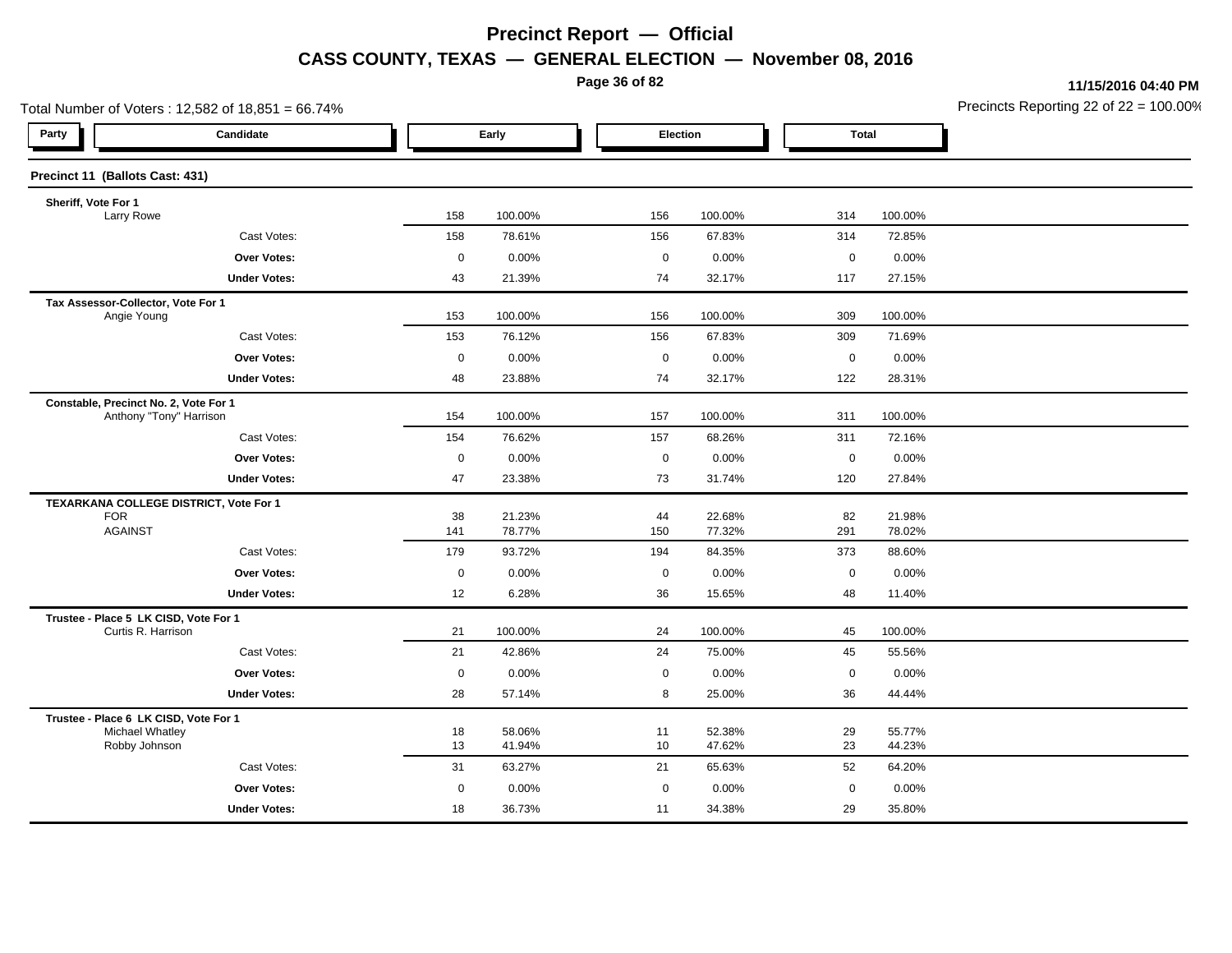**Page 37 of 82**

**11/15/2016 04:40 PM**

|                                       | Total Number of Voters: 12,582 of 18,851 = 66.74% |                |          |  |             |          |             |          | Precincts Reporting 22 of $22 = 100.00$ <sup>o</sup> |
|---------------------------------------|---------------------------------------------------|----------------|----------|--|-------------|----------|-------------|----------|------------------------------------------------------|
| Party                                 | Candidate                                         |                | Early    |  | Election    |          | Total       |          |                                                      |
| Precinct 11 (Ballots Cast: 431)       |                                                   |                |          |  |             |          |             |          |                                                      |
| Trustee - Place 7 LK CISD, Vote For 1 |                                                   |                |          |  |             |          |             |          |                                                      |
| Joshua Lane                           |                                                   | 15             | 48.39%   |  | 6           | 30.00%   | 21          | 41.18%   |                                                      |
| <b>Tracy Spaniol</b>                  |                                                   | 16             | 51.61%   |  | 14          | 70.00%   | 30          | 58.82%   |                                                      |
|                                       | Cast Votes:                                       | 31             | 63.27%   |  | 20          | 62.50%   | 51          | 62.96%   |                                                      |
|                                       | <b>Over Votes:</b>                                | $\mathbf 0$    | $0.00\%$ |  | $\mathbf 0$ | $0.00\%$ | $\mathbf 0$ | $0.00\%$ |                                                      |
|                                       | <b>Under Votes:</b>                               | 18             | 36.73%   |  | 12          | 37.50%   | 30          | 37.04%   |                                                      |
|                                       | Proposition Linden-Kildare CISD, Vote For 1       |                |          |  |             |          |             |          |                                                      |
| For                                   |                                                   | 11             | 24.44%   |  | 9           | 37.50%   | 20          | 28.99%   |                                                      |
| Against                               |                                                   | 34             | 75.56%   |  | 15          | 62.50%   | 49          | 71.01%   |                                                      |
|                                       | Cast Votes:                                       | 45             | 91.84%   |  | 24          | 75.00%   | 69          | 85.19%   |                                                      |
|                                       | <b>Over Votes:</b>                                | $\mathbf 0$    | $0.00\%$ |  | 0           | $0.00\%$ | $\mathbf 0$ | $0.00\%$ |                                                      |
|                                       | <b>Under Votes:</b>                               | $\overline{4}$ | 8.16%    |  | 8           | 25.00%   | 12          | 14.81%   |                                                      |
|                                       |                                                   |                |          |  |             |          |             |          |                                                      |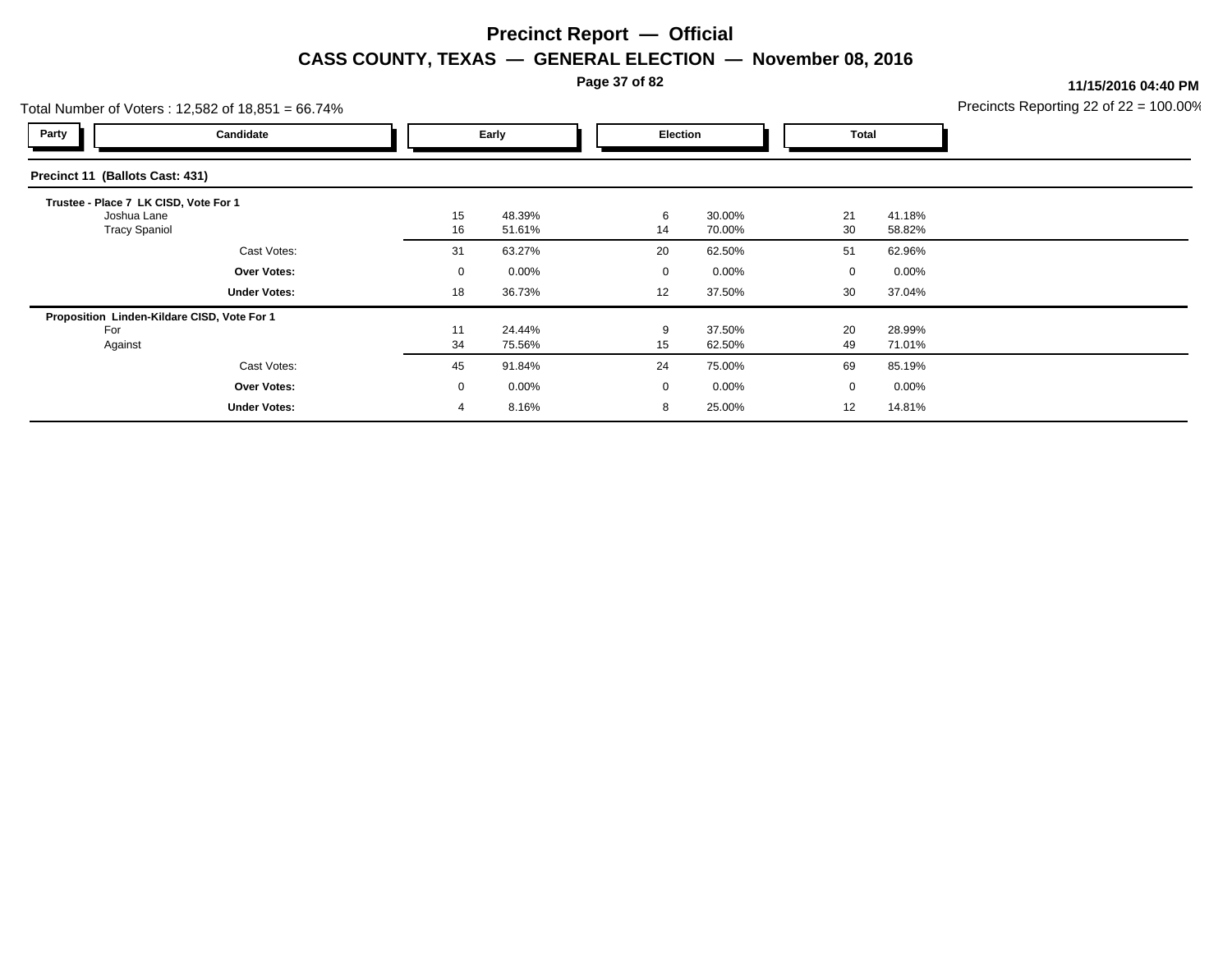**Page 38 of 82**

**11/15/2016 04:40 PM**

| Total Number of Voters: 12,582 of 18,851 = 66.74%    |                |        |                |         |                |        | Precincts Reporting 22 of $22 = 100.00$ <sup>t</sup> |
|------------------------------------------------------|----------------|--------|----------------|---------|----------------|--------|------------------------------------------------------|
| Party<br>Candidate                                   |                | Early  | Election       |         | <b>Total</b>   |        |                                                      |
| Precinct 15 (Ballots Cast: 392)                      |                |        |                |         |                |        |                                                      |
| Straight Party, Vote For 1                           |                |        |                |         |                |        |                                                      |
| <b>Republican Party</b>                              | 165            | 89.19% | 49             | 100.00% | 214            | 91.45% |                                                      |
| Democratic Party                                     | 19             | 10.27% | 0              | 0.00%   | 19             | 8.12%  |                                                      |
| <b>Libertarian Party</b>                             | $\overline{1}$ | 0.54%  | 0              | 0.00%   | $\overline{1}$ | 0.43%  |                                                      |
| <b>Green Party</b>                                   | 0              | 0.00%  | $\mathbf 0$    | 0.00%   | $\mathsf 0$    | 0.00%  |                                                      |
| Cast Votes:                                          | 185            | 62.08% | 49             | 52.13%  | 234            | 59.69% |                                                      |
| Over Votes:                                          | $\mathbf 0$    | 0.00%  | $\mathbf 0$    | 0.00%   | $\mathbf 0$    | 0.00%  |                                                      |
| <b>Under Votes:</b>                                  | 113            | 37.92% | 45             | 47.87%  | 158            | 40.31% |                                                      |
| President and Vice President, Vote For 1             |                |        |                |         |                |        |                                                      |
| Donald J. Trump / Mike Pence                         | 259            | 88.10% | 83             | 92.22%  | 342            | 89.06% |                                                      |
| Hillary Clinton / Tim Kaine                          | 32             | 10.88% | 3              | 3.33%   | 35             | 9.11%  |                                                      |
| Gary Johnson / William Weld                          | $\mathbf 0$    | 0.00%  | $\overline{1}$ | 1.11%   | $\mathbf{1}$   | 0.26%  |                                                      |
| Jill Stein / Ajamu Baraka                            | $\overline{1}$ | 0.34%  | -1             | 1.11%   | $\overline{2}$ | 0.52%  |                                                      |
| DARRELL L. CASTLE/SCOTT N. BRADLEY<br>(W)            | $\mathbf{0}$   | 0.00%  | $\mathbf 0$    | 0.00%   | $\mathbf 0$    | 0.00%  |                                                      |
| TOM HOEFLING/STEVE SCHULIN (W)                       | 0              | 0.00%  | 0              | 0.00%   | $\mathbf 0$    | 0.00%  |                                                      |
| EVAN MCMULLIN/NATHAN JOHNSON (W)                     | $\mathbf{2}$   | 0.68%  | $\mathbf{2}$   | 2.22%   | $\overline{4}$ | 1.04%  |                                                      |
| Cast Votes:                                          | 294            | 98.66% | 90             | 95.74%  | 384            | 97.96% |                                                      |
| Over Votes:                                          | 0              | 0.00%  | 0              | 0.00%   | $\mathbf 0$    | 0.00%  |                                                      |
| <b>Under Votes:</b>                                  | 4              | 1.34%  | 4              | 4.26%   | 8              | 2.04%  |                                                      |
| United States Representative, District 4, Vote For 1 |                |        |                |         |                |        |                                                      |
| John Ratcliffe                                       | 254            | 91.70% | 85             | 94.44%  | 339            | 92.37% |                                                      |
| Cody Wommack                                         | 23             | 8.30%  | 5              | 5.56%   | 28             | 7.63%  |                                                      |
| Cast Votes:                                          | 277            | 92.95% | 90             | 95.74%  | 367            | 93.62% |                                                      |
| <b>Over Votes:</b>                                   | $\mathbf 0$    | 0.00%  | 0              | 0.00%   | $\mathbf 0$    | 0.00%  |                                                      |
| <b>Under Votes:</b>                                  | 21             | 7.05%  | 4              | 4.26%   | 25             | 6.38%  |                                                      |
| Railroad Commissioner, Vote For 1                    |                |        |                |         |                |        |                                                      |
| Wayne Christian                                      | 239            | 83.86% | 75             | 87.21%  | 314            | 84.64% |                                                      |
| Grady Yarbrough                                      | 33             | 11.58% | 8              | 9.30%   | 41             | 11.05% |                                                      |
| <b>Mark Miller</b>                                   | 12             | 4.21%  | 3              | 3.49%   | 15             | 4.04%  |                                                      |
| Martina Salinas                                      | $\overline{1}$ | 0.35%  | $\mathbf 0$    | 0.00%   | $\mathbf{1}$   | 0.27%  |                                                      |
| Cast Votes:                                          | 285            | 95.64% | 86             | 91.49%  | 371            | 94.64% |                                                      |
| Over Votes:                                          | 0              | 0.00%  | $\mathbf 0$    | 0.00%   | $\mathbf 0$    | 0.00%  |                                                      |
| <b>Under Votes:</b>                                  | 13             | 4.36%  | 8              | 8.51%   | 21             | 5.36%  |                                                      |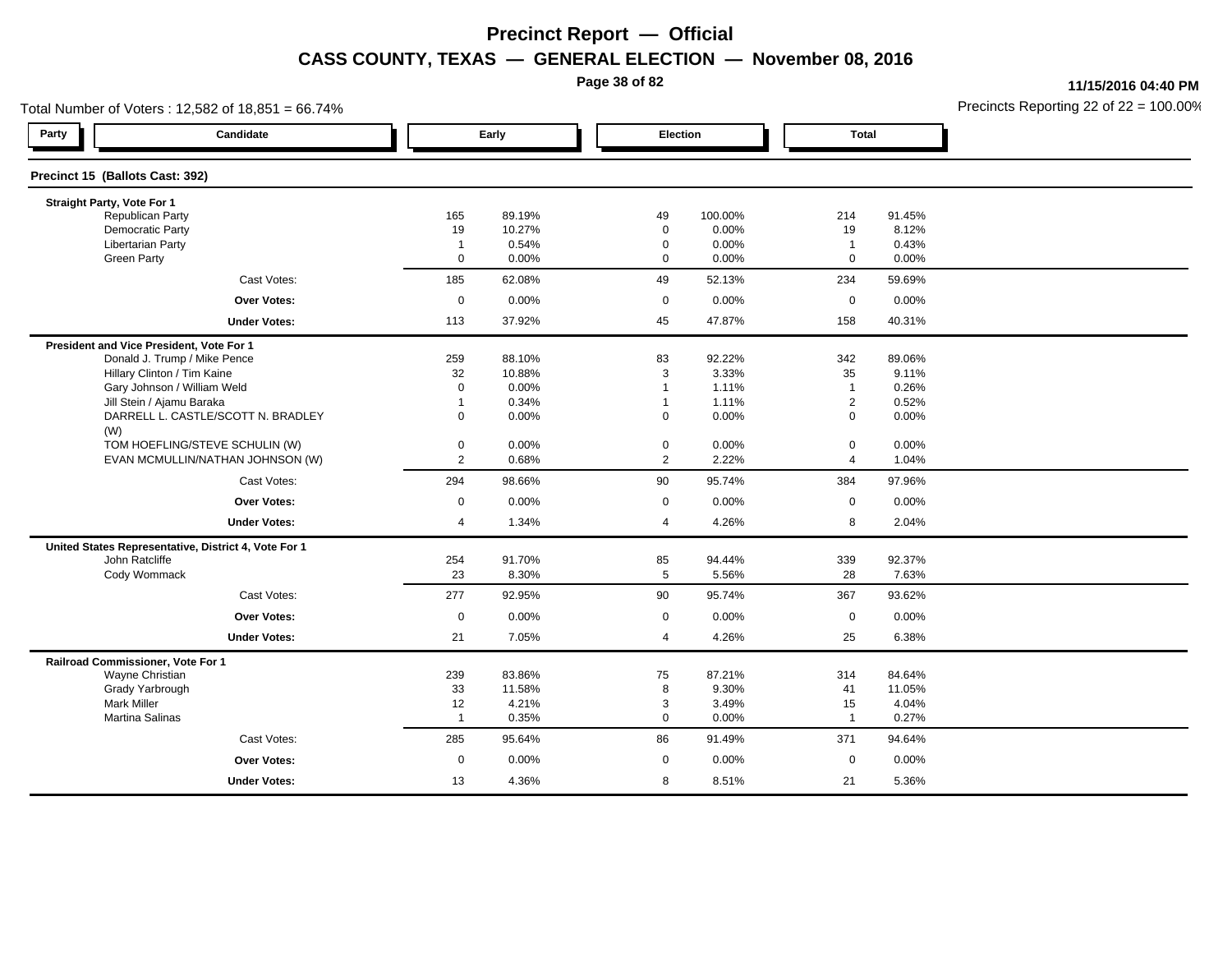**Page 39 of 82**

**11/15/2016 04:40 PM**

| Total Number of Voters: 12,582 of 18,851 = 66.74%     |             |                  |                                | Precincts Reporting 22 of $22 = 100.00$ |                     |                  |  |
|-------------------------------------------------------|-------------|------------------|--------------------------------|-----------------------------------------|---------------------|------------------|--|
| Party<br>Candidate                                    |             | Early            | Election                       |                                         | <b>Total</b>        |                  |  |
| Precinct 15 (Ballots Cast: 392)                       |             |                  |                                |                                         |                     |                  |  |
| Justice, Supreme Court, Place 3, Vote For 1           |             |                  |                                |                                         |                     |                  |  |
| Debra Lehrmann<br>Mike Westergren                     | 240<br>31   | 84.21%<br>10.88% | 79<br>$\overline{7}$           | 91.86%<br>8.14%                         | 319<br>38           | 85.98%<br>10.24% |  |
| <b>Kathie Glass</b>                                   | 14          | 4.91%            | $\mathbf 0$                    | 0.00%                                   | 14                  | 3.77%            |  |
| Rodolfo Rivera Munoz                                  | $\mathbf 0$ | 0.00%            | $\mathbf 0$                    | 0.00%                                   | $\mathbf 0$         | 0.00%            |  |
| Cast Votes:                                           | 285         | 95.64%           | 86                             | 91.49%                                  | 371                 | 94.64%           |  |
| <b>Over Votes:</b>                                    | $\mathsf 0$ | 0.00%            | $\mathbf 0$                    | 0.00%                                   | $\mathsf{O}\xspace$ | 0.00%            |  |
| <b>Under Votes:</b>                                   | 13          | 4.36%            | 8                              | 8.51%                                   | 21                  | 5.36%            |  |
| Justice, Supreme Court, Place 5, Vote For 1           |             |                  |                                |                                         |                     |                  |  |
| Paul Green                                            | 240         | 84.81%           | 80                             | 91.95%                                  | 320                 | 86.49%           |  |
| Dori Contreras Garza                                  | 33          | 11.66%           | 6                              | 6.90%                                   | 39                  | 10.54%           |  |
| Tom Oxford                                            | 10          | 3.53%            | $\overline{1}$                 | 1.15%                                   | 11                  | 2.97%            |  |
| Charles E. Waterbury                                  | $\mathbf 0$ | 0.00%            | $\mathsf 0$                    | 0.00%                                   | 0                   | 0.00%            |  |
| Cast Votes:                                           | 283         | 94.97%           | 87                             | 92.55%                                  | 370                 | 94.39%           |  |
| <b>Over Votes:</b>                                    | $\pmb{0}$   | 0.00%            | $\mathsf{O}\xspace$            | 0.00%                                   | 0                   | 0.00%            |  |
| <b>Under Votes:</b>                                   | 15          | 5.03%            | $\overline{7}$                 | 7.45%                                   | 22                  | 5.61%            |  |
| Justice, Supreme Court, Place 9, Vote For 1           |             |                  |                                |                                         |                     |                  |  |
| Eva Guzman                                            | 236         | 83.99%           | 79                             | 90.80%                                  | 315                 | 85.60%           |  |
| Savannah Robinson<br>Don Fulton                       | 31          | 11.03%           | 6                              | 6.90%                                   | 37                  | 10.05%           |  |
| Jim Chisholm                                          | 12<br>2     | 4.27%<br>0.71%   | $\overline{1}$<br>$\mathbf{1}$ | 1.15%<br>1.15%                          | 13<br>3             | 3.53%<br>0.82%   |  |
| Cast Votes:                                           | 281         | 94.30%           | 87                             | 92.55%                                  | 368                 | 93.88%           |  |
|                                                       |             |                  |                                |                                         |                     |                  |  |
| Over Votes:                                           | $\mathsf 0$ | 0.00%            | $\mathbf 0$                    | 0.00%                                   | $\mathbf 0$         | 0.00%            |  |
| <b>Under Votes:</b>                                   | 17          | 5.70%            | $\overline{7}$                 | 7.45%                                   | 24                  | 6.12%            |  |
| Judge, Court of Criminal Appeals, Place 2, Vote For 1 |             |                  |                                |                                         |                     |                  |  |
| Mary Lou Keel<br>Lawrence "Larry" Meyers              | 239<br>34   | 84.15%<br>11.97% | 79<br>$\overline{7}$           | 91.86%<br>8.14%                         | 318<br>41           | 85.95%<br>11.08% |  |
| Mark Ash                                              | 11          | 3.87%            | $\pmb{0}$                      | 0.00%                                   | 11                  | 2.97%            |  |
| Adam King Blackwell Reposa                            | $\mathbf 0$ | 0.00%            | $\mathbf 0$                    | 0.00%                                   | 0                   | 0.00%            |  |
| Cast Votes:                                           | 284         | 95.30%           | 86                             | 91.49%                                  | 370                 | 94.39%           |  |
| <b>Over Votes:</b>                                    | $\pmb{0}$   | 0.00%            | $\mathbf 0$                    | 0.00%                                   | $\mathbf 0$         | 0.00%            |  |
| <b>Under Votes:</b>                                   | 14          | 4.70%            | 8                              | 8.51%                                   | 22                  | 5.61%            |  |
| Judge, Court of Criminal Appeals, Place 5, Vote For 1 |             |                  |                                |                                         |                     |                  |  |
| Scott Walker                                          | 242         | 84.91%           | 79                             | 90.80%                                  | 321                 | 86.29%           |  |
| Betsy Johnson                                         | 30          | 10.53%           | $\overline{7}$                 | 8.05%                                   | 37                  | 9.95%            |  |
| William Bryan Strange, III                            | 11          | 3.86%            | $\mathbf{1}$                   | 1.15%                                   | 12                  | 3.23%            |  |
| Judith Sanders-Castro                                 | 2           | 0.70%            | $\mathbf 0$                    | 0.00%                                   | $\mathbf{2}$        | 0.54%            |  |
| Cast Votes:                                           | 285         | 95.64%           | 87                             | 92.55%                                  | 372                 | 94.90%           |  |
| <b>Over Votes:</b>                                    | $\mathbf 0$ | 0.00%            | $\mathbf 0$                    | 0.00%                                   | $\mathbf 0$         | 0.00%            |  |
| <b>Under Votes:</b>                                   | 13          | 4.36%            | $\overline{7}$                 | 7.45%                                   | 20                  | 5.10%            |  |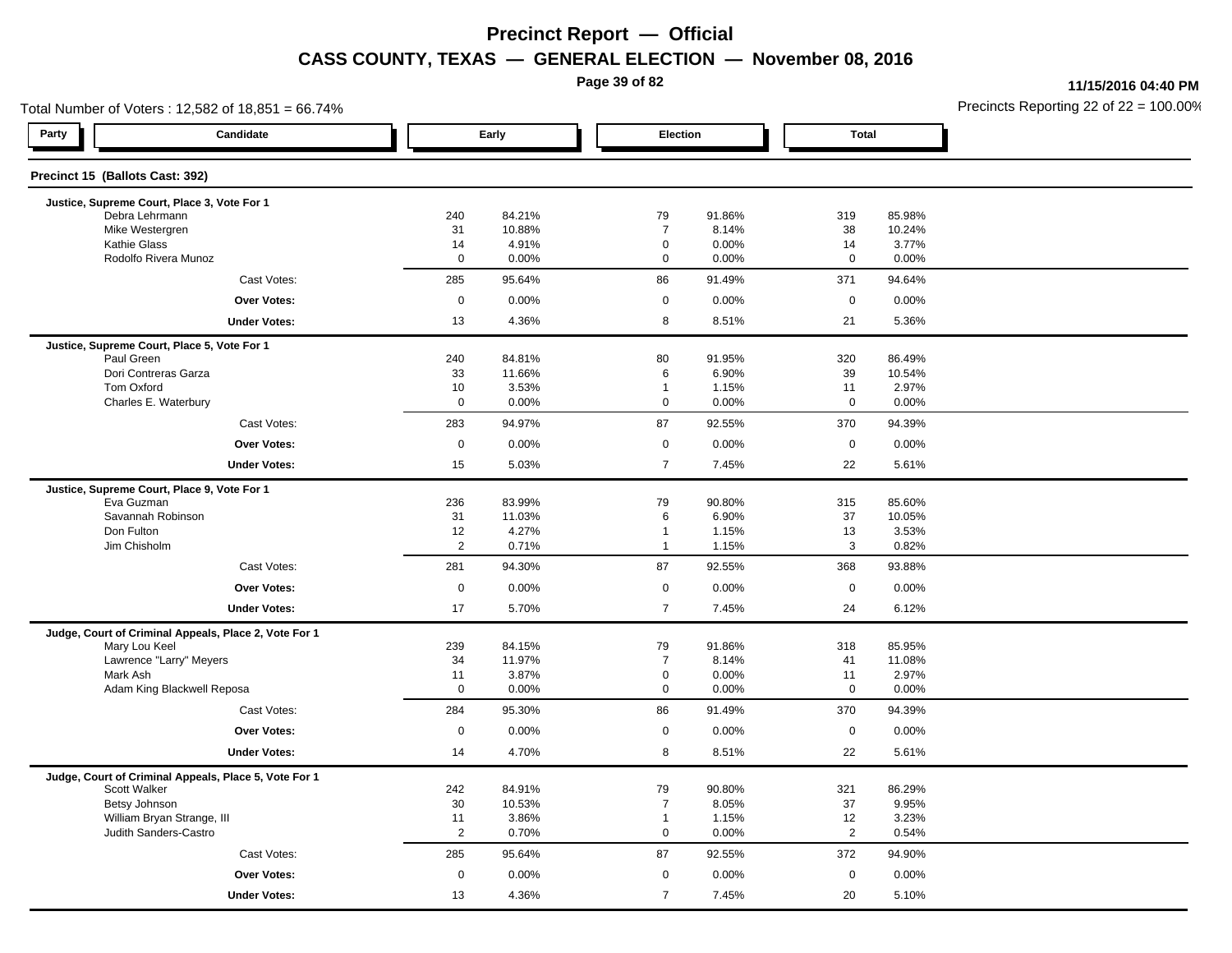**Page 40 of 82**

**11/15/2016 04:40 PM**

| Total Number of Voters: 12,582 of 18,851 = 66.74%                        |                  |                  |                                 |                 |             |                 | Precincts Reporting 22 of 22 = 100.00 |
|--------------------------------------------------------------------------|------------------|------------------|---------------------------------|-----------------|-------------|-----------------|---------------------------------------|
| Party<br>Candidate                                                       |                  | Early            |                                 | Election        |             | <b>Total</b>    |                                       |
| Precinct 15 (Ballots Cast: 392)                                          |                  |                  |                                 |                 |             |                 |                                       |
| Judge, Court of Criminal Appeals, Place 6, Vote For 1                    |                  |                  |                                 |                 |             |                 |                                       |
| Michael E. Keasler<br>Robert Burns                                       | 241<br>32        | 85.46%<br>11.35% | 85<br>$\ensuremath{\mathsf{3}}$ | 95.51%<br>3.37% | 326<br>35   | 87.87%<br>9.43% |                                       |
| Mark W. Bennett                                                          | 9                | 3.19%            | $\mathbf{1}$                    | 1.12%           | 10          | 2.70%           |                                       |
| Cast Votes:                                                              | 282              | 94.63%           | 89                              | 94.68%          | 371         | 94.64%          |                                       |
| <b>Over Votes:</b>                                                       | $\mathsf 0$      | 0.00%            | $\mathbf 0$                     | 0.00%           | $\mathbf 0$ | 0.00%           |                                       |
| <b>Under Votes:</b>                                                      | 16               | 5.37%            | $\overline{5}$                  | 5.32%           | 21          | 5.36%           |                                       |
| Member, State Board of Education, District 9, Vote For 1                 |                  |                  |                                 |                 |             |                 |                                       |
| Keven M. Ellis                                                           | 238              | 84.10%           | 81                              | 92.05%          | 319         | 85.98%          |                                       |
| Amanda M. Rudolph<br>Anastasia Wilford                                   | 35<br>10         | 12.37%<br>3.53%  | $\overline{7}$<br>$\mathbf 0$   | 7.95%<br>0.00%  | 42<br>10    | 11.32%<br>2.70% |                                       |
| Cast Votes:                                                              | 283              | 94.97%           | 88                              | 93.62%          | 371         | 94.64%          |                                       |
| <b>Over Votes:</b>                                                       | $\boldsymbol{0}$ | 0.00%            | $\mathbf 0$                     | 0.00%           | $\mathbf 0$ | 0.00%           |                                       |
| <b>Under Votes:</b>                                                      | 15               | 5.03%            | 6                               | 6.38%           | 21          | 5.36%           |                                       |
| State Senator, District 1, Vote For 1                                    |                  |                  |                                 |                 |             |                 |                                       |
| <b>Bryan Hughes</b>                                                      | 260              | 100.00%          | 87                              | 100.00%         | 347         | 100.00%         |                                       |
| Cast Votes:                                                              | 260              | 87.25%           | 87                              | 92.55%          | 347         | 88.52%          |                                       |
| <b>Over Votes:</b>                                                       | $\boldsymbol{0}$ | 0.00%            | $\mathbf 0$                     | 0.00%           | $\mathbf 0$ | 0.00%           |                                       |
| <b>Under Votes:</b>                                                      | 38               | 12.75%           | $\overline{7}$                  | 7.45%           | 45          | 11.48%          |                                       |
| State Representative, District 9, Vote For 1                             |                  |                  |                                 |                 |             |                 |                                       |
| Chris Paddie                                                             | 256              | 100.00%          | 85                              | 100.00%         | 341         | 100.00%         |                                       |
| Cast Votes:                                                              | 256              | 85.91%           | 85                              | 90.43%          | 341         | 86.99%          |                                       |
| <b>Over Votes:</b>                                                       | $\boldsymbol{0}$ | 0.00%            | $\mathbf 0$                     | 0.00%           | $\mathsf 0$ | 0.00%           |                                       |
| <b>Under Votes:</b>                                                      | 42               | 14.09%           | 9                               | 9.57%           | 51          | 13.01%          |                                       |
| Chief Justice, 6th Court of Appeals District, Vote For 1<br>Josh Morriss | 262              | 100.00%          | 86                              | 100.00%         | 348         | 100.00%         |                                       |
| Cast Votes:                                                              | 262              | 87.92%           | 86                              | 91.49%          | 348         | 88.78%          |                                       |
| Over Votes:                                                              | $\boldsymbol{0}$ | 0.00%            | $\mathbf 0$                     | 0.00%           | $\mathbf 0$ | 0.00%           |                                       |
| <b>Under Votes:</b>                                                      | 36               | 12.08%           | 8                               | 8.51%           | 44          | 11.22%          |                                       |
| District Judge, 5th Judicial District, Vote For 1                        |                  |                  |                                 |                 |             |                 |                                       |
| <b>Bill Miller</b>                                                       | 262              | 100.00%          | 86                              | 100.00%         | 348         | 100.00%         |                                       |
| Cast Votes:                                                              | 262              | 87.92%           | 86                              | 91.49%          | 348         | 88.78%          |                                       |
| Over Votes:                                                              | $\boldsymbol{0}$ | 0.00%            | $\mathbf 0$                     | 0.00%           | $\mathbf 0$ | 0.00%           |                                       |
| <b>Under Votes:</b>                                                      | 36               | 12.08%           | 8                               | 8.51%           | 44          | 11.22%          |                                       |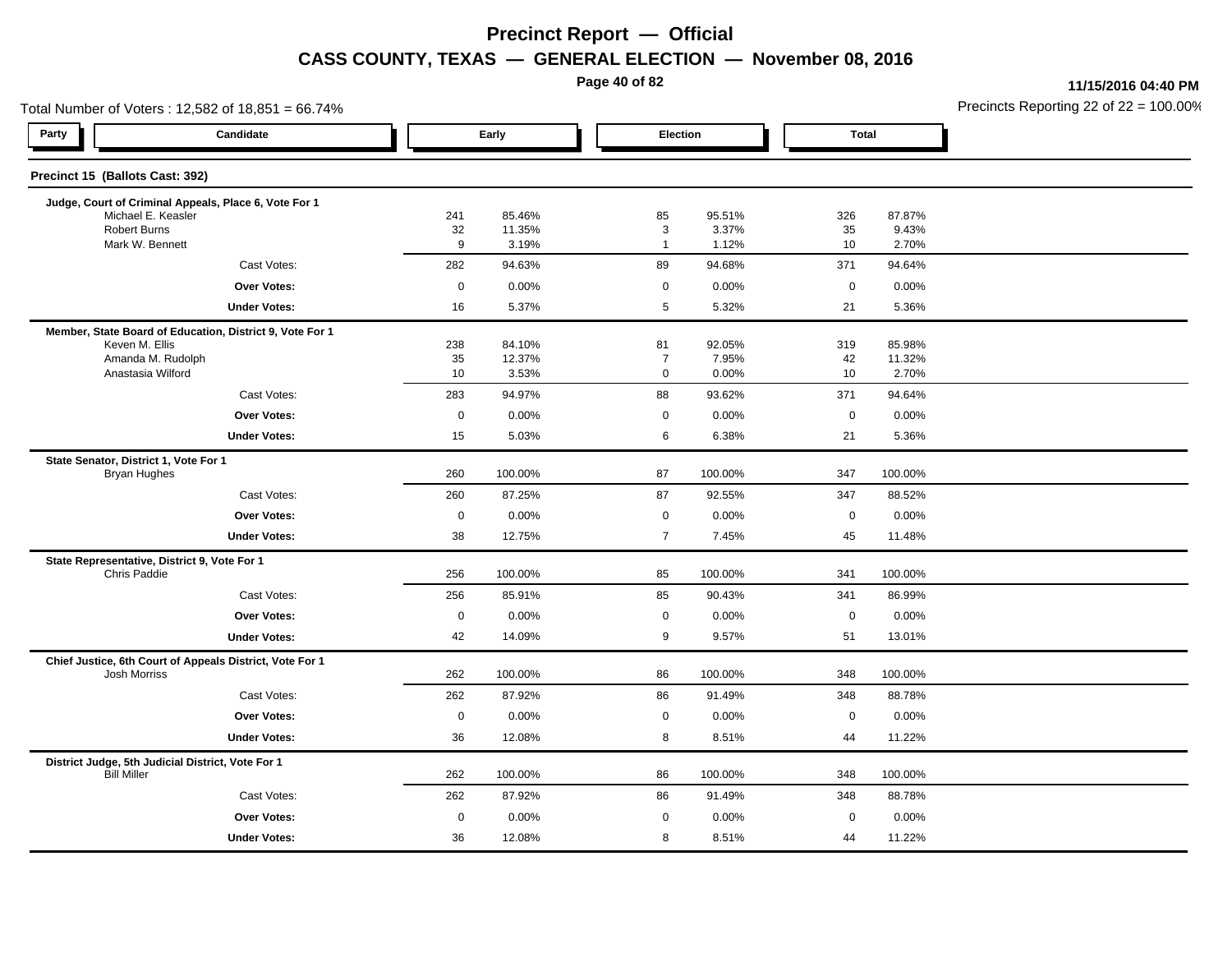**Page 41 of 82**

**11/15/2016 04:40 PM**

|                                                             | Total Number of Voters: 12,582 of 18,851 = 66.74% |             |         |                |         |              |         | Precincts Reporting 22 of 22 = 100.00 |
|-------------------------------------------------------------|---------------------------------------------------|-------------|---------|----------------|---------|--------------|---------|---------------------------------------|
| Party                                                       | Candidate                                         |             | Early   | Election       |         | <b>Total</b> |         |                                       |
| Precinct 15 (Ballots Cast: 392)                             |                                                   |             |         |                |         |              |         |                                       |
| Sheriff, Vote For 1                                         |                                                   |             |         |                |         |              |         |                                       |
| Larry Rowe                                                  |                                                   | 270         | 100.00% | 86             | 100.00% | 356          | 100.00% |                                       |
|                                                             | Cast Votes:                                       | 270         | 90.60%  | 86             | 91.49%  | 356          | 90.82%  |                                       |
|                                                             | Over Votes:                                       | $\pmb{0}$   | 0.00%   | $\mathbf 0$    | 0.00%   | $\mathbf 0$  | 0.00%   |                                       |
|                                                             | <b>Under Votes:</b>                               | 28          | 9.40%   | 8              | 8.51%   | 36           | 9.18%   |                                       |
|                                                             | Tax Assessor-Collector, Vote For 1<br>Angie Young |             | 100.00% | 86             | 100.00% | 349          | 100.00% |                                       |
|                                                             | Cast Votes:                                       | 263         | 88.26%  | 86             | 91.49%  | 349          | 89.03%  |                                       |
|                                                             | <b>Over Votes:</b>                                | 0           | 0.00%   | $\mathbf 0$    | 0.00%   | $\mathbf 0$  | 0.00%   |                                       |
|                                                             | <b>Under Votes:</b>                               | 35          | 11.74%  | 8              | 8.51%   | 43           | 10.97%  |                                       |
| Constable, Precinct No. 2, Vote For 1                       | Anthony "Tony" Harrison                           | 258         | 100.00% | 85             | 100.00% | 343          | 100.00% |                                       |
|                                                             | Cast Votes:                                       | 258         | 86.58%  | 85             | 90.43%  | 343          | 87.50%  |                                       |
|                                                             | Over Votes:                                       | $\pmb{0}$   | 0.00%   | $\mathbf 0$    | 0.00%   | $\mathbf 0$  | 0.00%   |                                       |
|                                                             | <b>Under Votes:</b>                               | 40          | 13.42%  | 9              | 9.57%   | 49           | 12.50%  |                                       |
| <b>FOR</b>                                                  | TEXARKANA COLLEGE DISTRICT, Vote For 1            | 61          | 21.18%  | 17             | 19.54%  | 78           | 20.80%  |                                       |
| <b>AGAINST</b>                                              |                                                   | 227         | 78.82%  | 70             | 80.46%  | 297          | 79.20%  |                                       |
|                                                             | Cast Votes:                                       | 288         | 96.64%  | 87             | 92.55%  | 375          | 95.66%  |                                       |
|                                                             | Over Votes:                                       | $\mathbf 0$ | 0.00%   | $\mathbf 0$    | 0.00%   | $\mathbf 0$  | 0.00%   |                                       |
|                                                             | <b>Under Votes:</b>                               | 10          | 3.36%   | $\overline{7}$ | 7.45%   | 17           | 4.34%   |                                       |
| Proposition City Atlanta, Vote For 1                        |                                                   |             |         |                |         |              |         |                                       |
| For                                                         |                                                   | 52          | 45.61%  | $\overline{7}$ | 35.00%  | 59           | 44.03%  |                                       |
| Against                                                     |                                                   | 62          | 54.39%  | 13             | 65.00%  | 75           | 55.97%  |                                       |
|                                                             | Cast Votes:                                       | 114         | 95.00%  | 20             | 86.96%  | 134          | 93.71%  |                                       |
|                                                             | <b>Over Votes:</b>                                | 0           | 0.00%   | $\mathbf 0$    | 0.00%   | $\mathbf 0$  | 0.00%   |                                       |
|                                                             | <b>Under Votes:</b>                               | 6           | 5.00%   | 3              | 13.04%  | 9            | 6.29%   |                                       |
| Trustee - Place 5 LK CISD, Vote For 1<br>Curtis R. Harrison |                                                   | 8           | 100.00% | $\mathbf{1}$   | 100.00% | 9            | 100.00% |                                       |
|                                                             | Cast Votes:                                       | 8           | 66.67%  | $\mathbf{1}$   | 100.00% | 9            | 69.23%  |                                       |
|                                                             | Over Votes:                                       | 0           | 0.00%   | $\mathbf 0$    | 0.00%   | $\mathbf 0$  | 0.00%   |                                       |
|                                                             | <b>Under Votes:</b>                               | 4           | 33.33%  | $\mathbf 0$    | 0.00%   | 4            | 30.77%  |                                       |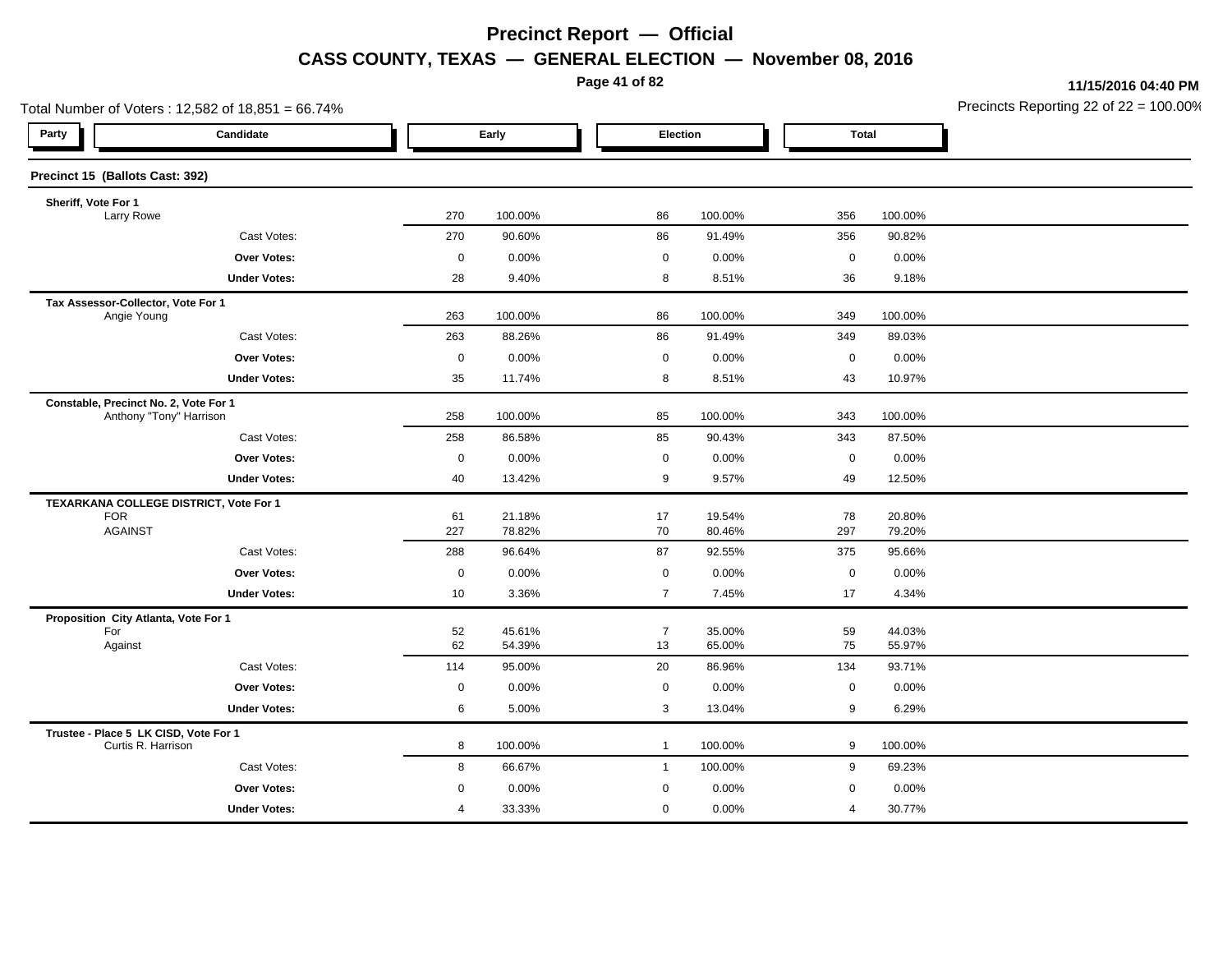**Page 42 of 82**

**11/15/2016 04:40 PM**

| Total Number of Voters: 12,582 of 18,851 = 66.74% |                     |    | Precincts Reporting 22 of 22 = 100.00 |  |                 |          |              |         |  |
|---------------------------------------------------|---------------------|----|---------------------------------------|--|-----------------|----------|--------------|---------|--|
| Party                                             | Candidate           |    | Early                                 |  | <b>Election</b> |          | <b>Total</b> |         |  |
| Precinct 15 (Ballots Cast: 392)                   |                     |    |                                       |  |                 |          |              |         |  |
| Trustee - Place 6 LK CISD, Vote For 1             |                     |    |                                       |  |                 |          |              |         |  |
| Michael Whatley                                   |                     | 5  | 55.56%                                |  | 0               | 0.00%    | 5            | 50.00%  |  |
| Robby Johnson                                     |                     |    | 44.44%                                |  |                 | 100.00%  | 5            | 50.00%  |  |
|                                                   | Cast Votes:         | 9  | 75.00%                                |  |                 | 100.00%  | 10           | 76.92%  |  |
|                                                   | <b>Over Votes:</b>  | 0  | $0.00\%$                              |  | 0               | $0.00\%$ | $\mathbf 0$  | 0.00%   |  |
|                                                   | <b>Under Votes:</b> | 3  | 25.00%                                |  | 0               | $0.00\%$ | 3            | 23.08%  |  |
| Trustee - Place 7 LK CISD, Vote For 1             |                     |    |                                       |  |                 |          |              |         |  |
| Joshua Lane                                       |                     | 6  | 66.67%                                |  |                 | 100.00%  |              | 70.00%  |  |
| <b>Tracy Spaniol</b>                              |                     | 3  | 33.33%                                |  | 0               | $0.00\%$ | 3            | 30.00%  |  |
|                                                   | Cast Votes:         | 9  | 75.00%                                |  |                 | 100.00%  | 10           | 76.92%  |  |
|                                                   | <b>Over Votes:</b>  | 0  | $0.00\%$                              |  | 0               | $0.00\%$ | $\mathbf 0$  | 0.00%   |  |
|                                                   | <b>Under Votes:</b> | 3  | 25.00%                                |  | 0               | $0.00\%$ | 3            | 23.08%  |  |
| Proposition Linden-Kildare CISD, Vote For 1       |                     |    |                                       |  |                 |          |              |         |  |
| For                                               |                     | 3  | 25.00%                                |  | 0               | 0.00%    | 3            | 23.08%  |  |
| Against                                           |                     | 9  | 75.00%                                |  |                 | 100.00%  | 10           | 76.92%  |  |
|                                                   | Cast Votes:         | 12 | 100.00%                               |  |                 | 100.00%  | 13           | 100.00% |  |
|                                                   | <b>Over Votes:</b>  | 0  | $0.00\%$                              |  | 0               | $0.00\%$ | 0            | 0.00%   |  |
|                                                   | <b>Under Votes:</b> | 0  | 0.00%                                 |  | 0               | 0.00%    | 0            | 0.00%   |  |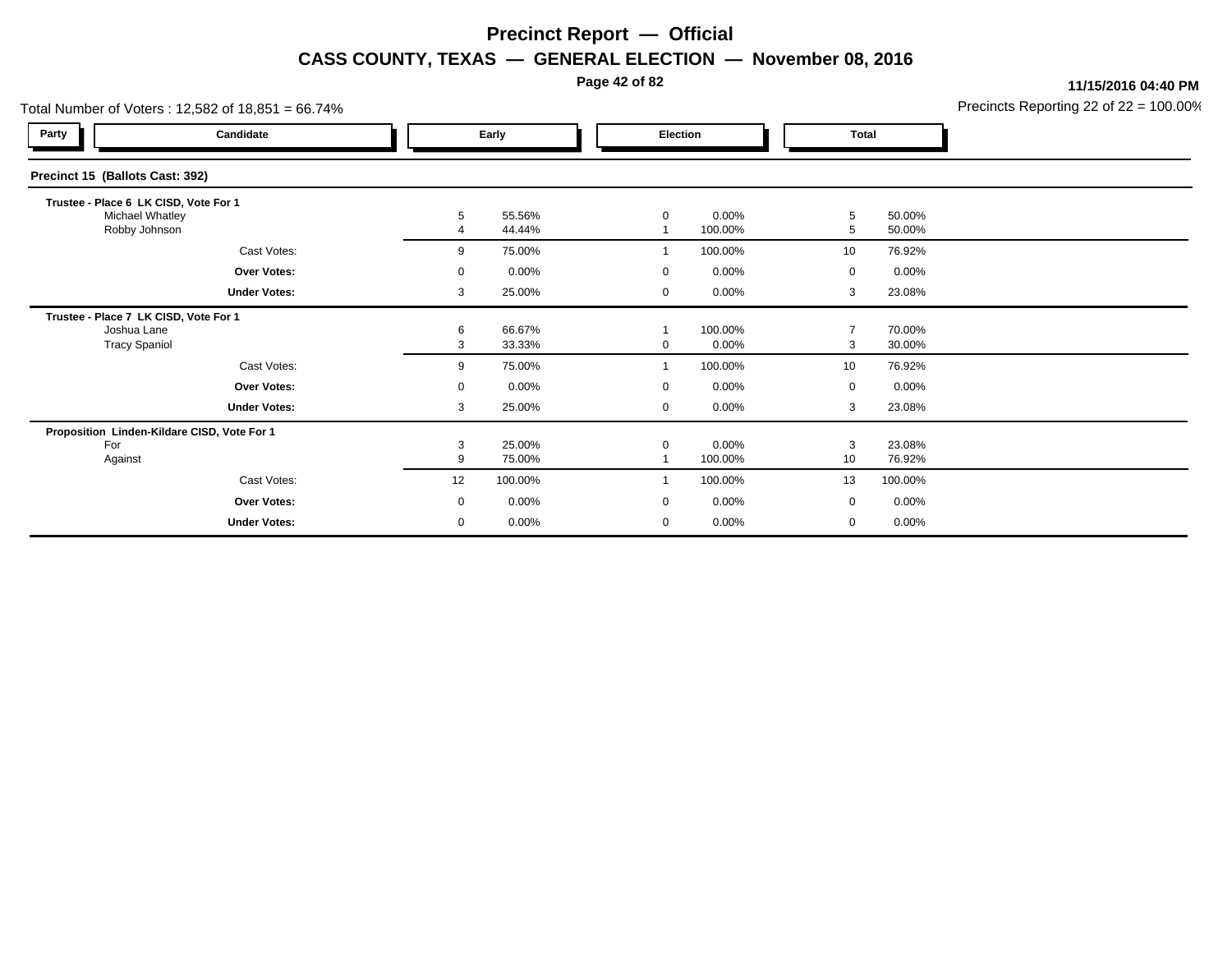**Page 43 of 82**

**11/15/2016 04:40 PM**

| Total Number of Voters: 12,582 of 18,851 = 66.74%    |                |                |                     |                |                     |        | Precincts Reporting 22 of $22 = 100.00$ <sup>o</sup> |
|------------------------------------------------------|----------------|----------------|---------------------|----------------|---------------------|--------|------------------------------------------------------|
| Party<br>Candidate                                   |                | Early          | Election            |                | <b>Total</b>        |        |                                                      |
| Precinct 12 (Ballots Cast: 574)                      |                |                |                     |                |                     |        |                                                      |
| Straight Party, Vote For 1                           |                |                |                     |                |                     |        |                                                      |
| <b>Republican Party</b>                              | 159            | 75.00%         | 142                 | 64.84%         | 301                 | 69.84% |                                                      |
| Democratic Party                                     | 48             | 22.64%         | 73                  | 33.33%         | 121                 | 28.07% |                                                      |
| <b>Libertarian Party</b>                             | $\overline{2}$ | 0.94%<br>1.42% | 3<br>$\overline{1}$ | 1.37%<br>0.46% | 5<br>$\overline{4}$ | 1.16%  |                                                      |
| <b>Green Party</b>                                   | 3              |                |                     |                |                     | 0.93%  |                                                      |
| Cast Votes:                                          | 212            | 75.71%         | 219                 | 74.49%         | 431                 | 75.09% |                                                      |
| <b>Over Votes:</b>                                   | $\mathbf 0$    | 0.00%          | $\mathbf 0$         | 0.00%          | $\mathbf 0$         | 0.00%  |                                                      |
| <b>Under Votes:</b>                                  | 68             | 24.29%         | 75                  | 25.51%         | 143                 | 24.91% |                                                      |
| President and Vice President, Vote For 1             |                |                |                     |                |                     |        |                                                      |
| Donald J. Trump / Mike Pence                         | 212            | 76.26%         | 197                 | 67.93%         | 409                 | 72.01% |                                                      |
| Hillary Clinton / Tim Kaine                          | 61             | 21.94%         | 86                  | 29.66%         | 147                 | 25.88% |                                                      |
| Gary Johnson / William Weld                          | $\overline{4}$ | 1.44%          | 3                   | 1.03%          | $\overline{7}$      | 1.23%  |                                                      |
| Jill Stein / Ajamu Baraka                            | $\mathbf 0$    | 0.00%          | $\overline{2}$      | 0.69%          | $\overline{2}$      | 0.35%  |                                                      |
| DARRELL L. CASTLE/SCOTT N. BRADLEY<br>(W)            | $\mathbf 0$    | 0.00%          | $\mathbf 0$         | 0.00%          | $\mathbf 0$         | 0.00%  |                                                      |
| TOM HOEFLING/STEVE SCHULIN (W)                       | $\mathbf 0$    | 0.00%          | $\boldsymbol{0}$    | 0.00%          | $\mathbf 0$         | 0.00%  |                                                      |
| EVAN MCMULLIN/NATHAN JOHNSON (W)                     | $\overline{1}$ | 0.36%          | $\overline{2}$      | 0.69%          | 3                   | 0.53%  |                                                      |
| Cast Votes:                                          | 278            | 99.64%         | 290                 | 98.64%         | 568                 | 99.13% |                                                      |
| <b>Over Votes:</b>                                   | $\mathbf 0$    | 0.00%          | $\mathbf 0$         | 0.00%          | $\mathbf 0$         | 0.00%  |                                                      |
| <b>Under Votes:</b>                                  | $\mathbf{1}$   | 0.36%          | $\overline{4}$      | 1.36%          | 5                   | 0.87%  |                                                      |
| United States Representative, District 4, Vote For 1 |                |                |                     |                |                     |        |                                                      |
| John Ratcliffe                                       | 212            | 92.98%         | 204                 | 89.47%         | 416                 | 91.23% |                                                      |
| Cody Wommack                                         | 16             | 7.02%          | 24                  | 10.53%         | 40                  | 8.77%  |                                                      |
| Cast Votes:                                          | 228            | 81.72%         | 228                 | 77.55%         | 456                 | 79.58% |                                                      |
| <b>Over Votes:</b>                                   | $\mathbf 0$    | 0.00%          | $\mathbf 0$         | 0.00%          | $\mathbf 0$         | 0.00%  |                                                      |
| <b>Under Votes:</b>                                  | 51             | 18.28%         | 66                  | 22.45%         | 117                 | 20.42% |                                                      |
| Railroad Commissioner, Vote For 1                    |                |                |                     |                |                     |        |                                                      |
| Wayne Christian                                      | 212            | 77.37%         | 184                 | 64.11%         | 396                 | 70.59% |                                                      |
| Grady Yarbrough                                      | 58             | 21.17%         | 87                  | 30.31%         | 145                 | 25.85% |                                                      |
| <b>Mark Miller</b>                                   | $\overline{2}$ | 0.73%          | 10                  | 3.48%          | 12                  | 2.14%  |                                                      |
| Martina Salinas                                      | $\overline{2}$ | 0.73%          | 6                   | 2.09%          | 8                   | 1.43%  |                                                      |
| Cast Votes:                                          | 274            | 98.21%         | 287                 | 97.62%         | 561                 | 97.91% |                                                      |
| <b>Over Votes:</b>                                   | $\mathbf 0$    | 0.00%          | $\mathbf 0$         | 0.00%          | $\mathbf 0$         | 0.00%  |                                                      |
| <b>Under Votes:</b>                                  | 5              | 1.79%          | $\overline{7}$      | 2.38%          | 12                  | 2.09%  |                                                      |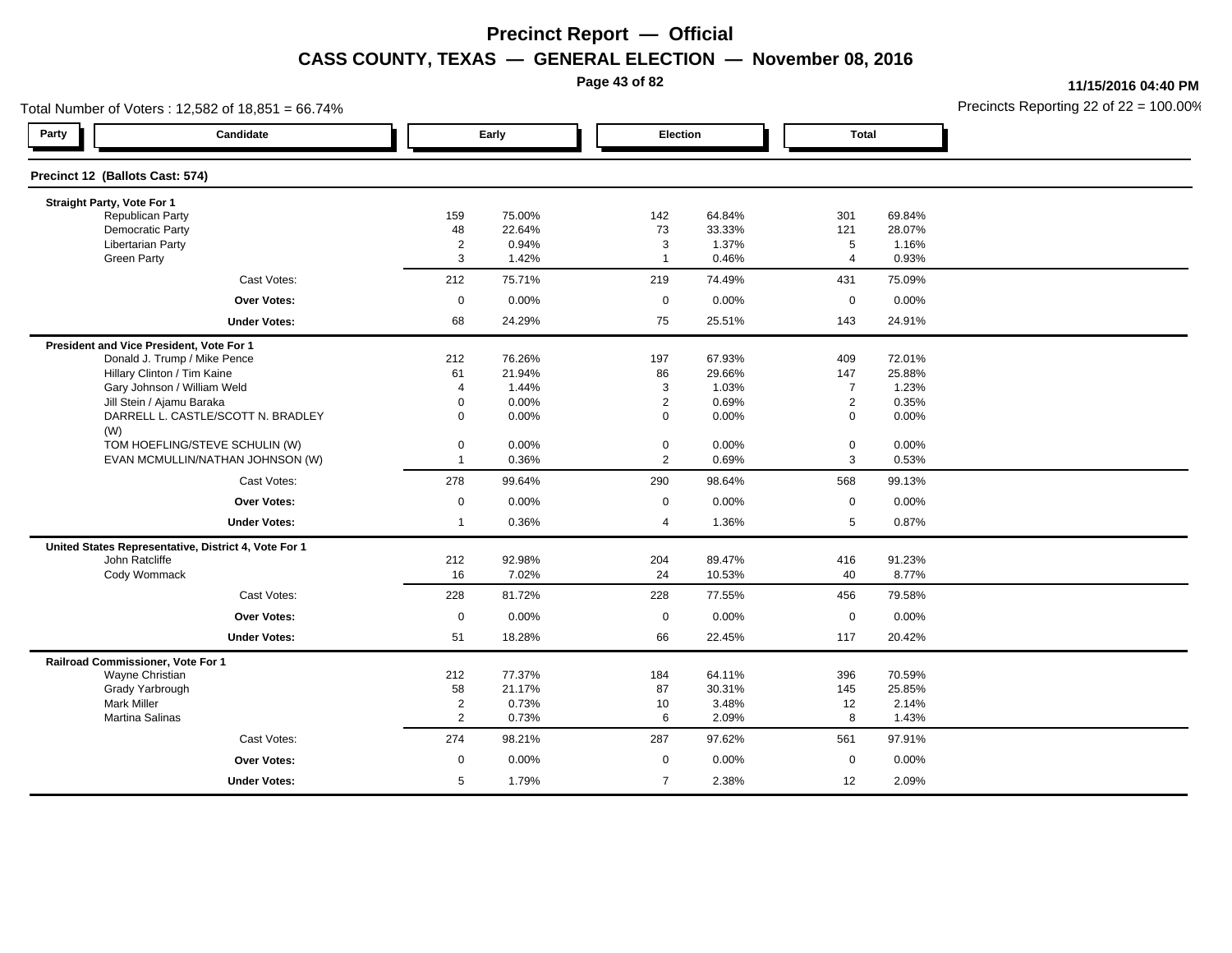**Page 44 of 82**

**11/15/2016 04:40 PM**

| Total Number of Voters: 12,582 of 18,851 = 66.74%         |                              |                  |                     |                  | Precincts Reporting 22 of $22 = 100.00$ |                  |  |
|-----------------------------------------------------------|------------------------------|------------------|---------------------|------------------|-----------------------------------------|------------------|--|
| Party<br>Candidate                                        |                              | Early            | Election            |                  | <b>Total</b>                            |                  |  |
| Precinct 12 (Ballots Cast: 574)                           |                              |                  |                     |                  |                                         |                  |  |
| Justice, Supreme Court, Place 3, Vote For 1               |                              |                  |                     |                  |                                         |                  |  |
| Debra Lehrmann<br>Mike Westergren                         | 214<br>58                    | 77.82%<br>21.09% | 189<br>82           | 65.40%<br>28.37% | 403<br>140                              | 71.45%<br>24.82% |  |
| <b>Kathie Glass</b>                                       | $\mathbf{1}$                 | 0.36%            | 14                  | 4.84%            | 15                                      | 2.66%            |  |
| Rodolfo Rivera Munoz                                      | 2                            | 0.73%            | $\overline{4}$      | 1.38%            | 6                                       | 1.06%            |  |
| Cast Votes:                                               | 275                          | 98.57%           | 289                 | 98.30%           | 564                                     | 98.43%           |  |
| <b>Over Votes:</b>                                        | $\mathsf{O}\xspace$          | 0.00%            | $\mathsf{O}\xspace$ | 0.00%            | $\mathbf{0}$                            | 0.00%            |  |
| <b>Under Votes:</b>                                       | $\overline{4}$               | 1.43%            | $\sqrt{5}$          | 1.70%            | 9                                       | 1.57%            |  |
| Justice, Supreme Court, Place 5, Vote For 1               |                              |                  |                     |                  |                                         |                  |  |
| Paul Green                                                | 210                          | 76.92%           | 190                 | 66.20%           | 400                                     | 71.43%           |  |
| Dori Contreras Garza                                      | 56                           | 20.51%           | 85                  | 29.62%           | 141                                     | 25.18%           |  |
| Tom Oxford<br>Charles E. Waterbury                        | $\sqrt{5}$<br>$\overline{2}$ | 1.83%<br>0.73%   | 8<br>$\overline{4}$ | 2.79%<br>1.39%   | 13<br>6                                 | 2.32%            |  |
| Cast Votes:                                               | 273                          | 97.85%           | 287                 | 97.62%           | 560                                     | 1.07%<br>97.73%  |  |
| <b>Over Votes:</b>                                        | $\mathsf 0$                  | 0.00%            | $\mathsf 0$         | 0.00%            | 0                                       | 0.00%            |  |
| <b>Under Votes:</b>                                       | 6                            | 2.15%            | $\overline{7}$      | 2.38%            | 13                                      | 2.27%            |  |
|                                                           |                              |                  |                     |                  |                                         |                  |  |
| Justice, Supreme Court, Place 9, Vote For 1<br>Eva Guzman | 211                          | 77.57%           | 184                 | 63.45%           | 395                                     | 70.28%           |  |
| Savannah Robinson                                         | 55                           | 20.22%           | 93                  | 32.07%           | 148                                     | 26.33%           |  |
| Don Fulton                                                | 3                            | 1.10%            | 10                  | 3.45%            | 13                                      | 2.31%            |  |
| Jim Chisholm                                              | 3                            | 1.10%            | 3                   | 1.03%            | 6                                       | 1.07%            |  |
| Cast Votes:                                               | 272                          | 97.49%           | 290                 | 98.64%           | 562                                     | 98.08%           |  |
| <b>Over Votes:</b>                                        | $\mathsf 0$                  | 0.00%            | $\mathbf 0$         | 0.00%            | $\mathsf{O}\xspace$                     | 0.00%            |  |
| <b>Under Votes:</b>                                       | $\overline{7}$               | 2.51%            | $\overline{4}$      | 1.36%            | 11                                      | 1.92%            |  |
| Judge, Court of Criminal Appeals, Place 2, Vote For 1     |                              |                  |                     |                  |                                         |                  |  |
| Mary Lou Keel                                             | 212                          | 77.94%           | 184                 | 63.45%           | 396                                     | 70.46%           |  |
| Lawrence "Larry" Meyers                                   | 57                           | 20.96%           | 95                  | 32.76%           | 152                                     | 27.05%           |  |
| Mark Ash                                                  | $\overline{2}$               | 0.74%            | 8                   | 2.76%            | 10                                      | 1.78%            |  |
| Adam King Blackwell Reposa                                | $\mathbf{1}$                 | 0.37%            | $\mathbf{3}$        | 1.03%            | 4                                       | 0.71%            |  |
| Cast Votes:                                               | 272                          | 97.49%           | 290                 | 98.64%           | 562                                     | 98.08%           |  |
| <b>Over Votes:</b>                                        | $\mathsf 0$                  | 0.00%            | $\mathbf 0$         | 0.00%            | $\mathbf 0$                             | 0.00%            |  |
| <b>Under Votes:</b>                                       | $\overline{7}$               | 2.51%            | $\overline{4}$      | 1.36%            | 11                                      | 1.92%            |  |
| Judge, Court of Criminal Appeals, Place 5, Vote For 1     |                              |                  |                     |                  |                                         |                  |  |
| Scott Walker                                              | 211<br>61                    | 76.73%<br>22.18% | 192                 | 66.21%<br>29.66% | 403                                     | 71.33%<br>26.02% |  |
| Betsy Johnson<br>William Bryan Strange, III               | $\overline{1}$               | 0.36%            | 86<br>9             | 3.10%            | 147<br>10                               | 1.77%            |  |
| Judith Sanders-Castro                                     | 2                            | 0.73%            | 3                   | 1.03%            | 5                                       | 0.88%            |  |
| Cast Votes:                                               | 275                          | 98.57%           | 290                 | 98.64%           | 565                                     | 98.60%           |  |
| <b>Over Votes:</b>                                        | $\mathbf 0$                  | 0.00%            | $\mathbf 0$         | 0.00%            | $\mathbf 0$                             | 0.00%            |  |
| <b>Under Votes:</b>                                       | $\overline{4}$               | 1.43%            | $\overline{4}$      | 1.36%            | 8                                       | 1.40%            |  |
|                                                           |                              |                  |                     |                  |                                         |                  |  |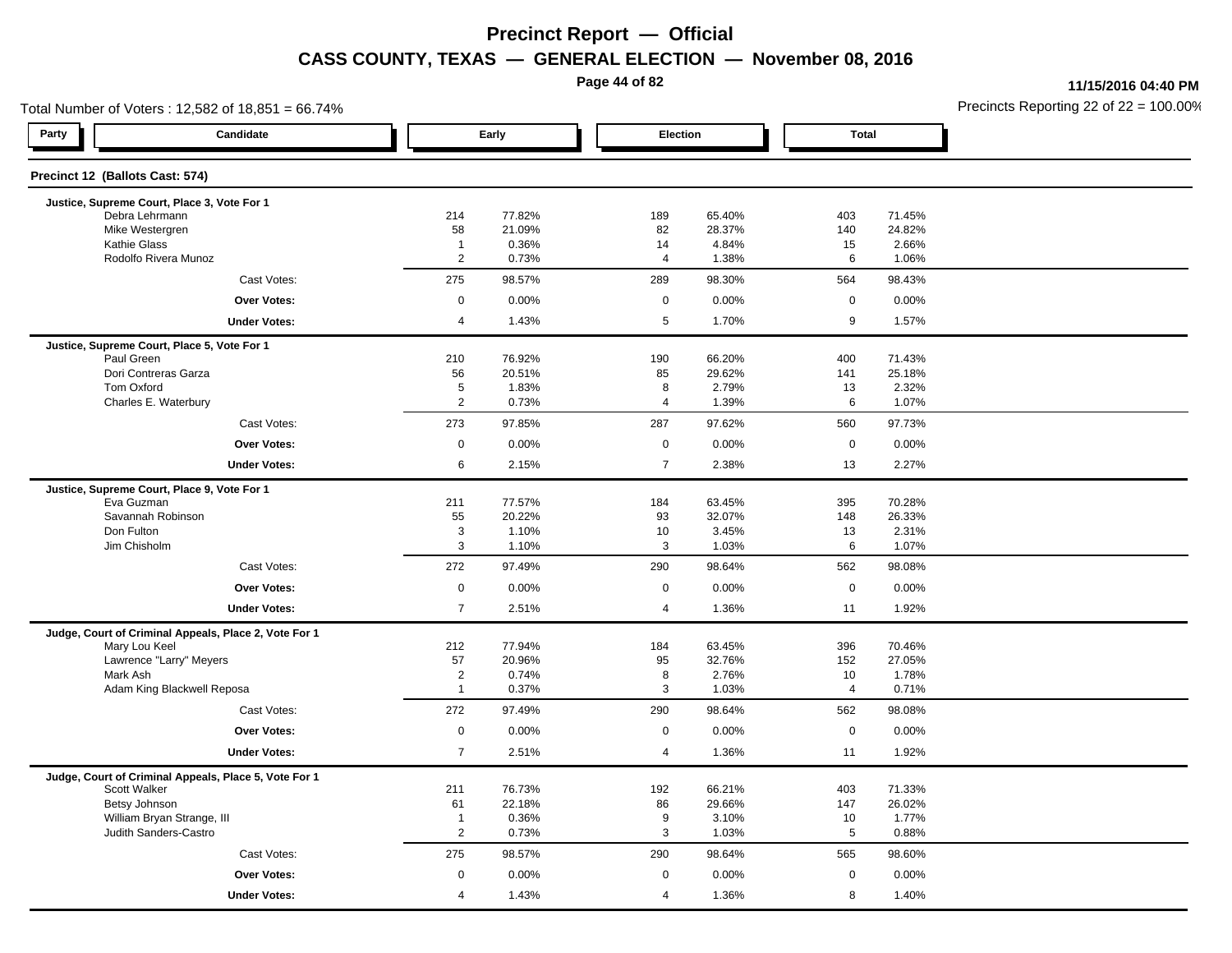**Page 45 of 82**

**11/15/2016 04:40 PM**

|                                                              | Total Number of Voters: 12,582 of 18,851 = 66.74%        |                     |                  |                  |                  |              |                  | Precincts Reporting 22 of 22 = 100.00 |
|--------------------------------------------------------------|----------------------------------------------------------|---------------------|------------------|------------------|------------------|--------------|------------------|---------------------------------------|
| Party                                                        | Candidate                                                |                     | Early            | Election         |                  | <b>Total</b> |                  |                                       |
| Precinct 12 (Ballots Cast: 574)                              |                                                          |                     |                  |                  |                  |              |                  |                                       |
|                                                              | Judge, Court of Criminal Appeals, Place 6, Vote For 1    |                     |                  |                  |                  |              |                  |                                       |
| Michael E. Keasler<br><b>Robert Burns</b>                    |                                                          | 211<br>56           | 77.86%<br>20.66% | 190<br>89        | 66.20%<br>31.01% | 401<br>145   | 71.86%<br>25.99% |                                       |
| Mark W. Bennett                                              |                                                          | 4                   | 1.48%            | 8                | 2.79%            | 12           | 2.15%            |                                       |
|                                                              | Cast Votes:                                              | 271                 | 97.13%           | 287              | 97.62%           | 558          | 97.38%           |                                       |
|                                                              | <b>Over Votes:</b>                                       | $\mathbf 0$         | 0.00%            | $\mathbf 0$      | 0.00%            | $\mathbf 0$  | 0.00%            |                                       |
|                                                              | <b>Under Votes:</b>                                      | 8                   | 2.87%            | $\overline{7}$   | 2.38%            | 15           | 2.62%            |                                       |
|                                                              | Member, State Board of Education, District 9, Vote For 1 |                     |                  |                  |                  |              |                  |                                       |
| Keven M. Ellis                                               |                                                          | 209                 | 77.41%           | 188              | 65.05%           | 397          | 71.02%           |                                       |
| Amanda M. Rudolph<br>Anastasia Wilford                       |                                                          | 58<br>3             | 21.48%<br>1.11%  | 90<br>11         | 31.14%<br>3.81%  | 148<br>14    | 26.48%<br>2.50%  |                                       |
|                                                              | Cast Votes:                                              | 270                 | 96.77%           | 289              | 98.30%           | 559          | 97.56%           |                                       |
|                                                              | Over Votes:                                              | $\mathbf 0$         | 0.00%            | $\mathbf 0$      | 0.00%            | $\mathbf 0$  | 0.00%            |                                       |
|                                                              | <b>Under Votes:</b>                                      | 9                   | 3.23%            | 5                | 1.70%            | 14           | 2.44%            |                                       |
| State Senator, District 1, Vote For 1                        |                                                          |                     |                  |                  |                  |              |                  |                                       |
| Bryan Hughes                                                 |                                                          | 216                 | 100.00%          | 208              | 100.00%          | 424          | 100.00%          |                                       |
|                                                              | Cast Votes:                                              | 216                 | 77.42%           | 208              | 70.75%           | 424          | 74.00%           |                                       |
|                                                              | Over Votes:                                              | $\mathsf 0$         | 0.00%            | $\boldsymbol{0}$ | 0.00%            | $\mathbf 0$  | 0.00%            |                                       |
|                                                              | <b>Under Votes:</b>                                      | 63                  | 22.58%           | 86               | 29.25%           | 149          | 26.00%           |                                       |
| State Representative, District 9, Vote For 1<br>Chris Paddie |                                                          | 214                 | 100.00%          | 211              | 100.00%          | 425          | 100.00%          |                                       |
|                                                              | Cast Votes:                                              | 214                 | 76.70%           | 211              | 71.77%           | 425          | 74.17%           |                                       |
|                                                              | <b>Over Votes:</b>                                       | $\mathsf{O}\xspace$ | 0.00%            | $\mathsf 0$      | 0.00%            | $\mathbf 0$  | 0.00%            |                                       |
|                                                              | <b>Under Votes:</b>                                      | 65                  | 23.30%           | 83               | 28.23%           | 148          | 25.83%           |                                       |
|                                                              | Chief Justice, 6th Court of Appeals District, Vote For 1 |                     |                  |                  |                  |              |                  |                                       |
| <b>Josh Morriss</b>                                          |                                                          | 214                 | 100.00%          | 213              | 100.00%          | 427          | 100.00%          |                                       |
|                                                              | Cast Votes:                                              | 214                 | 76.70%           | 213              | 72.45%           | 427          | 74.52%           |                                       |
|                                                              | Over Votes:                                              | $\mathbf 0$         | 0.00%            | $\boldsymbol{0}$ | 0.00%            | $\mathbf 0$  | 0.00%            |                                       |
|                                                              | <b>Under Votes:</b>                                      | 65                  | 23.30%           | 81               | 27.55%           | 146          | 25.48%           |                                       |
| <b>Bill Miller</b>                                           | District Judge, 5th Judicial District, Vote For 1        | 215                 | 100.00%          | 208              | 100.00%          | 423          | 100.00%          |                                       |
|                                                              | Cast Votes:                                              | 215                 | 77.06%           | 208              | 70.75%           | 423          | 73.82%           |                                       |
|                                                              | <b>Over Votes:</b>                                       | $\mathbf 0$         | 0.00%            | $\mathbf 0$      | 0.00%            | $\mathbf 0$  | 0.00%            |                                       |
|                                                              | <b>Under Votes:</b>                                      | 64                  | 22.94%           | 86               | 29.25%           | 150          | 26.18%           |                                       |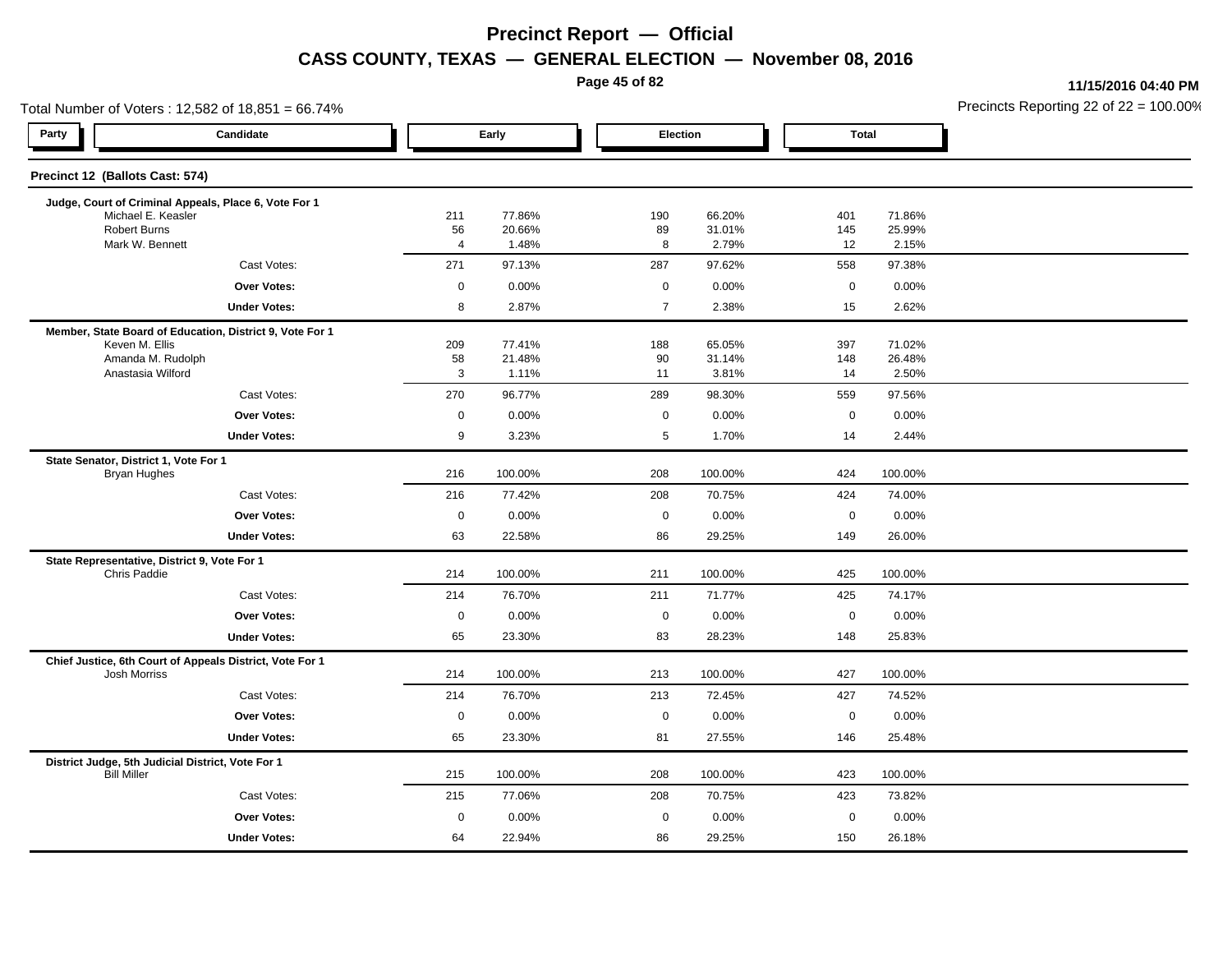**Page 46 of 82**

**11/15/2016 04:40 PM**

| Total Number of Voters: 12,582 of 18,851 = 66.74%               |                     |                  |             |                  |             | Precincts Reporting 22 of 22 = 100.00 |              |
|-----------------------------------------------------------------|---------------------|------------------|-------------|------------------|-------------|---------------------------------------|--------------|
| Candidate                                                       |                     |                  |             |                  |             |                                       |              |
| Precinct 12 (Ballots Cast: 574)                                 |                     |                  |             |                  |             |                                       |              |
|                                                                 | 219                 | 100.00%          | 215         | 100.00%          | 434         | 100.00%                               |              |
| Cast Votes:                                                     | 219                 | 78.49%           | 215         | 73.13%           | 434         | 75.74%                                |              |
| <b>Over Votes:</b>                                              | $\mathbf 0$         | 0.00%            | $\mathbf 0$ | 0.00%            | $\mathbf 0$ | 0.00%                                 |              |
| <b>Under Votes:</b>                                             | 60                  | 21.51%           | 79          | 26.87%           | 139         | 24.26%                                |              |
| Tax Assessor-Collector, Vote For 1<br>Angie Young               | 213                 | 100.00%          | 212         | 100.00%          | 425         | 100.00%                               |              |
| Cast Votes:                                                     | 213                 | 76.34%           | 212         | 72.11%           | 425         | 74.17%                                |              |
| <b>Over Votes:</b>                                              | $\mathsf{O}\xspace$ | 0.00%            | $\mathbf 0$ | 0.00%            | $\mathbf 0$ | 0.00%                                 |              |
| <b>Under Votes:</b>                                             | 66                  | 23.66%           | 82          | 27.89%           | 148         | 25.83%                                |              |
| County Commissioner, Precinct No. 3, Vote For 1<br>Paul Cothren | 221                 | 100.00%          | 214         | 100.00%          | 435         | 100.00%                               |              |
| Cast Votes:                                                     | 221                 | 79.21%           | 214         | 72.79%           | 435         | 75.92%                                |              |
| <b>Over Votes:</b>                                              | $\mathbf 0$         | 0.00%            | $\mathbf 0$ | 0.00%            | 0           | 0.00%                                 |              |
| <b>Under Votes:</b>                                             | 58                  | 20.79%           | 80          | 27.21%           | 138         | 24.08%                                |              |
| Constable, Precinct No. 3, Vote For 1                           | 218                 | 100.00%          | 214         | 100.00%          | 432         | 100.00%                               |              |
| Cast Votes:                                                     | 218                 | 78.14%           | 214         | 72.79%           | 432         | 75.39%                                |              |
| Over Votes:                                                     | $\mathbf 0$         | 0.00%            | $\mathbf 0$ | 0.00%            | $\mathbf 0$ | 0.00%                                 |              |
| <b>Under Votes:</b>                                             | 61                  | 21.86%           | 80          | 27.21%           | 141         | 24.61%                                |              |
| TEXARKANA COLLEGE DISTRICT, Vote For 1                          | 63<br>202           | 23.77%<br>76.23% | 58<br>210   | 21.64%<br>78.36% | 121<br>412  | 22.70%<br>77.30%                      |              |
| Cast Votes:                                                     | 265                 | 94.64%           | 268         | 91.16%           | 533         | 92.86%                                |              |
| <b>Over Votes:</b>                                              | $\mathbf 0$         | 0.00%            | $\mathbf 0$ | 0.00%            | $\mathbf 0$ | 0.00%                                 |              |
| <b>Under Votes:</b>                                             | 15                  | 5.36%            | 26          | 8.84%            | 41          | 7.14%                                 |              |
|                                                                 |                     |                  | Early       |                  | Election    |                                       | <b>Total</b> |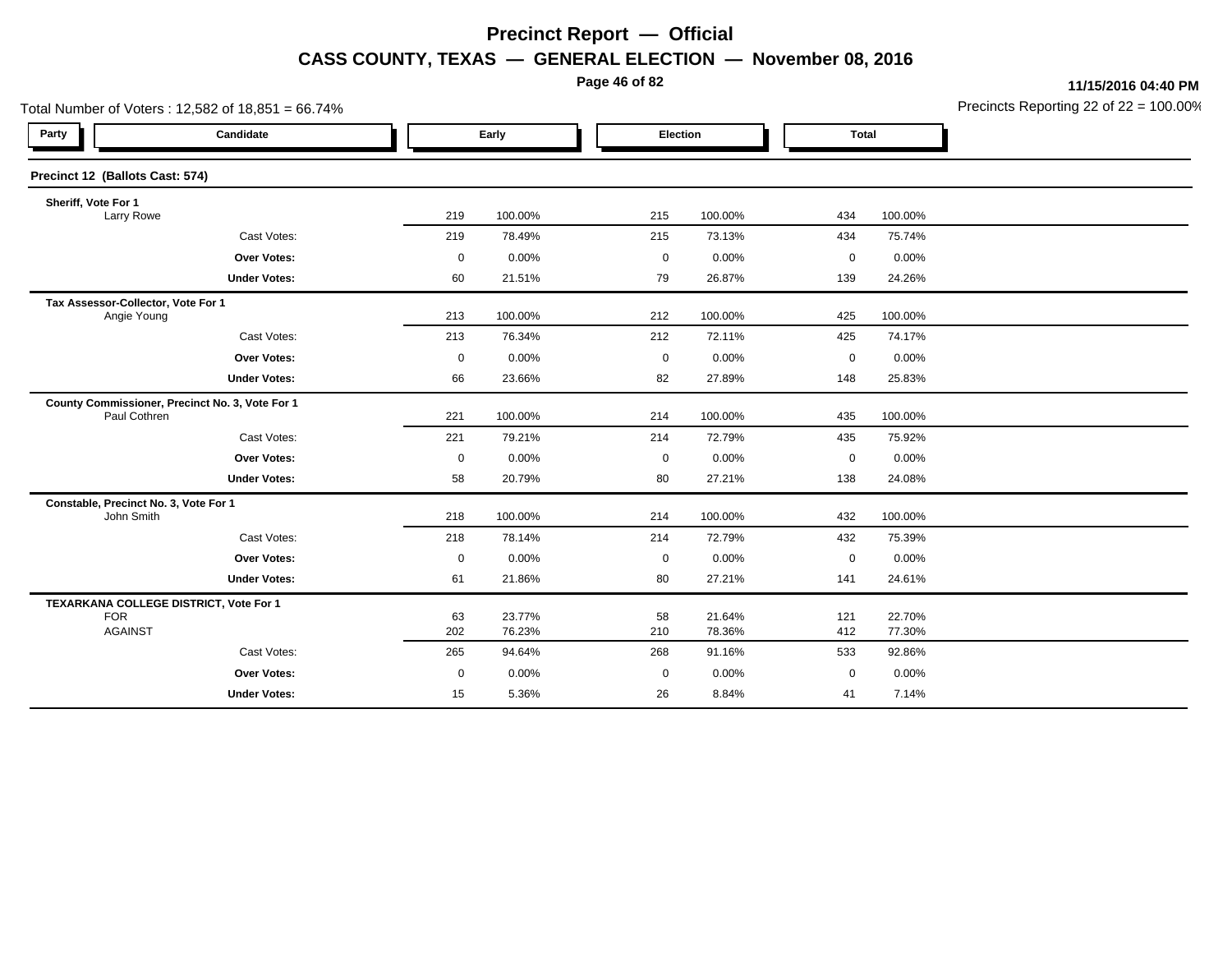**Page 47 of 82**

**11/15/2016 04:40 PM**

| Total Number of Voters: 12,582 of 18,851 = 66.74% |                                                      |                     |                |                  |                |                     |                | Precincts Reporting 22 of $22 = 100.00$ |
|---------------------------------------------------|------------------------------------------------------|---------------------|----------------|------------------|----------------|---------------------|----------------|-----------------------------------------|
| Party                                             | Candidate                                            |                     | Early          | Election         |                | <b>Total</b>        |                |                                         |
| Precinct 13T (Ballots Cast: 941)                  |                                                      |                     |                |                  |                |                     |                |                                         |
| Straight Party, Vote For 1                        |                                                      |                     |                |                  |                |                     |                |                                         |
| <b>Republican Party</b>                           |                                                      | 236                 | 54.13%         | 98               | 44.95%         | 334                 | 51.07%         |                                         |
| <b>Democratic Party</b>                           |                                                      | 197                 | 45.18%         | 114              | 52.29%         | 311                 | 47.55%         |                                         |
| <b>Libertarian Party</b><br><b>Green Party</b>    |                                                      | $\overline{1}$<br>2 | 0.23%<br>0.46% | 3<br>3           | 1.38%<br>1.38% | 4<br>5              | 0.61%<br>0.76% |                                         |
|                                                   |                                                      |                     |                |                  |                |                     |                |                                         |
|                                                   | Cast Votes:                                          | 436                 | 68.45%         | 218              | 71.71%         | 654                 | 69.50%         |                                         |
|                                                   | <b>Over Votes:</b>                                   | $\boldsymbol{0}$    | 0.00%          | $\boldsymbol{0}$ | 0.00%          | $\mathsf{O}\xspace$ | 0.00%          |                                         |
|                                                   | <b>Under Votes:</b>                                  | 201                 | 31.55%         | 86               | 28.29%         | 287                 | 30.50%         |                                         |
| President and Vice President, Vote For 1          |                                                      |                     |                |                  |                |                     |                |                                         |
|                                                   | Donald J. Trump / Mike Pence                         | 363                 | 57.99%         | 156              | 52.00%         | 519                 | 56.05%         |                                         |
|                                                   | Hillary Clinton / Tim Kaine                          | 249                 | 39.78%         | 137              | 45.67%         | 386                 | 41.68%         |                                         |
|                                                   | Gary Johnson / William Weld                          | 10                  | 1.60%          | 6                | 2.00%          | 16                  | 1.73%          |                                         |
|                                                   | Jill Stein / Ajamu Baraka                            | $\overline{2}$      | 0.32%          | $\overline{1}$   | 0.33%          | 3                   | 0.32%          |                                         |
| (W)                                               | DARRELL L. CASTLE/SCOTT N. BRADLEY                   | $\mathbf 0$         | 0.00%          | $\mathbf 0$      | 0.00%          | 0                   | 0.00%          |                                         |
|                                                   | TOM HOEFLING/STEVE SCHULIN (W)                       | $\mathbf 0$         | 0.00%          | $\mathbf 0$      | 0.00%          | 0                   | 0.00%          |                                         |
|                                                   | EVAN MCMULLIN/NATHAN JOHNSON (W)                     | $\overline{2}$      | 0.32%          | $\mathbf 0$      | 0.00%          | $\overline{2}$      | 0.22%          |                                         |
|                                                   | Cast Votes:                                          | 626                 | 98.27%         | 300              | 98.68%         | 926                 | 98.41%         |                                         |
|                                                   | Over Votes:                                          | $\boldsymbol{0}$    | 0.00%          | $\mathbf 0$      | 0.00%          | 0                   | 0.00%          |                                         |
|                                                   | <b>Under Votes:</b>                                  | 11                  | 1.73%          | $\overline{4}$   | 1.32%          | 15                  | 1.59%          |                                         |
|                                                   | United States Representative, District 4, Vote For 1 |                     |                |                  |                |                     |                |                                         |
| John Ratcliffe                                    |                                                      | 382                 | 84.89%         | 169              | 81.25%         | 551                 | 83.74%         |                                         |
| Cody Wommack                                      |                                                      | 68                  | 15.11%         | 39               | 18.75%         | 107                 | 16.26%         |                                         |
|                                                   | Cast Votes:                                          | 450                 | 70.64%         | 208              | 68.42%         | 658                 | 69.93%         |                                         |
|                                                   | <b>Over Votes:</b>                                   | $\boldsymbol{0}$    | 0.00%          | $\boldsymbol{0}$ | 0.00%          | $\mathbf 0$         | 0.00%          |                                         |
|                                                   | <b>Under Votes:</b>                                  | 187                 | 29.36%         | 96               | 31.58%         | 283                 | 30.07%         |                                         |
| Railroad Commissioner, Vote For 1                 |                                                      |                     |                |                  |                |                     |                |                                         |
| Wayne Christian                                   |                                                      | 352                 | 56.87%         | 148              | 49.66%         | 500                 | 54.53%         |                                         |
| Grady Yarbrough                                   |                                                      | 247                 | 39.90%         | 132              | 44.30%         | 379                 | 41.33%         |                                         |
| <b>Mark Miller</b>                                |                                                      | 15                  | 2.42%          | 11               | 3.69%          | 26                  | 2.84%          |                                         |
| <b>Martina Salinas</b>                            |                                                      | 5                   | 0.81%          | $\overline{7}$   | 2.35%          | 12                  | 1.31%          |                                         |
|                                                   | Cast Votes:                                          | 619                 | 97.17%         | 298              | 98.03%         | 917                 | 97.45%         |                                         |
|                                                   | Over Votes:                                          | $\mathbf 0$         | 0.00%          | $\mathbf 0$      | 0.00%          | $\mathsf 0$         | 0.00%          |                                         |
|                                                   | <b>Under Votes:</b>                                  | 18                  | 2.83%          | 6                | 1.97%          | 24                  | 2.55%          |                                         |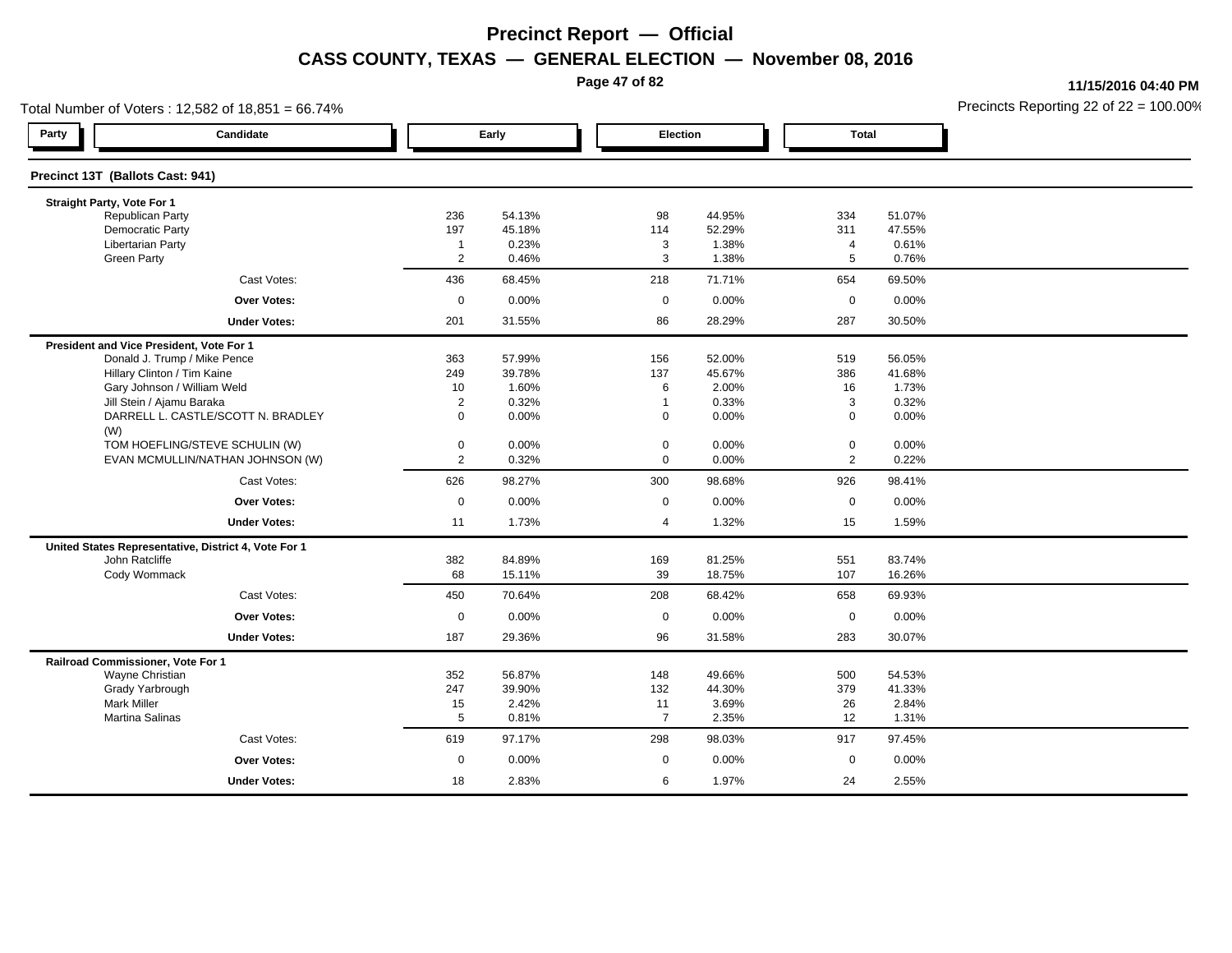**Page 48 of 82**

**11/15/2016 04:40 PM**

| Total Number of Voters: 12,582 of 18,851 = 66.74%                      |             |                  |                     |                  |              |                  | Precincts Reporting 22 of $22 = 100.00$ |
|------------------------------------------------------------------------|-------------|------------------|---------------------|------------------|--------------|------------------|-----------------------------------------|
| Party<br>Candidate                                                     |             | Early            | Election            |                  | <b>Total</b> |                  |                                         |
| Precinct 13T (Ballots Cast: 941)                                       |             |                  |                     |                  |              |                  |                                         |
| Justice, Supreme Court, Place 3, Vote For 1                            |             |                  |                     |                  |              |                  |                                         |
| Debra Lehrmann<br>Mike Westergren                                      | 358<br>235  | 58.12%<br>38.15% | 149<br>129          | 49.67%<br>43.00% | 507<br>364   | 55.35%<br>39.74% |                                         |
| <b>Kathie Glass</b>                                                    | 15          | 2.44%            | 14                  | 4.67%            | 29           | 3.17%            |                                         |
| Rodolfo Rivera Munoz                                                   | 8           | 1.30%            | 8                   | 2.67%            | 16           | 1.75%            |                                         |
| Cast Votes:                                                            | 616         | 96.70%           | 300                 | 98.68%           | 916          | 97.34%           |                                         |
| <b>Over Votes:</b>                                                     | $\pmb{0}$   | 0.00%            | $\mathsf{O}\xspace$ | 0.00%            | $\mathsf{O}$ | 0.00%            |                                         |
| <b>Under Votes:</b>                                                    | 21          | 3.30%            | 4                   | 1.32%            | 25           | 2.66%            |                                         |
| Justice, Supreme Court, Place 5, Vote For 1                            |             |                  |                     |                  |              |                  |                                         |
| Paul Green                                                             | 358         | 57.93%           | 151                 | 50.50%           | 509          | 55.51%           |                                         |
| Dori Contreras Garza                                                   | 239         | 38.67%           | 131                 | 43.81%           | 370          | 40.35%           |                                         |
| Tom Oxford                                                             | 13          | 2.10%            | 12                  | 4.01%            | 25           | 2.73%            |                                         |
| Charles E. Waterbury                                                   | 8           | 1.29%            | 5                   | 1.67%            | 13           | 1.42%            |                                         |
| Cast Votes:                                                            | 618         | 97.02%           | 299                 | 98.36%           | 917          | 97.45%           |                                         |
| <b>Over Votes:</b>                                                     | $\pmb{0}$   | 0.00%            | $\mathbf 0$         | 0.00%            | 0            | 0.00%            |                                         |
| <b>Under Votes:</b>                                                    | 19          | 2.98%            | $\sqrt{5}$          | 1.64%            | 24           | 2.55%            |                                         |
| Justice, Supreme Court, Place 9, Vote For 1                            |             |                  |                     |                  |              |                  |                                         |
| Eva Guzman                                                             | 349         | 56.66%           | 147                 | 49.16%           | 496          | 54.21%           |                                         |
| Savannah Robinson<br>Don Fulton                                        | 243<br>14   | 39.45%<br>2.27%  | 135                 | 45.15%<br>3.68%  | 378<br>25    | 41.31%<br>2.73%  |                                         |
| Jim Chisholm                                                           | 10          | 1.62%            | 11<br>6             | 2.01%            | 16           | 1.75%            |                                         |
| Cast Votes:                                                            | 616         | 96.70%           | 299                 | 98.36%           | 915          | 97.24%           |                                         |
| <b>Over Votes:</b>                                                     | $\mathbf 0$ |                  | $\mathbf 0$         |                  | $\mathbf 0$  |                  |                                         |
|                                                                        |             | 0.00%            |                     | 0.00%            |              | 0.00%            |                                         |
| <b>Under Votes:</b>                                                    | 21          | 3.30%            | 5                   | 1.64%            | 26           | 2.76%            |                                         |
| Judge, Court of Criminal Appeals, Place 2, Vote For 1<br>Mary Lou Keel | 351         | 57.17%           | 149                 | 50.17%           | 500          | 54.88%           |                                         |
| Lawrence "Larry" Meyers                                                | 242         | 39.41%           | 130                 | 43.77%           | 372          | 40.83%           |                                         |
| Mark Ash                                                               | 16          | 2.61%            | 13                  | 4.38%            | 29           | 3.18%            |                                         |
| Adam King Blackwell Reposa                                             | 5           | 0.81%            | 5                   | 1.68%            | 10           | 1.10%            |                                         |
| Cast Votes:                                                            | 614         | 96.39%           | 297                 | 97.70%           | 911          | 96.81%           |                                         |
| <b>Over Votes:</b>                                                     | $\mathsf 0$ | 0.00%            | $\mathsf 0$         | 0.00%            | $\mathbf 0$  | 0.00%            |                                         |
| <b>Under Votes:</b>                                                    | 23          | 3.61%            | $\overline{7}$      | 2.30%            | 30           | 3.19%            |                                         |
| Judge, Court of Criminal Appeals, Place 5, Vote For 1                  |             |                  |                     |                  |              |                  |                                         |
| Scott Walker                                                           | 354         | 57.19%           | 151                 | 50.33%           | 505          | 54.95%           |                                         |
| Betsy Johnson                                                          | 245         | 39.58%           | 134                 | 44.67%           | 379          | 41.24%           |                                         |
| William Bryan Strange, III                                             | 11          | 1.78%            | $\overline{7}$      | 2.33%            | 18           | 1.96%            |                                         |
| Judith Sanders-Castro                                                  | 9           | 1.45%            | 8                   | 2.67%            | 17           | 1.85%            |                                         |
| Cast Votes:                                                            | 619         | 97.17%           | 300                 | 98.68%           | 919          | 97.66%           |                                         |
| <b>Over Votes:</b>                                                     | $\mathbf 0$ | 0.00%            | $\mathbf 0$         | 0.00%            | $\mathbf 0$  | 0.00%            |                                         |
| <b>Under Votes:</b>                                                    | 18          | 2.83%            | $\overline{4}$      | 1.32%            | 22           | 2.34%            |                                         |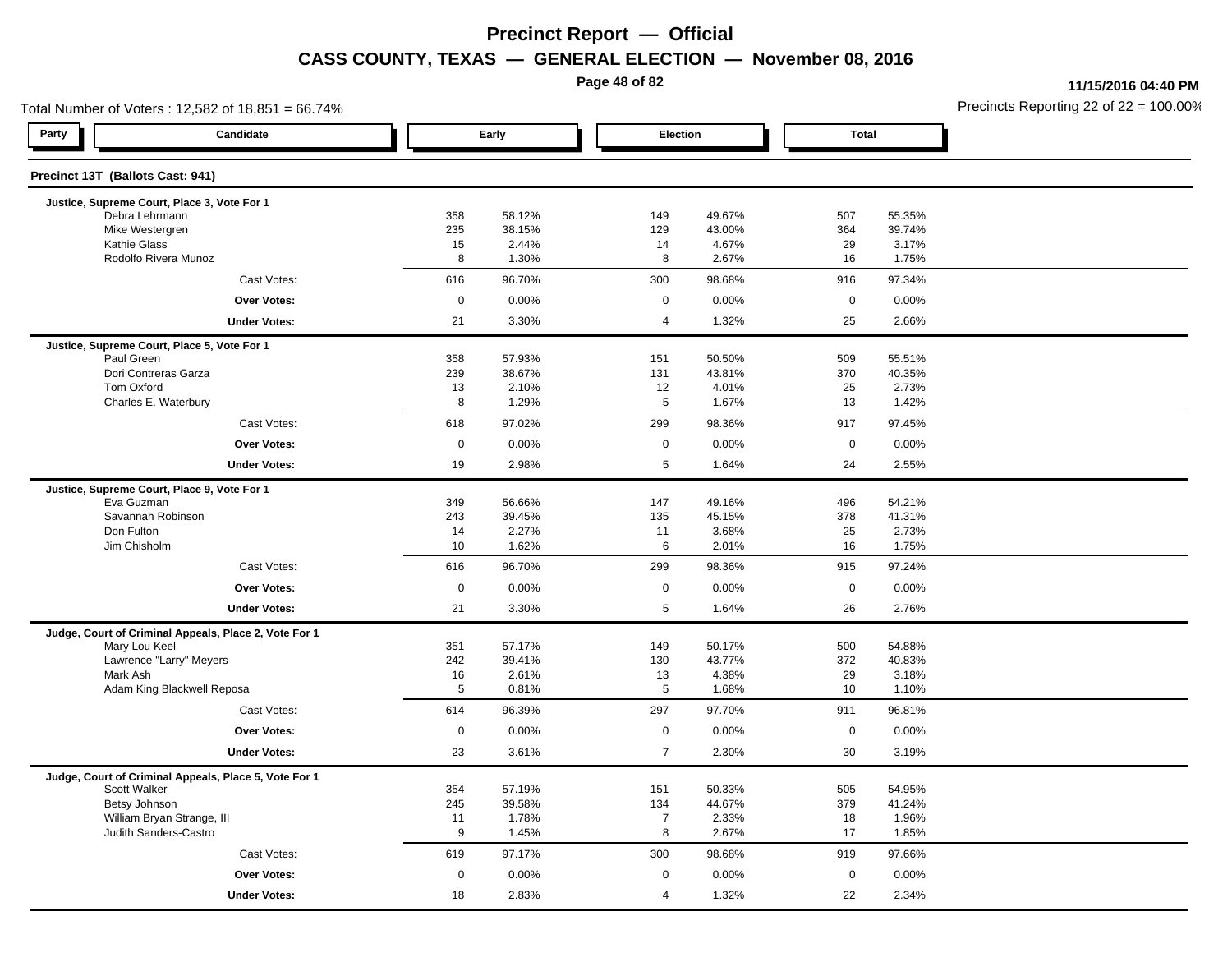**Page 49 of 82**

**11/15/2016 04:40 PM**

|       | Total Number of Voters: 12,582 of 18,851 = 66.74%                               |             |                  |            |                      |              |                  | Precincts Reporting 22 of $22 = 100.00$ |
|-------|---------------------------------------------------------------------------------|-------------|------------------|------------|----------------------|--------------|------------------|-----------------------------------------|
| Party | Candidate                                                                       |             | Early            |            | Election             | <b>Total</b> |                  |                                         |
|       | Precinct 13T (Ballots Cast: 941)                                                |             |                  |            |                      |              |                  |                                         |
|       | Judge, Court of Criminal Appeals, Place 6, Vote For 1                           |             |                  |            |                      |              |                  |                                         |
|       | Michael E. Keasler<br>Robert Burns                                              | 354<br>246  | 57.47%<br>39.94% | 156<br>128 | 52.70%<br>43.24%     | 510<br>374   | 55.92%<br>41.01% |                                         |
|       | Mark W. Bennett                                                                 | 16          | 2.60%            | 12         | 4.05%                | 28           | 3.07%            |                                         |
|       | Cast Votes:                                                                     | 616         | 96.70%           | 296        | 97.37%               | 912          | 96.92%           |                                         |
|       | <b>Over Votes:</b>                                                              | $\mathbf 0$ | 0.00%            |            | 0.00%<br>0           | $\mathbf 0$  | 0.00%            |                                         |
|       | <b>Under Votes:</b>                                                             | 21          | 3.30%            |            | 8<br>2.63%           | 29           | 3.08%            |                                         |
|       | Member, State Board of Education, District 9, Vote For 1                        |             |                  |            |                      |              |                  |                                         |
|       | Keven M. Ellis                                                                  | 352         | 57.42%           | 147        | 49.16%               | 499          | 54.71%           |                                         |
|       | Amanda M. Rudolph<br>Anastasia Wilford                                          | 248<br>13   | 40.46%<br>2.12%  | 142<br>10  | 47.49%<br>3.34%      | 390<br>23    | 42.76%<br>2.52%  |                                         |
|       | Cast Votes:                                                                     | 613         | 96.23%           | 299        | 98.36%               | 912          | 96.92%           |                                         |
|       | <b>Over Votes:</b>                                                              | $\mathbf 0$ | 0.00%            |            | 0<br>0.00%           | $\mathbf 0$  | 0.00%            |                                         |
|       | <b>Under Votes:</b>                                                             | 24          | 3.77%            |            | 5<br>1.64%           | 29           | 3.08%            |                                         |
|       | State Senator, District 1, Vote For 1                                           |             |                  |            |                      |              |                  |                                         |
|       | <b>Bryan Hughes</b>                                                             | 400         | 100.00%          | 179        | 100.00%              | 579          | 100.00%          |                                         |
|       | Cast Votes:                                                                     | 400         | 62.79%           | 179        | 58.88%               | 579          | 61.53%           |                                         |
|       | <b>Over Votes:</b>                                                              | $\mathbf 0$ | 0.00%            |            | $\mathbf 0$<br>0.00% | $\mathbf 0$  | 0.00%            |                                         |
|       | <b>Under Votes:</b>                                                             | 237         | 37.21%           | 125        | 41.12%               | 362          | 38.47%           |                                         |
|       | State Representative, District 9, Vote For 1                                    |             |                  |            |                      |              |                  |                                         |
|       | Chris Paddie                                                                    | 402         | 100.00%          | 176        | 100.00%              | 578          | 100.00%          |                                         |
|       | Cast Votes:                                                                     | 402         | 63.11%           | 176        | 57.89%               | 578          | 61.42%           |                                         |
|       | <b>Over Votes:</b>                                                              | $\mathbf 0$ | 0.00%            |            | $\mathbf 0$<br>0.00% | $\mathbf 0$  | 0.00%            |                                         |
|       | <b>Under Votes:</b>                                                             | 235         | 36.89%           | 128        | 42.11%               | 363          | 38.58%           |                                         |
|       | Chief Justice, 6th Court of Appeals District, Vote For 1<br><b>Josh Morriss</b> | 398         | 100.00%          | 178        | 100.00%              | 576          | 100.00%          |                                         |
|       | Cast Votes:                                                                     | 398         | 62.48%           | 178        | 58.55%               | 576          | 61.21%           |                                         |
|       | <b>Over Votes:</b>                                                              | $\mathbf 0$ | 0.00%            |            | $\mathbf 0$<br>0.00% | $\mathbf 0$  | 0.00%            |                                         |
|       | <b>Under Votes:</b>                                                             | 239         | 37.52%           | 126        | 41.45%               | 365          | 38.79%           |                                         |
|       | District Judge, 5th Judicial District, Vote For 1                               |             |                  |            |                      |              |                  |                                         |
|       | <b>Bill Miller</b>                                                              | 398         | 100.00%          | 176        | 100.00%              | 574          | 100.00%          |                                         |
|       | Cast Votes:                                                                     | 398         | 62.48%           | 176        | 57.89%               | 574          | 61.00%           |                                         |
|       | <b>Over Votes:</b>                                                              | $\mathbf 0$ | 0.00%            |            | $\mathbf 0$<br>0.00% | $\pmb{0}$    | 0.00%            |                                         |
|       | <b>Under Votes:</b>                                                             | 239         | 37.52%           | 128        | 42.11%               | 367          | 39.00%           |                                         |
|       |                                                                                 |             |                  |            |                      |              |                  |                                         |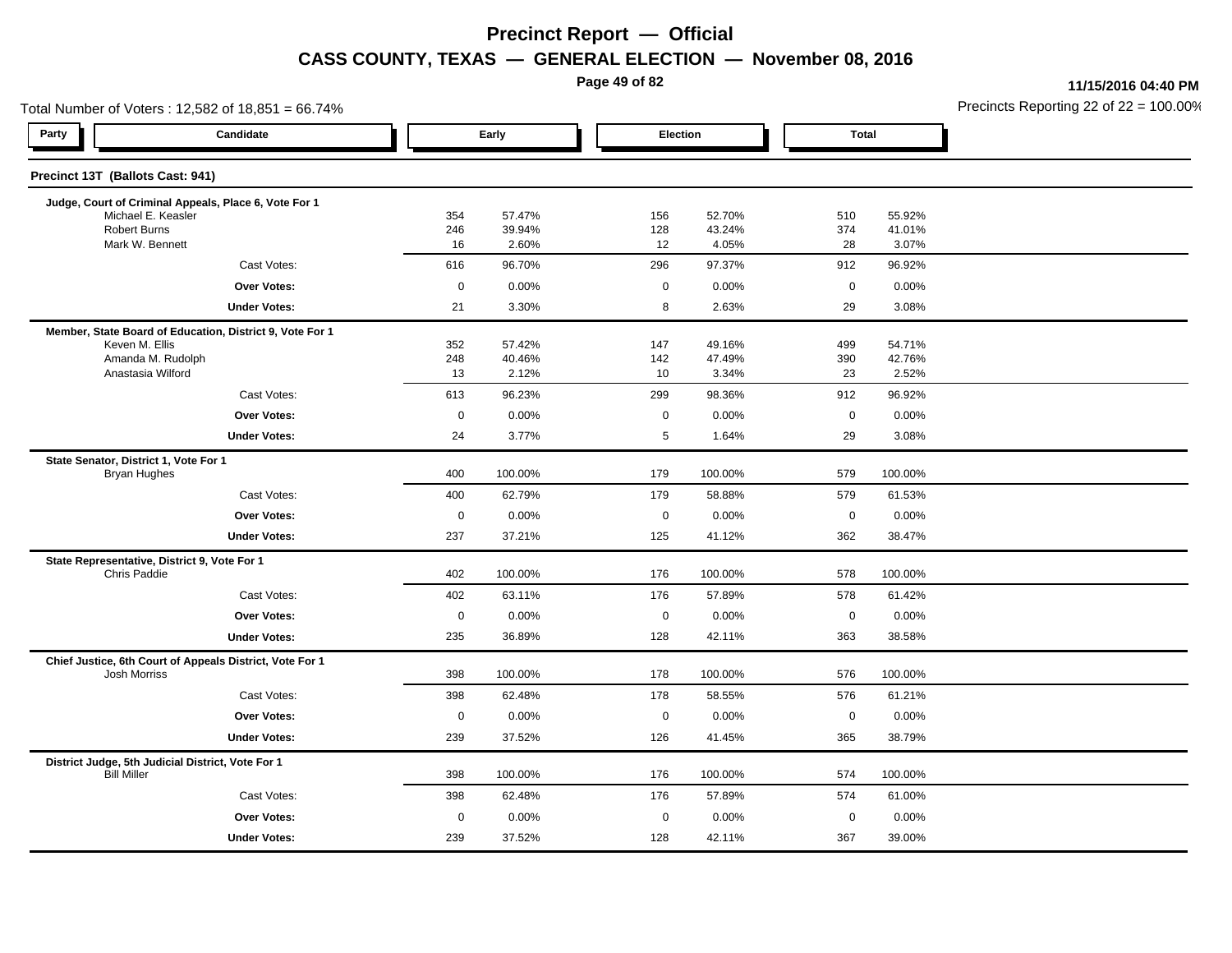**Page 50 of 82**

**11/15/2016 04:40 PM**

| Total Number of Voters: 12,582 of 18,851 = 66.74%                      |                    |                  |             |                  |                  |                  | Precincts Reporting 22 of $22 = 100.00$ |
|------------------------------------------------------------------------|--------------------|------------------|-------------|------------------|------------------|------------------|-----------------------------------------|
| Party<br>Candidate                                                     |                    | Early            |             | Election         | <b>Total</b>     |                  |                                         |
| Precinct 13T (Ballots Cast: 941)                                       |                    |                  |             |                  |                  |                  |                                         |
| Sheriff, Vote For 1                                                    |                    |                  |             |                  |                  |                  |                                         |
| Larry Rowe                                                             | 412                | 100.00%          | 186         | 100.00%          | 598              | 100.00%          |                                         |
| Cast Votes:                                                            | 412                | 64.68%           | 186         | 61.18%           | 598              | 63.55%           |                                         |
| Over Votes:                                                            | $\mathbf 0$<br>225 | 0.00%            | $\mathbf 0$ | 0.00%            | $\pmb{0}$<br>343 | 0.00%            |                                         |
| <b>Under Votes:</b>                                                    |                    | 35.32%           | 118         | 38.82%           |                  | 36.45%           |                                         |
| Tax Assessor-Collector, Vote For 1<br>Angie Young                      | 402                | 100.00%          | 178         | 100.00%          | 580              | 100.00%          |                                         |
| Cast Votes:                                                            | 402                | 63.11%           | 178         | 58.55%           | 580              | 61.64%           |                                         |
| <b>Over Votes:</b>                                                     | $\mathbf 0$        | 0.00%            | $\mathbf 0$ | 0.00%            | $\pmb{0}$        | 0.00%            |                                         |
| <b>Under Votes:</b>                                                    | 235                | 36.89%           | 126         | 41.45%           | 361              | 38.36%           |                                         |
| County Commissioner, Precinct No. 3, Vote For 1<br>Paul Cothren        | 412                | 100.00%          | 178         | 100.00%          | 590              | 100.00%          |                                         |
| Cast Votes:                                                            | 412                | 64.68%           | 178         | 58.55%           | 590              | 62.70%           |                                         |
| <b>Over Votes:</b>                                                     | $\mathbf 0$        | 0.00%            | $\mathbf 0$ | 0.00%            | $\mathbf 0$      | 0.00%            |                                         |
| <b>Under Votes:</b>                                                    | 225                | 35.32%           | 126         | 41.45%           | 351              | 37.30%           |                                         |
| Constable, Precinct No. 3, Vote For 1                                  |                    |                  |             |                  |                  |                  |                                         |
| John Smith                                                             | 407                | 100.00%          | 186         | 100.00%          | 593              | 100.00%          |                                         |
| Cast Votes:                                                            | 407                | 63.89%           | 186         | 61.18%           | 593              | 63.02%           |                                         |
| Over Votes:                                                            | $\mathbf 0$        | 0.00%            | $\mathbf 0$ | 0.00%            | $\mathbf 0$      | 0.00%            |                                         |
| <b>Under Votes:</b>                                                    | 230                | 36.11%           | 118         | 38.82%           | 348              | 36.98%           |                                         |
| TEXARKANA COLLEGE DISTRICT, Vote For 1                                 |                    |                  |             |                  |                  |                  |                                         |
| <b>FOR</b><br><b>AGAINST</b>                                           | 187<br>419         | 30.86%<br>69.14% | 83<br>201   | 29.23%<br>70.77% | 270<br>620       | 30.34%<br>69.66% |                                         |
| Cast Votes:                                                            | 606                | 95.13%           | 284         | 93.42%           | 890              | 94.58%           |                                         |
| Over Votes:                                                            | $\mathbf 0$        | 0.00%            | $\mathbf 0$ | 0.00%            | $\mathbf 0$      | 0.00%            |                                         |
| <b>Under Votes:</b>                                                    | 31                 | 4.87%            | 20          | 6.58%            | 51               | 5.42%            |                                         |
| COUNCILMAN, WARD 11 DISTRICT 3 UNEXPIRED TERM City Atlanta, Vote For 1 |                    |                  |             |                  |                  |                  |                                         |
| Randy M. Pennington                                                    | 108                | 100.00%          | 60          | 100.00%          | 168              | 100.00%          |                                         |
| Cast Votes:                                                            | 108                | 66.67%           | 60          | 66.67%           | 168              | 66.67%           |                                         |
| <b>Over Votes:</b>                                                     | $\mathbf 0$        | 0.00%            | 0           | $0.00\%$         | $\pmb{0}$        | 0.00%            |                                         |
| <b>Under Votes:</b>                                                    | 54                 | 33.33%           | 30          | 33.33%           | 84               | 33.33%           |                                         |
| Proposition City Atlanta, Vote For 1                                   |                    |                  |             |                  |                  |                  |                                         |
| For<br>Against                                                         | 219<br>131         | 62.57%<br>37.43% | 118<br>76   | 60.82%<br>39.18% | 337<br>207       | 61.95%<br>38.05% |                                         |
| Cast Votes:                                                            | 350                | 95.11%           | 194         | 96.04%           | 544              | 95.44%           |                                         |
| <b>Over Votes:</b>                                                     | $\mathbf 0$        | 0.00%            | 0           | 0.00%            | $\mathbf 0$      | 0.00%            |                                         |
| <b>Under Votes:</b>                                                    | 18                 | 4.89%            | 8           | 3.96%            | 26               | 4.56%            |                                         |
|                                                                        |                    |                  |             |                  |                  |                  |                                         |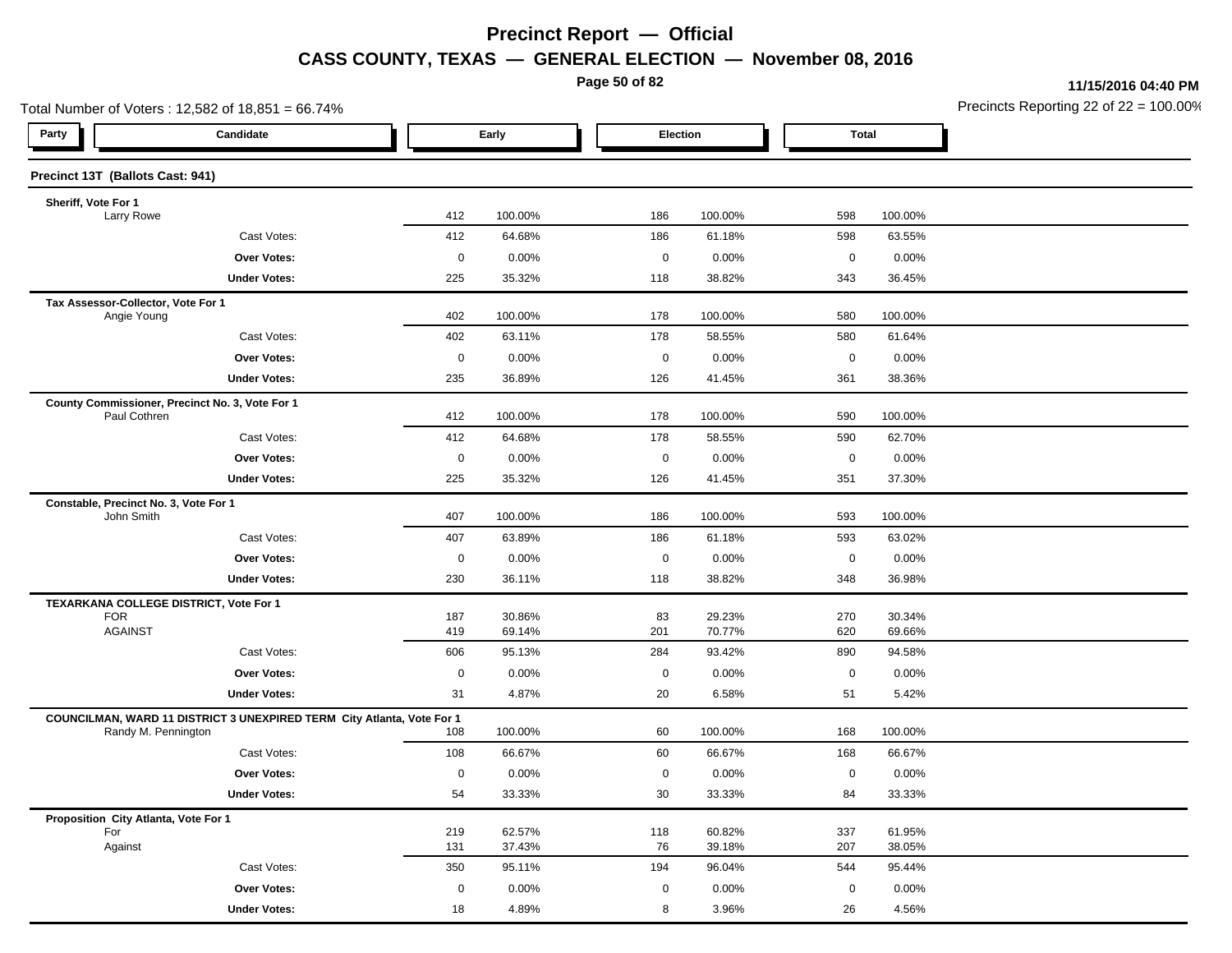**Page 51 of 82**

**11/15/2016 04:40 PM**

| Total Number of Voters: 12,582 of 18,851 = 66.74% |                                                      |                |        |                |          |                |        | Precincts Reporting 22 of $22 = 100.00$ |
|---------------------------------------------------|------------------------------------------------------|----------------|--------|----------------|----------|----------------|--------|-----------------------------------------|
| Party                                             | Candidate                                            |                | Early  |                | Election | <b>Total</b>   |        |                                         |
| Precinct 14 (Ballots Cast: 1,354)                 |                                                      |                |        |                |          |                |        |                                         |
| Straight Party, Vote For 1                        |                                                      |                |        |                |          |                |        |                                         |
| <b>Republican Party</b>                           |                                                      | 449            | 85.20% | 285            | 80.97%   | 734            | 83.50% |                                         |
| <b>Democratic Party</b>                           |                                                      | 76             | 14.42% | 64             | 18.18%   | 140            | 15.93% |                                         |
| <b>Libertarian Party</b>                          |                                                      | $\overline{c}$ | 0.38%  | 3              | 0.85%    | 5              | 0.57%  |                                         |
| <b>Green Party</b>                                |                                                      | $\mathbf 0$    | 0.00%  | $\mathbf 0$    | 0.00%    | $\mathbf 0$    | 0.00%  |                                         |
|                                                   | Cast Votes:                                          | 527            | 63.65% | 352            | 66.92%   | 879            | 64.92% |                                         |
|                                                   | <b>Over Votes:</b>                                   | $\mathbf 0$    | 0.00%  | $\mathbf 0$    | 0.00%    | $\mathbf 0$    | 0.00%  |                                         |
|                                                   | <b>Under Votes:</b>                                  | 301            | 36.35% | 174            | 33.08%   | 475            | 35.08% |                                         |
| President and Vice President, Vote For 1          |                                                      |                |        |                |          |                |        |                                         |
|                                                   | Donald J. Trump / Mike Pence                         | 687            | 84.50% | 421            | 81.59%   | 1,108          | 83.37% |                                         |
|                                                   | Hillary Clinton / Tim Kaine                          | 111            | 13.65% | 85             | 16.47%   | 196            | 14.75% |                                         |
|                                                   | Gary Johnson / William Weld                          | 13             | 1.60%  | $\overline{7}$ | 1.36%    | 20             | 1.50%  |                                         |
|                                                   | Jill Stein / Ajamu Baraka                            | $\mathbf 0$    | 0.00%  | $\overline{1}$ | 0.19%    | $\overline{1}$ | 0.08%  |                                         |
| (W)                                               | DARRELL L. CASTLE/SCOTT N. BRADLEY                   | 0              | 0.00%  | 0              | 0.00%    | $\mathbf 0$    | 0.00%  |                                         |
|                                                   | TOM HOEFLING/STEVE SCHULIN (W)                       | 0              | 0.00%  | $\pmb{0}$      | 0.00%    | $\pmb{0}$      | 0.00%  |                                         |
|                                                   | EVAN MCMULLIN/NATHAN JOHNSON (W)                     | $\overline{2}$ | 0.25%  | $\overline{2}$ | 0.39%    | $\overline{4}$ | 0.30%  |                                         |
|                                                   | Cast Votes:                                          | 813            | 98.19% | 516            | 98.10%   | 1,329          | 98.15% |                                         |
|                                                   | <b>Over Votes:</b>                                   | $\mathbf 0$    | 0.00%  | $\mathbf 0$    | 0.00%    | $\mathbf 0$    | 0.00%  |                                         |
|                                                   | <b>Under Votes:</b>                                  | 15             | 1.81%  | 10             | 1.90%    | 25             | 1.85%  |                                         |
|                                                   | United States Representative, District 4, Vote For 1 |                |        |                |          |                |        |                                         |
| John Ratcliffe                                    |                                                      | 698            | 94.45% | 424            | 91.97%   | 1,122          | 93.50% |                                         |
| Cody Wommack                                      |                                                      | 41             | 5.55%  | 37             | 8.03%    | 78             | 6.50%  |                                         |
|                                                   | Cast Votes:                                          | 739            | 89.25% | 461            | 87.64%   | 1,200          | 88.63% |                                         |
|                                                   | <b>Over Votes:</b>                                   | $\mathbf 0$    | 0.00%  | $\mathbf 0$    | 0.00%    | $\pmb{0}$      | 0.00%  |                                         |
|                                                   | <b>Under Votes:</b>                                  | 89             | 10.75% | 65             | 12.36%   | 154            | 11.37% |                                         |
| Railroad Commissioner, Vote For 1                 |                                                      |                |        |                |          |                |        |                                         |
| Wayne Christian                                   |                                                      | 654            | 81.34% | 392            | 77.78%   | 1,046          | 79.97% |                                         |
| Grady Yarbrough                                   |                                                      | 124            | 15.42% | 93             | 18.45%   | 217            | 16.59% |                                         |
| <b>Mark Miller</b>                                |                                                      | 21             | 2.61%  | 13             | 2.58%    | 34             | 2.60%  |                                         |
| Martina Salinas                                   |                                                      | 5              | 0.62%  | 6              | 1.19%    | 11             | 0.84%  |                                         |
|                                                   | Cast Votes:                                          | 804            | 97.10% | 504            | 95.82%   | 1,308          | 96.60% |                                         |
|                                                   | <b>Over Votes:</b>                                   | $\mathbf 0$    | 0.00%  | $\mathbf 0$    | 0.00%    | $\mathbf 0$    | 0.00%  |                                         |
|                                                   | <b>Under Votes:</b>                                  | 24             | 2.90%  | 22             | 4.18%    | 46             | 3.40%  |                                         |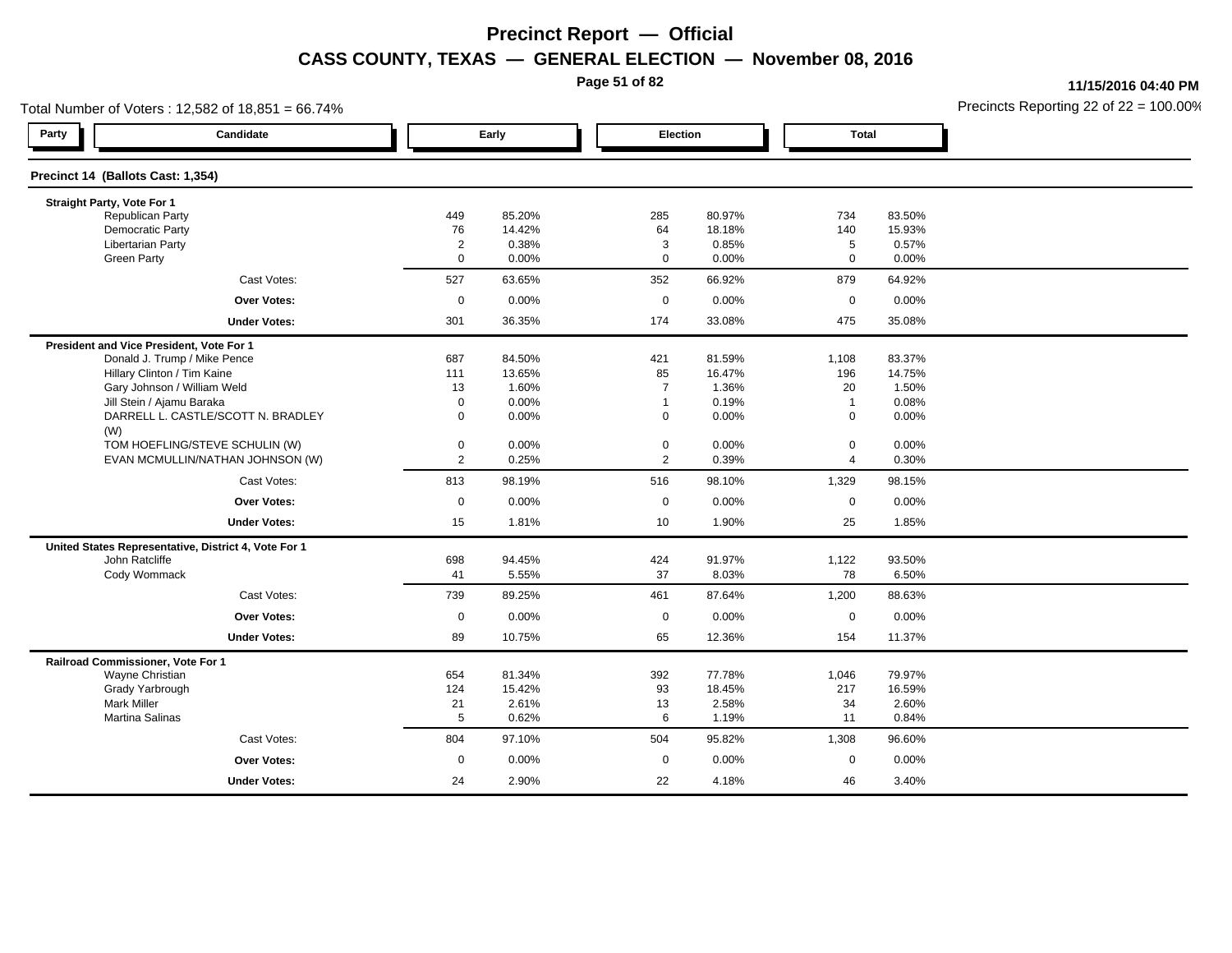**Page 52 of 82**

**11/15/2016 04:40 PM**

| Total Number of Voters: 12,582 of 18,851 = 66.74%         |                       |                  |                      |                  |                     |                  | Precincts Reporting 22 of 22 = 100.00 |
|-----------------------------------------------------------|-----------------------|------------------|----------------------|------------------|---------------------|------------------|---------------------------------------|
| Party<br>Candidate                                        |                       | Early            | <b>Election</b>      |                  | <b>Total</b>        |                  |                                       |
| Precinct 14 (Ballots Cast: 1,354)                         |                       |                  |                      |                  |                     |                  |                                       |
| Justice, Supreme Court, Place 3, Vote For 1               |                       |                  |                      |                  |                     |                  |                                       |
| Debra Lehrmann<br>Mike Westergren                         | 659<br>125            | 82.17%<br>15.59% | 396<br>93            | 77.95%<br>18.31% | 1,055<br>218        | 80.53%<br>16.64% |                                       |
| Kathie Glass                                              | 14                    | 1.75%            | 15                   | 2.95%            | 29                  | 2.21%            |                                       |
| Rodolfo Rivera Munoz                                      | $\overline{4}$        | 0.50%            | 4                    | 0.79%            | 8                   | 0.61%            |                                       |
| Cast Votes:                                               | 802                   | 96.86%           | 508                  | 96.58%           | 1,310               | 96.75%           |                                       |
| <b>Over Votes:</b>                                        | $\mathbf 0$           | 0.00%            | $\mathbf 0$          | 0.00%            | $\mathbf 0$         | 0.00%            |                                       |
| <b>Under Votes:</b>                                       | 26                    | 3.14%            | 18                   | 3.42%            | 44                  | 3.25%            |                                       |
| Justice, Supreme Court, Place 5, Vote For 1               |                       |                  |                      |                  |                     |                  |                                       |
| Paul Green                                                | 680                   | 84.05%           | 406                  | 79.92%           | 1,086               | 82.46%           |                                       |
| Dori Contreras Garza                                      | 111                   | 13.72%           | 87                   | 17.13%           | 198                 | 15.03%           |                                       |
| Tom Oxford<br>Charles E. Waterbury                        | 13<br>5               | 1.61%<br>0.62%   | 11<br>$\overline{4}$ | 2.17%<br>0.79%   | 24<br>9             | 1.82%<br>0.68%   |                                       |
| Cast Votes:                                               | 809                   | 97.71%           | 508                  | 96.58%           | 1,317               | 97.27%           |                                       |
| <b>Over Votes:</b>                                        | $\mathbf 0$           | 0.00%            | $\mathbf 0$          | 0.00%            | $\mathbf 0$         | 0.00%            |                                       |
| <b>Under Votes:</b>                                       | 19                    | 2.29%            | 18                   | 3.42%            | 37                  | 2.73%            |                                       |
|                                                           |                       |                  |                      |                  |                     |                  |                                       |
| Justice, Supreme Court, Place 9, Vote For 1<br>Eva Guzman | 661                   | 82.11%           | 395                  | 77.45%           | 1,056               | 80.30%           |                                       |
| Savannah Robinson                                         | 116                   | 14.41%           | 95                   | 18.63%           | 211                 | 16.05%           |                                       |
| Don Fulton                                                | 25                    | 3.11%            | 14                   | 2.75%            | 39                  | 2.97%            |                                       |
| Jim Chisholm                                              | 3                     | 0.37%            | 6                    | 1.18%            | 9                   | 0.68%            |                                       |
| Cast Votes:                                               | 805                   | 97.22%           | 510                  | 96.96%           | 1,315               | 97.12%           |                                       |
| <b>Over Votes:</b>                                        | $\mathbf 0$           | 0.00%            | $\mathbf 0$          | 0.00%            | $\mathbf 0$         | 0.00%            |                                       |
| <b>Under Votes:</b>                                       | 23                    | 2.78%            | 16                   | 3.04%            | 39                  | 2.88%            |                                       |
| Judge, Court of Criminal Appeals, Place 2, Vote For 1     |                       |                  |                      |                  |                     |                  |                                       |
| Mary Lou Keel                                             | 670                   | 83.44%           | 398                  | 78.35%           | 1,068               | 81.46%           |                                       |
| Lawrence "Larry" Meyers                                   | 116                   | 14.45%           | 94                   | 18.50%           | 210                 | 16.02%           |                                       |
| Mark Ash                                                  | 16                    | 1.99%            | 12                   | 2.36%            | 28                  | 2.14%            |                                       |
| Adam King Blackwell Reposa                                | $\overline{1}$        | 0.12%            | $\overline{4}$       | 0.79%            | 5                   | 0.38%            |                                       |
| Cast Votes:                                               | 803                   | 96.98%           | 508                  | 96.58%           | 1,311               | 96.82%           |                                       |
| <b>Over Votes:</b>                                        | $\mathbf 0$           | 0.00%            | $\mathsf{O}\xspace$  | 0.00%            | $\mathsf{O}\xspace$ | 0.00%            |                                       |
| <b>Under Votes:</b>                                       | 25                    | 3.02%            | 18                   | 3.42%            | 43                  | 3.18%            |                                       |
| Judge, Court of Criminal Appeals, Place 5, Vote For 1     |                       |                  |                      |                  |                     |                  |                                       |
| Scott Walker                                              | 673                   | 83.50%           | 397                  | 78.00%           | 1,070               | 81.37%           |                                       |
| Betsy Johnson                                             | 115                   | 14.27%           | 94                   | 18.47%           | 209                 | 15.89%           |                                       |
| William Bryan Strange, III<br>Judith Sanders-Castro       | 13<br>$5\phantom{.0}$ | 1.61%<br>0.62%   | 12<br>6              | 2.36%            | 25<br>11            | 1.90%<br>0.84%   |                                       |
|                                                           |                       |                  |                      | 1.18%            |                     |                  |                                       |
| Cast Votes:                                               | 806                   | 97.34%           | 509                  | 96.77%           | 1,315               | 97.12%           |                                       |
| Over Votes:                                               | $\mathbf 0$           | 0.00%            | $\mathbf 0$          | 0.00%            | $\mathsf 0$         | 0.00%            |                                       |
| <b>Under Votes:</b>                                       | 22                    | 2.66%            | 17                   | 3.23%            | 39                  | 2.88%            |                                       |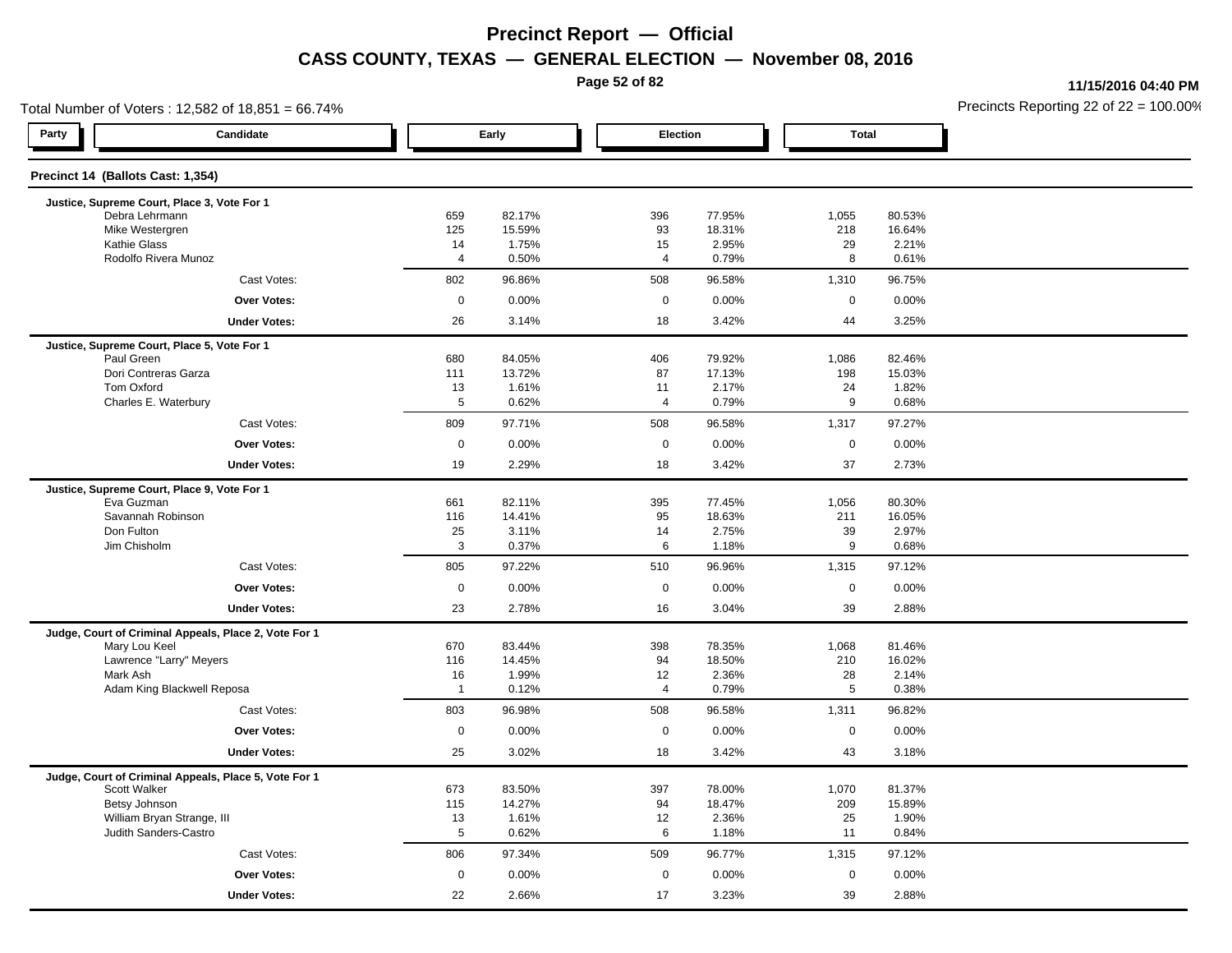**Page 53 of 82**

**11/15/2016 04:40 PM**

|                                       | Total Number of Voters: 12,582 of 18,851 = 66.74%        |             |                  |                  |                   |              |                  | Precincts Reporting 22 of 22 = 100.00 |
|---------------------------------------|----------------------------------------------------------|-------------|------------------|------------------|-------------------|--------------|------------------|---------------------------------------|
| Party                                 | Candidate                                                |             | Early            |                  | Election          | <b>Total</b> |                  |                                       |
| Precinct 14 (Ballots Cast: 1,354)     |                                                          |             |                  |                  |                   |              |                  |                                       |
|                                       | Judge, Court of Criminal Appeals, Place 6, Vote For 1    |             |                  |                  |                   |              |                  |                                       |
| <b>Robert Burns</b>                   | Michael E. Keasler                                       | 672<br>121  | 83.58%<br>15.05% | 401<br>91        | 79.09%<br>17.95%  | 1,073<br>212 | 81.85%<br>16.17% |                                       |
|                                       | Mark W. Bennett                                          | 11          | 1.37%            | 15               | 2.96%             | 26           | 1.98%            |                                       |
|                                       | Cast Votes:                                              | 804         | 97.10%           | 507              | 96.39%            | 1,311        | 96.82%           |                                       |
|                                       | <b>Over Votes:</b>                                       | $\pmb{0}$   | 0.00%            | $\mathbf 0$      | 0.00%             | $\mathbf 0$  | 0.00%            |                                       |
|                                       | <b>Under Votes:</b>                                      | 24          | 2.90%            | 19               | 3.61%             | 43           | 3.18%            |                                       |
|                                       | Member, State Board of Education, District 9, Vote For 1 |             |                  |                  |                   |              |                  |                                       |
| Keven M. Ellis                        |                                                          | 668         | 83.50%           | 396              | 77.95%            | 1,064        | 81.35%           |                                       |
|                                       | Amanda M. Rudolph<br>Anastasia Wilford                   | 121<br>11   | 15.13%<br>1.38%  | 100<br>12        | 19.69%<br>2.36%   | 221<br>23    | 16.90%<br>1.76%  |                                       |
|                                       | Cast Votes:                                              | 800         | 96.62%           | 508              | 96.58%            | 1,308        | 96.60%           |                                       |
|                                       | Over Votes:                                              | $\pmb{0}$   | 0.00%            | $\boldsymbol{0}$ | 0.00%             | $\mathsf 0$  | 0.00%            |                                       |
|                                       | <b>Under Votes:</b>                                      | 28          | 3.38%            | 18               | 3.42%             | 46           | 3.40%            |                                       |
| State Senator, District 1, Vote For 1 |                                                          |             |                  |                  |                   |              |                  |                                       |
| <b>Bryan Hughes</b>                   |                                                          | 704         | 100.00%          | 436              | 100.00%           | 1,140        | 100.00%          |                                       |
|                                       | Cast Votes:                                              | 704         | 85.02%           | 436              | 82.89%            | 1,140        | 84.19%           |                                       |
|                                       | Over Votes:                                              | $\pmb{0}$   | 0.00%            | $\boldsymbol{0}$ | 0.00%             | $\mathbf 0$  | 0.00%            |                                       |
|                                       | <b>Under Votes:</b>                                      | 124         | 14.98%           | 90               | 17.11%            | 214          | 15.81%           |                                       |
| Chris Paddie                          | State Representative, District 9, Vote For 1             |             | 100.00%          |                  |                   |              |                  |                                       |
|                                       |                                                          | 699<br>699  | 84.42%           | 437<br>437       | 100.00%<br>83.08% | 1,136        | 100.00%          |                                       |
|                                       | Cast Votes:<br>Over Votes:                               |             |                  |                  |                   | 1,136        | 83.90%           |                                       |
|                                       |                                                          | $\pmb{0}$   | 0.00%            | $\boldsymbol{0}$ | 0.00%             | $\mathbf 0$  | 0.00%            |                                       |
|                                       | <b>Under Votes:</b>                                      | 129         | 15.58%           | 89               | 16.92%            | 218          | 16.10%           |                                       |
| <b>Josh Morriss</b>                   | Chief Justice, 6th Court of Appeals District, Vote For 1 | 704         | 100.00%          | 435              | 100.00%           | 1,139        | 100.00%          |                                       |
|                                       | Cast Votes:                                              | 704         | 85.02%           | 435              | 82.70%            | 1,139        | 84.12%           |                                       |
|                                       | <b>Over Votes:</b>                                       | $\mathbf 0$ | 0.00%            | $\mathbf 0$      | 0.00%             | $\mathbf 0$  | 0.00%            |                                       |
|                                       | <b>Under Votes:</b>                                      | 124         | 14.98%           | 91               | 17.30%            | 215          | 15.88%           |                                       |
|                                       | District Judge, 5th Judicial District, Vote For 1        |             |                  |                  |                   |              |                  |                                       |
| <b>Bill Miller</b>                    |                                                          | 701         | 100.00%          | 434              | 100.00%           | 1,135        | 100.00%          |                                       |
|                                       | Cast Votes:                                              | 701         | 84.66%           | 434              | 82.51%            | 1,135        | 83.83%           |                                       |
|                                       | Over Votes:                                              | $\mathbf 0$ | 0.00%            | $\mathbf 0$      | 0.00%             | $\mathsf 0$  | 0.00%            |                                       |
|                                       | <b>Under Votes:</b>                                      | 127         | 15.34%           | 92               | 17.49%            | 219          | 16.17%           |                                       |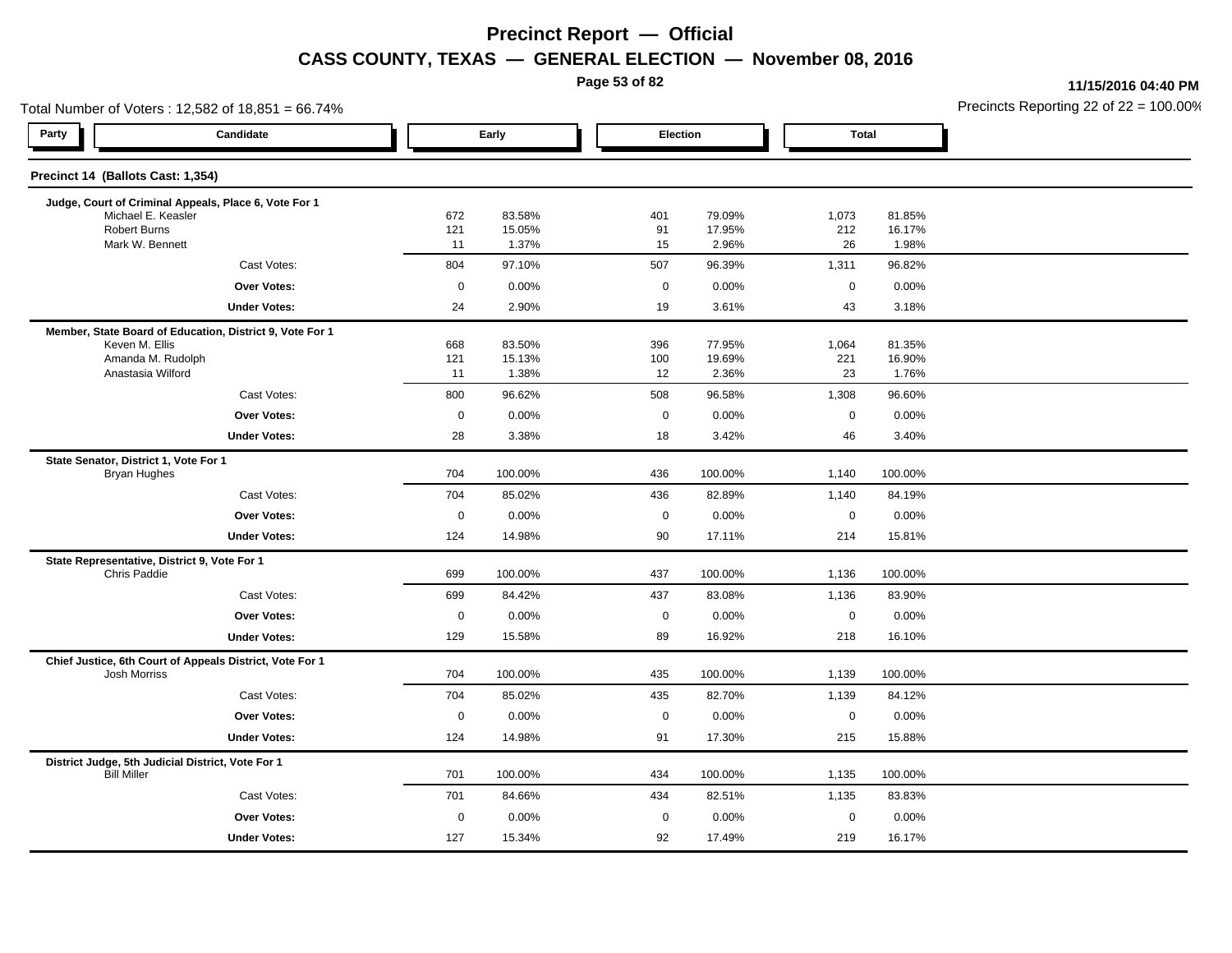**Page 54 of 82**

**11/15/2016 04:40 PM**

| Total Number of Voters: 12,582 of 18,851 = 66.74%                                             |                 |                  |                     |                  |                     |                  | Precincts Reporting 22 of $22 = 100.00$ |
|-----------------------------------------------------------------------------------------------|-----------------|------------------|---------------------|------------------|---------------------|------------------|-----------------------------------------|
| Party<br>Candidate                                                                            |                 | Early            |                     | Election         | <b>Total</b>        |                  |                                         |
| Precinct 14 (Ballots Cast: 1,354)                                                             |                 |                  |                     |                  |                     |                  |                                         |
| Sheriff, Vote For 1                                                                           |                 |                  |                     |                  |                     |                  |                                         |
| Larry Rowe                                                                                    | 718             | 100.00%          | 446                 | 100.00%          | 1,164               | 100.00%          |                                         |
| Cast Votes:                                                                                   | 718             | 86.71%           | 446                 | 84.79%           | 1,164               | 85.97%           |                                         |
| Over Votes:                                                                                   | $\mathsf 0$     | 0.00%            | $\mathbf 0$         | 0.00%            | $\mathsf 0$         | 0.00%            |                                         |
| <b>Under Votes:</b>                                                                           | 110             | 13.29%           | 80                  | 15.21%           | 190                 | 14.03%           |                                         |
| Tax Assessor-Collector, Vote For 1<br>Angie Young                                             | 708             | 100.00%          | 439                 | 100.00%          | 1,147               | 100.00%          |                                         |
| Cast Votes:                                                                                   | 708             | 85.51%           | 439                 | 83.46%           | 1,147               | 84.71%           |                                         |
| <b>Over Votes:</b>                                                                            | $\mathbf 0$     | 0.00%            | $\mathsf{O}\xspace$ | 0.00%            | $\mathbf 0$         | 0.00%            |                                         |
| <b>Under Votes:</b>                                                                           | 120             | 14.49%           | 87                  | 16.54%           | 207                 | 15.29%           |                                         |
| County Commissioner, Precinct No. 3, Vote For 1<br>Paul Cothren                               | 699             | 100.00%          | 441                 | 100.00%          | 1,140               | 100.00%          |                                         |
| Cast Votes:                                                                                   | 699             | 84.42%           | 441                 | 83.84%           | 1,140               | 84.19%           |                                         |
| Over Votes:                                                                                   | $\mathsf 0$     | 0.00%            | $\mathbf 0$         | 0.00%            | $\mathsf{O}\xspace$ | 0.00%            |                                         |
| <b>Under Votes:</b>                                                                           | 129             | 15.58%           | 85                  | 16.16%           | 214                 | 15.81%           |                                         |
| Constable, Precinct No. 3, Vote For 1                                                         |                 |                  |                     |                  |                     |                  |                                         |
| John Smith                                                                                    | 708             | 100.00%          | 447                 | 100.00%          | 1,155               | 100.00%          |                                         |
| Cast Votes:                                                                                   | 708             | 85.51%           | 447                 | 84.98%           | 1,155               | 85.30%           |                                         |
| <b>Over Votes:</b>                                                                            | $\mathbf 0$     | 0.00%            | $\mathbf 0$         | 0.00%            | $\mathbf 0$         | 0.00%            |                                         |
| <b>Under Votes:</b>                                                                           | 120             | 14.49%           | 79                  | 15.02%           | 199                 | 14.70%           |                                         |
| TEXARKANA COLLEGE DISTRICT, Vote For 1                                                        |                 |                  |                     |                  |                     |                  |                                         |
| <b>FOR</b><br><b>AGAINST</b>                                                                  | 138<br>637      | 17.81%<br>82.19% | 80<br>383           | 17.28%<br>82.72% | 218<br>1,020        | 17.61%<br>82.39% |                                         |
| Cast Votes:                                                                                   | 775             | 93.60%           | 463                 | 88.02%           | 1,238               | 91.43%           |                                         |
| <b>Over Votes:</b>                                                                            | $\mathbf 0$     | 0.00%            | $\mathbf 0$         | 0.00%            | $\mathbf 0$         | 0.00%            |                                         |
| <b>Under Votes:</b>                                                                           | 53              | 6.40%            | 63                  | 11.98%           | 116                 | 8.57%            |                                         |
|                                                                                               |                 |                  |                     |                  |                     |                  |                                         |
| COUNCILMAN, WARD 11 DISTRICT 3 UNEXPIRED TERM City Atlanta, Vote For 1<br>Randy M. Pennington | $5\phantom{.0}$ | 100.00%          | $\mathbf 0$         | 0.00%            | 5                   | 100.00%          |                                         |
| Cast Votes:                                                                                   | 5               | 55.56%           | $\mathbf 0$         | 0.00%            | $\sqrt{5}$          | 55.56%           |                                         |
| Over Votes:                                                                                   | $\mathbf 0$     | 0.00%            | $\mathbf 0$         | 0.00%            | $\mathbf 0$         | 0.00%            |                                         |
| <b>Under Votes:</b>                                                                           | $\overline{4}$  | 44.44%           | $\mathbf 0$         | 0.00%            | 4                   | 44.44%           |                                         |
| Proposition City Atlanta, Vote For 1                                                          |                 |                  |                     |                  |                     |                  |                                         |
| For                                                                                           | 3               | 23.08%           | 3                   | 75.00%           | 6                   | 35.29%           |                                         |
| Against                                                                                       | 10              | 76.92%           | $\mathbf{1}$        | 25.00%           | 11                  | 64.71%           |                                         |
| Cast Votes:                                                                                   | 13              | 86.67%           | $\overline{4}$      | 80.00%           | 17                  | 85.00%           |                                         |
| <b>Over Votes:</b>                                                                            | $\mathbf 0$     | 0.00%            | $\mathbf 0$         | 0.00%            | $\mathsf 0$         | 0.00%            |                                         |
| <b>Under Votes:</b>                                                                           | $\overline{2}$  | 13.33%           | $\overline{1}$      | 20.00%           | 3                   | 15.00%           |                                         |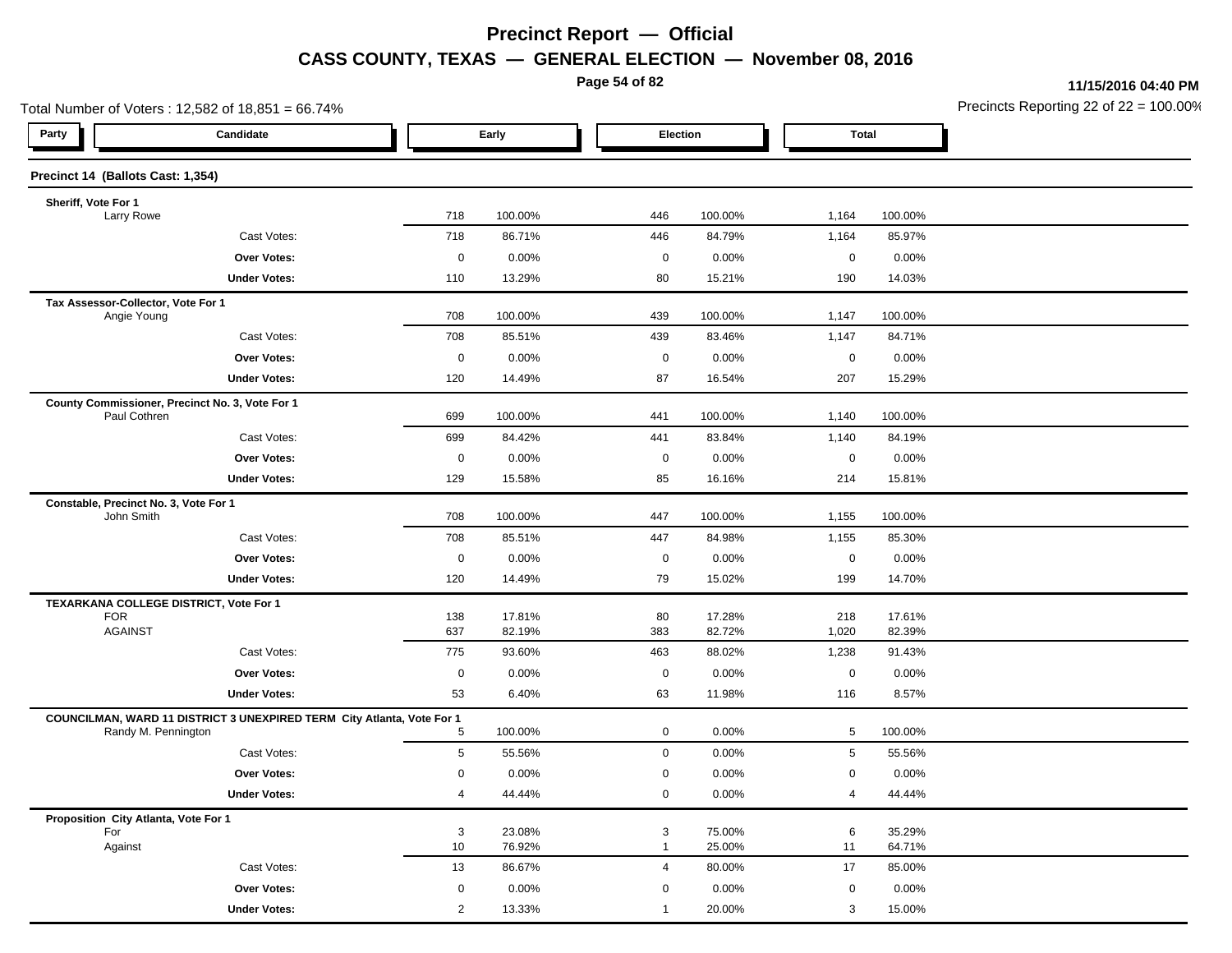**Page 55 of 82**

**11/15/2016 04:40 PM**

| Total Number of Voters: 12,582 of 18,851 = 66.74%<br>Party |                                                                                                                                                                                                                                                                                                                                                          |                                                                                                                   |                                                                                                     |                                                                                                                        |                                                                                                        |                                                                                     | Precincts Reporting 22 of $22 = 100.00$                                                                             |
|------------------------------------------------------------|----------------------------------------------------------------------------------------------------------------------------------------------------------------------------------------------------------------------------------------------------------------------------------------------------------------------------------------------------------|-------------------------------------------------------------------------------------------------------------------|-----------------------------------------------------------------------------------------------------|------------------------------------------------------------------------------------------------------------------------|--------------------------------------------------------------------------------------------------------|-------------------------------------------------------------------------------------|---------------------------------------------------------------------------------------------------------------------|
| Candidate                                                  |                                                                                                                                                                                                                                                                                                                                                          |                                                                                                                   |                                                                                                     |                                                                                                                        |                                                                                                        |                                                                                     |                                                                                                                     |
| Precinct 16 (Ballots Cast: 350)                            |                                                                                                                                                                                                                                                                                                                                                          |                                                                                                                   |                                                                                                     |                                                                                                                        |                                                                                                        |                                                                                     |                                                                                                                     |
| Straight Party, Vote For 1                                 |                                                                                                                                                                                                                                                                                                                                                          |                                                                                                                   |                                                                                                     |                                                                                                                        |                                                                                                        |                                                                                     |                                                                                                                     |
|                                                            |                                                                                                                                                                                                                                                                                                                                                          |                                                                                                                   |                                                                                                     |                                                                                                                        |                                                                                                        |                                                                                     |                                                                                                                     |
|                                                            |                                                                                                                                                                                                                                                                                                                                                          |                                                                                                                   |                                                                                                     |                                                                                                                        |                                                                                                        |                                                                                     |                                                                                                                     |
|                                                            |                                                                                                                                                                                                                                                                                                                                                          |                                                                                                                   |                                                                                                     |                                                                                                                        |                                                                                                        |                                                                                     |                                                                                                                     |
|                                                            |                                                                                                                                                                                                                                                                                                                                                          |                                                                                                                   |                                                                                                     |                                                                                                                        |                                                                                                        |                                                                                     |                                                                                                                     |
| Cast Votes:                                                | 73                                                                                                                                                                                                                                                                                                                                                       |                                                                                                                   | 157                                                                                                 |                                                                                                                        | 230                                                                                                    | 65.71%                                                                              |                                                                                                                     |
| <b>Over Votes:</b>                                         | $\mathbf 0$                                                                                                                                                                                                                                                                                                                                              | 0.00%                                                                                                             | $\mathbf 0$                                                                                         | 0.00%                                                                                                                  | $\mathbf 0$                                                                                            | 0.00%                                                                               |                                                                                                                     |
| <b>Under Votes:</b>                                        | 37                                                                                                                                                                                                                                                                                                                                                       | 33.64%                                                                                                            | 83                                                                                                  | 34.58%                                                                                                                 | 120                                                                                                    | 34.29%                                                                              |                                                                                                                     |
| President and Vice President, Vote For 1                   |                                                                                                                                                                                                                                                                                                                                                          |                                                                                                                   |                                                                                                     |                                                                                                                        |                                                                                                        |                                                                                     |                                                                                                                     |
|                                                            |                                                                                                                                                                                                                                                                                                                                                          | 87.27%                                                                                                            |                                                                                                     | 88.74%                                                                                                                 |                                                                                                        |                                                                                     |                                                                                                                     |
|                                                            |                                                                                                                                                                                                                                                                                                                                                          |                                                                                                                   |                                                                                                     |                                                                                                                        |                                                                                                        |                                                                                     |                                                                                                                     |
|                                                            |                                                                                                                                                                                                                                                                                                                                                          |                                                                                                                   |                                                                                                     |                                                                                                                        |                                                                                                        |                                                                                     |                                                                                                                     |
|                                                            |                                                                                                                                                                                                                                                                                                                                                          |                                                                                                                   |                                                                                                     |                                                                                                                        |                                                                                                        |                                                                                     |                                                                                                                     |
|                                                            |                                                                                                                                                                                                                                                                                                                                                          |                                                                                                                   |                                                                                                     |                                                                                                                        |                                                                                                        |                                                                                     |                                                                                                                     |
|                                                            |                                                                                                                                                                                                                                                                                                                                                          |                                                                                                                   |                                                                                                     |                                                                                                                        |                                                                                                        |                                                                                     |                                                                                                                     |
| EVAN MCMULLIN/NATHAN JOHNSON (W)                           | $\mathbf 0$                                                                                                                                                                                                                                                                                                                                              | 0.00%                                                                                                             | $\mathbf 0$                                                                                         | 0.00%                                                                                                                  | $\mathbf 0$                                                                                            | 0.00%                                                                               |                                                                                                                     |
| Cast Votes:                                                | 110                                                                                                                                                                                                                                                                                                                                                      | 100.00%                                                                                                           | 231                                                                                                 | 96.25%                                                                                                                 | 341                                                                                                    | 97.43%                                                                              |                                                                                                                     |
| Over Votes:                                                | $\mathbf 0$                                                                                                                                                                                                                                                                                                                                              | 0.00%                                                                                                             | $\mathbf 0$                                                                                         | 0.00%                                                                                                                  | $\mathsf 0$                                                                                            | 0.00%                                                                               |                                                                                                                     |
| <b>Under Votes:</b>                                        | $\mathbf 0$                                                                                                                                                                                                                                                                                                                                              | 0.00%                                                                                                             | 9                                                                                                   | 3.75%                                                                                                                  | 9                                                                                                      | 2.57%                                                                               |                                                                                                                     |
|                                                            |                                                                                                                                                                                                                                                                                                                                                          |                                                                                                                   |                                                                                                     |                                                                                                                        |                                                                                                        |                                                                                     |                                                                                                                     |
| John Ratcliffe                                             | 94                                                                                                                                                                                                                                                                                                                                                       | 95.92%                                                                                                            | 204                                                                                                 | 93.15%                                                                                                                 | 298                                                                                                    | 94.01%                                                                              |                                                                                                                     |
| Cody Wommack                                               | $\overline{4}$                                                                                                                                                                                                                                                                                                                                           | 4.08%                                                                                                             | 15                                                                                                  | 6.85%                                                                                                                  | 19                                                                                                     | 5.99%                                                                               |                                                                                                                     |
| Cast Votes:                                                | 98                                                                                                                                                                                                                                                                                                                                                       | 89.09%                                                                                                            | 219                                                                                                 | 91.25%                                                                                                                 | 317                                                                                                    | 90.57%                                                                              |                                                                                                                     |
| <b>Over Votes:</b>                                         | $\mathbf 0$                                                                                                                                                                                                                                                                                                                                              | 0.00%                                                                                                             | $\mathsf 0$                                                                                         | 0.00%                                                                                                                  | $\mathbf 0$                                                                                            | 0.00%                                                                               |                                                                                                                     |
| <b>Under Votes:</b>                                        | 12                                                                                                                                                                                                                                                                                                                                                       | 10.91%                                                                                                            | 21                                                                                                  | 8.75%                                                                                                                  | 33                                                                                                     | 9.43%                                                                               |                                                                                                                     |
| Railroad Commissioner, Vote For 1                          |                                                                                                                                                                                                                                                                                                                                                          |                                                                                                                   |                                                                                                     |                                                                                                                        |                                                                                                        |                                                                                     |                                                                                                                     |
| Wayne Christian                                            | 91                                                                                                                                                                                                                                                                                                                                                       | 88.35%                                                                                                            | 195                                                                                                 | 86.28%                                                                                                                 | 286                                                                                                    | 86.93%                                                                              |                                                                                                                     |
| Grady Yarbrough                                            | 12                                                                                                                                                                                                                                                                                                                                                       | 11.65%                                                                                                            | 25                                                                                                  | 11.06%                                                                                                                 | 37                                                                                                     | 11.25%                                                                              |                                                                                                                     |
| <b>Mark Miller</b>                                         | $\pmb{0}$                                                                                                                                                                                                                                                                                                                                                | 0.00%                                                                                                             | 5                                                                                                   | 2.21%                                                                                                                  | 5                                                                                                      | 1.52%                                                                               |                                                                                                                     |
| Martina Salinas                                            | $\mathbf 0$                                                                                                                                                                                                                                                                                                                                              | 0.00%                                                                                                             | $\overline{1}$                                                                                      | 0.44%                                                                                                                  | $\mathbf{1}$                                                                                           |                                                                                     |                                                                                                                     |
| Cast Votes:                                                | 103                                                                                                                                                                                                                                                                                                                                                      | 93.64%                                                                                                            | 226                                                                                                 | 94.17%                                                                                                                 | 329                                                                                                    | 94.00%                                                                              |                                                                                                                     |
| <b>Over Votes:</b>                                         | $\mathbf 0$                                                                                                                                                                                                                                                                                                                                              | 0.00%                                                                                                             | $\mathbf 0$                                                                                         | 0.00%                                                                                                                  | $\mathbf 0$                                                                                            | 0.00%                                                                               |                                                                                                                     |
| <b>Under Votes:</b>                                        | $\overline{7}$                                                                                                                                                                                                                                                                                                                                           | 6.36%                                                                                                             | 14                                                                                                  | 5.83%                                                                                                                  | 21                                                                                                     | 6.00%                                                                               |                                                                                                                     |
|                                                            | Republican Party<br><b>Democratic Party</b><br><b>Libertarian Party</b><br><b>Green Party</b><br>Donald J. Trump / Mike Pence<br>Hillary Clinton / Tim Kaine<br>Gary Johnson / William Weld<br>Jill Stein / Ajamu Baraka<br>DARRELL L. CASTLE/SCOTT N. BRADLEY<br>TOM HOEFLING/STEVE SCHULIN (W)<br>United States Representative, District 4, Vote For 1 | 63<br>10<br>$\mathbf 0$<br>$\mathbf 0$<br>96<br>13<br>$\overline{1}$<br>$\mathbf 0$<br>$\mathbf 0$<br>$\mathbf 0$ | Early<br>86.30%<br>13.70%<br>0.00%<br>0.00%<br>66.36%<br>11.82%<br>0.91%<br>0.00%<br>0.00%<br>0.00% | 139<br>17<br>$\mathbf 0$<br>$\overline{1}$<br>205<br>24<br>$\overline{2}$<br>$\mathsf 0$<br>$\mathbf 0$<br>$\mathbf 0$ | Election<br>88.54%<br>10.83%<br>0.00%<br>0.64%<br>65.42%<br>10.39%<br>0.87%<br>0.00%<br>0.00%<br>0.00% | 202<br>27<br>$\mathbf 0$<br>$\mathbf{1}$<br>301<br>37<br>3<br>$\mathsf 0$<br>0<br>0 | <b>Total</b><br>87.83%<br>11.74%<br>0.00%<br>0.43%<br>88.27%<br>10.85%<br>0.88%<br>0.00%<br>0.00%<br>0.00%<br>0.30% |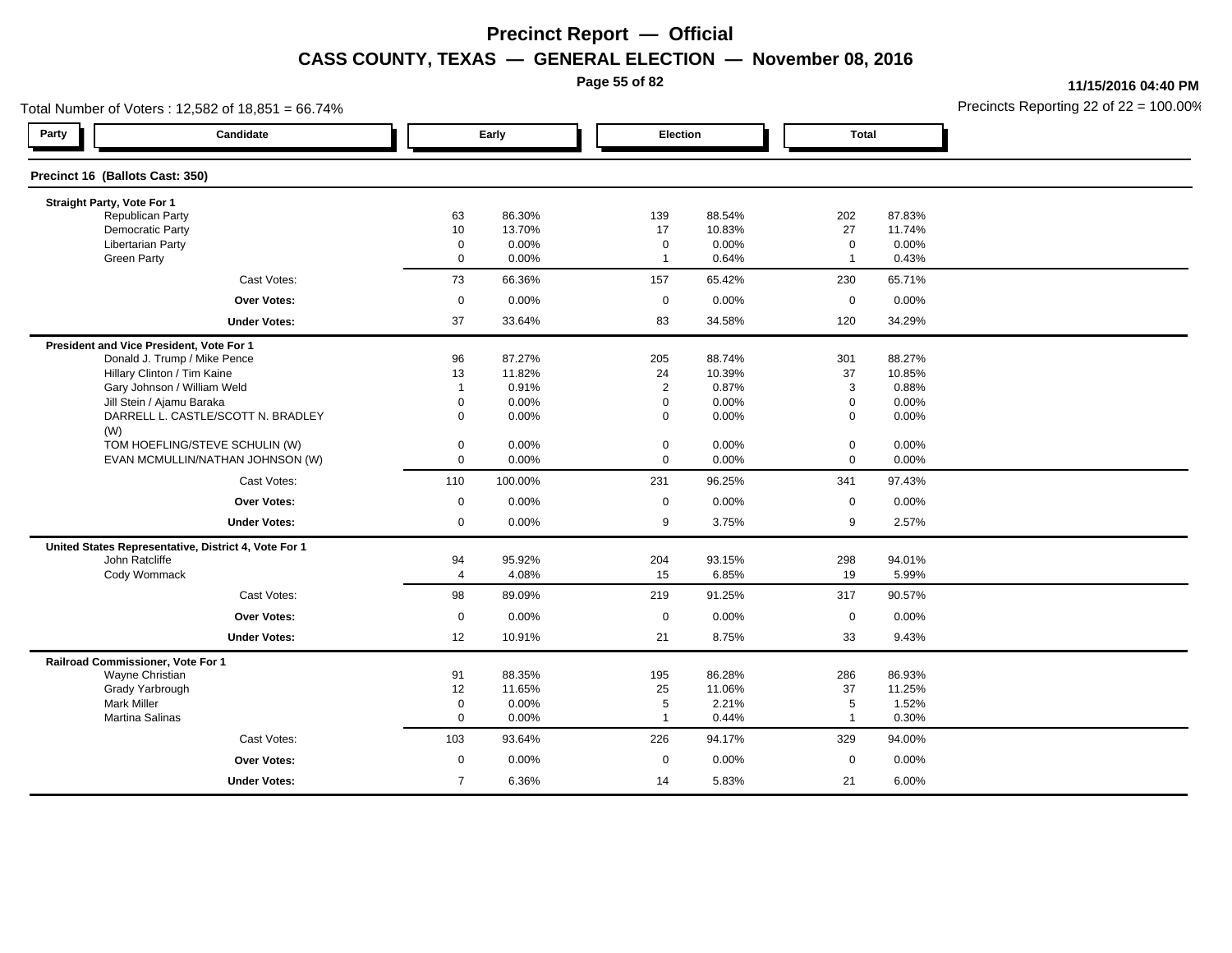**Page 56 of 82**

**11/15/2016 04:40 PM**

| Total Number of Voters: 12,582 of 18,851 = 66.74%     |                      |                  |                     |                  |                     |                  | Precincts Reporting 22 of 22 = 100.00 |
|-------------------------------------------------------|----------------------|------------------|---------------------|------------------|---------------------|------------------|---------------------------------------|
| Party<br>Candidate                                    |                      | Early            | Election            |                  | <b>Total</b>        |                  |                                       |
| Precinct 16 (Ballots Cast: 350)                       |                      |                  |                     |                  |                     |                  |                                       |
| Justice, Supreme Court, Place 3, Vote For 1           |                      |                  |                     |                  |                     |                  |                                       |
| Debra Lehrmann<br>Mike Westergren                     | 89<br>12             | 86.41%<br>11.65% | 196<br>25           | 85.96%<br>10.96% | 285<br>37           | 86.10%<br>11.18% |                                       |
| Kathie Glass                                          | $\overline{1}$       | 0.97%            | $\overline{4}$      | 1.75%            | 5                   | 1.51%            |                                       |
| Rodolfo Rivera Munoz                                  | $\overline{1}$       | 0.97%            | $\mathbf{3}$        | 1.32%            | 4                   | 1.21%            |                                       |
| Cast Votes:                                           | 103                  | 93.64%           | 228                 | 95.00%           | 331                 | 94.57%           |                                       |
| <b>Over Votes:</b>                                    | $\mathsf{O}\xspace$  | 0.00%            | $\mathbf 0$         | 0.00%            | $\mathbf 0$         | 0.00%            |                                       |
| <b>Under Votes:</b>                                   | $\overline{7}$       | 6.36%            | 12                  | 5.00%            | 19                  | 5.43%            |                                       |
| Justice, Supreme Court, Place 5, Vote For 1           |                      |                  |                     |                  |                     |                  |                                       |
| Paul Green                                            | 92                   | 86.79%           | 198                 | 86.84%           | 290                 | 86.83%           |                                       |
| Dori Contreras Garza                                  | 13                   | 12.26%           | 24                  | 10.53%           | 37                  | 11.08%           |                                       |
| Tom Oxford                                            | $\overline{1}$       | 0.94%            | $\mathbf{3}$        | 1.32%            | 4                   | 1.20%            |                                       |
| Charles E. Waterbury                                  | $\mathbf 0$          | 0.00%            | 3                   | 1.32%            | 3                   | 0.90%            |                                       |
| Cast Votes:                                           | 106                  | 96.36%           | 228                 | 95.00%           | 334                 | 95.43%           |                                       |
| <b>Over Votes:</b>                                    | $\mathsf 0$          | 0.00%            | $\mathbf 0$         | 0.00%            | $\mathbf 0$         | 0.00%            |                                       |
| <b>Under Votes:</b>                                   | 4                    | 3.64%            | 12                  | 5.00%            | 16                  | 4.57%            |                                       |
| Justice, Supreme Court, Place 9, Vote For 1           |                      |                  |                     |                  |                     |                  |                                       |
| Eva Guzman                                            | 89                   | 86.41%           | 195                 | 85.53%           | 284                 | 85.80%           |                                       |
| Savannah Robinson<br>Don Fulton                       | 13<br>$\overline{1}$ | 12.62%           | 26                  | 11.40%           | 39<br>5             | 11.78%           |                                       |
| Jim Chisholm                                          | $\mathbf 0$          | 0.97%<br>0.00%   | $\overline{a}$<br>3 | 1.75%<br>1.32%   | 3                   | 1.51%<br>0.91%   |                                       |
| Cast Votes:                                           | 103                  | 93.64%           | 228                 | 95.00%           | 331                 | 94.57%           |                                       |
|                                                       |                      |                  |                     |                  |                     |                  |                                       |
| <b>Over Votes:</b>                                    | $\mathbf 0$          | 0.00%            | $\mathbf 0$         | 0.00%            | $\mathbf 0$         | 0.00%            |                                       |
| <b>Under Votes:</b>                                   | $\overline{7}$       | 6.36%            | 12                  | 5.00%            | 19                  | 5.43%            |                                       |
| Judge, Court of Criminal Appeals, Place 2, Vote For 1 |                      |                  |                     |                  |                     |                  |                                       |
| Mary Lou Keel<br>Lawrence "Larry" Meyers              | 91<br>13             | 86.67%<br>12.38% | 196                 | 85.96%<br>11.40% | 287<br>39           | 86.19%<br>11.71% |                                       |
| Mark Ash                                              | $\overline{1}$       | 0.95%            | 26<br>3             | 1.32%            | 4                   | 1.20%            |                                       |
| Adam King Blackwell Reposa                            | $\mathbf{0}$         | 0.00%            | 3                   | 1.32%            | 3                   | 0.90%            |                                       |
| Cast Votes:                                           | 105                  | 95.45%           | 228                 | 95.00%           | 333                 | 95.14%           |                                       |
| <b>Over Votes:</b>                                    | $\mathsf{O}\xspace$  | 0.00%            | $\boldsymbol{0}$    | 0.00%            | $\mathsf{O}\xspace$ | 0.00%            |                                       |
| <b>Under Votes:</b>                                   | 5                    | 4.55%            | 12                  | 5.00%            | 17                  | 4.86%            |                                       |
| Judge, Court of Criminal Appeals, Place 5, Vote For 1 |                      |                  |                     |                  |                     |                  |                                       |
| Scott Walker                                          | 92                   | 87.62%           | 197                 | 86.03%           | 289                 | 86.53%           |                                       |
| Betsy Johnson                                         | 13                   | 12.38%           | 28                  | 12.23%           | 41                  | 12.28%           |                                       |
| William Bryan Strange, III                            | $\mathbf 0$          | 0.00%            | $\overline{1}$      | 0.44%            | $\mathbf{1}$        | 0.30%            |                                       |
| Judith Sanders-Castro                                 | $\mathbf{0}$         | 0.00%            | $\mathbf{3}$        | 1.31%            | 3                   | 0.90%            |                                       |
| Cast Votes:                                           | 105                  | 95.45%           | 229                 | 95.42%           | 334                 | 95.43%           |                                       |
| <b>Over Votes:</b>                                    | $\mathsf{O}\xspace$  | 0.00%            | $\mathsf 0$         | 0.00%            | $\mathbf 0$         | 0.00%            |                                       |
| <b>Under Votes:</b>                                   | 5                    | 4.55%            | 11                  | 4.58%            | 16                  | 4.57%            |                                       |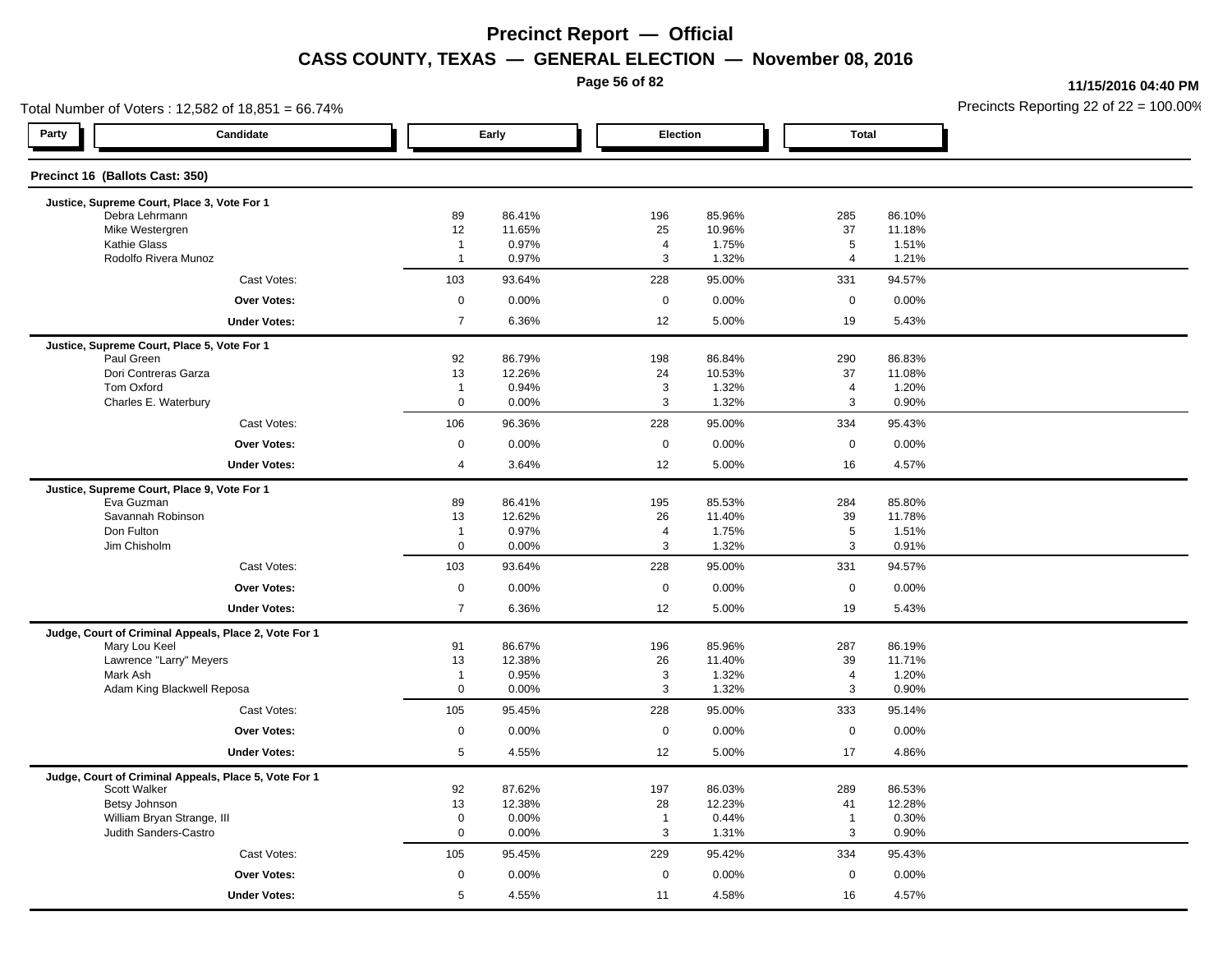**Page 57 of 82**

**11/15/2016 04:40 PM**

|                     |                                                 |                                                                                       |                                                                |                                                                                                   |                                                           | Precincts Reporting 22 of 22 = 100.00                                                                 |
|---------------------|-------------------------------------------------|---------------------------------------------------------------------------------------|----------------------------------------------------------------|---------------------------------------------------------------------------------------------------|-----------------------------------------------------------|-------------------------------------------------------------------------------------------------------|
|                     |                                                 |                                                                                       |                                                                |                                                                                                   |                                                           |                                                                                                       |
|                     |                                                 |                                                                                       |                                                                |                                                                                                   |                                                           |                                                                                                       |
|                     |                                                 |                                                                                       |                                                                |                                                                                                   |                                                           |                                                                                                       |
| 93                  |                                                 |                                                                                       |                                                                |                                                                                                   |                                                           |                                                                                                       |
| $\mathbf 0$         | 0.00%                                           | $\overline{4}$                                                                        | 1.75%                                                          | 4                                                                                                 | 1.20%                                                     |                                                                                                       |
| 105                 | 95.45%                                          | 229                                                                                   | 95.42%                                                         | 334                                                                                               | 95.43%                                                    |                                                                                                       |
| $\mathsf{O}\xspace$ | 0.00%                                           | $\mathbf 0$                                                                           | 0.00%                                                          | $\mathsf 0$                                                                                       | 0.00%                                                     |                                                                                                       |
| $\overline{5}$      | 4.55%                                           | 11                                                                                    | 4.58%                                                          | 16                                                                                                | 4.57%                                                     |                                                                                                       |
|                     |                                                 |                                                                                       |                                                                |                                                                                                   |                                                           |                                                                                                       |
|                     |                                                 |                                                                                       |                                                                |                                                                                                   |                                                           |                                                                                                       |
| $\mathbf{1}$        | 0.95%                                           |                                                                                       |                                                                | 4                                                                                                 |                                                           |                                                                                                       |
| 105                 | 95.45%                                          | 229                                                                                   | 95.42%                                                         | 334                                                                                               | 95.43%                                                    |                                                                                                       |
| $\mathbf 0$         | 0.00%                                           | $\mathbf 0$                                                                           | 0.00%                                                          | $\mathsf 0$                                                                                       | 0.00%                                                     |                                                                                                       |
| $\,$ 5 $\,$         | 4.55%                                           | 11                                                                                    | 4.58%                                                          | 16                                                                                                | 4.57%                                                     |                                                                                                       |
|                     |                                                 |                                                                                       |                                                                |                                                                                                   |                                                           |                                                                                                       |
| 95                  | 100.00%                                         | 209                                                                                   | 100.00%                                                        | 304                                                                                               | 100.00%                                                   |                                                                                                       |
| 95                  | 86.36%                                          | 209                                                                                   | 87.08%                                                         | 304                                                                                               | 86.86%                                                    |                                                                                                       |
| $\mathsf 0$         | 0.00%                                           | $\mathbf 0$                                                                           | 0.00%                                                          | $\mathsf 0$                                                                                       | 0.00%                                                     |                                                                                                       |
| 15                  | 13.64%                                          | 31                                                                                    | 12.92%                                                         | 46                                                                                                | 13.14%                                                    |                                                                                                       |
|                     |                                                 |                                                                                       |                                                                |                                                                                                   |                                                           |                                                                                                       |
|                     |                                                 |                                                                                       |                                                                |                                                                                                   |                                                           |                                                                                                       |
|                     |                                                 |                                                                                       |                                                                |                                                                                                   |                                                           |                                                                                                       |
|                     |                                                 |                                                                                       |                                                                |                                                                                                   |                                                           |                                                                                                       |
|                     |                                                 |                                                                                       |                                                                |                                                                                                   |                                                           |                                                                                                       |
| 93                  | 100.00%                                         | 210                                                                                   | 100.00%                                                        | 303                                                                                               | 100.00%                                                   |                                                                                                       |
| 93                  | 84.55%                                          | 210                                                                                   | 87.50%                                                         | 303                                                                                               | 86.57%                                                    |                                                                                                       |
| $\mathbf 0$         | 0.00%                                           | $\mathbf 0$                                                                           | 0.00%                                                          | $\mathbf 0$                                                                                       | 0.00%                                                     |                                                                                                       |
| 17                  | 15.45%                                          | 30                                                                                    | 12.50%                                                         | 47                                                                                                | 13.43%                                                    |                                                                                                       |
| 93                  | 100.00%                                         | 208                                                                                   | 100.00%                                                        | 301                                                                                               | 100.00%                                                   |                                                                                                       |
| 93                  | 84.55%                                          | 208                                                                                   | 86.67%                                                         | 301                                                                                               | 86.00%                                                    |                                                                                                       |
| $\mathbf 0$         | 0.00%                                           | $\mathbf 0$                                                                           | $0.00\%$                                                       | $\mathbf 0$                                                                                       | 0.00%                                                     |                                                                                                       |
| 17                  | 15.45%                                          | 32                                                                                    | 13.33%                                                         | 49                                                                                                | 14.00%                                                    |                                                                                                       |
|                     | 12<br>90<br>14<br>93<br>93<br>$\mathsf 0$<br>17 | Early<br>88.57%<br>11.43%<br>85.71%<br>13.33%<br>100.00%<br>84.55%<br>0.00%<br>15.45% | 201<br>24<br>199<br>27<br>3<br>209<br>209<br>$\mathbf 0$<br>31 | Election<br>87.77%<br>10.48%<br>86.90%<br>11.79%<br>1.31%<br>100.00%<br>87.08%<br>0.00%<br>12.92% | 294<br>36<br>289<br>41<br>302<br>302<br>$\mathsf 0$<br>48 | <b>Total</b><br>88.02%<br>10.78%<br>86.53%<br>12.28%<br>1.20%<br>100.00%<br>86.29%<br>0.00%<br>13.71% |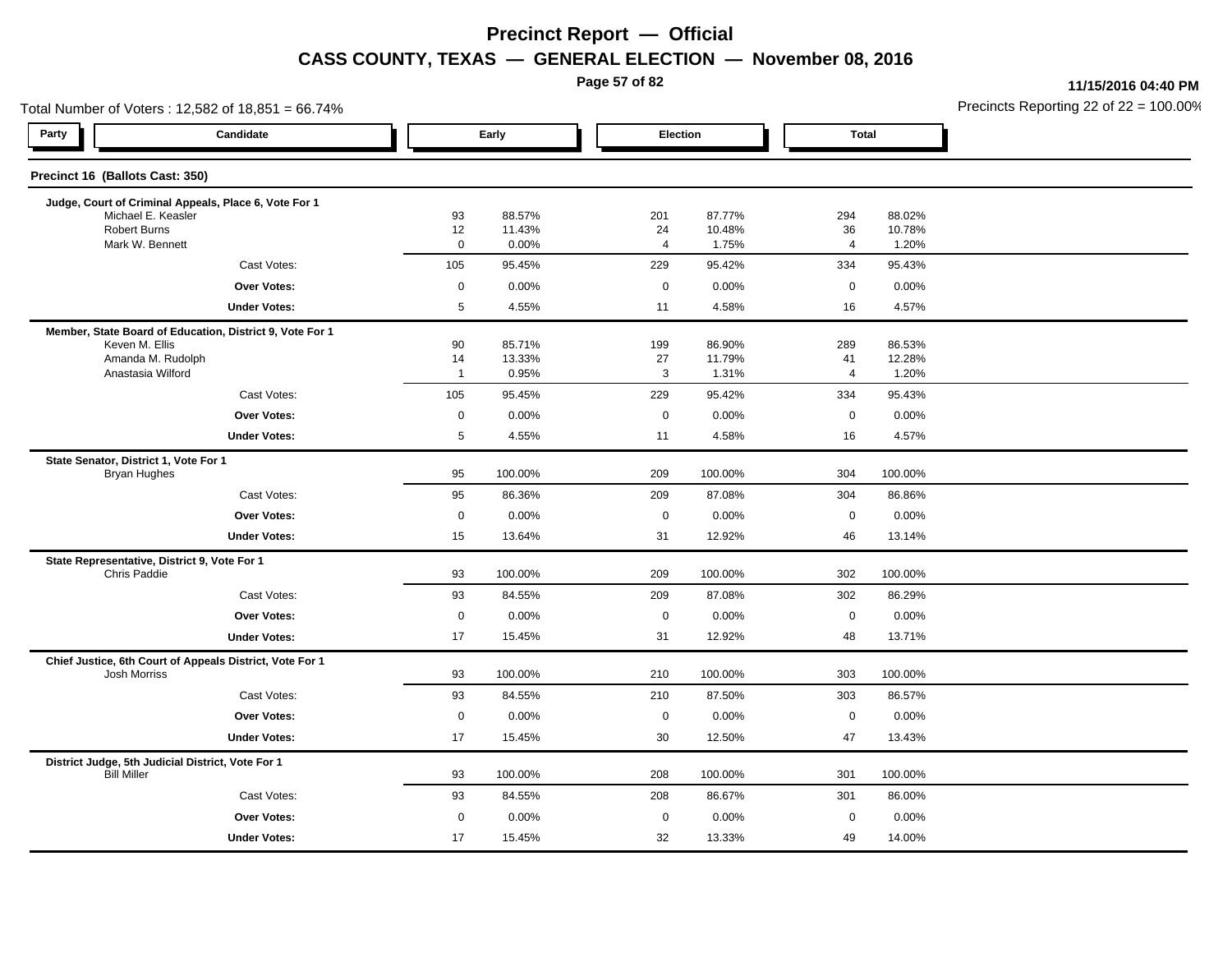**Page 58 of 82**

**11/15/2016 04:40 PM**

| Total Number of Voters: $12,582$ of $18,851 = 66.74\%$ |                                        |             |                  |           |                  | Precincts Reporting 22 of 22 = 100.00 |                  |  |
|--------------------------------------------------------|----------------------------------------|-------------|------------------|-----------|------------------|---------------------------------------|------------------|--|
| Party                                                  | Candidate                              |             | Early            |           | Election         | <b>Total</b>                          |                  |  |
| Precinct 16 (Ballots Cast: 350)                        |                                        |             |                  |           |                  |                                       |                  |  |
| Sheriff, Vote For 1<br>Larry Rowe                      |                                        | 96          | 100.00%          | 217       | 100.00%          | 313                                   | 100.00%          |  |
|                                                        | Cast Votes:                            | 96          | 87.27%           | 217       | 90.42%           | 313                                   | 89.43%           |  |
|                                                        | <b>Over Votes:</b>                     | 0           | 0.00%            | 0         | 0.00%            | 0                                     | 0.00%            |  |
|                                                        | <b>Under Votes:</b>                    | 14          | 12.73%           | 23        | 9.58%            | 37                                    | 10.57%           |  |
| Tax Assessor-Collector, Vote For 1<br>Angie Young      |                                        | 91          | 100.00%          | 213       | 100.00%          | 304                                   | 100.00%          |  |
|                                                        | Cast Votes:                            | 91          | 82.73%           | 213       | 88.75%           | 304                                   | 86.86%           |  |
|                                                        | Over Votes:                            | $\mathbf 0$ | 0.00%            | 0         | 0.00%            | 0                                     | 0.00%            |  |
|                                                        | <b>Under Votes:</b>                    | 19          | 17.27%           | 27        | 11.25%           | 46                                    | 13.14%           |  |
| Don Rich                                               | Constable, Precinct No. 4, Vote For 1  | 96          | 100.00%          | 212       | 100.00%          | 308                                   | 100.00%          |  |
|                                                        | Cast Votes:                            | 96          | 87.27%           | 212       | 88.33%           | 308                                   | 88.00%           |  |
|                                                        | Over Votes:                            | 0           | 0.00%            | 0         | 0.00%            | 0                                     | 0.00%            |  |
|                                                        | <b>Under Votes:</b>                    | 14          | 12.73%           | 28        | 11.67%           | 42                                    | 12.00%           |  |
| <b>FOR</b><br><b>AGAINST</b>                           | TEXARKANA COLLEGE DISTRICT, Vote For 1 | 12<br>94    | 11.32%<br>88.68% | 24<br>202 | 10.62%<br>89.38% | 36<br>296                             | 10.84%<br>89.16% |  |
|                                                        | Cast Votes:                            | 106         | 96.36%           | 226       | 94.17%           | 332                                   | 94.86%           |  |
|                                                        | Over Votes:                            | 0           | 0.00%            | 0         | 0.00%            | $\mathbf 0$                           | 0.00%            |  |
|                                                        | <b>Under Votes:</b>                    | 4           | 3.64%            | 14        | 5.83%            | 18                                    | 5.14%            |  |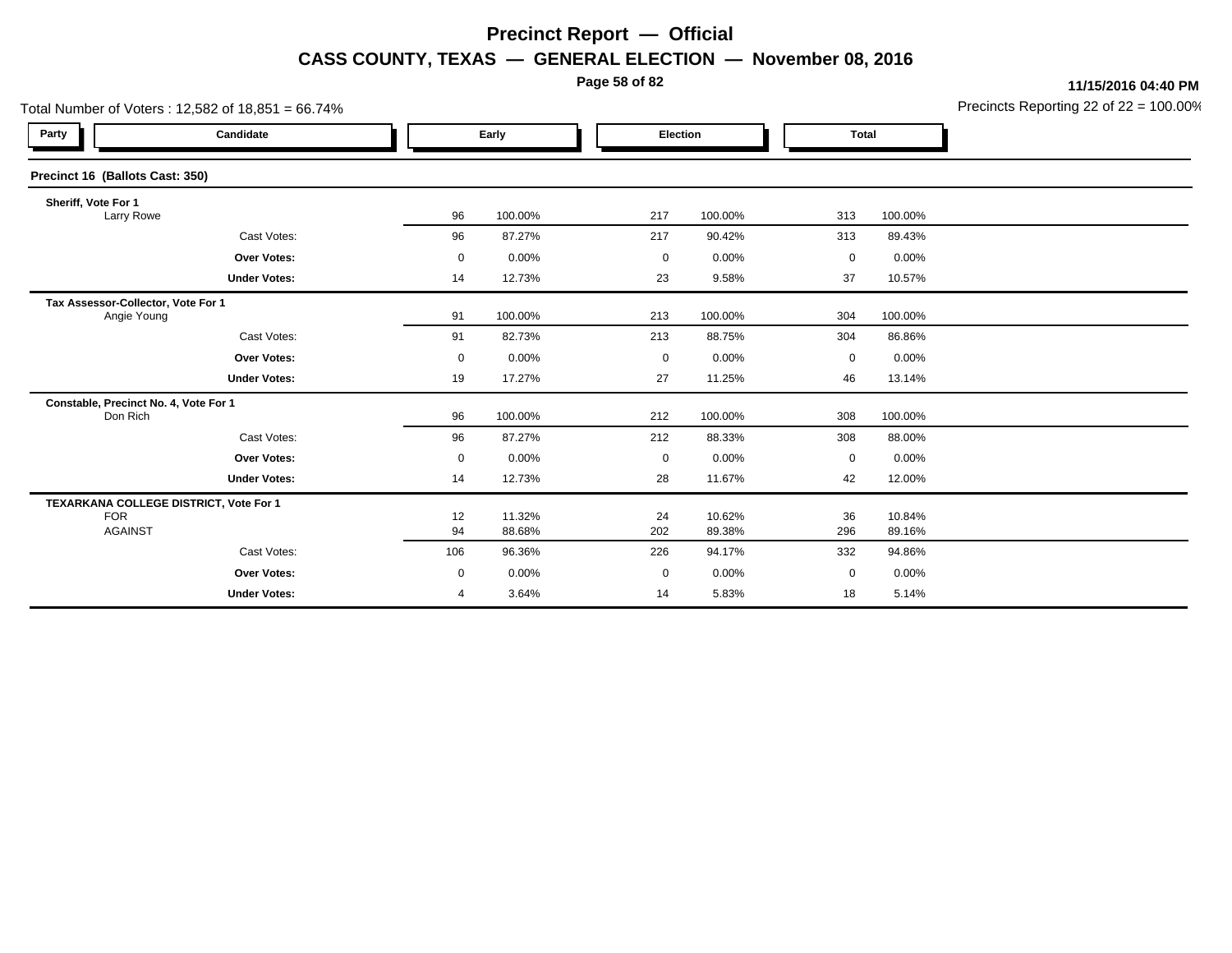**Page 59 of 82**

**11/15/2016 04:40 PM**

| Total Number of Voters: 12,582 of 18,851 = 66.74% |                                                      |                |                |                                  |                |                |                | Precincts Reporting 22 of $22 = 100.00$ <sup>t</sup> |
|---------------------------------------------------|------------------------------------------------------|----------------|----------------|----------------------------------|----------------|----------------|----------------|------------------------------------------------------|
| Party                                             | Candidate                                            |                | Early          | Election                         |                | <b>Total</b>   |                |                                                      |
| Precinct 17 (Ballots Cast: 2,115)                 |                                                      |                |                |                                  |                |                |                |                                                      |
| Straight Party, Vote For 1                        |                                                      |                |                |                                  |                |                |                |                                                      |
| Republican Party                                  |                                                      | 875            | 86.12%         | 190                              | 74.51%         | 1,065          | 83.79%         |                                                      |
| <b>Democratic Party</b>                           |                                                      | 132            | 12.99%         | 62                               | 24.31%         | 194            | 15.26%         |                                                      |
| <b>Libertarian Party</b><br>Green Party           |                                                      | 6<br>3         | 0.59%<br>0.30% | $\overline{2}$<br>$\overline{1}$ | 0.78%<br>0.39% | 8<br>4         | 0.63%<br>0.31% |                                                      |
|                                                   |                                                      |                |                |                                  |                |                |                |                                                      |
|                                                   | Cast Votes:                                          | 1,016          | 60.05%         | 255                              | 60.28%         | 1,271          | 60.09%         |                                                      |
|                                                   | <b>Over Votes:</b>                                   | $\mathbf 0$    | 0.00%          | $\mathbf 0$                      | 0.00%          | $\mathbf 0$    | 0.00%          |                                                      |
|                                                   | <b>Under Votes:</b>                                  | 676            | 39.95%         | 168                              | 39.72%         | 844            | 39.91%         |                                                      |
|                                                   | President and Vice President, Vote For 1             |                |                |                                  |                |                |                |                                                      |
|                                                   | Donald J. Trump / Mike Pence                         | 1,430          | 85.27%         | 307                              | 73.98%         | 1,737          | 83.03%         |                                                      |
|                                                   | Hillary Clinton / Tim Kaine                          | 210            | 12.52%         | 87                               | 20.96%         | 297            | 14.20%         |                                                      |
|                                                   | Gary Johnson / William Weld                          | 23             | 1.37%          | 12                               | 2.89%          | 35             | 1.67%          |                                                      |
|                                                   | Jill Stein / Ajamu Baraka                            | 3              | 0.18%          | $\overline{7}$                   | 1.69%          | 10             | 0.48%          |                                                      |
| (W)                                               | DARRELL L. CASTLE/SCOTT N. BRADLEY                   | $\overline{1}$ | 0.06%          | $\overline{1}$                   | 0.24%          | $\overline{2}$ | 0.10%          |                                                      |
|                                                   | TOM HOEFLING/STEVE SCHULIN (W)                       | $\mathsf 0$    | 0.00%          | $\mathsf 0$                      | 0.00%          | $\mathbf 0$    | 0.00%          |                                                      |
|                                                   | EVAN MCMULLIN/NATHAN JOHNSON (W)                     | 10             | 0.60%          | $\overline{1}$                   | 0.24%          | 11             | 0.53%          |                                                      |
|                                                   |                                                      |                |                |                                  |                |                |                |                                                      |
|                                                   | Cast Votes:                                          | 1,677          | 99.11%         | 415                              | 98.11%         | 2,092          | 98.91%         |                                                      |
|                                                   | <b>Over Votes:</b>                                   | $\mathbf 0$    | 0.00%          | $\mathbf 0$                      | 0.00%          | $\mathbf 0$    | 0.00%          |                                                      |
|                                                   | <b>Under Votes:</b>                                  | 15             | 0.89%          | 8                                | 1.89%          | 23             | 1.09%          |                                                      |
|                                                   | United States Representative, District 4, Vote For 1 |                |                |                                  |                |                |                |                                                      |
| John Ratcliffe                                    |                                                      | 1,431          | 93.04%         | 323                              | 89.97%         | 1,754          | 92.46%         |                                                      |
| Cody Wommack                                      |                                                      | 107            | 6.96%          | 36                               | 10.03%         | 143            | 7.54%          |                                                      |
|                                                   | Cast Votes:                                          | 1,538          | 90.90%         | 359                              | 84.87%         | 1,897          | 89.69%         |                                                      |
|                                                   | <b>Over Votes:</b>                                   | $\mathbf 0$    | 0.00%          | $\mathbf 0$                      | 0.00%          | $\mathbf 0$    | 0.00%          |                                                      |
|                                                   | <b>Under Votes:</b>                                  | 154            | 9.10%          | 64                               | 15.13%         | 218            | 10.31%         |                                                      |
| Railroad Commissioner, Vote For 1                 |                                                      |                |                |                                  |                |                |                |                                                      |
| Wayne Christian                                   |                                                      | 1,380          | 83.74%         | 306                              | 73.73%         | 1,686          | 81.73%         |                                                      |
| Grady Yarbrough                                   |                                                      | 217            | 13.17%         | 93                               | 22.41%         | 310            | 15.03%         |                                                      |
| <b>Mark Miller</b>                                |                                                      | 43             | 2.61%          | 11                               | 2.65%          | 54             | 2.62%          |                                                      |
| Martina Salinas                                   |                                                      | 8              | 0.49%          | $5\phantom{.0}$                  | 1.20%          | 13             | 0.63%          |                                                      |
|                                                   | Cast Votes:                                          | 1,648          | 97.40%         | 415                              | 98.11%         | 2,063          | 97.54%         |                                                      |
|                                                   | <b>Over Votes:</b>                                   | $\mathbf 0$    | 0.00%          | $\mathbf 0$                      | 0.00%          | $\mathbf 0$    | 0.00%          |                                                      |
|                                                   | <b>Under Votes:</b>                                  | 44             | 2.60%          | 8                                | 1.89%          | 52             | 2.46%          |                                                      |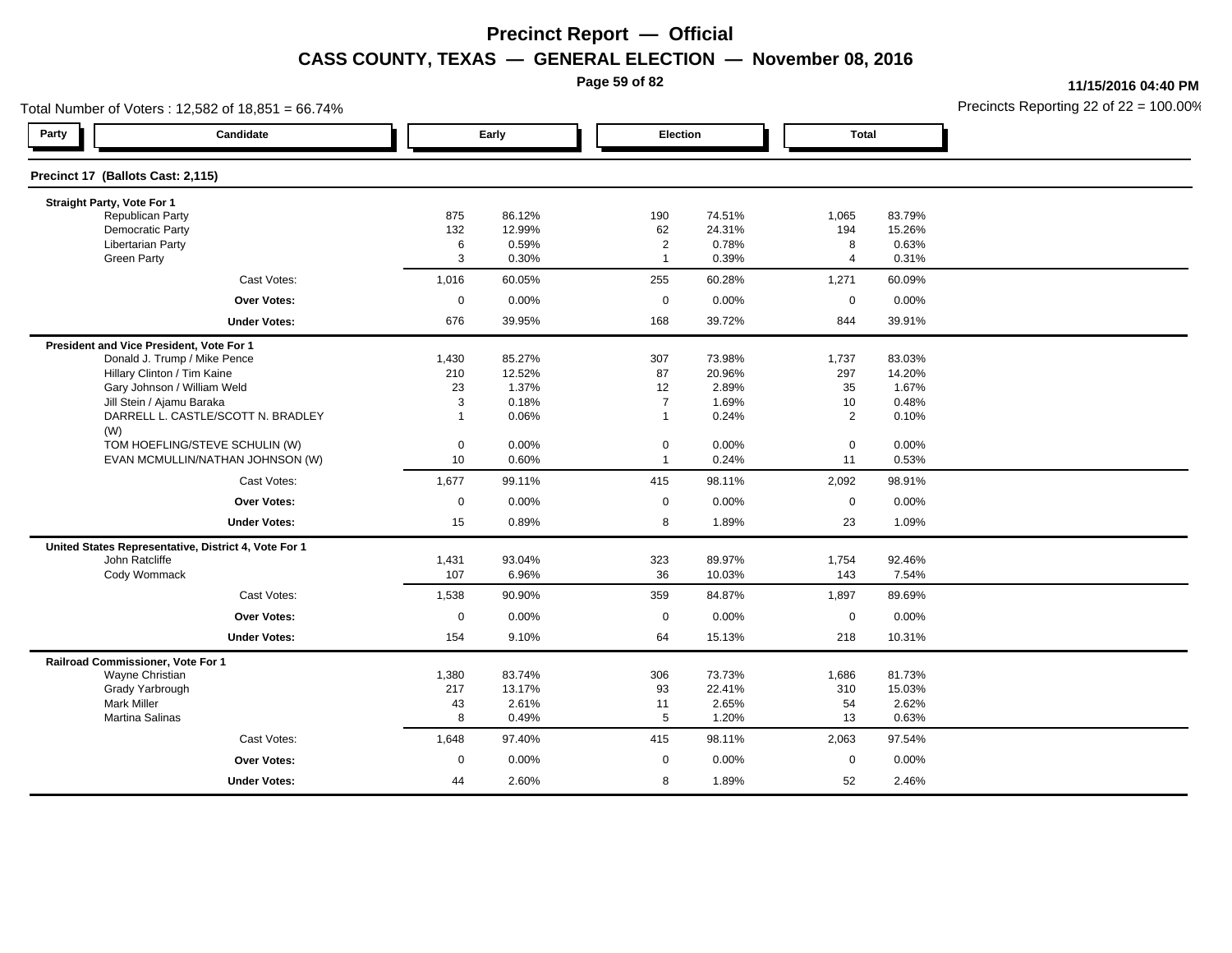**Page 60 of 82**

**11/15/2016 04:40 PM**

| Total Number of Voters: 12,582 of 18,851 = 66.74%     |                     |                  |                |                  |                     |                  | Precincts Reporting 22 of $22 = 100.00$ <sup>o</sup> |
|-------------------------------------------------------|---------------------|------------------|----------------|------------------|---------------------|------------------|------------------------------------------------------|
| Party<br>Candidate                                    |                     | Early            | Election       |                  | <b>Total</b>        |                  |                                                      |
| Precinct 17 (Ballots Cast: 2,115)                     |                     |                  |                |                  |                     |                  |                                                      |
| Justice, Supreme Court, Place 3, Vote For 1           |                     |                  |                |                  |                     |                  |                                                      |
| Debra Lehrmann<br>Mike Westergren                     | 1,373<br>212        | 83.72%<br>12.93% | 302<br>96      | 73.12%<br>23.24% | 1,675<br>308        | 81.59%<br>15.00% |                                                      |
| <b>Kathie Glass</b>                                   | 46                  | 2.80%            | 12             | 2.91%            | 58                  | 2.83%            |                                                      |
| Rodolfo Rivera Munoz                                  | 9                   | 0.55%            | 3              | 0.73%            | 12                  | 0.58%            |                                                      |
| Cast Votes:                                           | 1,640               | 96.93%           | 413            | 97.64%           | 2,053               | 97.07%           |                                                      |
| <b>Over Votes:</b>                                    | $\mathbf 0$         | 0.00%            | $\mathbf 0$    | 0.00%            | $\mathbf 0$         | 0.00%            |                                                      |
| <b>Under Votes:</b>                                   | 52                  | 3.07%            | 10             | 2.36%            | 62                  | 2.93%            |                                                      |
| Justice, Supreme Court, Place 5, Vote For 1           |                     |                  |                |                  |                     |                  |                                                      |
| Paul Green                                            | 1,387               | 84.88%           | 311            | 75.12%           | 1,698               | 82.91%           |                                                      |
| Dori Contreras Garza                                  | 205                 | 12.55%           | 90             | 21.74%           | 295                 | 14.40%           |                                                      |
| Tom Oxford<br>Charles E. Waterbury                    | 39<br>3             | 2.39%<br>0.18%   | 10<br>3        | 2.42%<br>0.72%   | 49<br>6             | 2.39%<br>0.29%   |                                                      |
| Cast Votes:                                           | 1,634               | 96.57%           | 414            | 97.87%           | 2,048               | 96.83%           |                                                      |
| Over Votes:                                           | $\mathbf 0$         | 0.00%            | $\mathbf 0$    | 0.00%            | $\mathbf 0$         | 0.00%            |                                                      |
| <b>Under Votes:</b>                                   | 58                  | 3.43%            | 9              | 2.13%            | 67                  | 3.17%            |                                                      |
| Justice, Supreme Court, Place 9, Vote For 1           |                     |                  |                |                  |                     |                  |                                                      |
| Eva Guzman                                            | 1,363               | 83.31%           | 301            | 73.06%           | 1,664               | 81.25%           |                                                      |
| Savannah Robinson                                     | 222                 | 13.57%           | 95             | 23.06%           | 317                 | 15.48%           |                                                      |
| Don Fulton                                            | 42                  | 2.57%            | 14             | 3.40%            | 56                  | 2.73%            |                                                      |
| Jim Chisholm                                          | 9                   | 0.55%            | $\overline{2}$ | 0.49%            | 11                  | 0.54%            |                                                      |
| Cast Votes:                                           | 1,636               | 96.69%           | 412            | 97.40%           | 2,048               | 96.83%           |                                                      |
| Over Votes:                                           | $\mathbf 0$         | 0.00%            | $\mathbf 0$    | 0.00%            | $\mathbf 0$         | 0.00%            |                                                      |
| <b>Under Votes:</b>                                   | 56                  | 3.31%            | 11             | 2.60%            | 67                  | 3.17%            |                                                      |
| Judge, Court of Criminal Appeals, Place 2, Vote For 1 |                     |                  |                |                  |                     |                  |                                                      |
| Mary Lou Keel                                         | 1,383               | 84.33%           | 302            | 72.95%           | 1,685               | 82.04%           |                                                      |
| Lawrence "Larry" Meyers<br>Mark Ash                   | 218<br>36           | 13.29%<br>2.20%  | 98<br>11       | 23.67%<br>2.66%  | 316<br>47           | 15.38%<br>2.29%  |                                                      |
| Adam King Blackwell Reposa                            | 3                   | 0.18%            | 3              | 0.72%            | 6                   | 0.29%            |                                                      |
| Cast Votes:                                           | 1,640               | 96.93%           | 414            | 97.87%           | 2,054               | 97.12%           |                                                      |
| <b>Over Votes:</b>                                    | $\mathsf{O}\xspace$ | 0.00%            | $\mathbf 0$    | 0.00%            | $\mathsf{O}\xspace$ | 0.00%            |                                                      |
| <b>Under Votes:</b>                                   | 52                  | 3.07%            | 9              | 2.13%            | 61                  | 2.88%            |                                                      |
| Judge, Court of Criminal Appeals, Place 5, Vote For 1 |                     |                  |                |                  |                     |                  |                                                      |
| Scott Walker                                          | 1,377               | 84.07%           | 303            | 73.19%           | 1,680               | 81.87%           |                                                      |
| Betsy Johnson                                         | 222                 | 13.55%           | 100            | 24.15%           | 322                 | 15.69%           |                                                      |
| William Bryan Strange, III                            | 32                  | 1.95%            | $\overline{7}$ | 1.69%            | 39                  | 1.90%            |                                                      |
| Judith Sanders-Castro                                 | $\overline{7}$      | 0.43%            | $\overline{4}$ | 0.97%            | 11                  | 0.54%            |                                                      |
| Cast Votes:                                           | 1,638               | 96.81%           | 414            | 97.87%           | 2,052               | 97.02%           |                                                      |
| <b>Over Votes:</b>                                    | $\mathsf 0$         | 0.00%            | $\mathsf 0$    | 0.00%            | $\mathbf 0$         | 0.00%            |                                                      |
| <b>Under Votes:</b>                                   | 54                  | 3.19%            | 9              | 2.13%            | 63                  | 2.98%            |                                                      |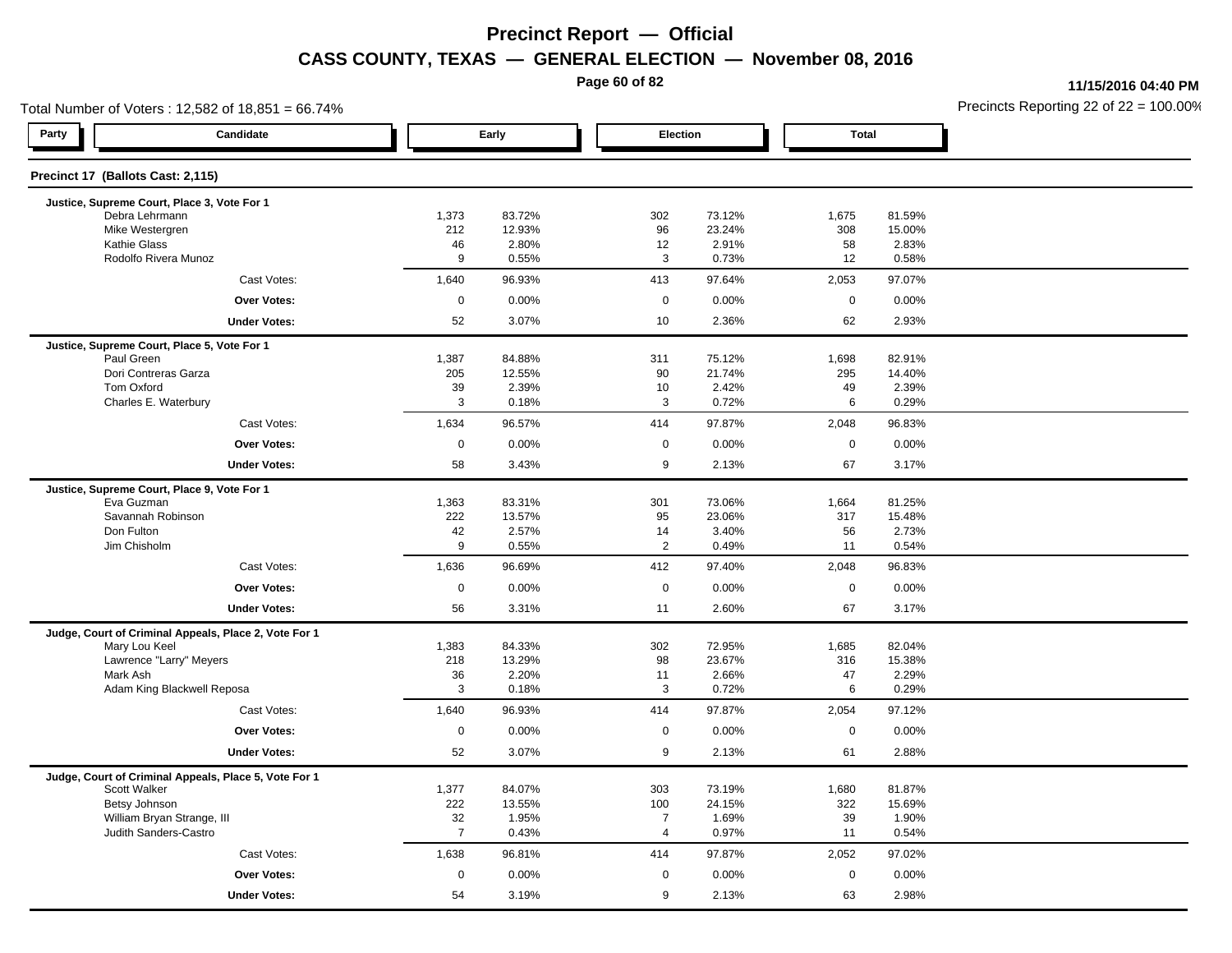**Page 61 of 82**

**11/15/2016 04:40 PM**

| Total Number of Voters: 12,582 of 18,851 = 66.74%                        |              |                  |                  |                  |              |                  | Precincts Reporting 22 of 22 = 100.00 |
|--------------------------------------------------------------------------|--------------|------------------|------------------|------------------|--------------|------------------|---------------------------------------|
| Party<br>Candidate                                                       |              | Early            | Election         |                  | <b>Total</b> |                  |                                       |
| Precinct 17 (Ballots Cast: 2,115)                                        |              |                  |                  |                  |              |                  |                                       |
| Judge, Court of Criminal Appeals, Place 6, Vote For 1                    |              |                  |                  |                  |              |                  |                                       |
| Michael E. Keasler<br><b>Robert Burns</b>                                | 1,384<br>216 | 84.65%<br>13.21% | 309<br>93        | 74.82%<br>22.52% | 1,693<br>309 | 82.67%<br>15.09% |                                       |
| Mark W. Bennett                                                          | 35           | 2.14%            | 11               | 2.66%            | 46           | 2.25%            |                                       |
| Cast Votes:                                                              | 1,635        | 96.63%           | 413              | 97.64%           | 2,048        | 96.83%           |                                       |
| <b>Over Votes:</b>                                                       | $\pmb{0}$    | 0.00%            | $\boldsymbol{0}$ | 0.00%            | $\mathbf 0$  | 0.00%            |                                       |
| <b>Under Votes:</b>                                                      | 57           | 3.37%            | 10               | 2.36%            | 67           | 3.17%            |                                       |
| Member, State Board of Education, District 9, Vote For 1                 |              |                  |                  |                  |              |                  |                                       |
| Keven M. Ellis                                                           | 1,373<br>226 | 84.13%           | 305              | 74.03%<br>22.57% | 1,678        | 82.09%<br>15.61% |                                       |
| Amanda M. Rudolph<br>Anastasia Wilford                                   | 33           | 13.85%<br>2.02%  | 93<br>14         | 3.40%            | 319<br>47    | 2.30%            |                                       |
| Cast Votes:                                                              | 1,632        | 96.45%           | 412              | 97.40%           | 2,044        | 96.64%           |                                       |
| Over Votes:                                                              | $\mathbf 0$  | 0.00%            | $\mathbf 0$      | 0.00%            | $\mathsf 0$  | 0.00%            |                                       |
| <b>Under Votes:</b>                                                      | 60           | 3.55%            | 11               | 2.60%            | 71           | 3.36%            |                                       |
| State Senator, District 1, Vote For 1                                    |              |                  |                  |                  |              |                  |                                       |
| <b>Bryan Hughes</b>                                                      | 1,447        | 100.00%          | 336              | 100.00%          | 1,783        | 100.00%          |                                       |
| Cast Votes:                                                              | 1,447        | 85.52%           | 336              | 79.43%           | 1,783        | 84.30%           |                                       |
| Over Votes:                                                              | $\pmb{0}$    | 0.00%            | $\boldsymbol{0}$ | 0.00%            | $\mathbf 0$  | 0.00%            |                                       |
| <b>Under Votes:</b>                                                      | 245          | 14.48%           | 87               | 20.57%           | 332          | 15.70%           |                                       |
| State Representative, District 9, Vote For 1<br>Chris Paddie             | 1,432        | 100.00%          | 334              | 100.00%          | 1,766        | 100.00%          |                                       |
| Cast Votes:                                                              | 1,432        | 84.63%           | 334              | 78.96%           | 1,766        | 83.50%           |                                       |
| <b>Over Votes:</b>                                                       | $\mathbf 0$  | 0.00%            | $\mathbf 0$      | 0.00%            | $\mathbf 0$  | 0.00%            |                                       |
| <b>Under Votes:</b>                                                      | 260          | 15.37%           | 89               | 21.04%           | 349          | 16.50%           |                                       |
| Chief Justice, 6th Court of Appeals District, Vote For 1<br>Josh Morriss | 1,451        | 100.00%          | 336              | 100.00%          | 1,787        | 100.00%          |                                       |
| Cast Votes:                                                              | 1,451        | 85.76%           | 336              | 79.43%           | 1,787        | 84.49%           |                                       |
| Over Votes:                                                              | $\pmb{0}$    | 0.00%            | $\boldsymbol{0}$ | 0.00%            | $\mathbf 0$  | 0.00%            |                                       |
| <b>Under Votes:</b>                                                      | 241          | 14.24%           | 87               | 20.57%           | 328          | 15.51%           |                                       |
| District Judge, 5th Judicial District, Vote For 1<br><b>Bill Miller</b>  | 1,442        | 100.00%          | 335              | 100.00%          | 1,777        | 100.00%          |                                       |
| Cast Votes:                                                              | 1,442        | 85.22%           | 335              | 79.20%           | 1,777        | 84.02%           |                                       |
| <b>Over Votes:</b>                                                       | $\mathbf 0$  | 0.00%            | $\mathbf 0$      | $0.00\%$         | $\mathsf 0$  | 0.00%            |                                       |
| <b>Under Votes:</b>                                                      | 250          | 14.78%           | 88               | 20.80%           | 338          | 15.98%           |                                       |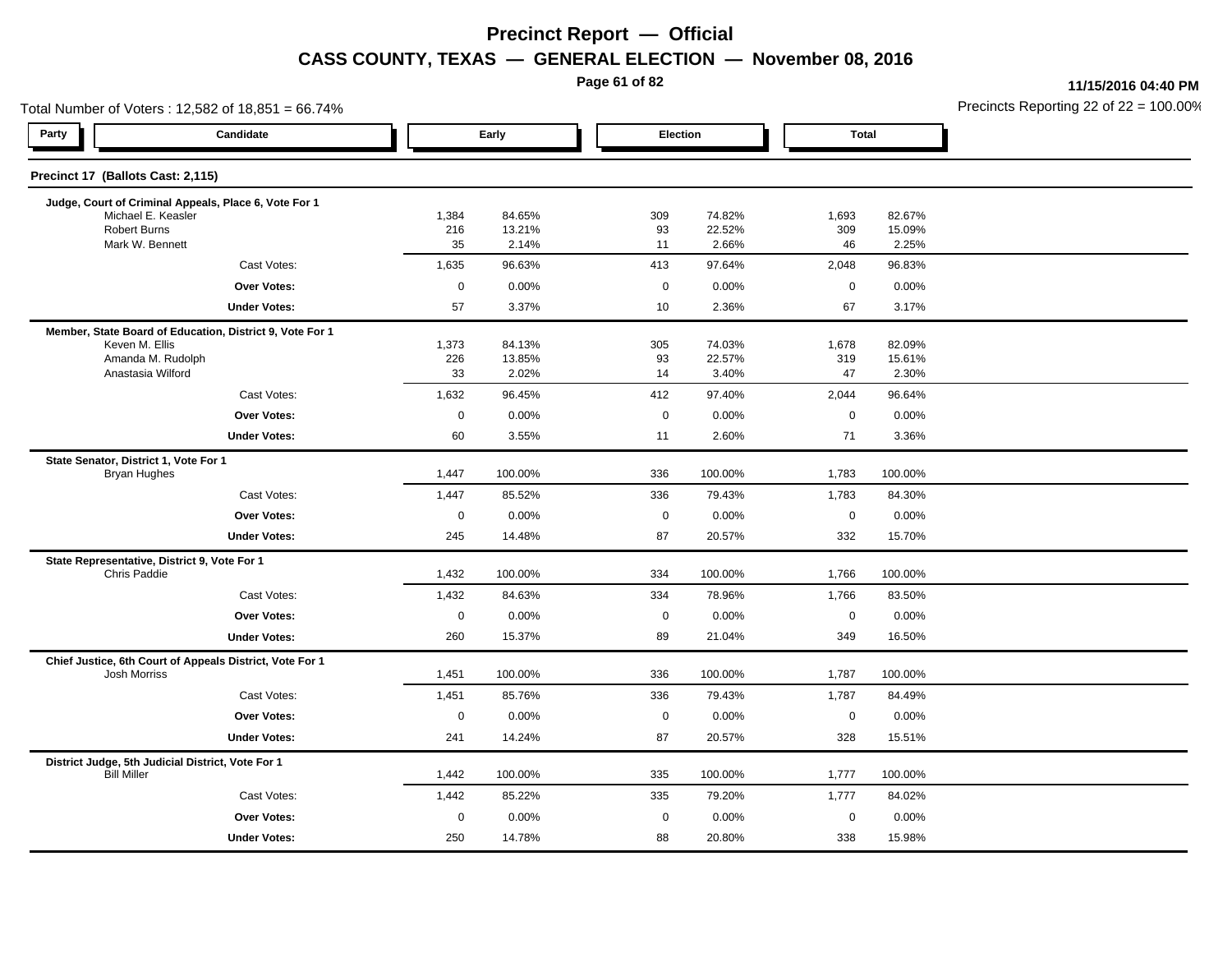**Page 62 of 82**

**11/15/2016 04:40 PM**

| Total Number of Voters: 12,582 of 18,851 = 66.74% |                                                                                               |             |         |                     |          |                  |         | Precincts Reporting 22 of $22 = 100.00$ |
|---------------------------------------------------|-----------------------------------------------------------------------------------------------|-------------|---------|---------------------|----------|------------------|---------|-----------------------------------------|
| Party                                             | Candidate                                                                                     |             | Early   |                     | Election | <b>Total</b>     |         |                                         |
| Precinct 17 (Ballots Cast: 2,115)                 |                                                                                               |             |         |                     |          |                  |         |                                         |
| Sheriff, Vote For 1                               |                                                                                               |             |         |                     |          |                  |         |                                         |
| Larry Rowe                                        |                                                                                               | 1,485       | 100.00% | 345                 | 100.00%  | 1,830            | 100.00% |                                         |
|                                                   | Cast Votes:                                                                                   | 1,485       | 87.77%  | 345                 | 81.56%   | 1,830            | 86.52%  |                                         |
|                                                   | Over Votes:                                                                                   | $\mathbf 0$ | 0.00%   | $\mathsf{O}\xspace$ | 0.00%    | $\boldsymbol{0}$ | 0.00%   |                                         |
|                                                   | <b>Under Votes:</b>                                                                           | 207         | 12.23%  | 78                  | 18.44%   | 285              | 13.48%  |                                         |
| Tax Assessor-Collector, Vote For 1<br>Angie Young |                                                                                               | 1,452       | 100.00% | 336                 | 100.00%  | 1,788            | 100.00% |                                         |
|                                                   | Cast Votes:                                                                                   | 1,452       | 85.82%  | 336                 | 79.43%   | 1,788            | 84.54%  |                                         |
|                                                   | Over Votes:                                                                                   | $\mathbf 0$ | 0.00%   | $\mathsf{O}\xspace$ | 0.00%    | $\mathbf 0$      | 0.00%   |                                         |
|                                                   | <b>Under Votes:</b>                                                                           | 240         | 14.18%  | 87                  | 20.57%   | 327              | 15.46%  |                                         |
| Constable, Precinct No. 4, Vote For 1<br>Don Rich |                                                                                               | 1,472       | 100.00% | 344                 | 100.00%  | 1,816            | 100.00% |                                         |
|                                                   | Cast Votes:                                                                                   | 1,472       | 87.00%  | 344                 | 81.32%   | 1,816            | 85.86%  |                                         |
|                                                   | Over Votes:                                                                                   | $\mathsf 0$ | 0.00%   | $\mathsf{O}\xspace$ | 0.00%    | $\boldsymbol{0}$ | 0.00%   |                                         |
|                                                   | <b>Under Votes:</b>                                                                           | 220         | 13.00%  | 79                  | 18.68%   | 299              | 14.14%  |                                         |
| <b>FOR</b>                                        | TEXARKANA COLLEGE DISTRICT, Vote For 1                                                        | 416         | 25.40%  | 113                 | 27.83%   | 529              | 25.88%  |                                         |
| <b>AGAINST</b>                                    |                                                                                               | 1,222       | 74.60%  | 293                 | 72.17%   | 1,515            | 74.12%  |                                         |
|                                                   | Cast Votes:                                                                                   | 1,638       | 96.81%  | 406                 | 95.98%   | 2,044            | 96.64%  |                                         |
|                                                   | <b>Over Votes:</b>                                                                            | $\mathbf 0$ | 0.00%   | 0                   | 0.00%    | $\mathbf 0$      | 0.00%   |                                         |
|                                                   | <b>Under Votes:</b>                                                                           | 54          | 3.19%   | 17                  | 4.02%    | 71               | 3.36%   |                                         |
|                                                   | COUNCILMAN, WARD 11 DISTRICT 3 UNEXPIRED TERM City Atlanta, Vote For 1<br>Randy M. Pennington | 122         | 100.00% | 32                  | 100.00%  | 154              | 100.00% |                                         |
|                                                   | Cast Votes:                                                                                   | 122         | 68.93%  | 32                  | 80.00%   | 154              | 70.97%  |                                         |
|                                                   | Over Votes:                                                                                   | $\mathbf 0$ | 0.00%   | $\mathbf 0$         | 0.00%    | $\mathbf 0$      | 0.00%   |                                         |
|                                                   | <b>Under Votes:</b>                                                                           | 55          | 31.07%  | 8                   | 20.00%   | 63               | 29.03%  |                                         |
| Proposition City Atlanta, Vote For 1              |                                                                                               |             |         |                     |          |                  |         |                                         |
| For                                               |                                                                                               | 478         | 50.16%  | 132                 | 55.23%   | 610              | 51.17%  |                                         |
| Against                                           |                                                                                               | 475         | 49.84%  | 107                 | 44.77%   | 582              | 48.83%  |                                         |
|                                                   | Cast Votes:                                                                                   | 953         | 96.17%  | 239                 | 95.22%   | 1,192            | 95.97%  |                                         |
|                                                   | Over Votes:                                                                                   | $\mathbf 0$ | 0.00%   | 0                   | 0.00%    | $\mathbf 0$      | 0.00%   |                                         |
|                                                   | <b>Under Votes:</b>                                                                           | 38          | 3.83%   | 12                  | 4.78%    | 50               | 4.03%   |                                         |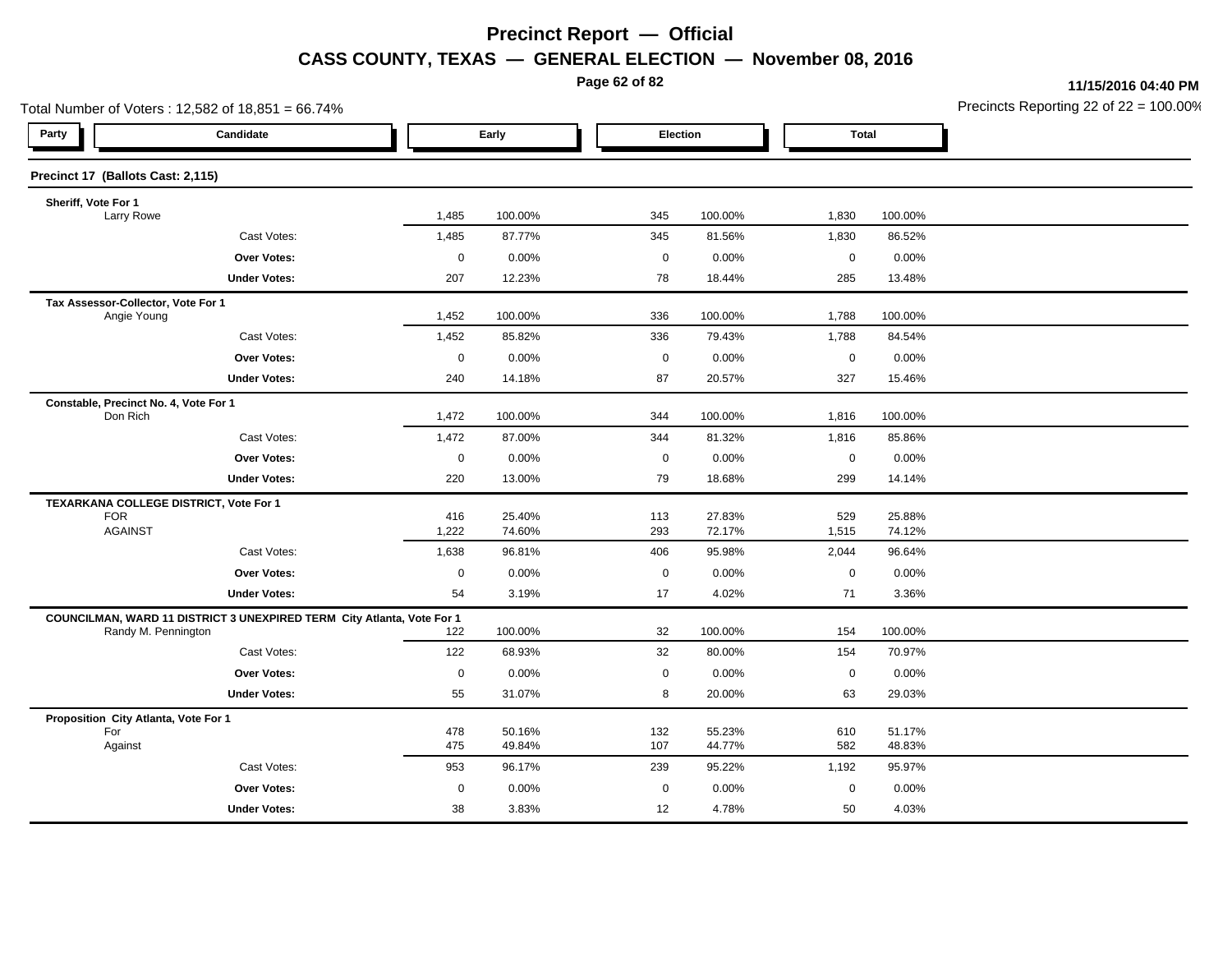**Page 63 of 82**

**11/15/2016 04:40 PM**

|                                          | Total Number of Voters: 12,582 of 18,851 = 66.74%    |                         |                |                            |                |                             |        | Precincts Reporting 22 of $22 = 100.00$ <sup>t</sup> |
|------------------------------------------|------------------------------------------------------|-------------------------|----------------|----------------------------|----------------|-----------------------------|--------|------------------------------------------------------|
| Party                                    | Candidate                                            |                         | Early          | Election                   |                | <b>Total</b>                |        |                                                      |
| Precinct 18 (Ballots Cast: 377)          |                                                      |                         |                |                            |                |                             |        |                                                      |
| Straight Party, Vote For 1               |                                                      |                         |                |                            |                |                             |        |                                                      |
| <b>Republican Party</b>                  |                                                      | 94                      | 93.07%         | 133                        | 93.01%         | 227                         | 93.03% |                                                      |
| Democratic Party                         |                                                      | 6                       | 5.94%          | 10                         | 6.99%          | 16                          | 6.56%  |                                                      |
| <b>Libertarian Party</b>                 |                                                      | $\Omega$<br>$\mathbf 1$ | 0.00%<br>0.99% | $\mathbf 0$<br>$\mathbf 0$ | 0.00%<br>0.00% | $\mathbf 0$<br>$\mathbf{1}$ | 0.00%  |                                                      |
| <b>Green Party</b>                       |                                                      |                         |                |                            |                |                             | 0.41%  |                                                      |
|                                          | Cast Votes:                                          | 101                     | 64.74%         | 143                        | 64.71%         | 244                         | 64.72% |                                                      |
|                                          | <b>Over Votes:</b>                                   | $\mathbf 0$             | 0.00%          | $\mathbf 0$                | $0.00\%$       | $\mathbf 0$                 | 0.00%  |                                                      |
|                                          | <b>Under Votes:</b>                                  | 55                      | 35.26%         | 78                         | 35.29%         | 133                         | 35.28% |                                                      |
| President and Vice President, Vote For 1 |                                                      |                         |                |                            |                |                             |        |                                                      |
|                                          | Donald J. Trump / Mike Pence                         | 145                     | 93.55%         | 200                        | 92.17%         | 345                         | 92.74% |                                                      |
|                                          | Hillary Clinton / Tim Kaine                          | 8                       | 5.16%          | 16                         | 7.37%          | 24                          | 6.45%  |                                                      |
|                                          | Gary Johnson / William Weld                          | $\Omega$                | 0.00%          | $\overline{1}$             | 0.46%          | $\overline{1}$              | 0.27%  |                                                      |
| Jill Stein / Ajamu Baraka                |                                                      | 1                       | 0.65%          | $\mathbf 0$                | 0.00%          | $\mathbf{1}$                | 0.27%  |                                                      |
| (W)                                      | DARRELL L. CASTLE/SCOTT N. BRADLEY                   | $\mathbf 0$             | 0.00%          | 0                          | 0.00%          | 0                           | 0.00%  |                                                      |
|                                          | TOM HOEFLING/STEVE SCHULIN (W)                       | $\mathbf 0$             | 0.00%          | $\pmb{0}$                  | 0.00%          | $\pmb{0}$                   | 0.00%  |                                                      |
|                                          | EVAN MCMULLIN/NATHAN JOHNSON (W)                     | -1                      | 0.65%          | $\mathbf 0$                | 0.00%          | $\mathbf{1}$                | 0.27%  |                                                      |
|                                          | Cast Votes:                                          | 155                     | 99.36%         | 217                        | 98.19%         | 372                         | 98.67% |                                                      |
|                                          | <b>Over Votes:</b>                                   | $\mathbf 0$             | 0.00%          | $\mathbf{0}$               | $0.00\%$       | $\mathbf 0$                 | 0.00%  |                                                      |
|                                          | <b>Under Votes:</b>                                  | $\mathbf{1}$            | 0.64%          | $\overline{4}$             | 1.81%          | 5                           | 1.33%  |                                                      |
|                                          | United States Representative, District 4, Vote For 1 |                         |                |                            |                |                             |        |                                                      |
| John Ratcliffe                           |                                                      | 137                     | 93.20%         | 190                        | 94.06%         | 327                         | 93.70% |                                                      |
| Cody Wommack                             |                                                      | 10                      | 6.80%          | 12                         | 5.94%          | 22                          | 6.30%  |                                                      |
|                                          | Cast Votes:                                          | 147                     | 94.23%         | 202                        | 91.40%         | 349                         | 92.57% |                                                      |
|                                          | <b>Over Votes:</b>                                   | $\mathbf 0$             | 0.00%          | $\mathbf 0$                | 0.00%          | $\mathbf 0$                 | 0.00%  |                                                      |
|                                          | <b>Under Votes:</b>                                  | 9                       | 5.77%          | 19                         | 8.60%          | 28                          | 7.43%  |                                                      |
| Railroad Commissioner, Vote For 1        |                                                      |                         |                |                            |                |                             |        |                                                      |
| Wayne Christian                          |                                                      | 140                     | 92.11%         | 180                        | 86.54%         | 320                         | 88.89% |                                                      |
| Grady Yarbrough                          |                                                      | 8                       | 5.26%          | 20                         | 9.62%          | 28                          | 7.78%  |                                                      |
| <b>Mark Miller</b>                       |                                                      | $\overline{2}$          | 1.32%          | 8                          | 3.85%          | 10                          | 2.78%  |                                                      |
| Martina Salinas                          |                                                      | $\overline{2}$          | 1.32%          | $\mathbf 0$                | 0.00%          | 2                           | 0.56%  |                                                      |
|                                          | Cast Votes:                                          | 152                     | 97.44%         | 208                        | 94.12%         | 360                         | 95.49% |                                                      |
|                                          | <b>Over Votes:</b>                                   | $\mathbf 0$             | 0.00%          | $\mathbf 0$                | 0.00%          | $\mathbf 0$                 | 0.00%  |                                                      |
|                                          | <b>Under Votes:</b>                                  | $\overline{4}$          | 2.56%          | 13                         | 5.88%          | 17                          | 4.51%  |                                                      |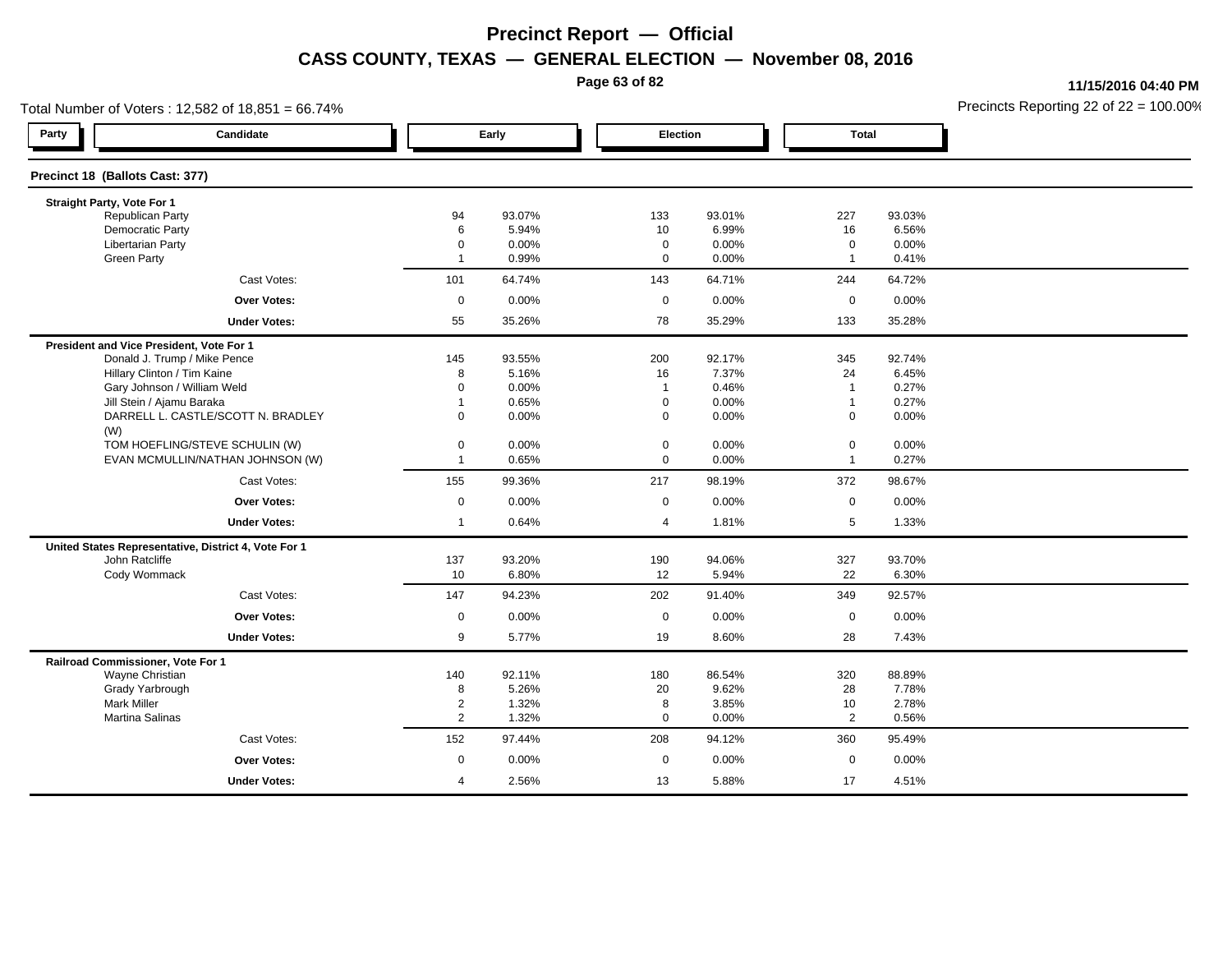**Page 64 of 82**

**11/15/2016 04:40 PM**

| Total Number of Voters: 12,582 of 18,851 = 66.74%     |                               | Precincts Reporting 22 of $22 = 100.00$ |                               |                 |                              |                 |  |
|-------------------------------------------------------|-------------------------------|-----------------------------------------|-------------------------------|-----------------|------------------------------|-----------------|--|
| Party<br>Candidate                                    |                               | Early                                   | Election                      |                 | <b>Total</b>                 |                 |  |
| Precinct 18 (Ballots Cast: 377)                       |                               |                                         |                               |                 |                              |                 |  |
| Justice, Supreme Court, Place 3, Vote For 1           |                               |                                         |                               |                 |                              |                 |  |
| Debra Lehrmann<br>Mike Westergren                     | 139<br>8                      | 92.05%<br>5.30%                         | 183<br>19                     | 87.98%<br>9.13% | 322<br>27                    | 89.69%<br>7.52% |  |
| <b>Kathie Glass</b>                                   | 3                             | 1.99%                                   | 6                             | 2.88%           | 9                            | 2.51%           |  |
| Rodolfo Rivera Munoz                                  | $\overline{1}$                | 0.66%                                   | $\mathbf 0$                   | 0.00%           | $\mathbf{1}$                 | 0.28%           |  |
| Cast Votes:                                           | 151                           | 96.79%                                  | 208                           | 94.12%          | 359                          | 95.23%          |  |
| <b>Over Votes:</b>                                    | $\mathsf{O}\xspace$           | 0.00%                                   | $\mathsf 0$                   | 0.00%           | $\mathsf{O}\xspace$          | 0.00%           |  |
| <b>Under Votes:</b>                                   | $5\phantom{.0}$               | 3.21%                                   | 13                            | 5.88%           | 18                           | 4.77%           |  |
| Justice, Supreme Court, Place 5, Vote For 1           |                               |                                         |                               |                 |                              |                 |  |
| Paul Green                                            | 138                           | 93.24%                                  | 187                           | 90.78%          | 325                          | 91.81%          |  |
| Dori Contreras Garza                                  | $\overline{7}$                | 4.73%                                   | 16                            | 7.77%           | 23                           | 6.50%           |  |
| Tom Oxford                                            | $\overline{2}$                | 1.35%                                   | 3                             | 1.46%           | $\overline{5}$               | 1.41%           |  |
| Charles E. Waterbury                                  | $\overline{1}$                | 0.68%                                   | $\mathsf 0$                   | 0.00%           | $\mathbf{1}$                 | 0.28%           |  |
| Cast Votes:                                           | 148                           | 94.87%                                  | 206                           | 93.21%          | 354                          | 93.90%          |  |
| Over Votes:                                           | $\mathbf 0$                   | 0.00%                                   | $\mathbf 0$                   | 0.00%           | 0                            | 0.00%           |  |
| <b>Under Votes:</b>                                   | 8                             | 5.13%                                   | 15                            | 6.79%           | 23                           | 6.10%           |  |
| Justice, Supreme Court, Place 9, Vote For 1           |                               |                                         |                               |                 |                              |                 |  |
| Eva Guzman                                            | 137                           | 93.20%                                  | 182                           | 87.50%          | 319                          | 89.86%          |  |
| Savannah Robinson<br>Don Fulton                       | 8<br>$\overline{1}$           | 5.44%<br>0.68%                          | 20                            | 9.62%           | 28                           | 7.89%           |  |
| Jim Chisholm                                          | $\overline{1}$                | 0.68%                                   | 3<br>3                        | 1.44%<br>1.44%  | 4<br>4                       | 1.13%<br>1.13%  |  |
| Cast Votes:                                           | 147                           | 94.23%                                  | 208                           | 94.12%          | 355                          | 94.16%          |  |
|                                                       |                               |                                         |                               |                 |                              |                 |  |
| <b>Over Votes:</b>                                    | $\mathbf 0$                   | 0.00%                                   | $\mathbf 0$                   | 0.00%           | $\mathbf 0$                  | 0.00%           |  |
| <b>Under Votes:</b>                                   | 9                             | 5.77%                                   | 13                            | 5.88%           | 22                           | 5.84%           |  |
| Judge, Court of Criminal Appeals, Place 2, Vote For 1 | 138                           | 93.88%                                  | 184                           | 89.32%          |                              | 91.22%          |  |
| Mary Lou Keel<br>Lawrence "Larry" Meyers              | 8                             | 5.44%                                   | 19                            | 9.22%           | 322<br>27                    | 7.65%           |  |
| Mark Ash                                              | $\mathbf 0$                   | 0.00%                                   | 3                             | 1.46%           | 3                            | 0.85%           |  |
| Adam King Blackwell Reposa                            | $\overline{1}$                | 0.68%                                   | $\mathbf 0$                   | 0.00%           | $\mathbf{1}$                 | 0.28%           |  |
| Cast Votes:                                           | 147                           | 94.23%                                  | 206                           | 93.21%          | 353                          | 93.63%          |  |
| <b>Over Votes:</b>                                    | $\mathbf 0$                   | 0.00%                                   | $\mathbf 0$                   | 0.00%           | $\mathbf 0$                  | 0.00%           |  |
| <b>Under Votes:</b>                                   | 9                             | 5.77%                                   | 15                            | 6.79%           | 24                           | 6.37%           |  |
| Judge, Court of Criminal Appeals, Place 5, Vote For 1 |                               |                                         |                               |                 |                              |                 |  |
| Scott Walker                                          | 137                           | 93.20%                                  | 188                           | 90.82%          | 325                          | 91.81%          |  |
| Betsy Johnson                                         | 9                             | 6.12%                                   | 18                            | 8.70%           | 27                           | 7.63%           |  |
| William Bryan Strange, III<br>Judith Sanders-Castro   | $\mathbf 0$<br>$\overline{1}$ | 0.00%<br>0.68%                          | $\overline{1}$<br>$\mathbf 0$ | 0.48%<br>0.00%  | $\mathbf{1}$<br>$\mathbf{1}$ | 0.28%<br>0.28%  |  |
|                                                       |                               |                                         |                               |                 |                              |                 |  |
| Cast Votes:                                           | 147                           | 94.23%                                  | 207                           | 93.67%          | 354                          | 93.90%          |  |
| Over Votes:                                           | $\mathbf 0$                   | 0.00%                                   | $\mathbf 0$                   | 0.00%           | $\mathbf 0$                  | 0.00%           |  |
| <b>Under Votes:</b>                                   | 9                             | 5.77%                                   | 14                            | 6.33%           | 23                           | 6.10%           |  |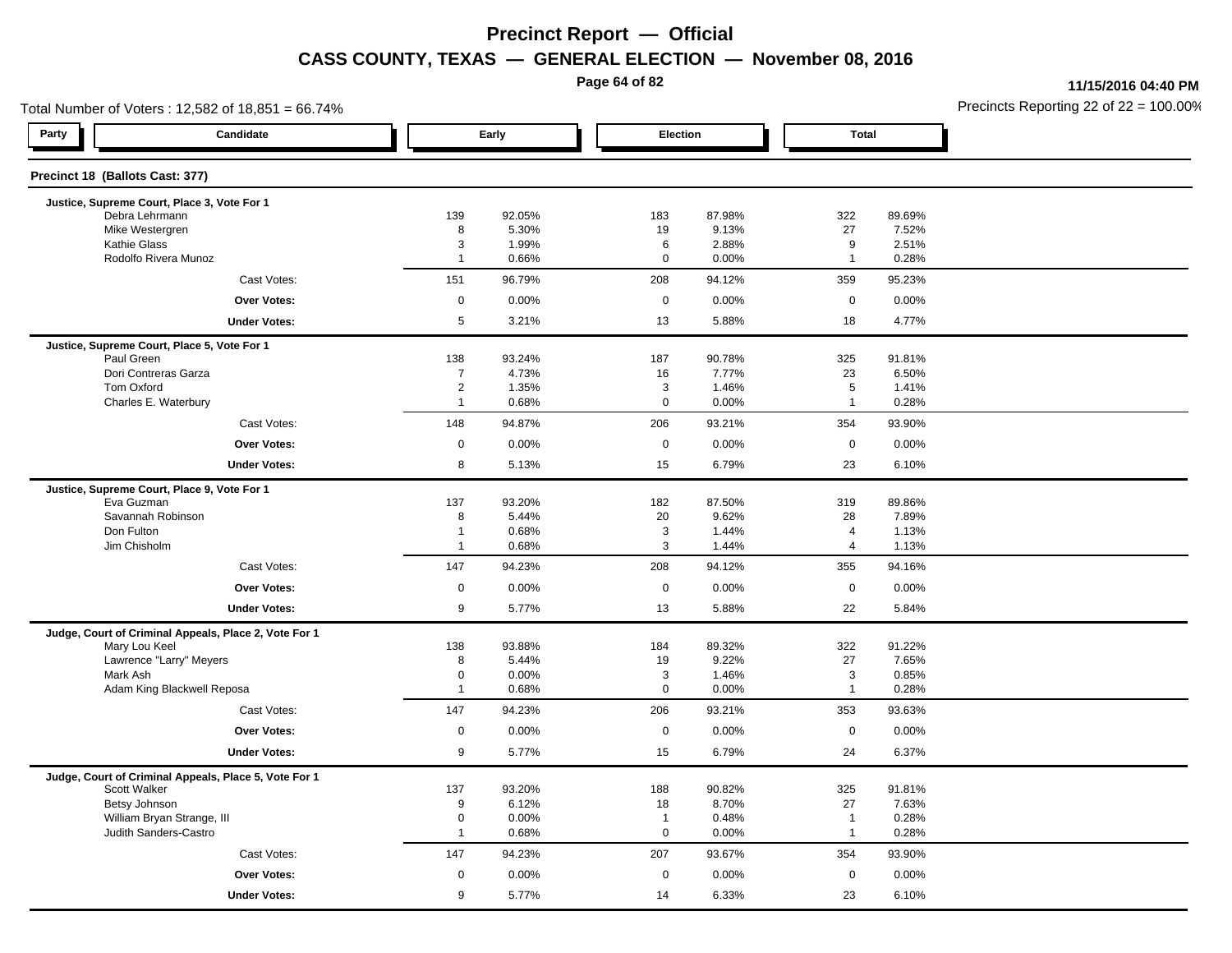**Page 65 of 82**

**11/15/2016 04:40 PM**

| Total Number of Voters: 12,582 of 18,851 = 66.74%                       |                    |                 |                    |                 |                      |                 | Precincts Reporting 22 of $22 = 100.00$ |
|-------------------------------------------------------------------------|--------------------|-----------------|--------------------|-----------------|----------------------|-----------------|-----------------------------------------|
| Party<br>Candidate                                                      |                    | Early           |                    | Election        | <b>Total</b>         |                 |                                         |
| Precinct 18 (Ballots Cast: 377)                                         |                    |                 |                    |                 |                      |                 |                                         |
| Judge, Court of Criminal Appeals, Place 6, Vote For 1                   |                    |                 |                    |                 |                      |                 |                                         |
| Michael E. Keasler<br><b>Robert Burns</b>                               | 140<br>9           | 93.33%<br>6.00% | 184<br>18          | 89.76%<br>8.78% | 324<br>27            | 91.27%<br>7.61% |                                         |
| Mark W. Bennett                                                         | $\mathbf{1}$       | 0.67%           | 3                  | 1.46%           | $\overline{4}$       | 1.13%           |                                         |
| Cast Votes:                                                             | 150                | 96.15%          | 205                | 92.76%          | 355                  | 94.16%          |                                         |
| <b>Over Votes:</b>                                                      | $\mathbf 0$        | 0.00%           | $\mathbf 0$        | 0.00%           | $\mathbf 0$          | 0.00%           |                                         |
| <b>Under Votes:</b>                                                     | 6                  | 3.85%           | 16                 | 7.24%           | 22                   | 5.84%           |                                         |
| Member, State Board of Education, District 9, Vote For 1                |                    |                 |                    |                 |                      |                 |                                         |
| Keven M. Ellis                                                          | 138                | 92.00%          | 178                | 87.25%          | 316                  | 89.27%          |                                         |
| Amanda M. Rudolph<br>Anastasia Wilford                                  | 11<br>$\mathbf{1}$ | 7.33%<br>0.67%  | 23<br>$\mathbf{3}$ | 11.27%<br>1.47% | 34<br>$\overline{4}$ | 9.60%<br>1.13%  |                                         |
| Cast Votes:                                                             | 150                | 96.15%          | 204                | 92.31%          | 354                  | 93.90%          |                                         |
| <b>Over Votes:</b>                                                      | $\mathsf 0$        | 0.00%           | $\mathbf 0$        | 0.00%           | $\mathbf 0$          | 0.00%           |                                         |
| <b>Under Votes:</b>                                                     | 6                  | 3.85%           | 17                 | 7.69%           | 23                   | 6.10%           |                                         |
| State Senator, District 1, Vote For 1                                   |                    |                 |                    |                 |                      |                 |                                         |
| <b>Bryan Hughes</b>                                                     | 144                | 100.00%         | 195                | 100.00%         | 339                  | 100.00%         |                                         |
| Cast Votes:                                                             | 144                | 92.31%          | 195                | 88.24%          | 339                  | 89.92%          |                                         |
| <b>Over Votes:</b>                                                      | $\mathbf 0$        | 0.00%           | $\mathbf 0$        | 0.00%           | $\pmb{0}$            | 0.00%           |                                         |
| <b>Under Votes:</b>                                                     | 12                 | 7.69%           | 26                 | 11.76%          | 38                   | 10.08%          |                                         |
| State Representative, District 9, Vote For 1<br>Chris Paddie            | 142                | 100.00%         | 195                | 100.00%         | 337                  | 100.00%         |                                         |
| Cast Votes:                                                             | 142                | 91.03%          | 195                | 88.24%          | 337                  | 89.39%          |                                         |
| <b>Over Votes:</b>                                                      | $\mathbf 0$        | 0.00%           | $\mathbf 0$        | 0.00%           | $\pmb{0}$            | 0.00%           |                                         |
| <b>Under Votes:</b>                                                     | 14                 | 8.97%           | 26                 | 11.76%          | 40                   | 10.61%          |                                         |
| Chief Justice, 6th Court of Appeals District, Vote For 1                |                    |                 |                    |                 |                      |                 |                                         |
| Josh Morriss                                                            | 142                | 100.00%         | 196                | 100.00%         | 338                  | 100.00%         |                                         |
| Cast Votes:                                                             | 142                | 91.03%          | 196                | 88.69%          | 338                  | 89.66%          |                                         |
| <b>Over Votes:</b>                                                      | $\mathbf 0$        | 0.00%           | $\mathbf 0$        | 0.00%           | $\mathbf 0$          | 0.00%           |                                         |
| <b>Under Votes:</b>                                                     | 14                 | 8.97%           | 25                 | 11.31%          | 39                   | 10.34%          |                                         |
| District Judge, 5th Judicial District, Vote For 1<br><b>Bill Miller</b> | 140                | 100.00%         | 196                | 100.00%         | 336                  | 100.00%         |                                         |
| Cast Votes:                                                             | 140                | 89.74%          | 196                | 88.69%          | 336                  | 89.12%          |                                         |
| <b>Over Votes:</b>                                                      | $\mathbf 0$        | 0.00%           | $\mathbf 0$        | 0.00%           | $\mathbf 0$          | 0.00%           |                                         |
| <b>Under Votes:</b>                                                     | 16                 | 10.26%          | 25                 | 11.31%          | 41                   | 10.88%          |                                         |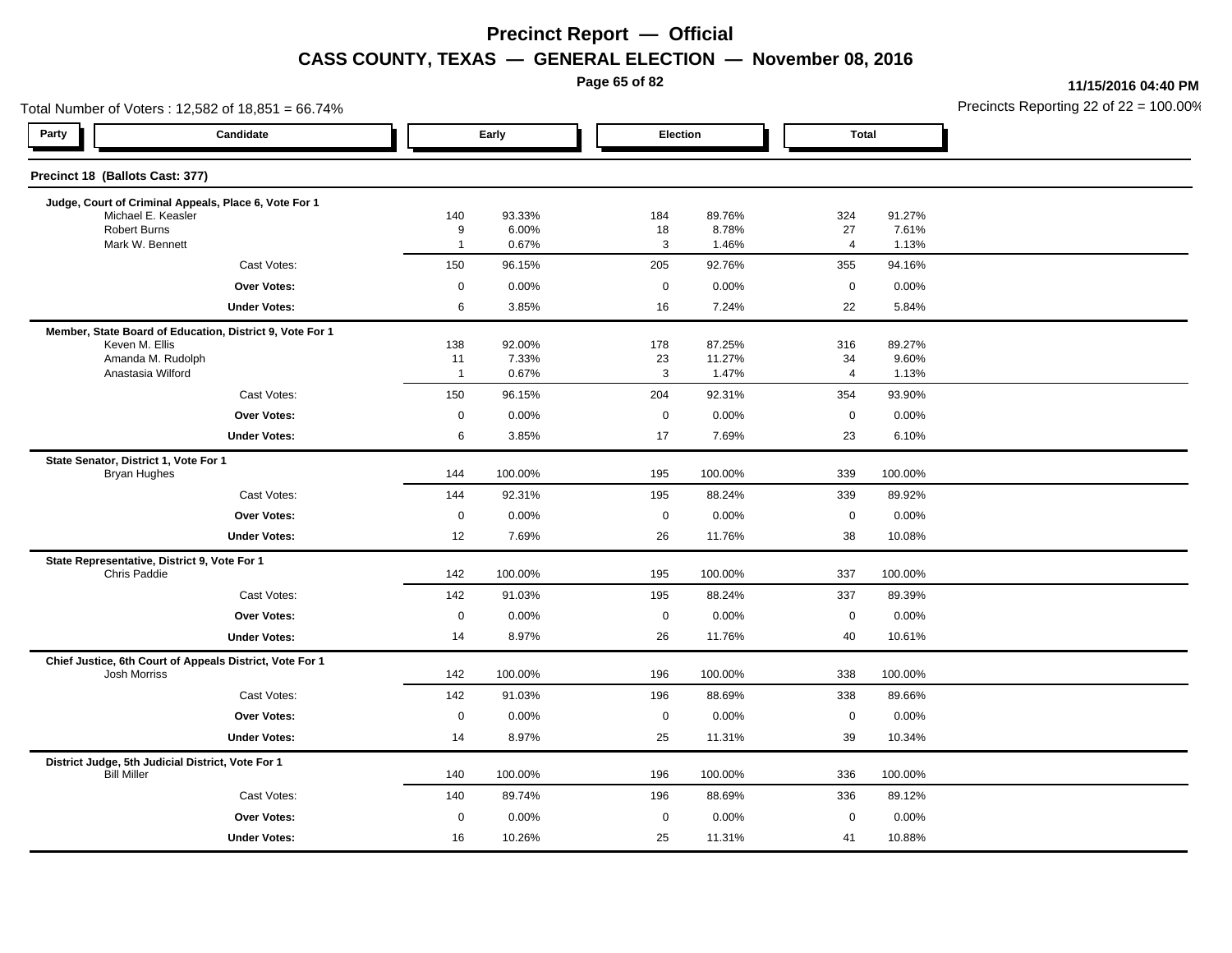**Page 66 of 82**

**11/15/2016 04:40 PM**

| Total Number of Voters: 12,582 of 18,851 = 66.74% |                                        |             |                  |             |                  |             |                  | Precincts Reporting 22 of 22 = 100.00 |
|---------------------------------------------------|----------------------------------------|-------------|------------------|-------------|------------------|-------------|------------------|---------------------------------------|
| Party                                             | Candidate                              |             | Early            |             | Election         |             | <b>Total</b>     |                                       |
| Precinct 18 (Ballots Cast: 377)                   |                                        |             |                  |             |                  |             |                  |                                       |
| Sheriff, Vote For 1<br>Larry Rowe                 |                                        | 144         | 100.00%          | 205         | 100.00%          | 349         | 100.00%          |                                       |
|                                                   | Cast Votes:                            | 144         | 92.31%           | 205         | 92.76%           | 349         | 92.57%           |                                       |
|                                                   | Over Votes:                            | $\mathbf 0$ | 0.00%            | $\mathbf 0$ | 0.00%            | $\mathbf 0$ | 0.00%            |                                       |
|                                                   | <b>Under Votes:</b>                    | 12          | 7.69%            | 16          | 7.24%            | 28          | 7.43%            |                                       |
| Tax Assessor-Collector, Vote For 1<br>Angie Young |                                        | 141         | 100.00%          | 201         | 100.00%          | 342         | 100.00%          |                                       |
|                                                   | Cast Votes:                            | 141         | 90.38%           | 201         | 90.95%           | 342         | 90.72%           |                                       |
|                                                   | <b>Over Votes:</b>                     | $\mathbf 0$ | 0.00%            | $\mathbf 0$ | 0.00%            | $\mathbf 0$ | 0.00%            |                                       |
|                                                   | <b>Under Votes:</b>                    | 15          | 9.62%            | 20          | 9.05%            | 35          | 9.28%            |                                       |
| Constable, Precinct No. 4, Vote For 1<br>Don Rich |                                        | 143         | 100.00%          | 203         | 100.00%          | 346         | 100.00%          |                                       |
|                                                   | Cast Votes:                            | 143         | 91.67%           | 203         | 91.86%           | 346         | 91.78%           |                                       |
|                                                   | Over Votes:                            | $\mathbf 0$ | 0.00%            | 0           | 0.00%            | 0           | 0.00%            |                                       |
|                                                   | <b>Under Votes:</b>                    | 13          | 8.33%            | 18          | 8.14%            | 31          | 8.22%            |                                       |
| <b>FOR</b><br><b>AGAINST</b>                      | TEXARKANA COLLEGE DISTRICT, Vote For 1 | 28<br>122   | 18.67%<br>81.33% | 36<br>173   | 17.22%<br>82.78% | 64<br>295   | 17.83%<br>82.17% |                                       |
|                                                   | Cast Votes:                            | 150         | 96.15%           | 209         | 94.57%           | 359         | 95.23%           |                                       |
|                                                   | <b>Over Votes:</b>                     | $\mathbf 0$ | 0.00%            | $\mathbf 0$ | 0.00%            | 0           | $0.00\%$         |                                       |
|                                                   | <b>Under Votes:</b>                    | 6           | 3.85%            | 12          | 5.43%            | 18          | 4.77%            |                                       |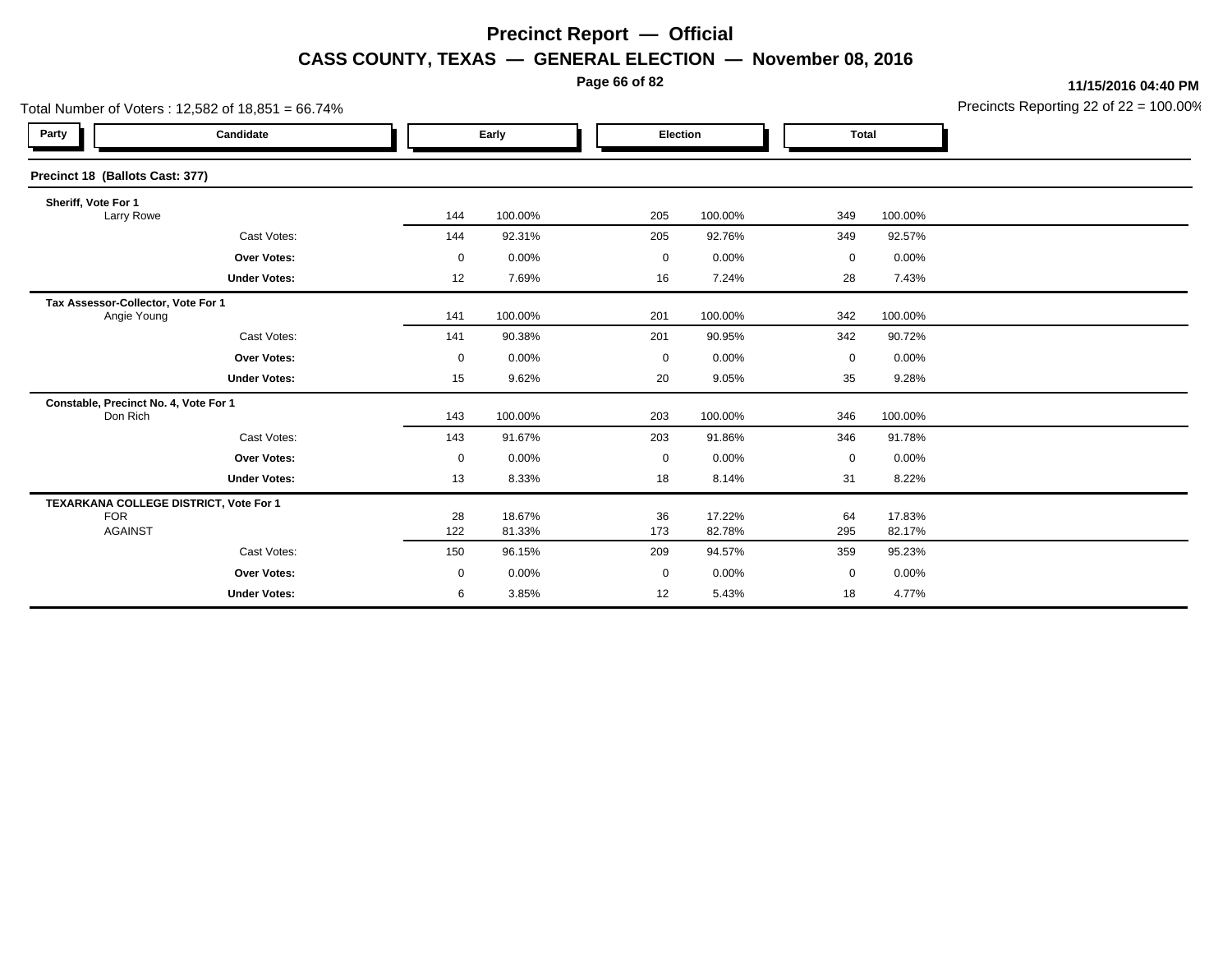**Page 67 of 82**

**11/15/2016 04:40 PM**

| Total Number of Voters: 12,582 of 18,851 = 66.74% |                                                      |                |        |                |          |                |        | Precincts Reporting 22 of $22 = 100.00$ <sup>t</sup> |
|---------------------------------------------------|------------------------------------------------------|----------------|--------|----------------|----------|----------------|--------|------------------------------------------------------|
| Party                                             | Candidate                                            | Early          |        | Election       |          | <b>Total</b>   |        |                                                      |
| Precinct 19 (Ballots Cast: 325)                   |                                                      |                |        |                |          |                |        |                                                      |
| Straight Party, Vote For 1                        |                                                      |                |        |                |          |                |        |                                                      |
| <b>Republican Party</b>                           |                                                      | 59             | 84.29% | 147            | 90.74%   | 206            | 88.79% |                                                      |
| Democratic Party                                  |                                                      | 10             | 14.29% | 14             | 8.64%    | 24             | 10.34% |                                                      |
| <b>Libertarian Party</b>                          |                                                      | $\overline{1}$ | 1.43%  | $\overline{1}$ | 0.62%    | $\overline{2}$ | 0.86%  |                                                      |
| <b>Green Party</b>                                |                                                      | $\mathbf 0$    | 0.00%  | $\mathbf 0$    | 0.00%    | $\mathbf 0$    | 0.00%  |                                                      |
|                                                   | Cast Votes:                                          | 70             | 67.31% | 162            | 73.30%   | 232            | 71.38% |                                                      |
|                                                   | Over Votes:                                          | $\mathbf 0$    | 0.00%  | $\mathbf 0$    | 0.00%    | $\mathbf 0$    | 0.00%  |                                                      |
|                                                   | <b>Under Votes:</b>                                  | 34             | 32.69% | 59             | 26.70%   | 93             | 28.62% |                                                      |
| President and Vice President, Vote For 1          |                                                      |                |        |                |          |                |        |                                                      |
|                                                   | Donald J. Trump / Mike Pence                         | 87             | 87.00% | 196            | 89.91%   | 283            | 88.99% |                                                      |
|                                                   | Hillary Clinton / Tim Kaine                          | 12             | 12.00% | 18             | 8.26%    | 30             | 9.43%  |                                                      |
|                                                   | Gary Johnson / William Weld                          | $\mathbf{1}$   | 1.00%  | $\overline{2}$ | 0.92%    | 3              | 0.94%  |                                                      |
|                                                   | Jill Stein / Ajamu Baraka                            | $\mathbf 0$    | 0.00%  | $\overline{1}$ | 0.46%    | $\mathbf{1}$   | 0.31%  |                                                      |
| (W)                                               | DARRELL L. CASTLE/SCOTT N. BRADLEY                   | $\mathbf 0$    | 0.00%  | $\mathbf 0$    | 0.00%    | $\mathbf 0$    | 0.00%  |                                                      |
|                                                   | TOM HOEFLING/STEVE SCHULIN (W)                       | $\mathbf 0$    | 0.00%  | $\mathbf 0$    | $0.00\%$ | $\mathbf 0$    | 0.00%  |                                                      |
|                                                   | EVAN MCMULLIN/NATHAN JOHNSON (W)                     | $\mathbf 0$    | 0.00%  | $\overline{1}$ | 0.46%    | $\mathbf{1}$   | 0.31%  |                                                      |
|                                                   | Cast Votes:                                          | 100            | 96.15% | 218            | 98.64%   | 318            | 97.85% |                                                      |
|                                                   | Over Votes:                                          | $\mathbf 0$    | 0.00%  | $\mathbf 0$    | 0.00%    | $\mathbf 0$    | 0.00%  |                                                      |
|                                                   | <b>Under Votes:</b>                                  | 4              | 3.85%  | 3              | 1.36%    | $\overline{7}$ | 2.15%  |                                                      |
|                                                   | United States Representative, District 4, Vote For 1 |                |        |                |          |                |        |                                                      |
| John Ratcliffe                                    |                                                      | 86             | 96.63% | 199            | 95.22%   | 285            | 95.64% |                                                      |
| Cody Wommack                                      |                                                      | 3              | 3.37%  | 10             | 4.78%    | 13             | 4.36%  |                                                      |
|                                                   | Cast Votes:                                          | 89             | 85.58% | 209            | 94.57%   | 298            | 91.69% |                                                      |
|                                                   | <b>Over Votes:</b>                                   | $\mathbf 0$    | 0.00%  | $\mathbf 0$    | 0.00%    | $\mathbf 0$    | 0.00%  |                                                      |
|                                                   | <b>Under Votes:</b>                                  | 15             | 14.42% | 12             | 5.43%    | 27             | 8.31%  |                                                      |
| Railroad Commissioner, Vote For 1                 |                                                      |                |        |                |          |                |        |                                                      |
| Wayne Christian                                   |                                                      | 85             | 84.16% | 185            | 86.85%   | 270            | 85.99% |                                                      |
| Grady Yarbrough                                   |                                                      | 12             | 11.88% | 18             | 8.45%    | 30             | 9.55%  |                                                      |
| <b>Mark Miller</b>                                |                                                      | 3              | 2.97%  | 9              | 4.23%    | 12             | 3.82%  |                                                      |
| Martina Salinas                                   |                                                      | $\mathbf 1$    | 0.99%  | $\mathbf 1$    | 0.47%    | $\overline{2}$ | 0.64%  |                                                      |
|                                                   | Cast Votes:                                          | 101            | 97.12% | 213            | 96.38%   | 314            | 96.62% |                                                      |
|                                                   | Over Votes:                                          | $\mathbf 0$    | 0.00%  | $\mathbf 0$    | 0.00%    | $\mathbf 0$    | 0.00%  |                                                      |
|                                                   | <b>Under Votes:</b>                                  | 3              | 2.88%  | 8              | 3.62%    | 11             | 3.38%  |                                                      |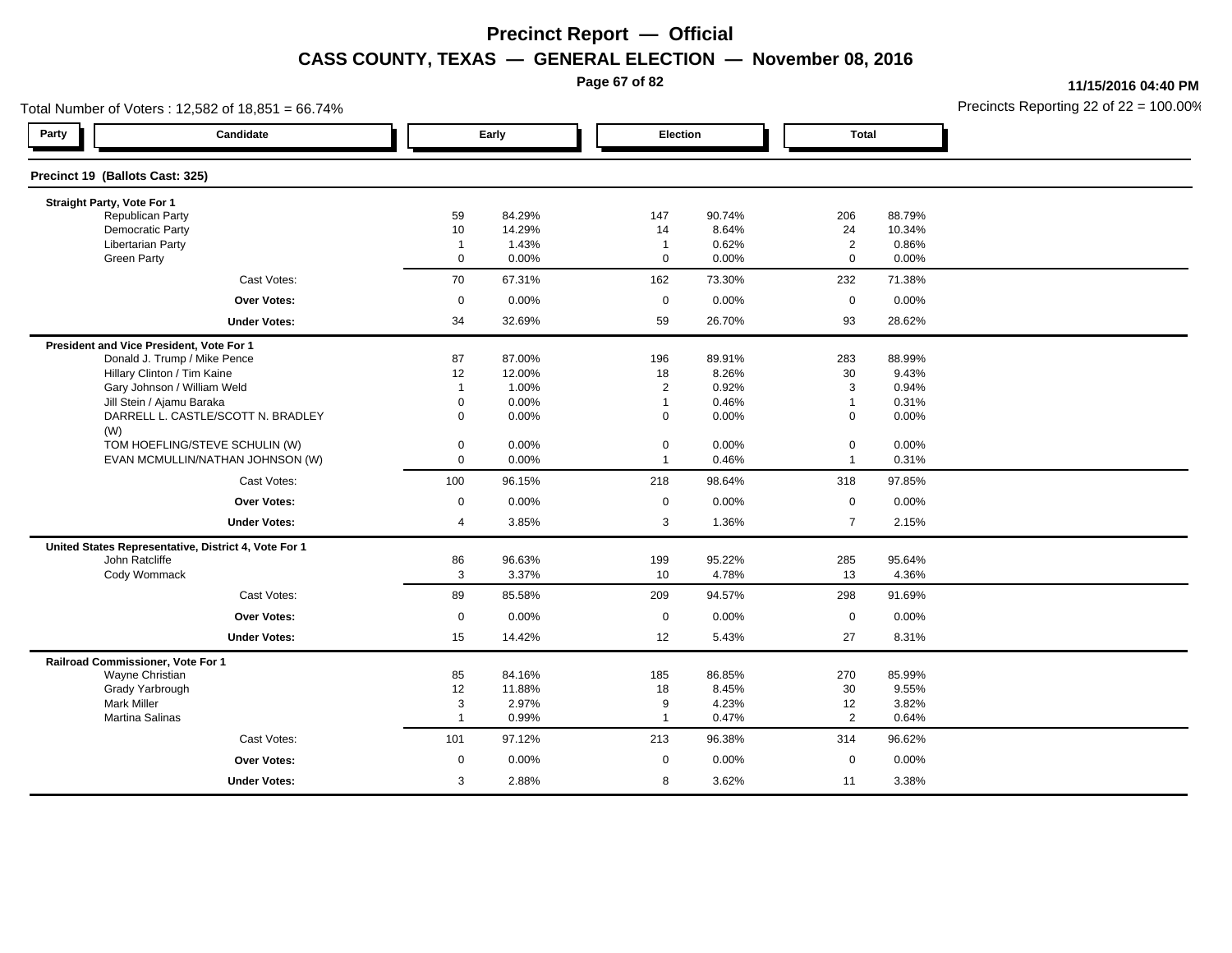**Page 68 of 82**

**11/15/2016 04:40 PM**

| Total Number of Voters: 12,582 of 18,851 = 66.74%         |                             |                  | Precincts Reporting 22 of 22 = 100.00 |                  |                              |                  |  |
|-----------------------------------------------------------|-----------------------------|------------------|---------------------------------------|------------------|------------------------------|------------------|--|
| Party<br>Candidate                                        |                             | Early            | Election                              |                  | <b>Total</b>                 |                  |  |
| Precinct 19 (Ballots Cast: 325)                           |                             |                  |                                       |                  |                              |                  |  |
| Justice, Supreme Court, Place 3, Vote For 1               |                             |                  |                                       |                  |                              |                  |  |
| Debra Lehrmann<br>Mike Westergren                         | 83<br>13                    | 85.57%<br>13.40% | 187<br>22                             | 86.98%<br>10.23% | 270<br>35                    | 86.54%<br>11.22% |  |
| Kathie Glass                                              | $\overline{1}$              | 1.03%            | $\sqrt{5}$                            | 2.33%            | 6                            | 1.92%            |  |
| Rodolfo Rivera Munoz                                      | $\mathsf 0$                 | 0.00%            | $\mathbf{1}$                          | 0.47%            | $\mathbf{1}$                 | 0.32%            |  |
| Cast Votes:                                               | 97                          | 93.27%           | 215                                   | 97.29%           | 312                          | 96.00%           |  |
| <b>Over Votes:</b>                                        | $\mathbf 0$                 | 0.00%            | $\mathbf 0$                           | 0.00%            | $\mathbf 0$                  | 0.00%            |  |
| <b>Under Votes:</b>                                       | $\overline{7}$              | 6.73%            | 6                                     | 2.71%            | 13                           | 4.00%            |  |
| Justice, Supreme Court, Place 5, Vote For 1               |                             |                  |                                       |                  |                              |                  |  |
| Paul Green                                                | 86                          | 86.87%           | 188                                   | 88.68%           | 274                          | 88.10%           |  |
| Dori Contreras Garza                                      | 12                          | 12.12%           | 18                                    | 8.49%            | 30                           | 9.65%            |  |
| Tom Oxford<br>Charles E. Waterbury                        | $\mathbf{1}$<br>$\mathbf 0$ | 1.01%<br>0.00%   | $\overline{4}$<br>$\overline{2}$      | 1.89%<br>0.94%   | $\sqrt{5}$<br>$\overline{2}$ | 1.61%<br>0.64%   |  |
| Cast Votes:                                               | 99                          | 95.19%           | 212                                   | 95.93%           | 311                          | 95.69%           |  |
| <b>Over Votes:</b>                                        | $\mathbf 0$                 | 0.00%            | $\mathbf 0$                           | 0.00%            | $\mathbf 0$                  | 0.00%            |  |
| <b>Under Votes:</b>                                       | $5\phantom{.0}$             | 4.81%            | 9                                     | 4.07%            | 14                           | 4.31%            |  |
|                                                           |                             |                  |                                       |                  |                              |                  |  |
| Justice, Supreme Court, Place 9, Vote For 1<br>Eva Guzman | 83                          | 83.84%           | 189                                   | 88.32%           | 272                          | 86.90%           |  |
| Savannah Robinson                                         | 14                          | 14.14%           | 18                                    | 8.41%            | 32                           | 10.22%           |  |
| Don Fulton                                                | $\overline{2}$              | 2.02%            | $\overline{4}$                        | 1.87%            | 6                            | 1.92%            |  |
| Jim Chisholm                                              | $\mathbf 0$                 | 0.00%            | 3                                     | 1.40%            | 3                            | 0.96%            |  |
| Cast Votes:                                               | 99                          | 95.19%           | 214                                   | 96.83%           | 313                          | 96.31%           |  |
| Over Votes:                                               | $\mathbf 0$                 | 0.00%            | $\mathbf 0$                           | 0.00%            | $\mathbf 0$                  | 0.00%            |  |
| <b>Under Votes:</b>                                       | $5\phantom{.0}$             | 4.81%            | $\overline{7}$                        | 3.17%            | 12                           | 3.69%            |  |
| Judge, Court of Criminal Appeals, Place 2, Vote For 1     |                             |                  |                                       |                  |                              |                  |  |
| Mary Lou Keel                                             | 85                          | 85.86%           | 190                                   | 89.20%           | 275                          | 88.14%           |  |
| Lawrence "Larry" Meyers                                   | 13                          | 13.13%           | 17                                    | 7.98%            | 30                           | 9.62%            |  |
| Mark Ash                                                  | $\overline{1}$              | 1.01%            | $\sqrt{5}$                            | 2.35%            | 6                            | 1.92%            |  |
| Adam King Blackwell Reposa                                | $\mathbf 0$                 | 0.00%            | $\overline{1}$                        | 0.47%            | $\mathbf{1}$                 | 0.32%            |  |
| Cast Votes:                                               | 99                          | 95.19%           | 213                                   | 96.38%           | 312                          | 96.00%           |  |
| Over Votes:                                               | $\mathbf 0$                 | 0.00%            | $\mathbf 0$                           | 0.00%            | $\mathsf 0$                  | 0.00%            |  |
| <b>Under Votes:</b>                                       | 5                           | 4.81%            | 8                                     | 3.62%            | 13                           | 4.00%            |  |
| Judge, Court of Criminal Appeals, Place 5, Vote For 1     |                             |                  |                                       |                  |                              |                  |  |
| Scott Walker                                              | 84                          | 84.85%           | 189                                   | 87.50%           | 273                          | 86.67%           |  |
| Betsy Johnson<br>William Bryan Strange, III               | 14<br>$\overline{1}$        | 14.14%<br>1.01%  | 22<br>$\mathsf 3$                     | 10.19%<br>1.39%  | 36<br>$\overline{4}$         | 11.43%<br>1.27%  |  |
| Judith Sanders-Castro                                     | $\mathbf 0$                 | 0.00%            | $\overline{2}$                        | 0.93%            | $\overline{2}$               | 0.63%            |  |
| Cast Votes:                                               | 99                          |                  | 216                                   |                  |                              |                  |  |
|                                                           |                             | 95.19%           |                                       | 97.74%           | 315                          | 96.92%           |  |
| <b>Over Votes:</b>                                        | $\mathbf 0$                 | 0.00%            | $\mathbf 0$                           | $0.00\%$         | $\mathbf 0$                  | 0.00%            |  |
| <b>Under Votes:</b>                                       | 5                           | 4.81%            | 5                                     | 2.26%            | 10                           | 3.08%            |  |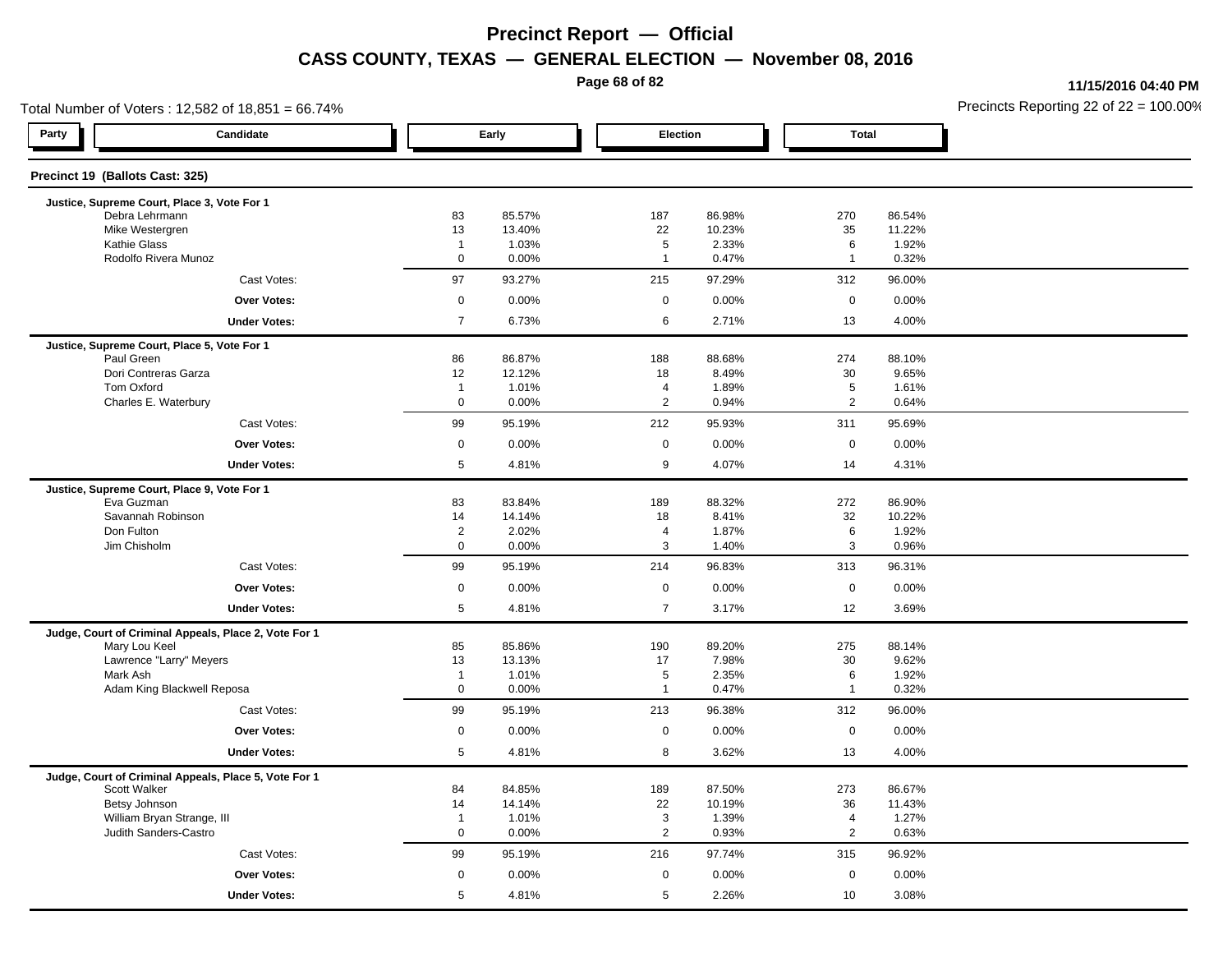**Page 69 of 82**

**11/15/2016 04:40 PM**

| Total Number of Voters: 12,582 of 18,851 = 66.74%                       |                   |                  |                     |                 |              |                  | Precincts Reporting 22 of $22 = 100.00$ |
|-------------------------------------------------------------------------|-------------------|------------------|---------------------|-----------------|--------------|------------------|-----------------------------------------|
| Party<br>Candidate                                                      |                   | Early            |                     | Election        | <b>Total</b> |                  |                                         |
| Precinct 19 (Ballots Cast: 325)                                         |                   |                  |                     |                 |              |                  |                                         |
| Judge, Court of Criminal Appeals, Place 6, Vote For 1                   |                   |                  |                     |                 |              |                  |                                         |
| Michael E. Keasler<br><b>Robert Burns</b>                               | 84<br>13          | 85.71%<br>13.27% | 181<br>19           | 87.02%<br>9.13% | 265<br>32    | 86.60%<br>10.46% |                                         |
| Mark W. Bennett                                                         | $\overline{1}$    | 1.02%            | 8                   | 3.85%           | 9            | 2.94%            |                                         |
| Cast Votes:                                                             | $98\,$            | 94.23%           | 208                 | 94.12%          | 306          | 94.15%           |                                         |
| <b>Over Votes:</b>                                                      | $\mathbf 0$       | 0.00%            | $\mathbf 0$         | 0.00%           | $\mathbf 0$  | 0.00%            |                                         |
| <b>Under Votes:</b>                                                     | 6                 | 5.77%            | 13                  | 5.88%           | 19           | 5.85%            |                                         |
| Member, State Board of Education, District 9, Vote For 1                |                   |                  |                     |                 |              |                  |                                         |
| Keven M. Ellis                                                          | 85                | 85.86%           | 186                 | 88.57%          | 271          | 87.70%           |                                         |
| Amanda M. Rudolph<br>Anastasia Wilford                                  | 14<br>$\mathbf 0$ | 14.14%<br>0.00%  | 19<br>5             | 9.05%<br>2.38%  | 33<br>5      | 10.68%<br>1.62%  |                                         |
| Cast Votes:                                                             | 99                | 95.19%           | 210                 | 95.02%          | 309          | 95.08%           |                                         |
| <b>Over Votes:</b>                                                      | $\mathbf 0$       | 0.00%            | $\mathbf 0$         | 0.00%           | $\mathbf 0$  | 0.00%            |                                         |
| <b>Under Votes:</b>                                                     | 5                 | 4.81%            | 11                  | 4.98%           | 16           | 4.92%            |                                         |
| State Senator, District 1, Vote For 1                                   |                   |                  |                     |                 |              |                  |                                         |
| <b>Bryan Hughes</b>                                                     | 89                | 100.00%          | 195                 | 100.00%         | 284          | 100.00%          |                                         |
| Cast Votes:                                                             | 89                | 85.58%           | 195                 | 88.24%          | 284          | 87.38%           |                                         |
| <b>Over Votes:</b>                                                      | $\mathbf 0$       | 0.00%            | $\mathbf 0$         | 0.00%           | $\mathbf 0$  | 0.00%            |                                         |
| <b>Under Votes:</b>                                                     | 15                | 14.42%           | 26                  | 11.76%          | 41           | 12.62%           |                                         |
| State Representative, District 9, Vote For 1<br>Chris Paddie            | 88                | 100.00%          | 193                 | 100.00%         | 281          | 100.00%          |                                         |
| Cast Votes:                                                             | 88                | 84.62%           | 193                 | 87.33%          | 281          | 86.46%           |                                         |
| <b>Over Votes:</b>                                                      | $\mathbf 0$       | 0.00%            | $\mathsf{O}\xspace$ | 0.00%           | $\mathbf 0$  | 0.00%            |                                         |
| <b>Under Votes:</b>                                                     | 16                | 15.38%           | 28                  | 12.67%          | 44           | 13.54%           |                                         |
| Chief Justice, 6th Court of Appeals District, Vote For 1                |                   |                  |                     |                 |              |                  |                                         |
| Josh Morriss                                                            | 87                | 100.00%          | 193                 | 100.00%         | 280          | 100.00%          |                                         |
| Cast Votes:                                                             | 87                | 83.65%           | 193                 | 87.33%          | 280          | 86.15%           |                                         |
| <b>Over Votes:</b>                                                      | $\mathbf 0$       | 0.00%            | $\mathsf{O}\xspace$ | 0.00%           | $\mathsf 0$  | 0.00%            |                                         |
| <b>Under Votes:</b>                                                     | 17                | 16.35%           | 28                  | 12.67%          | 45           | 13.85%           |                                         |
| District Judge, 5th Judicial District, Vote For 1<br><b>Bill Miller</b> | 86                | 100.00%          | 195                 | 100.00%         | 281          | 100.00%          |                                         |
| Cast Votes:                                                             | 86                | 82.69%           | 195                 | 88.24%          | 281          | 86.46%           |                                         |
| <b>Over Votes:</b>                                                      | $\mathbf 0$       | 0.00%            | $\mathbf 0$         | 0.00%           | $\mathbf 0$  | 0.00%            |                                         |
| <b>Under Votes:</b>                                                     | 18                | 17.31%           | 26                  | 11.76%          | 44           | 13.54%           |                                         |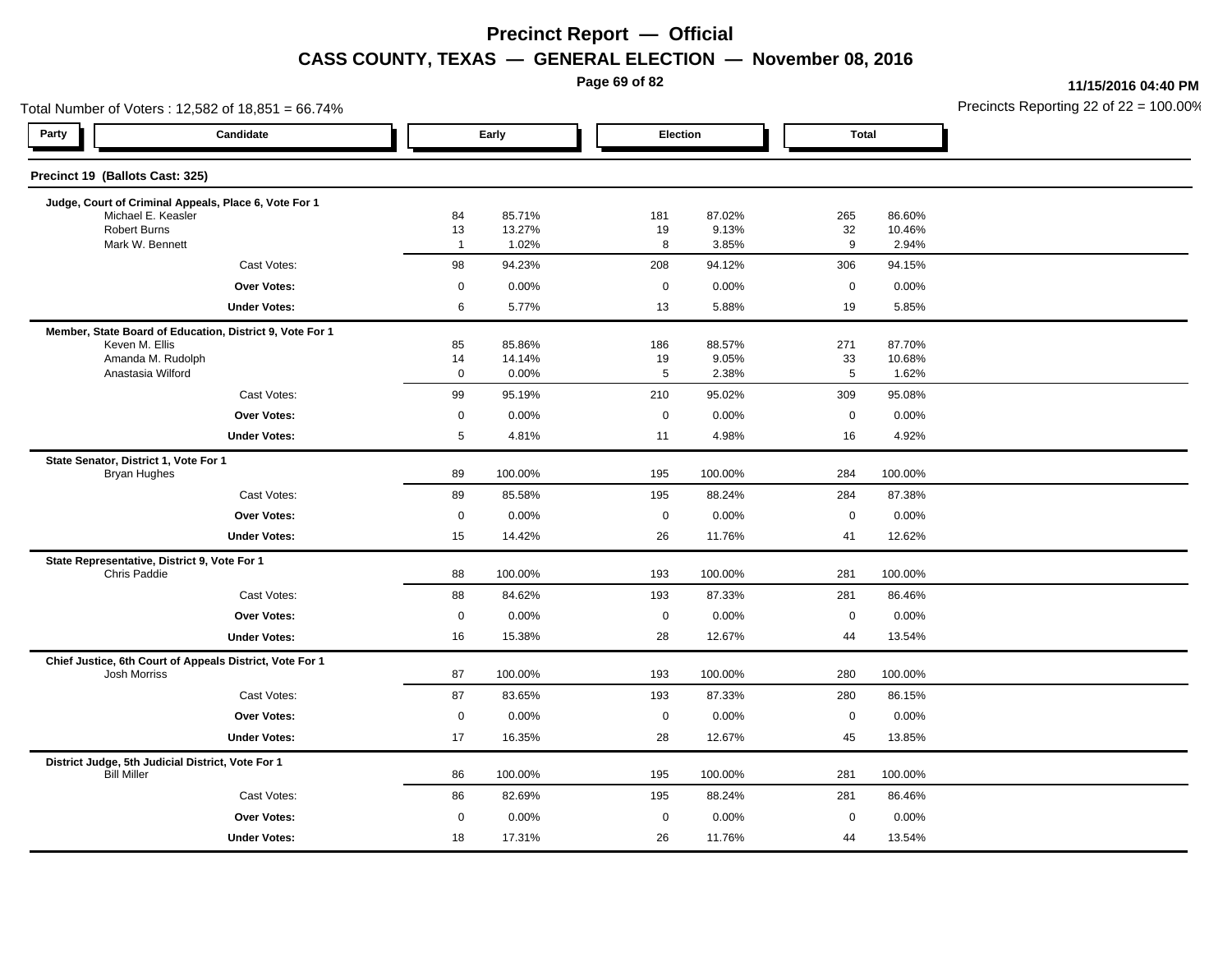**Page 70 of 82**

**11/15/2016 04:40 PM**

| Total Number of Voters: $12,582$ of $18,851 = 66.74\%$ |                                        |          |                  |             |                  |             | Precincts Reporting 22 of 22 = 100.00 |  |
|--------------------------------------------------------|----------------------------------------|----------|------------------|-------------|------------------|-------------|---------------------------------------|--|
| Party                                                  | Candidate                              |          | Early            |             | Election         |             | <b>Total</b>                          |  |
| Precinct 19 (Ballots Cast: 325)                        |                                        |          |                  |             |                  |             |                                       |  |
| Sheriff, Vote For 1<br>Larry Rowe                      |                                        | 89       | 100.00%          | 200         | 100.00%          | 289         | 100.00%                               |  |
|                                                        | Cast Votes:                            | 89       | 85.58%           | 200         | 90.50%           | 289         | 88.92%                                |  |
|                                                        | <b>Over Votes:</b>                     | 0        | 0.00%            | $\mathbf 0$ | 0.00%            | $\mathbf 0$ | 0.00%                                 |  |
|                                                        | <b>Under Votes:</b>                    | 15       | 14.42%           | 21          | 9.50%            | 36          | 11.08%                                |  |
| Tax Assessor-Collector, Vote For 1<br>Angie Young      |                                        | 86       | 100.00%          | 200         | 100.00%          | 286         | 100.00%                               |  |
|                                                        | Cast Votes:                            | 86       | 82.69%           | 200         | 90.50%           | 286         | 88.00%                                |  |
|                                                        | Over Votes:                            | 0        | 0.00%            | 0           | 0.00%            | 0           | 0.00%                                 |  |
|                                                        | <b>Under Votes:</b>                    | 18       | 17.31%           | 21          | 9.50%            | 39          | 12.00%                                |  |
| Don Rich                                               | Constable, Precinct No. 4, Vote For 1  | 89       | 100.00%          | 203         | 100.00%          | 292         | 100.00%                               |  |
|                                                        | Cast Votes:                            | 89       | 85.58%           | 203         | 91.86%           | 292         | 89.85%                                |  |
|                                                        | Over Votes:                            | 0        | 0.00%            | 0           | 0.00%            | $\mathbf 0$ | 0.00%                                 |  |
|                                                        | <b>Under Votes:</b>                    | 15       | 14.42%           | 18          | 8.14%            | 33          | 10.15%                                |  |
| <b>FOR</b><br><b>AGAINST</b>                           | TEXARKANA COLLEGE DISTRICT, Vote For 1 | 21<br>74 | 22.11%<br>77.89% | 32<br>166   | 16.16%<br>83.84% | 53<br>240   | 18.09%<br>81.91%                      |  |
|                                                        | Cast Votes:                            | 95       | 91.35%           | 198         | 89.59%           | 293         | 90.15%                                |  |
|                                                        | <b>Over Votes:</b>                     | 0        | 0.00%            | $\mathbf 0$ | 0.00%            | $\mathbf 0$ | 0.00%                                 |  |
|                                                        | <b>Under Votes:</b>                    | 9        | 8.65%            | 23          | 10.41%           | 32          | 9.85%                                 |  |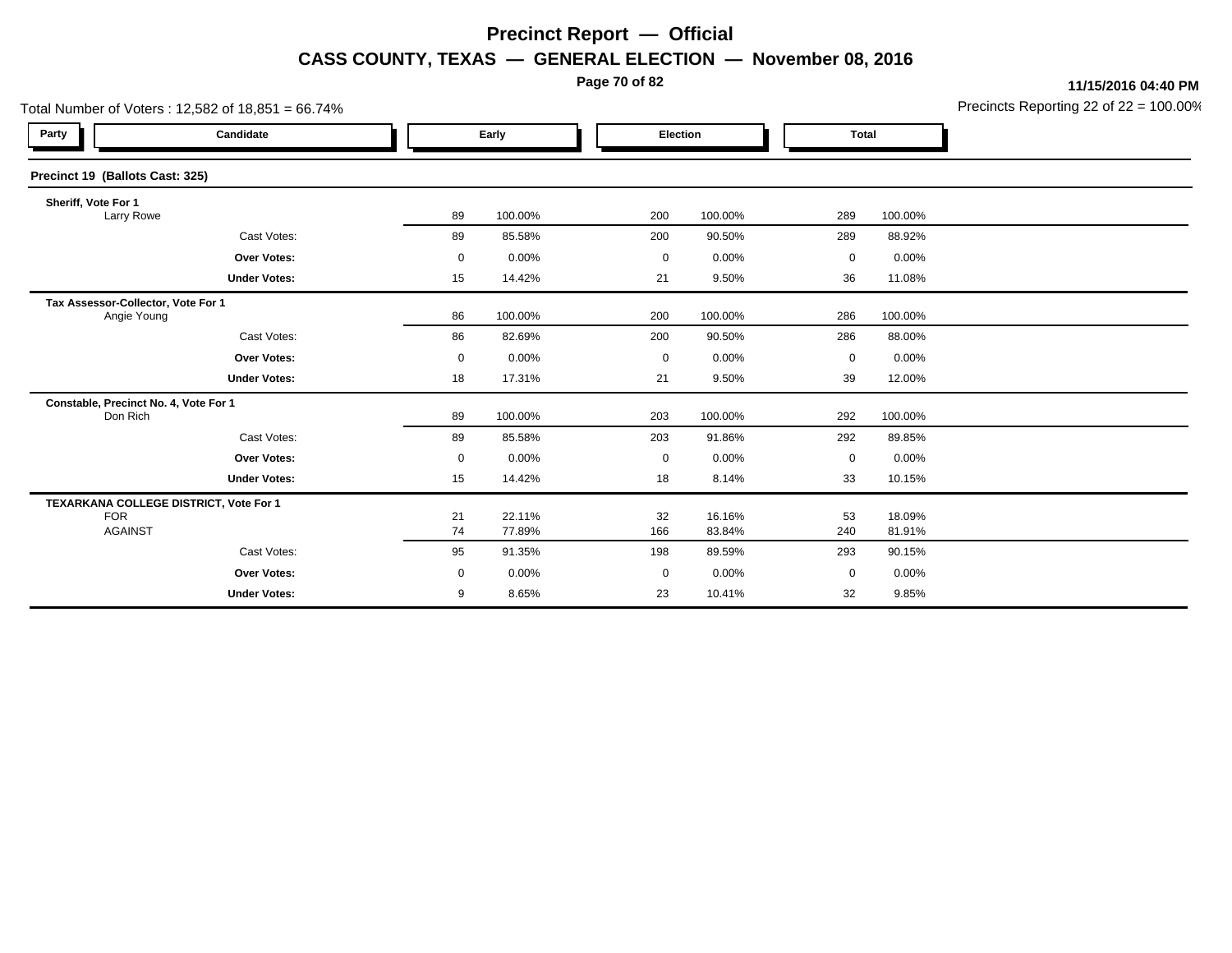**Page 71 of 82**

**11/15/2016 04:40 PM**

| Total Number of Voters: 12,582 of 18,851 = 66.74% |                                                      |                |        |                |          |                |          | Precincts Reporting 22 of $22 = 100.00$ |
|---------------------------------------------------|------------------------------------------------------|----------------|--------|----------------|----------|----------------|----------|-----------------------------------------|
| Party                                             | Candidate                                            |                | Early  | Election       |          | <b>Total</b>   |          |                                         |
| Precinct 20E (Ballots Cast: 144)                  |                                                      |                |        |                |          |                |          |                                         |
| Straight Party, Vote For 1                        |                                                      |                |        |                |          |                |          |                                         |
| Republican Party                                  |                                                      | 52             | 91.23% | 40             | 80.00%   | 92             | 85.98%   |                                         |
| <b>Democratic Party</b>                           |                                                      | $\overline{5}$ | 8.77%  | 10             | 20.00%   | 15             | 14.02%   |                                         |
| Libertarian Party                                 |                                                      | 0              | 0.00%  | $\mathbf 0$    | $0.00\%$ | $\mathbf 0$    | $0.00\%$ |                                         |
| <b>Green Party</b>                                |                                                      | $\mathbf{0}$   | 0.00%  | $\mathbf 0$    | 0.00%    | $\mathbf 0$    | 0.00%    |                                         |
|                                                   | Cast Votes:                                          | 57             | 78.08% | 50             | 70.42%   | 107            | 74.31%   |                                         |
|                                                   | <b>Over Votes:</b>                                   | $\mathbf 0$    | 0.00%  | $\mathbf 0$    | $0.00\%$ | $\mathbf 0$    | 0.00%    |                                         |
|                                                   | <b>Under Votes:</b>                                  | 16             | 21.92% | 21             | 29.58%   | 37             | 25.69%   |                                         |
| President and Vice President, Vote For 1          |                                                      |                |        |                |          |                |          |                                         |
|                                                   | Donald J. Trump / Mike Pence                         | 63             | 90.00% | 56             | 83.58%   | 119            | 86.86%   |                                         |
|                                                   | Hillary Clinton / Tim Kaine                          | 6              | 8.57%  | 10             | 14.93%   | 16             | 11.68%   |                                         |
|                                                   | Gary Johnson / William Weld                          | $\mathbf 1$    | 1.43%  | $\overline{1}$ | 1.49%    | $\overline{2}$ | 1.46%    |                                         |
|                                                   | Jill Stein / Ajamu Baraka                            | $\Omega$       | 0.00%  | $\mathbf 0$    | 0.00%    | $\mathbf 0$    | 0.00%    |                                         |
| (W)                                               | DARRELL L. CASTLE/SCOTT N. BRADLEY                   | $\mathbf{0}$   | 0.00%  | $\mathbf 0$    | 0.00%    | $\mathbf 0$    | 0.00%    |                                         |
|                                                   | TOM HOEFLING/STEVE SCHULIN (W)                       | $\mathbf 0$    | 0.00%  | $\mathbf 0$    | $0.00\%$ | $\mathbf 0$    | $0.00\%$ |                                         |
|                                                   | EVAN MCMULLIN/NATHAN JOHNSON (W)                     | $\mathbf 0$    | 0.00%  | $\mathbf 0$    | 0.00%    | $\mathbf 0$    | 0.00%    |                                         |
|                                                   | Cast Votes:                                          | 70             | 95.89% | 67             | 94.37%   | 137            | 95.14%   |                                         |
|                                                   | Over Votes:                                          | $\mathbf 0$    | 0.00%  | $\mathbf 0$    | 0.00%    | $\mathbf 0$    | 0.00%    |                                         |
|                                                   | <b>Under Votes:</b>                                  | 3              | 4.11%  | $\overline{4}$ | 5.63%    | $\overline{7}$ | 4.86%    |                                         |
|                                                   | United States Representative, District 4, Vote For 1 |                |        |                |          |                |          |                                         |
| John Ratcliffe                                    |                                                      | 64             | 92.75% | 58             | 96.67%   | 122            | 94.57%   |                                         |
| Cody Wommack                                      |                                                      | 5              | 7.25%  | $\overline{2}$ | 3.33%    | $\overline{7}$ | 5.43%    |                                         |
|                                                   | Cast Votes:                                          | 69             | 94.52% | 60             | 84.51%   | 129            | 89.58%   |                                         |
|                                                   | Over Votes:                                          | $\mathbf 0$    | 0.00%  | $\mathbf 0$    | 0.00%    | $\mathbf 0$    | 0.00%    |                                         |
|                                                   | <b>Under Votes:</b>                                  | 4              | 5.48%  | 11             | 15.49%   | 15             | 10.42%   |                                         |
| Railroad Commissioner, Vote For 1                 |                                                      |                |        |                |          |                |          |                                         |
| Wayne Christian                                   |                                                      | 64             | 90.14% | 55             | 84.62%   | 119            | 87.50%   |                                         |
| Grady Yarbrough                                   |                                                      | $\overline{7}$ | 9.86%  | 9              | 13.85%   | 16             | 11.76%   |                                         |
| <b>Mark Miller</b>                                |                                                      | 0              | 0.00%  | $\mathbf{1}$   | 1.54%    | $\mathbf{1}$   | 0.74%    |                                         |
| Martina Salinas                                   |                                                      | 0              | 0.00%  | $\mathbf 0$    | 0.00%    | $\mathbf 0$    | $0.00\%$ |                                         |
|                                                   | Cast Votes:                                          | 71             | 97.26% | 65             | 91.55%   | 136            | 94.44%   |                                         |
|                                                   | <b>Over Votes:</b>                                   | $\mathbf 0$    | 0.00%  | $\mathbf 0$    | 0.00%    | $\mathbf 0$    | 0.00%    |                                         |
|                                                   | <b>Under Votes:</b>                                  | $\overline{2}$ | 2.74%  | 6              | 8.45%    | 8              | 5.56%    |                                         |
|                                                   |                                                      |                |        |                |          |                |          |                                         |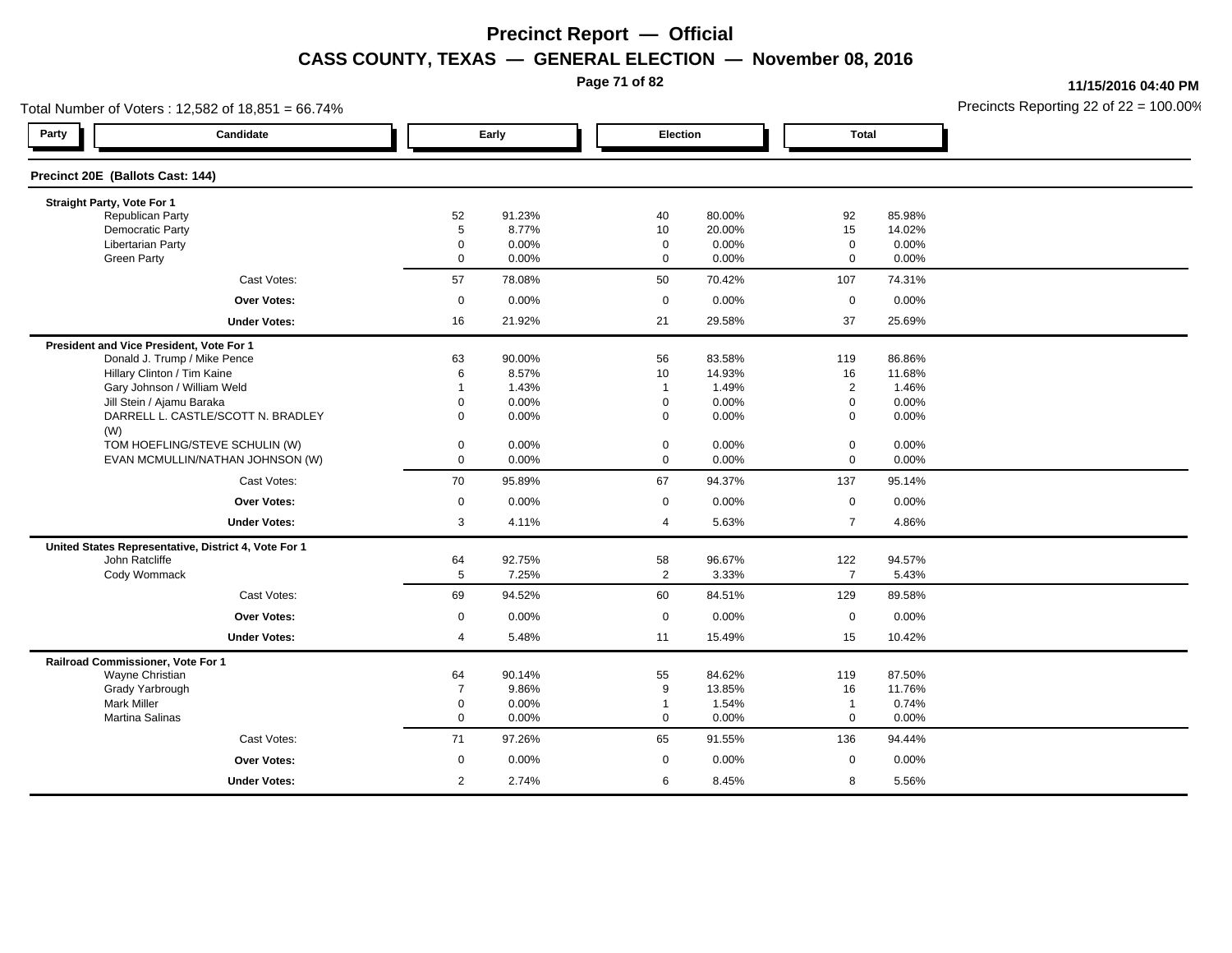**Page 72 of 82**

**11/15/2016 04:40 PM**

| Total Number of Voters: 12,582 of 18,851 = 66.74%     |                            |                  | Precincts Reporting 22 of 22 = 100.00 |                  |                    |                  |  |
|-------------------------------------------------------|----------------------------|------------------|---------------------------------------|------------------|--------------------|------------------|--|
| Party<br>Candidate                                    |                            | Early            | Election                              |                  | <b>Total</b>       |                  |  |
| Precinct 20E (Ballots Cast: 144)                      |                            |                  |                                       |                  |                    |                  |  |
| Justice, Supreme Court, Place 3, Vote For 1           |                            |                  |                                       |                  |                    |                  |  |
| Debra Lehrmann<br>Mike Westergren                     | 65<br>$\overline{7}$       | 89.04%<br>9.59%  | 56<br>10                              | 82.35%<br>14.71% | 121<br>17          | 85.82%<br>12.06% |  |
| Kathie Glass                                          | $\mathbf 0$                | 0.00%            | $\overline{1}$                        | 1.47%            | $\mathbf{1}$       | 0.71%            |  |
| Rodolfo Rivera Munoz                                  | $\overline{1}$             | 1.37%            | $\overline{1}$                        | 1.47%            | $\overline{2}$     | 1.42%            |  |
| Cast Votes:                                           | 73                         | 100.00%          | 68                                    | 95.77%           | 141                | 97.92%           |  |
| <b>Over Votes:</b>                                    | $\mathsf{O}\xspace$        | 0.00%            | $\boldsymbol{0}$                      | 0.00%            | $\mathbf 0$        | 0.00%            |  |
| <b>Under Votes:</b>                                   | $\mathbf 0$                | 0.00%            | 3                                     | 4.23%            | 3                  | 2.08%            |  |
| Justice, Supreme Court, Place 5, Vote For 1           |                            |                  |                                       |                  |                    |                  |  |
| Paul Green                                            | 66                         | 90.41%           | 57                                    | 83.82%           | 123                | 87.23%           |  |
| Dori Contreras Garza                                  | $\overline{7}$             | 9.59%            | 10                                    | 14.71%           | 17                 | 12.06%           |  |
| Tom Oxford                                            | $\mathbf 0$<br>$\mathbf 0$ | 0.00%            | $\mathbf{1}$<br>$\mathbf 0$           | 1.47%            | $\mathbf{1}$<br>0  | 0.71%            |  |
| Charles E. Waterbury<br>Cast Votes:                   | 73                         | 0.00%<br>100.00% | 68                                    | 0.00%            |                    | 0.00%            |  |
|                                                       |                            |                  |                                       | 95.77%           | 141                | 97.92%           |  |
| <b>Over Votes:</b>                                    | $\mathsf{O}\xspace$        | 0.00%            | $\mathsf 0$                           | 0.00%            | $\mathbf 0$        | 0.00%            |  |
| <b>Under Votes:</b>                                   | $\mathbf 0$                | 0.00%            | $\mathbf{3}$                          | 4.23%            | 3                  | 2.08%            |  |
| Justice, Supreme Court, Place 9, Vote For 1           |                            |                  |                                       |                  |                    |                  |  |
| Eva Guzman                                            | 65                         | 89.04%           | 56                                    | 83.58%           | 121                | 86.43%           |  |
| Savannah Robinson<br>Don Fulton                       | 8<br>$\mathbf 0$           | 10.96%<br>0.00%  | 10<br>$\overline{1}$                  | 14.93%<br>1.49%  | 18<br>$\mathbf{1}$ | 12.86%<br>0.71%  |  |
| Jim Chisholm                                          | $\mathbf 0$                | 0.00%            | $\mathbf 0$                           | 0.00%            | $\mathbf 0$        | 0.00%            |  |
| Cast Votes:                                           | 73                         | 100.00%          | 67                                    | 94.37%           | 140                | 97.22%           |  |
| <b>Over Votes:</b>                                    | $\mathbf 0$                | 0.00%            | $\mathbf 0$                           | 0.00%            | $\mathbf 0$        | 0.00%            |  |
|                                                       |                            |                  |                                       |                  |                    |                  |  |
| <b>Under Votes:</b>                                   | $\mathbf 0$                | 0.00%            | $\overline{4}$                        | 5.63%            | 4                  | 2.78%            |  |
| Judge, Court of Criminal Appeals, Place 2, Vote For 1 | 64                         | 88.89%           |                                       | 83.58%           | 120                | 86.33%           |  |
| Mary Lou Keel<br>Lawrence "Larry" Meyers              | 8                          | 11.11%           | 56<br>10                              | 14.93%           | 18                 | 12.95%           |  |
| Mark Ash                                              | $\mathbf 0$                | 0.00%            | $\overline{1}$                        | 1.49%            | $\mathbf{1}$       | 0.72%            |  |
| Adam King Blackwell Reposa                            | $\mathbf 0$                | 0.00%            | $\mathbf 0$                           | 0.00%            | $\mathbf 0$        | 0.00%            |  |
| Cast Votes:                                           | 72                         | 98.63%           | 67                                    | 94.37%           | 139                | 96.53%           |  |
| Over Votes:                                           | $\mathsf 0$                | 0.00%            | $\mathbf 0$                           | 0.00%            | $\mathbf 0$        | 0.00%            |  |
| <b>Under Votes:</b>                                   | $\mathbf{1}$               | 1.37%            | $\overline{4}$                        | 5.63%            | 5                  | 3.47%            |  |
| Judge, Court of Criminal Appeals, Place 5, Vote For 1 |                            |                  |                                       |                  |                    |                  |  |
| Scott Walker                                          | 64                         | 88.89%           | 56                                    | 83.58%           | 120                | 86.33%           |  |
| Betsy Johnson                                         | $\overline{7}$             | 9.72%            | 10                                    | 14.93%           | 17                 | 12.23%           |  |
| William Bryan Strange, III                            | $\mathbf 0$                | 0.00%            | $\overline{1}$                        | 1.49%            | $\mathbf{1}$       | 0.72%            |  |
| Judith Sanders-Castro                                 | $\mathbf{1}$               | 1.39%            | $\mathsf 0$                           | 0.00%            | $\mathbf{1}$       | 0.72%            |  |
| Cast Votes:                                           | 72                         | 98.63%           | 67                                    | 94.37%           | 139                | 96.53%           |  |
| Over Votes:                                           | $\mathbf 0$                | 0.00%            | $\mathbf 0$                           | 0.00%            | $\mathbf 0$        | 0.00%            |  |
| <b>Under Votes:</b>                                   | $\overline{1}$             | 1.37%            | $\overline{4}$                        | 5.63%            | 5                  | 3.47%            |  |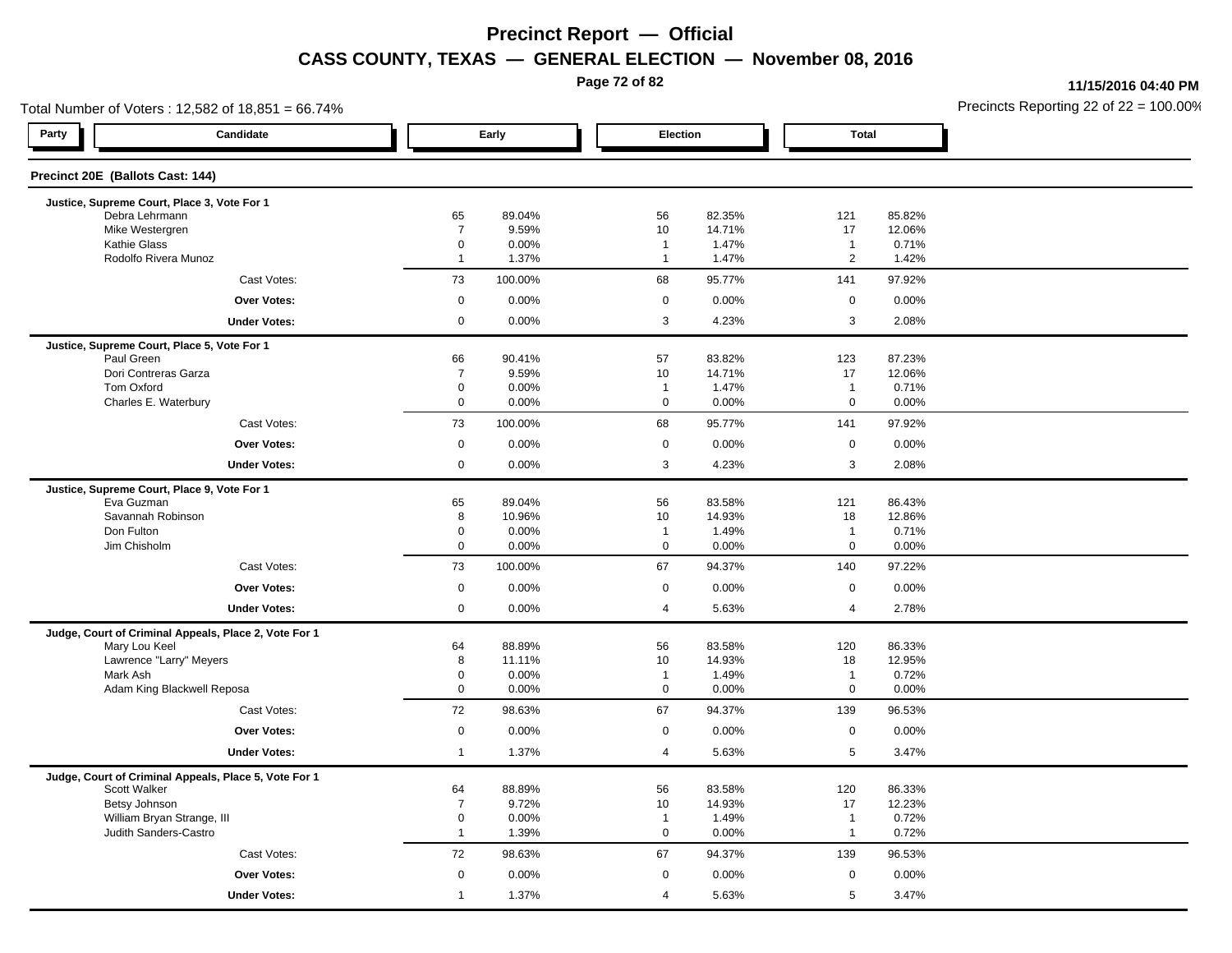**Page 73 of 82**

**11/15/2016 04:40 PM**

| Total Number of Voters: 12,582 of 18,851 = 66.74% |                                                          |                     |                  |                        |                  |                  |                  | Precincts Reporting 22 of 22 = 100.00 |
|---------------------------------------------------|----------------------------------------------------------|---------------------|------------------|------------------------|------------------|------------------|------------------|---------------------------------------|
| Party                                             | Candidate                                                |                     | Early            | Election               |                  | <b>Total</b>     |                  |                                       |
| Precinct 20E (Ballots Cast: 144)                  |                                                          |                     |                  |                        |                  |                  |                  |                                       |
|                                                   | Judge, Court of Criminal Appeals, Place 6, Vote For 1    |                     |                  |                        |                  |                  |                  |                                       |
| <b>Robert Burns</b>                               | Michael E. Keasler                                       | 64<br>8             | 88.89%<br>11.11% | 56<br>$\boldsymbol{9}$ | 84.85%<br>13.64% | 120<br>17        | 86.96%<br>12.32% |                                       |
|                                                   | Mark W. Bennett                                          | $\mathbf 0$         | 0.00%            | $\overline{1}$         | 1.52%            | $\mathbf{1}$     | 0.72%            |                                       |
|                                                   | Cast Votes:                                              | 72                  | 98.63%           | 66                     | 92.96%           | 138              | 95.83%           |                                       |
|                                                   | <b>Over Votes:</b>                                       | $\mathsf 0$         | 0.00%            | $\mathsf 0$            | 0.00%            | $\mathbf 0$      | 0.00%            |                                       |
|                                                   | <b>Under Votes:</b>                                      | $\mathbf{1}$        | 1.37%            | $5\phantom{.0}$        | 7.04%            | 6                | 4.17%            |                                       |
|                                                   | Member, State Board of Education, District 9, Vote For 1 |                     |                  |                        |                  |                  |                  |                                       |
| Keven M. Ellis                                    |                                                          | 64                  | 87.67%           | 55                     | 83.33%           | 119              | 85.61%           |                                       |
|                                                   | Amanda M. Rudolph<br>Anastasia Wilford                   | 8<br>$\mathbf{1}$   | 10.96%<br>1.37%  | 10<br>$\overline{1}$   | 15.15%<br>1.52%  | 18<br>$\sqrt{2}$ | 12.95%<br>1.44%  |                                       |
|                                                   | Cast Votes:                                              | 73                  | 100.00%          | 66                     | 92.96%           | 139              | 96.53%           |                                       |
|                                                   | Over Votes:                                              | $\mathbf 0$         | 0.00%            | $\mathbf 0$            | 0.00%            | $\mathbf 0$      | 0.00%            |                                       |
|                                                   | <b>Under Votes:</b>                                      | $\mathbf 0$         | 0.00%            | $5\phantom{.0}$        | 7.04%            | 5                | 3.47%            |                                       |
| State Senator, District 1, Vote For 1             |                                                          |                     |                  |                        |                  |                  |                  |                                       |
| <b>Bryan Hughes</b>                               |                                                          | 66                  | 100.00%          | 56                     | 100.00%          | 122              | 100.00%          |                                       |
|                                                   | Cast Votes:                                              | 66                  | 90.41%           | 56                     | 78.87%           | 122              | 84.72%           |                                       |
|                                                   | Over Votes:                                              | $\mathbf 0$         | 0.00%            | $\mathbf 0$            | 0.00%            | $\mathbf 0$      | 0.00%            |                                       |
|                                                   | <b>Under Votes:</b>                                      | $\overline{7}$      | 9.59%            | 15                     | 21.13%           | 22               | 15.28%           |                                       |
|                                                   | State Representative, District 9, Vote For 1             |                     |                  |                        |                  |                  |                  |                                       |
| Chris Paddie                                      |                                                          | 64                  | 100.00%          | 56                     | 100.00%          | 120              | 100.00%          |                                       |
|                                                   | Cast Votes:                                              | 64                  | 87.67%           | 56                     | 78.87%           | 120              | 83.33%           |                                       |
|                                                   | Over Votes:                                              | $\mathbf 0$         | 0.00%            | $\mathsf 0$            | 0.00%            | $\mathbf 0$      | 0.00%            |                                       |
|                                                   | <b>Under Votes:</b>                                      | 9                   | 12.33%           | 15                     | 21.13%           | 24               | 16.67%           |                                       |
| Josh Morriss                                      | Chief Justice, 6th Court of Appeals District, Vote For 1 | 66                  | 100.00%          | 56                     | 100.00%          | 122              | 100.00%          |                                       |
|                                                   | Cast Votes:                                              | 66                  | 90.41%           | 56                     | 78.87%           | 122              | 84.72%           |                                       |
|                                                   | <b>Over Votes:</b>                                       | $\mathsf{O}\xspace$ | 0.00%            | $\mathsf 0$            | 0.00%            | $\mathbf 0$      | 0.00%            |                                       |
|                                                   | <b>Under Votes:</b>                                      | $\overline{7}$      | 9.59%            | 15                     | 21.13%           | 22               | 15.28%           |                                       |
|                                                   | District Judge, 5th Judicial District, Vote For 1        |                     |                  |                        |                  |                  |                  |                                       |
| <b>Bill Miller</b>                                |                                                          | 66                  | 100.00%          | 56                     | 100.00%          | 122              | 100.00%          |                                       |
|                                                   | Cast Votes:                                              | 66                  | 90.41%           | 56                     | 78.87%           | 122              | 84.72%           |                                       |
|                                                   | <b>Over Votes:</b>                                       | $\mathbf 0$         | 0.00%            | $\mathbf 0$            | $0.00\%$         | $\mathbf 0$      | 0.00%            |                                       |
|                                                   | <b>Under Votes:</b>                                      | $\overline{7}$      | 9.59%            | 15                     | 21.13%           | 22               | 15.28%           |                                       |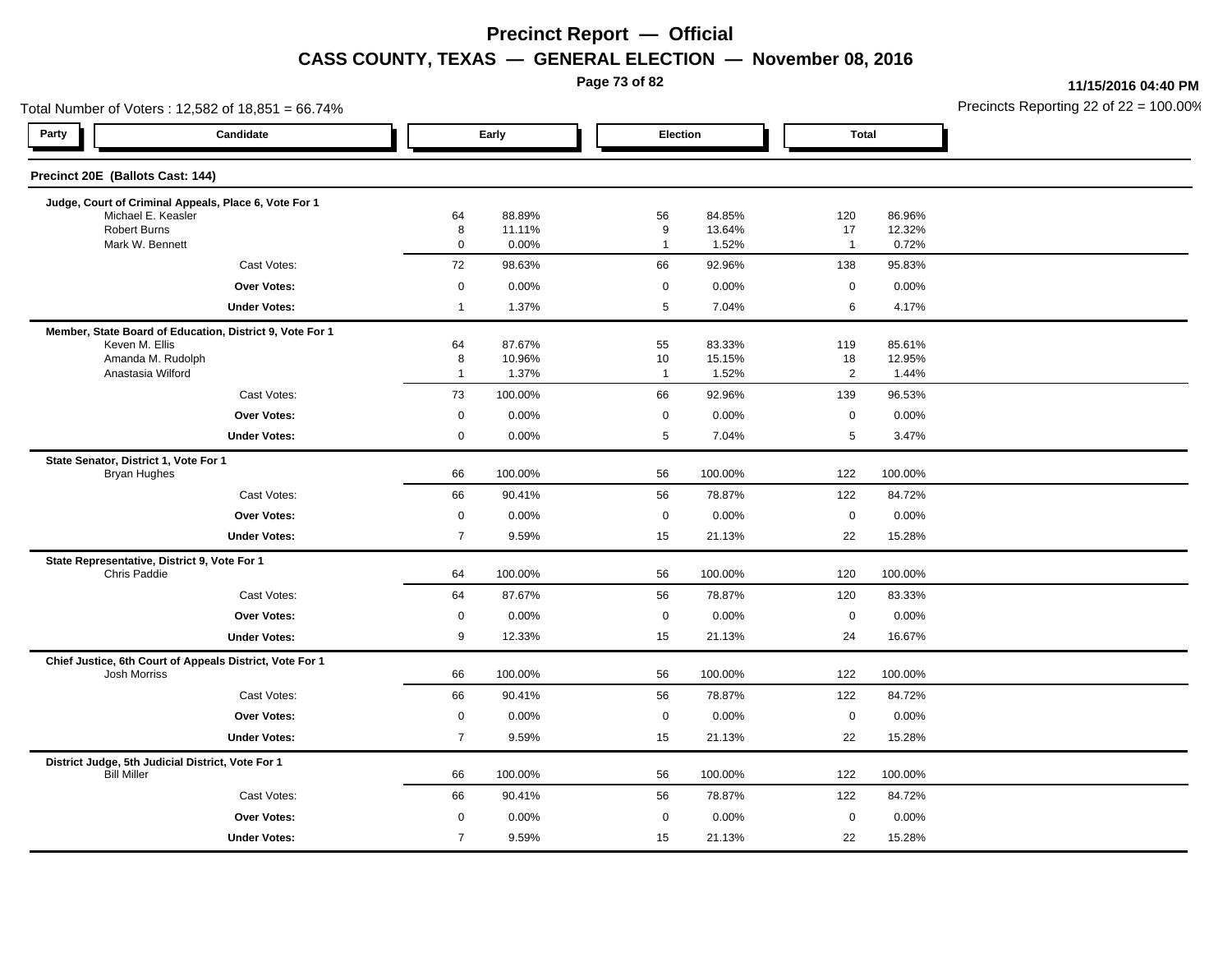**Page 74 of 82**

**11/15/2016 04:40 PM**

|                                                   | Total Number of Voters: $12,582$ of $18,851 = 66.74\%$ |             |                  |             |                  |             | Precincts Reporting 22 of 22 = 100.00 |  |
|---------------------------------------------------|--------------------------------------------------------|-------------|------------------|-------------|------------------|-------------|---------------------------------------|--|
| Party                                             | Candidate                                              | Early       |                  |             | Election         |             | <b>Total</b>                          |  |
| Precinct 20E (Ballots Cast: 144)                  |                                                        |             |                  |             |                  |             |                                       |  |
| Sheriff, Vote For 1<br>Larry Rowe                 |                                                        | 67          | 100.00%          | 57          | 100.00%          | 124         | 100.00%                               |  |
|                                                   | Cast Votes:                                            | 67          | 91.78%           | 57          | 80.28%           | 124         | 86.11%                                |  |
|                                                   | <b>Over Votes:</b>                                     | $\mathbf 0$ | 0.00%            | $\mathbf 0$ | 0.00%            | 0           | 0.00%                                 |  |
|                                                   | <b>Under Votes:</b>                                    | 6           | 8.22%            | 14          | 19.72%           | 20          | 13.89%                                |  |
| Tax Assessor-Collector, Vote For 1<br>Angie Young |                                                        | 67          | 100.00%          | 55          | 100.00%          | 122         | 100.00%                               |  |
|                                                   | Cast Votes:                                            | 67          | 91.78%           | 55          | 77.46%           | 122         | 84.72%                                |  |
|                                                   | Over Votes:                                            | $\mathbf 0$ | 0.00%            | 0           | 0.00%            | 0           | 0.00%                                 |  |
|                                                   | <b>Under Votes:</b>                                    | 6           | 8.22%            | 16          | 22.54%           | 22          | 15.28%                                |  |
| Constable, Precinct No. 4, Vote For 1<br>Don Rich |                                                        | 67          | 100.00%          | 57          | 100.00%          | 124         | 100.00%                               |  |
|                                                   | Cast Votes:                                            | 67          | 91.78%           | 57          | 80.28%           | 124         | 86.11%                                |  |
|                                                   | Over Votes:                                            | $\mathbf 0$ | 0.00%            | $\mathbf 0$ | 0.00%            | 0           | 0.00%                                 |  |
|                                                   | <b>Under Votes:</b>                                    | 6           | 8.22%            | 14          | 19.72%           | 20          | 13.89%                                |  |
| <b>FOR</b><br><b>AGAINST</b>                      | TEXARKANA COLLEGE DISTRICT, Vote For 1                 | 15<br>55    | 21.43%<br>78.57% | 11<br>54    | 16.92%<br>83.08% | 26<br>109   | 19.26%<br>80.74%                      |  |
|                                                   | Cast Votes:                                            | 70          | 95.89%           | 65          | 91.55%           | 135         | 93.75%                                |  |
|                                                   | <b>Over Votes:</b>                                     | 0           | 0.00%            | $\mathbf 0$ | 0.00%            | $\mathbf 0$ | 0.00%                                 |  |
|                                                   | <b>Under Votes:</b>                                    | 3           | 4.11%            | 6           | 8.45%            | 9           | 6.25%                                 |  |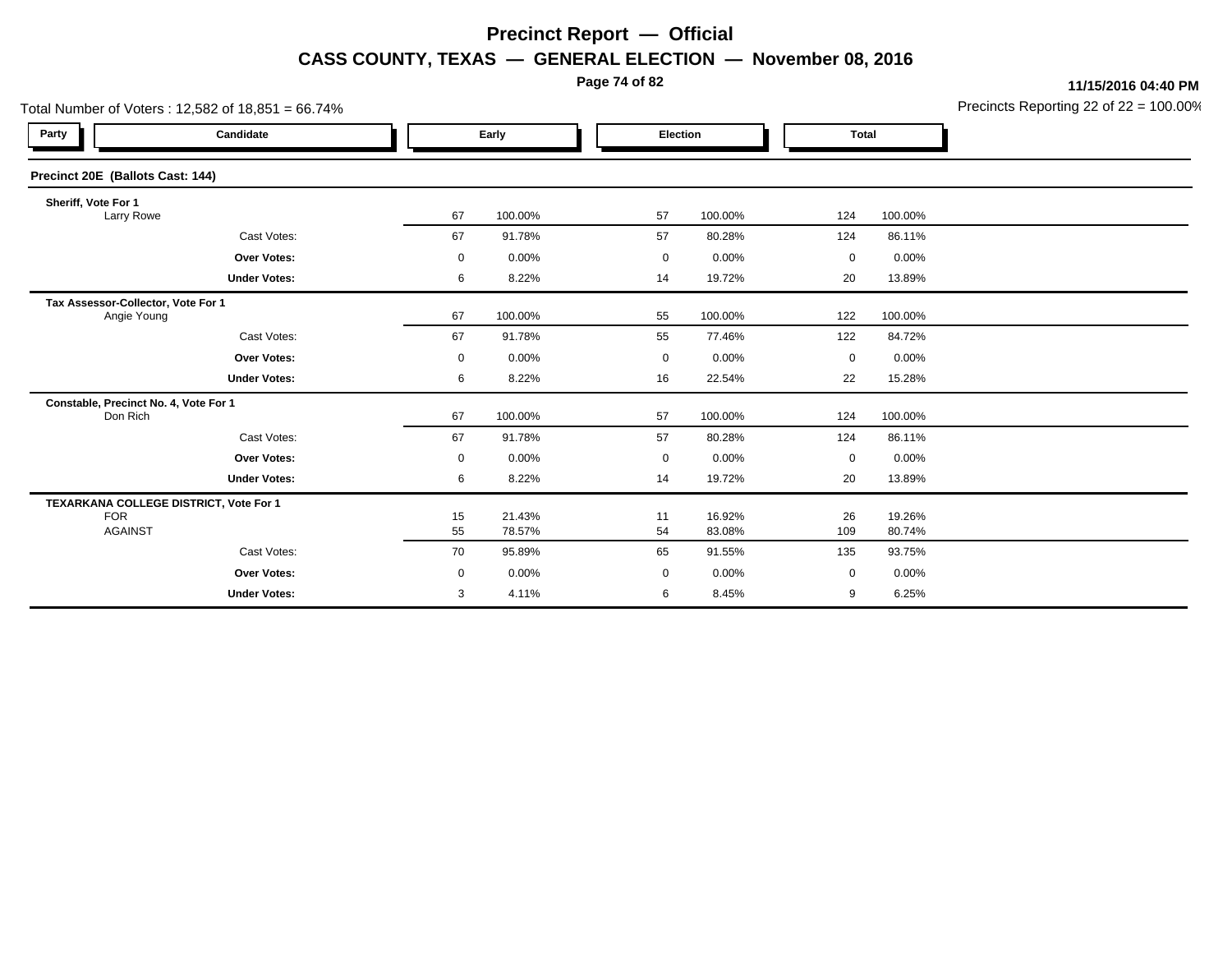**Page 75 of 82**

**11/15/2016 04:40 PM**

| Total Number of Voters: 12,582 of 18,851 = 66.74% |                                                      |                         |        |                |          |                |        | Precincts Reporting 22 of $22 = 100.00$ |
|---------------------------------------------------|------------------------------------------------------|-------------------------|--------|----------------|----------|----------------|--------|-----------------------------------------|
| Party                                             | Candidate                                            | Early                   |        | Election       |          | <b>Total</b>   |        |                                         |
| Precinct 21 (Ballots Cast: 192)                   |                                                      |                         |        |                |          |                |        |                                         |
| Straight Party, Vote For 1                        |                                                      |                         |        |                |          |                |        |                                         |
| Republican Party                                  |                                                      | 36                      | 85.71% | 72             | 97.30%   | 108            | 93.10% |                                         |
| Democratic Party                                  |                                                      | 6                       | 14.29% | $\overline{2}$ | 2.70%    | 8              | 6.90%  |                                         |
| Libertarian Party                                 |                                                      | 0                       | 0.00%  | $\mathbf 0$    | 0.00%    | $\mathbf 0$    | 0.00%  |                                         |
| <b>Green Party</b>                                |                                                      | $\mathbf 0$             | 0.00%  | $\mathbf 0$    | 0.00%    | $\mathbf 0$    | 0.00%  |                                         |
|                                                   | Cast Votes:                                          | 42                      | 60.87% | 74             | 60.16%   | 116            | 60.42% |                                         |
|                                                   | <b>Over Votes:</b>                                   | $\mathbf 0$             | 0.00%  | $\mathbf 0$    | 0.00%    | $\mathbf 0$    | 0.00%  |                                         |
|                                                   | <b>Under Votes:</b>                                  | 27                      | 39.13% | 49             | 39.84%   | 76             | 39.58% |                                         |
| President and Vice President, Vote For 1          |                                                      |                         |        |                |          |                |        |                                         |
|                                                   | Donald J. Trump / Mike Pence                         | 51                      | 79.69% | 112            | 91.80%   | 163            | 87.63% |                                         |
|                                                   | Hillary Clinton / Tim Kaine                          | 9                       | 14.06% | 8              | 6.56%    | 17             | 9.14%  |                                         |
|                                                   | Gary Johnson / William Weld                          | $\overline{2}$          | 3.13%  | $\mathbf 0$    | 0.00%    | $\overline{2}$ | 1.08%  |                                         |
|                                                   | Jill Stein / Ajamu Baraka                            | $\mathbf 0$             | 0.00%  | $\mathbf 0$    | 0.00%    | $\mathbf 0$    | 0.00%  |                                         |
| (W)                                               | DARRELL L. CASTLE/SCOTT N. BRADLEY                   | $\mathbf 0$             | 0.00%  | $\mathbf 0$    | 0.00%    | $\mathbf 0$    | 0.00%  |                                         |
|                                                   | TOM HOEFLING/STEVE SCHULIN (W)                       | 0                       | 0.00%  | $\overline{2}$ | 1.64%    | $\overline{2}$ | 1.08%  |                                         |
|                                                   | EVAN MCMULLIN/NATHAN JOHNSON (W)                     | $\mathbf{2}^{\prime}$   | 3.13%  | $\mathbf 0$    | 0.00%    | $\overline{2}$ | 1.08%  |                                         |
|                                                   | Cast Votes:                                          | 64                      | 92.75% | 122            | 99.19%   | 186            | 96.88% |                                         |
|                                                   | Over Votes:                                          | $\mathbf 0$             | 0.00%  | $\mathbf 0$    | 0.00%    | $\mathbf 0$    | 0.00%  |                                         |
|                                                   | <b>Under Votes:</b>                                  | 5                       | 7.25%  | $\overline{1}$ | 0.81%    | 6              | 3.13%  |                                         |
|                                                   | United States Representative, District 4, Vote For 1 |                         |        |                |          |                |        |                                         |
| John Ratcliffe                                    |                                                      | 53                      | 94.64% | 108            | 94.74%   | 161            | 94.71% |                                         |
| Cody Wommack                                      |                                                      | 3                       | 5.36%  | 6              | 5.26%    | 9              | 5.29%  |                                         |
|                                                   | Cast Votes:                                          | 56                      | 81.16% | 114            | 92.68%   | 170            | 88.54% |                                         |
|                                                   | <b>Over Votes:</b>                                   | $\mathbf 0$             | 0.00%  | $\mathbf 0$    | $0.00\%$ | $\mathbf 0$    | 0.00%  |                                         |
|                                                   | <b>Under Votes:</b>                                  | 13                      | 18.84% | 9              | 7.32%    | 22             | 11.46% |                                         |
| Railroad Commissioner, Vote For 1                 |                                                      |                         |        |                |          |                |        |                                         |
| Wayne Christian                                   |                                                      | 54                      | 83.08% | 108            | 90.76%   | 162            | 88.04% |                                         |
| Grady Yarbrough                                   |                                                      | 9                       | 13.85% | 8              | 6.72%    | 17             | 9.24%  |                                         |
| <b>Mark Miller</b>                                |                                                      | $\mathbf 1$             | 1.54%  | $\overline{2}$ | 1.68%    | 3              | 1.63%  |                                         |
| Martina Salinas                                   |                                                      | $\overline{1}$          | 1.54%  | $\mathbf 1$    | 0.84%    | $\overline{2}$ | 1.09%  |                                         |
|                                                   | Cast Votes:                                          | 65                      | 94.20% | 119            | 96.75%   | 184            | 95.83% |                                         |
|                                                   | Over Votes:                                          | $\mathbf 0$             | 0.00%  | $\mathbf 0$    | 0.00%    | $\mathbf 0$    | 0.00%  |                                         |
|                                                   | <b>Under Votes:</b>                                  | $\overline{\mathbf{4}}$ | 5.80%  | $\overline{4}$ | 3.25%    | 8              | 4.17%  |                                         |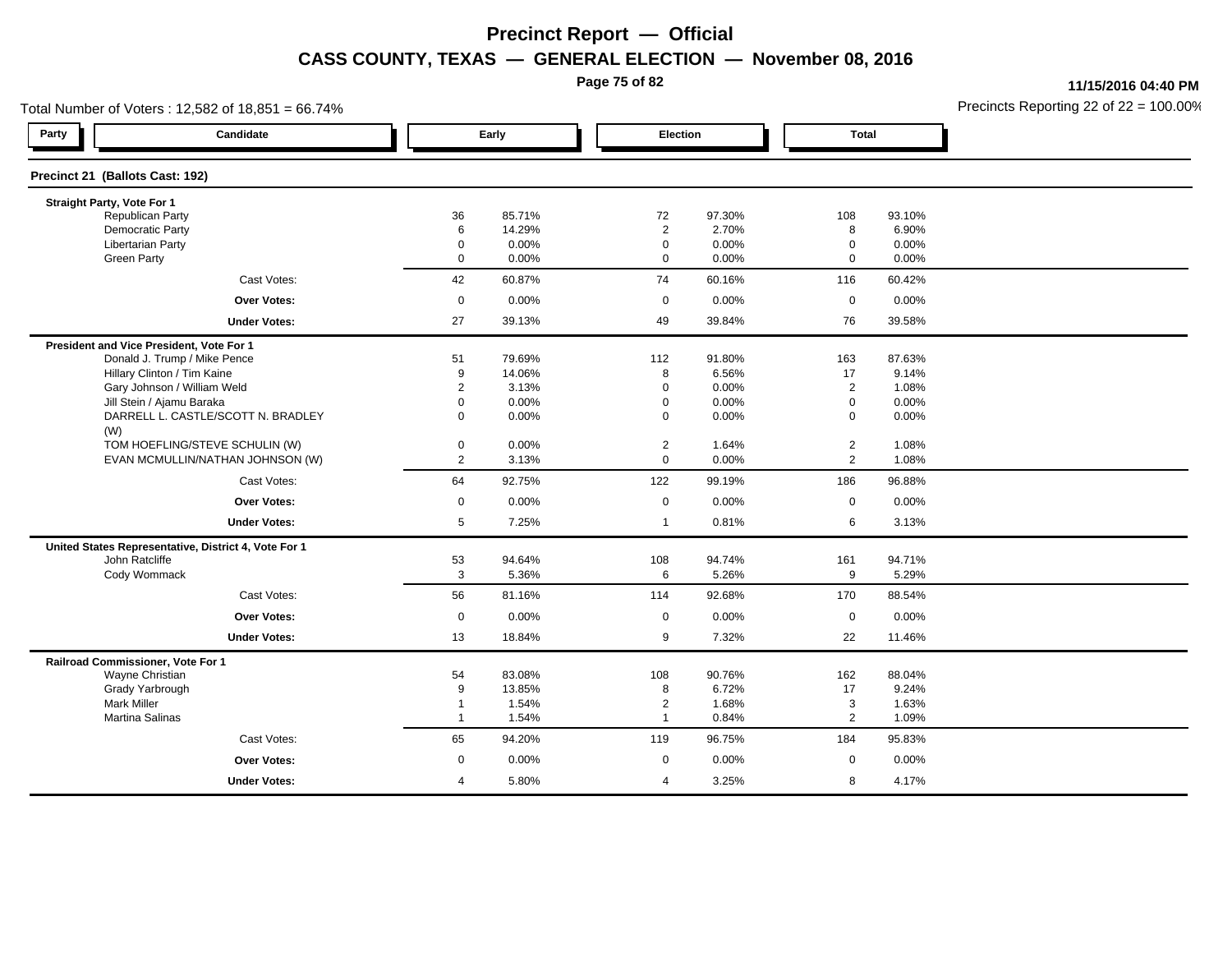**Page 76 of 82**

**11/15/2016 04:40 PM**

| Total Number of Voters: 12,582 of 18,851 = 66.74%         |                            |                  |                               |                 |                               | Precincts Reporting 22 of $22 = 100.00$ |  |
|-----------------------------------------------------------|----------------------------|------------------|-------------------------------|-----------------|-------------------------------|-----------------------------------------|--|
| Party<br>Candidate                                        |                            | Early            | Election                      |                 | <b>Total</b>                  |                                         |  |
| Precinct 21 (Ballots Cast: 192)                           |                            |                  |                               |                 |                               |                                         |  |
| Justice, Supreme Court, Place 3, Vote For 1               |                            |                  |                               |                 |                               |                                         |  |
| Debra Lehrmann<br>Mike Westergren                         | 54<br>12                   | 80.60%<br>17.91% | 108<br>8                      | 90.76%<br>6.72% | 162<br>20                     | 87.10%<br>10.75%                        |  |
| <b>Kathie Glass</b>                                       | $\overline{1}$             | 1.49%            | $\overline{2}$                | 1.68%           | 3                             | 1.61%                                   |  |
| Rodolfo Rivera Munoz                                      | $\mathbf 0$                | 0.00%            | $\overline{1}$                | 0.84%           | $\mathbf{1}$                  | 0.54%                                   |  |
| Cast Votes:                                               | 67                         | 97.10%           | 119                           | 96.75%          | 186                           | 96.88%                                  |  |
| <b>Over Votes:</b>                                        | $\mathsf{O}\xspace$        | 0.00%            | $\mathsf 0$                   | 0.00%           | $\mathsf 0$                   | 0.00%                                   |  |
| <b>Under Votes:</b>                                       | 2                          | 2.90%            | $\overline{4}$                | 3.25%           | 6                             | 3.13%                                   |  |
| Justice, Supreme Court, Place 5, Vote For 1               |                            |                  |                               |                 |                               |                                         |  |
| Paul Green                                                | 55                         | 84.62%           | 110                           | 91.67%          | 165                           | 89.19%                                  |  |
| Dori Contreras Garza                                      | 10                         | 15.38%           | 8                             | 6.67%           | 18                            | 9.73%                                   |  |
| Tom Oxford<br>Charles E. Waterbury                        | $\mathbf 0$<br>$\mathbf 0$ | 0.00%<br>0.00%   | $\overline{2}$<br>$\mathsf 0$ | 1.67%<br>0.00%  | $\overline{2}$<br>$\mathbf 0$ | 1.08%<br>0.00%                          |  |
| Cast Votes:                                               | 65                         | 94.20%           | 120                           | 97.56%          | 185                           | 96.35%                                  |  |
| Over Votes:                                               | $\mathbf 0$                | 0.00%            | $\mathbf 0$                   | 0.00%           | $\mathbf 0$                   | 0.00%                                   |  |
| <b>Under Votes:</b>                                       | $\overline{4}$             | 5.80%            | 3                             | 2.44%           | $\overline{7}$                | 3.65%                                   |  |
|                                                           |                            |                  |                               |                 |                               |                                         |  |
| Justice, Supreme Court, Place 9, Vote For 1<br>Eva Guzman | 52                         | 78.79%           | 109                           | 90.83%          | 161                           | 86.56%                                  |  |
| Savannah Robinson                                         | 11                         | 16.67%           | 8                             | 6.67%           | 19                            | 10.22%                                  |  |
| Don Fulton                                                | $\overline{2}$             | 3.03%            | $\overline{2}$                | 1.67%           | 4                             | 2.15%                                   |  |
| Jim Chisholm                                              | $\overline{1}$             | 1.52%            | $\overline{1}$                | 0.83%           | $\overline{2}$                | 1.08%                                   |  |
| Cast Votes:                                               | 66                         | 95.65%           | 120                           | 97.56%          | 186                           | 96.88%                                  |  |
| <b>Over Votes:</b>                                        | $\mathbf 0$                | 0.00%            | $\mathbf 0$                   | 0.00%           | $\mathbf 0$                   | 0.00%                                   |  |
| <b>Under Votes:</b>                                       | 3                          | 4.35%            | 3                             | 2.44%           | 6                             | 3.13%                                   |  |
| Judge, Court of Criminal Appeals, Place 2, Vote For 1     |                            |                  |                               |                 |                               |                                         |  |
| Mary Lou Keel                                             | 51                         | 78.46%           | 108                           | 90.00%          | 159                           | 85.95%                                  |  |
| Lawrence "Larry" Meyers<br>Mark Ash                       | 14<br>$\mathbf 0$          | 21.54%<br>0.00%  | 8<br>$\overline{4}$           | 6.67%<br>3.33%  | 22<br>$\overline{\mathbf{4}}$ | 11.89%<br>2.16%                         |  |
| Adam King Blackwell Reposa                                | $\mathbf 0$                | 0.00%            | $\mathbf 0$                   | 0.00%           | 0                             | 0.00%                                   |  |
| Cast Votes:                                               | 65                         | 94.20%           | 120                           | 97.56%          | 185                           | 96.35%                                  |  |
| Over Votes:                                               | $\mathbf 0$                | 0.00%            | $\mathbf 0$                   | 0.00%           | $\mathbf 0$                   | 0.00%                                   |  |
| <b>Under Votes:</b>                                       | $\overline{4}$             | 5.80%            | 3                             | 2.44%           | $\overline{7}$                | 3.65%                                   |  |
| Judge, Court of Criminal Appeals, Place 5, Vote For 1     |                            |                  |                               |                 |                               |                                         |  |
| Scott Walker                                              | 53                         | 80.30%           | 109                           | 90.83%          | 162                           | 87.10%                                  |  |
| Betsy Johnson                                             | 12                         | 18.18%           | 9                             | 7.50%           | 21                            | 11.29%                                  |  |
| William Bryan Strange, III                                | $\mathbf 0$                | 0.00%            | $\overline{2}$                | 1.67%           | $\overline{2}$                | 1.08%                                   |  |
| Judith Sanders-Castro                                     | $\overline{1}$             | 1.52%            | $\mathbf 0$                   | 0.00%           | $\mathbf{1}$                  | 0.54%                                   |  |
| Cast Votes:                                               | 66                         | 95.65%           | 120                           | 97.56%          | 186                           | 96.88%                                  |  |
| Over Votes:                                               | $\mathbf 0$                | 0.00%            | $\mathbf 0$                   | 0.00%           | $\mathbf 0$                   | 0.00%                                   |  |
| <b>Under Votes:</b>                                       | 3                          | 4.35%            | 3                             | 2.44%           | 6                             | 3.13%                                   |  |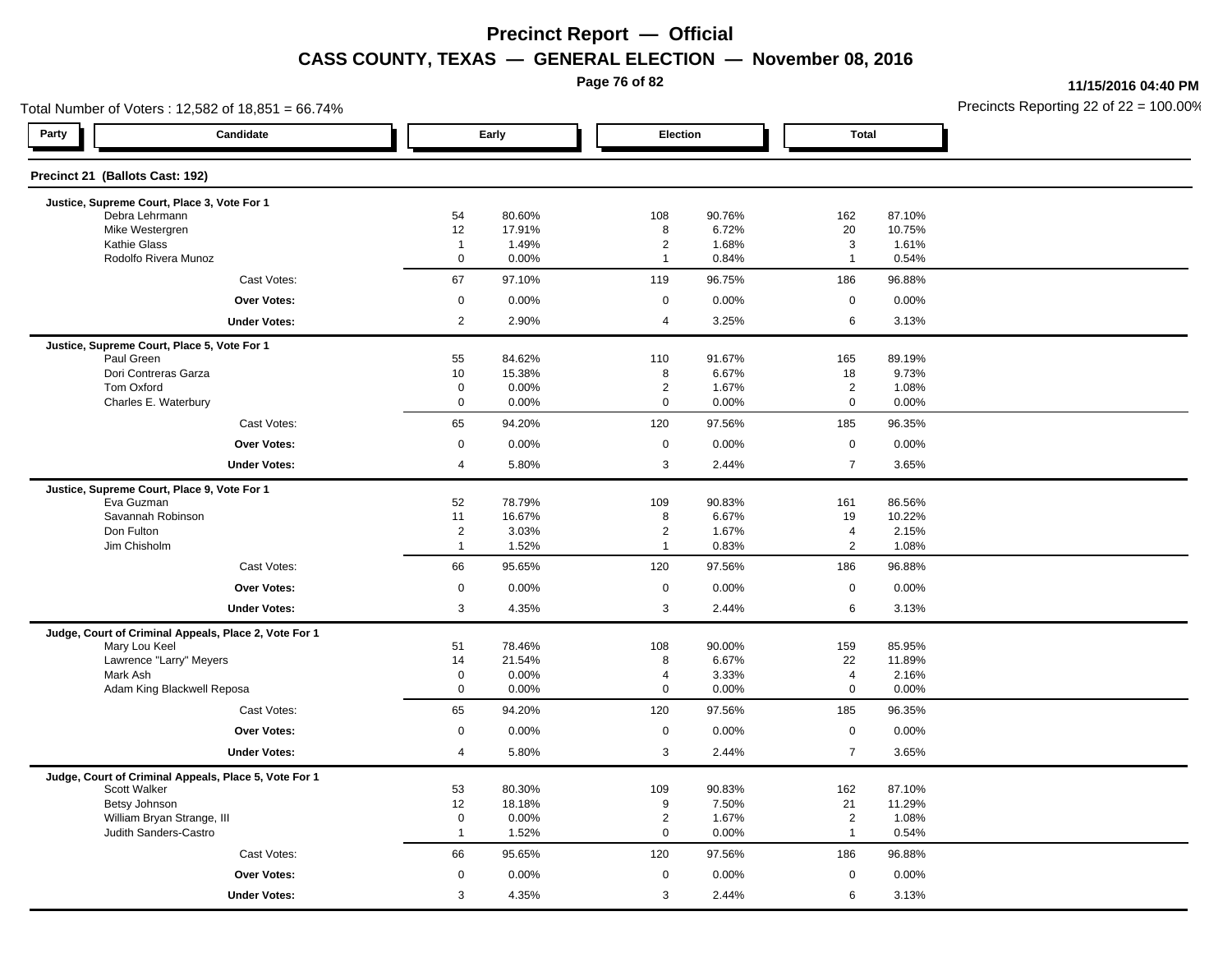**Page 77 of 82**

**11/15/2016 04:40 PM**

| Total Number of Voters: 12,582 of 18,851 = 66.74%                       |                                                          |                   |                  |  |                     |                 |                |                  | Precincts Reporting 22 of 22 = 100.00 |
|-------------------------------------------------------------------------|----------------------------------------------------------|-------------------|------------------|--|---------------------|-----------------|----------------|------------------|---------------------------------------|
| Party                                                                   | Candidate                                                |                   | Early            |  | Election            |                 | <b>Total</b>   |                  |                                       |
| Precinct 21 (Ballots Cast: 192)                                         |                                                          |                   |                  |  |                     |                 |                |                  |                                       |
|                                                                         | Judge, Court of Criminal Appeals, Place 6, Vote For 1    |                   |                  |  |                     |                 |                |                  |                                       |
| Michael E. Keasler<br><b>Robert Burns</b>                               |                                                          | 52<br>12          | 81.25%<br>18.75% |  | 111<br>8            | 91.74%<br>6.61% | 163<br>20      | 88.11%<br>10.81% |                                       |
| Mark W. Bennett                                                         |                                                          | $\mathsf 0$       | 0.00%            |  | $\overline{2}$      | 1.65%           | $\overline{2}$ | 1.08%            |                                       |
|                                                                         | Cast Votes:                                              | 64                | 92.75%           |  | 121                 | 98.37%          | 185            | 96.35%           |                                       |
|                                                                         | Over Votes:                                              | $\mathsf 0$       | 0.00%            |  | $\mathsf 0$         | 0.00%           | $\mathbf 0$    | 0.00%            |                                       |
|                                                                         | <b>Under Votes:</b>                                      | $5\phantom{.0}$   | 7.25%            |  | $\overline{2}$      | 1.63%           | $\overline{7}$ | 3.65%            |                                       |
|                                                                         | Member, State Board of Education, District 9, Vote For 1 |                   |                  |  |                     |                 |                |                  |                                       |
| Keven M. Ellis                                                          |                                                          | 54                | 83.08%           |  | 109                 | 90.83%          | 163            | 88.11%           |                                       |
| Amanda M. Rudolph<br>Anastasia Wilford                                  |                                                          | 11<br>$\mathbf 0$ | 16.92%<br>0.00%  |  | 9<br>$\overline{2}$ | 7.50%<br>1.67%  | 20<br>2        | 10.81%<br>1.08%  |                                       |
|                                                                         | Cast Votes:                                              | 65                | 94.20%           |  | 120                 | 97.56%          | 185            | 96.35%           |                                       |
|                                                                         | Over Votes:                                              | $\mathbf 0$       | 0.00%            |  | $\mathbf 0$         | 0.00%           | $\mathbf 0$    | 0.00%            |                                       |
|                                                                         | <b>Under Votes:</b>                                      | 4                 | 5.80%            |  | 3                   | 2.44%           | $\overline{7}$ | 3.65%            |                                       |
| State Senator, District 1, Vote For 1                                   |                                                          |                   |                  |  |                     |                 |                |                  |                                       |
| Bryan Hughes                                                            |                                                          | 56                | 100.00%          |  | 110                 | 100.00%         | 166            | 100.00%          |                                       |
|                                                                         | Cast Votes:                                              | 56                | 81.16%           |  | 110                 | 89.43%          | 166            | 86.46%           |                                       |
|                                                                         | Over Votes:                                              | $\mathsf 0$       | 0.00%            |  | $\mathbf 0$         | 0.00%           | $\mathbf 0$    | 0.00%            |                                       |
|                                                                         | <b>Under Votes:</b>                                      | 13                | 18.84%           |  | 13                  | 10.57%          | 26             | 13.54%           |                                       |
| State Representative, District 9, Vote For 1<br><b>Chris Paddie</b>     |                                                          | 56                | 100.00%          |  | 109                 | 100.00%         | 165            | 100.00%          |                                       |
|                                                                         | Cast Votes:                                              | 56                | 81.16%           |  | 109                 | 88.62%          | 165            | 85.94%           |                                       |
|                                                                         | Over Votes:                                              | $\mathsf 0$       | 0.00%            |  | $\mathbf 0$         | 0.00%           | $\mathbf 0$    | 0.00%            |                                       |
|                                                                         | <b>Under Votes:</b>                                      | 13                | 18.84%           |  | 14                  | 11.38%          | 27             | 14.06%           |                                       |
|                                                                         | Chief Justice, 6th Court of Appeals District, Vote For 1 |                   |                  |  |                     |                 |                |                  |                                       |
| <b>Josh Morriss</b>                                                     |                                                          | 56                | 100.00%          |  | 110                 | 100.00%         | 166            | 100.00%          |                                       |
|                                                                         | Cast Votes:                                              | 56                | 81.16%           |  | 110                 | 89.43%          | 166            | 86.46%           |                                       |
|                                                                         | Over Votes:                                              | $\mathsf 0$       | 0.00%            |  | $\mathsf 0$         | 0.00%           | $\mathbf 0$    | 0.00%            |                                       |
|                                                                         | <b>Under Votes:</b>                                      | 13                | 18.84%           |  | 13                  | 10.57%          | 26             | 13.54%           |                                       |
| District Judge, 5th Judicial District, Vote For 1<br><b>Bill Miller</b> |                                                          | 56                | 100.00%          |  | 109                 | 100.00%         | 165            | 100.00%          |                                       |
|                                                                         | Cast Votes:                                              | 56                | 81.16%           |  | 109                 | 88.62%          | 165            | 85.94%           |                                       |
|                                                                         | <b>Over Votes:</b>                                       | $\mathbf 0$       | 0.00%            |  | $\mathbf 0$         | 0.00%           | $\mathbf 0$    | 0.00%            |                                       |
|                                                                         | <b>Under Votes:</b>                                      | 13                | 18.84%           |  | 14                  | 11.38%          | 27             | 14.06%           |                                       |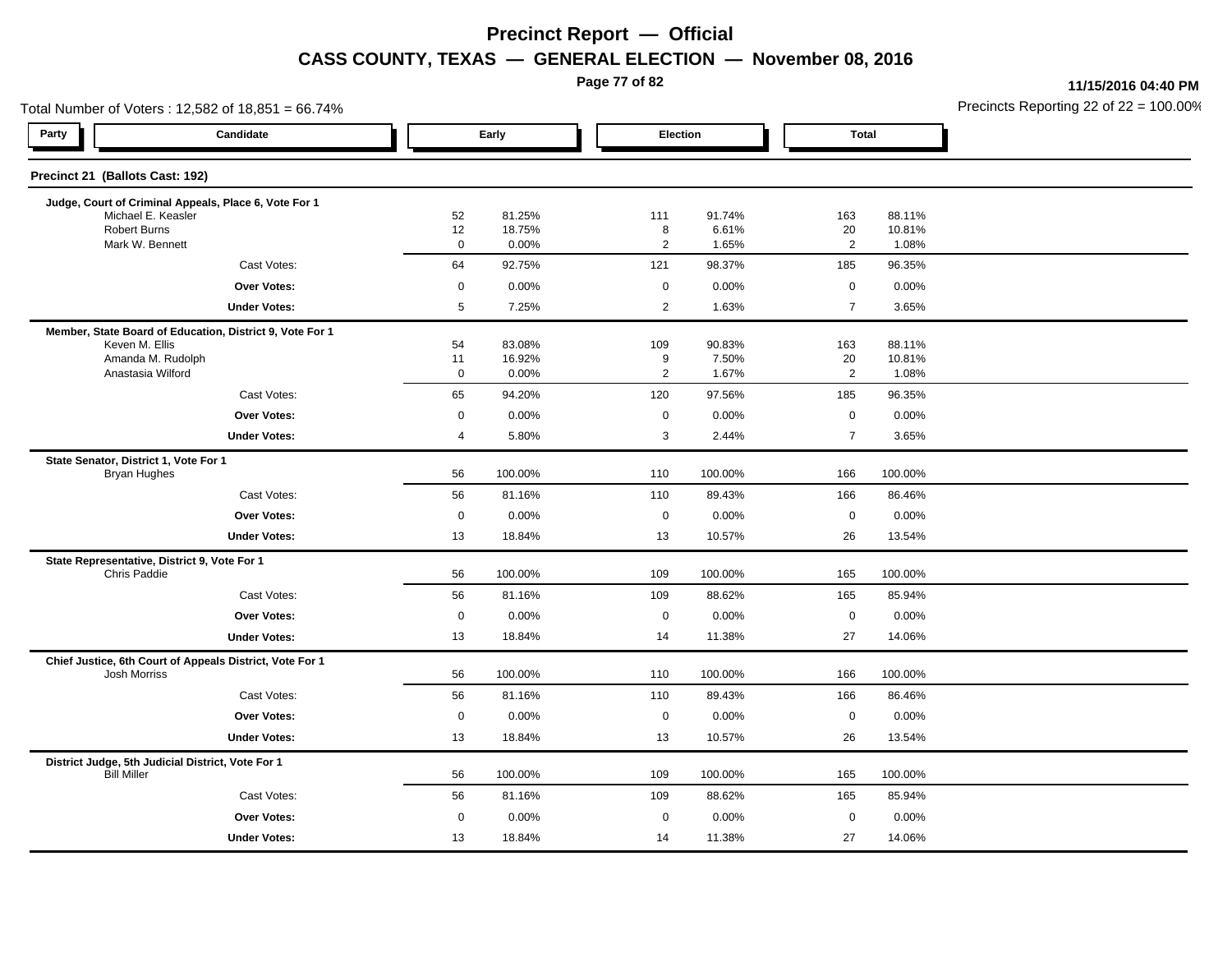**Page 78 of 82**

**11/15/2016 04:40 PM**

|                                                   | Total Number of Voters: $12,582$ of $18,851 = 66.74\%$   |       |                 | Precincts Reporting 22 of 22 = 100.00 |                  |              |                  |  |
|---------------------------------------------------|----------------------------------------------------------|-------|-----------------|---------------------------------------|------------------|--------------|------------------|--|
| Party                                             | Candidate                                                | Early |                 |                                       | Election         | <b>Total</b> |                  |  |
| Precinct 21 (Ballots Cast: 192)                   |                                                          |       |                 |                                       |                  |              |                  |  |
| Sheriff, Vote For 1<br>Larry Rowe                 |                                                          | 56    | 100.00%         | 113                                   | 100.00%          | 169          | 100.00%          |  |
|                                                   | Cast Votes:                                              | 56    | 81.16%          | 113                                   | 91.87%           | 169          | 88.02%           |  |
|                                                   | <b>Over Votes:</b>                                       | 0     | 0.00%           | $\mathbf 0$                           | 0.00%            | $\mathbf 0$  | 0.00%            |  |
|                                                   | <b>Under Votes:</b>                                      | 13    | 18.84%          | 10                                    | 8.13%            | 23           | 11.98%           |  |
| Tax Assessor-Collector, Vote For 1<br>Angie Young |                                                          | 57    | 100.00%         | 111                                   | 100.00%          | 168          | 100.00%          |  |
|                                                   | Cast Votes:                                              | 57    | 82.61%          | 111                                   | 90.24%           | 168          | 87.50%           |  |
|                                                   | Over Votes:                                              | 0     | 0.00%           | 0                                     | 0.00%            | 0            | 0.00%            |  |
|                                                   | <b>Under Votes:</b>                                      | 12    | 17.39%          | 12                                    | 9.76%            | 24           | 12.50%           |  |
| Don Rich                                          | Constable, Precinct No. 4, Vote For 1                    | 56    | 100.00%         | 112                                   | 100.00%          | 168          | 100.00%          |  |
|                                                   | Cast Votes:                                              | 56    | 81.16%          | 112                                   | 91.06%           | 168          | 87.50%           |  |
|                                                   | Over Votes:                                              | 0     | 0.00%           | $\mathbf 0$                           | 0.00%            | 0            | 0.00%            |  |
|                                                   | <b>Under Votes:</b>                                      | 13    | 18.84%          | 11                                    | 8.94%            | 24           | 12.50%           |  |
| <b>FOR</b>                                        | TEXARKANA COLLEGE DISTRICT, Vote For 1<br><b>AGAINST</b> |       | 7.69%<br>92.31% | 19<br>99                              | 16.10%<br>83.90% | 24<br>159    | 13.11%<br>86.89% |  |
|                                                   | Cast Votes:                                              | 65    | 94.20%          | 118                                   | 95.93%           | 183          | 95.31%           |  |
|                                                   | <b>Over Votes:</b>                                       | 0     | 0.00%           | $\mathbf 0$                           | 0.00%            | $\mathbf 0$  | 0.00%            |  |
|                                                   | <b>Under Votes:</b>                                      | 4     | 5.80%           | 5                                     | 4.07%            | 9            | 4.69%            |  |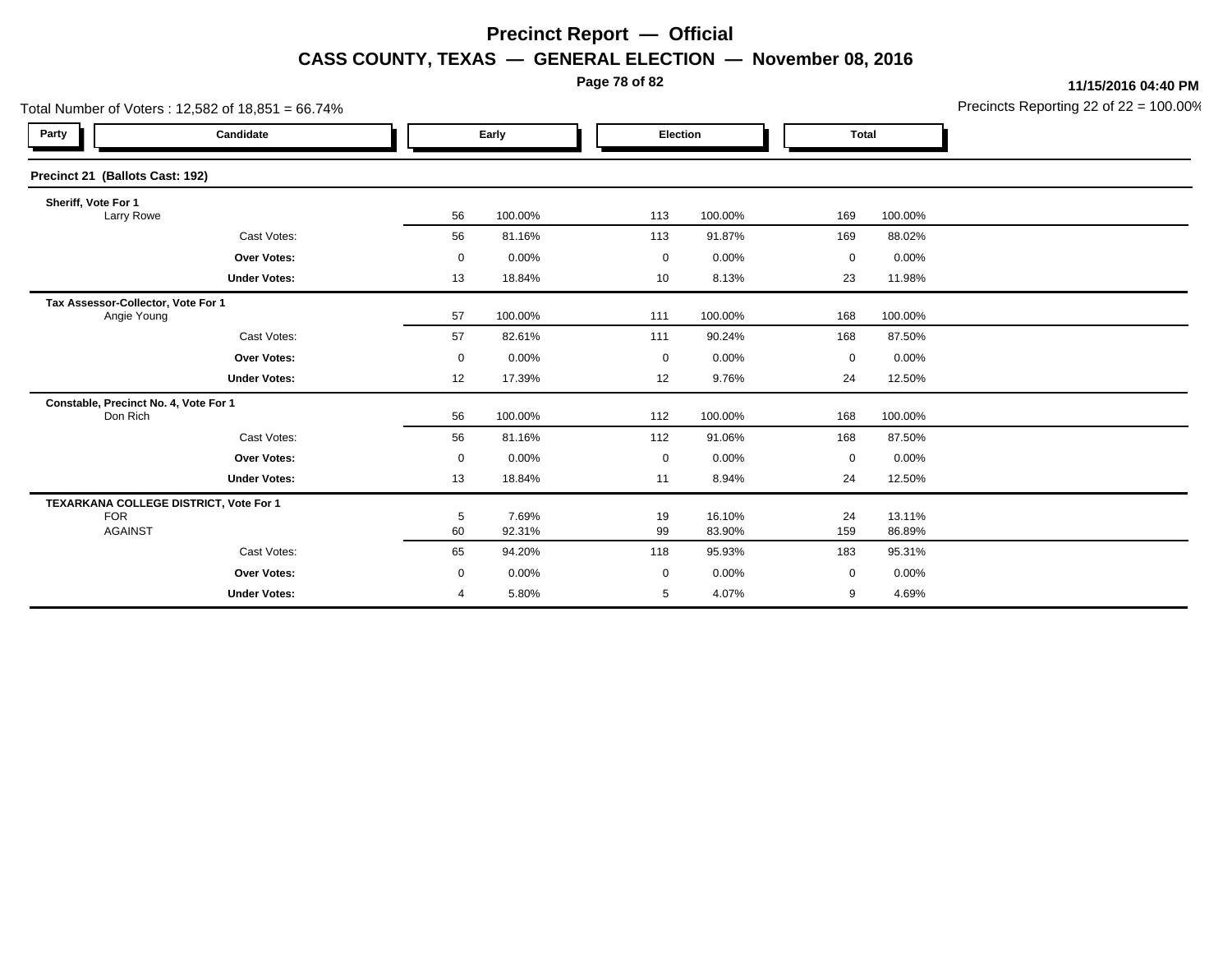**Page 79 of 82**

**11/15/2016 04:40 PM**

| Total Number of Voters: 12,582 of 18,851 = 66.74% |                                                      | Precincts Reporting 22 of 22 = 100.00 |                |              |                |                            |                |  |
|---------------------------------------------------|------------------------------------------------------|---------------------------------------|----------------|--------------|----------------|----------------------------|----------------|--|
| Party                                             | Candidate                                            | Early                                 |                | Election     |                | <b>Total</b>               |                |  |
| Precinct 1 LIMITED (Ballots Cast: 24)             |                                                      |                                       |                |              |                |                            |                |  |
| Straight Party, Vote For 1                        |                                                      |                                       |                |              |                |                            |                |  |
| <b>Republican Party</b>                           |                                                      | 9                                     | 81.82%         | 0            | 0.00%          | 9                          | 81.82%         |  |
| Democratic Party                                  |                                                      | $\overline{2}$                        | 18.18%         | $\Omega$     | 0.00%          | $\overline{2}$<br>$\Omega$ | 18.18%         |  |
| <b>Libertarian Party</b><br><b>Green Party</b>    |                                                      | $\Omega$<br>0                         | 0.00%<br>0.00% | 0<br>0       | 0.00%<br>0.00% | $\Omega$                   | 0.00%<br>0.00% |  |
|                                                   | Cast Votes:                                          | 11                                    | 45.83%         | 0            | 0.00%          | 11                         | 45.83%         |  |
|                                                   | <b>Over Votes:</b>                                   | $\mathbf 0$                           | 0.00%          | 0            | 0.00%          | $\mathbf 0$                | 0.00%          |  |
|                                                   |                                                      |                                       |                |              |                |                            |                |  |
|                                                   | <b>Under Votes:</b>                                  | 13                                    | 54.17%         | 0            | 0.00%          | 13                         | 54.17%         |  |
| President and Vice President, Vote For 1          |                                                      |                                       |                |              |                |                            |                |  |
|                                                   | Donald J. Trump / Mike Pence                         | 21                                    | 87.50%         | 0            | 0.00%          | 21                         | 87.50%         |  |
| Hillary Clinton / Tim Kaine                       |                                                      | $\overline{2}$                        | 8.33%          | $\Omega$     | 0.00%          | $\overline{2}$             | 8.33%          |  |
|                                                   | Gary Johnson / William Weld                          |                                       | 4.17%          | $\Omega$     | 0.00%          | $\overline{1}$             | 4.17%          |  |
| Jill Stein / Ajamu Baraka                         |                                                      | $\Omega$                              | 0.00%          | $\Omega$     | 0.00%          | $\mathbf 0$                | 0.00%          |  |
| (W)                                               | DARRELL L. CASTLE/SCOTT N. BRADLEY                   | 0                                     | 0.00%          | 0            | 0.00%          | $\Omega$                   | 0.00%          |  |
|                                                   | TOM HOEFLING/STEVE SCHULIN (W)                       | 0                                     | 0.00%          | 0            | 0.00%          | 0                          | 0.00%          |  |
|                                                   | EVAN MCMULLIN/NATHAN JOHNSON (W)                     | 0                                     | 0.00%          | 0            | 0.00%          | $\Omega$                   | 0.00%          |  |
|                                                   | Cast Votes:                                          | 24                                    | 100.00%        | 0            | 0.00%          | 24                         | 100.00%        |  |
|                                                   | <b>Over Votes:</b>                                   | $\mathbf 0$                           | 0.00%          | 0            | 0.00%          | $\mathbf 0$                | 0.00%          |  |
|                                                   | <b>Under Votes:</b>                                  | $\mathbf 0$                           | 0.00%          | $\mathbf{0}$ | 0.00%          | $\mathbf 0$                | 0.00%          |  |
|                                                   | United States Representative, District 4, Vote For 1 |                                       |                |              |                |                            |                |  |
| John Ratcliffe                                    |                                                      | 20                                    | 95.24%         | 0            | 0.00%          | 20                         | 95.24%         |  |
| Cody Wommack                                      |                                                      | $\mathbf{1}$                          | 4.76%          | 0            | 0.00%          | $\mathbf{1}$               | 4.76%          |  |
|                                                   | Cast Votes:                                          | 21                                    | 87.50%         | 0            | 0.00%          | 21                         | 87.50%         |  |
|                                                   | <b>Over Votes:</b>                                   | $\mathbf 0$                           | 0.00%          | 0            | 0.00%          | $\mathbf 0$                | 0.00%          |  |
|                                                   | <b>Under Votes:</b>                                  | 3                                     | 12.50%         | $\mathbf 0$  | 0.00%          | 3                          | 12.50%         |  |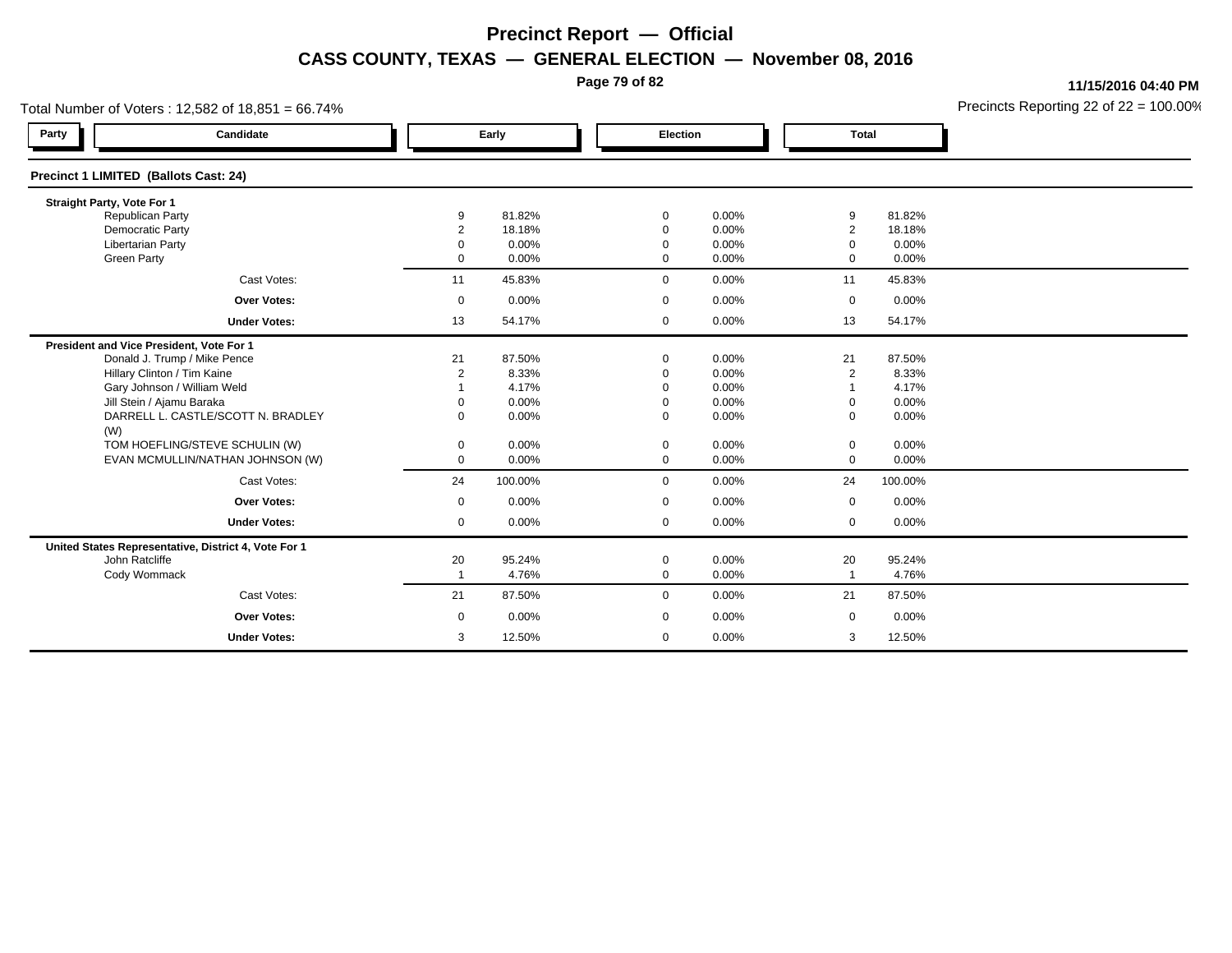**Page 80 of 82**

**11/15/2016 04:40 PM**

|                                      | Precincts Reporting 22 of $22 = 100.00$<br>Total Number of Voters: 12,582 of 18,851 = 66.74% |               |                |                 |                |                            |                |  |  |  |
|--------------------------------------|----------------------------------------------------------------------------------------------|---------------|----------------|-----------------|----------------|----------------------------|----------------|--|--|--|
| Party                                | Candidate                                                                                    | Early         |                | <b>Election</b> |                | <b>Total</b>               |                |  |  |  |
| Precinct 2 LIMITED (Ballots Cast: 6) |                                                                                              |               |                |                 |                |                            |                |  |  |  |
| Straight Party, Vote For 1           |                                                                                              |               |                |                 |                |                            |                |  |  |  |
|                                      | Republican Party                                                                             |               | 100.00%        | 0               | 0.00%          |                            | 100.00%        |  |  |  |
|                                      | Democratic Party<br><b>Libertarian Party</b>                                                 | C<br>$\Omega$ | 0.00%<br>0.00% | 0<br>0          | 0.00%<br>0.00% | $\mathbf 0$<br>$\mathbf 0$ | 0.00%<br>0.00% |  |  |  |
| <b>Green Party</b>                   |                                                                                              | $\mathbf 0$   | 0.00%          | 0               | 0.00%          | $\mathbf 0$                | 0.00%          |  |  |  |
|                                      | Cast Votes:                                                                                  | $\mathbf 1$   | 16.67%         | 0               | 0.00%          | $\mathbf 1$                | 16.67%         |  |  |  |
|                                      | Over Votes:                                                                                  | 0             | 0.00%          | 0               | 0.00%          | 0                          | 0.00%          |  |  |  |
|                                      | <b>Under Votes:</b>                                                                          | 5             | 83.33%         | $\mathbf 0$     | 0.00%          | 5                          | 83.33%         |  |  |  |
|                                      | President and Vice President, Vote For 1                                                     |               |                |                 |                |                            |                |  |  |  |
|                                      | Donald J. Trump / Mike Pence                                                                 | 6             | 100.00%        | 0               | 0.00%          | 6                          | 100.00%        |  |  |  |
|                                      | Hillary Clinton / Tim Kaine                                                                  | O             | 0.00%          |                 | 0.00%          | $\mathbf 0$                | 0.00%          |  |  |  |
|                                      | Gary Johnson / William Weld                                                                  | O             | 0.00%          |                 | 0.00%          | $\mathbf 0$                | 0.00%          |  |  |  |
|                                      | Jill Stein / Ajamu Baraka                                                                    | $\Omega$      | 0.00%          | 0               | 0.00%          | $\mathbf 0$                | 0.00%          |  |  |  |
| (W)                                  | DARRELL L. CASTLE/SCOTT N. BRADLEY                                                           | $\Omega$      | 0.00%          | $\Omega$        | 0.00%          | $\mathbf 0$                | 0.00%          |  |  |  |
|                                      | TOM HOEFLING/STEVE SCHULIN (W)                                                               | 0             | 0.00%          | 0               | 0.00%          | 0                          | 0.00%          |  |  |  |
|                                      | EVAN MCMULLIN/NATHAN JOHNSON (W)                                                             | 0             | 0.00%          | 0               | 0.00%          | $\mathbf 0$                | 0.00%          |  |  |  |
|                                      | Cast Votes:                                                                                  | 6             | 100.00%        | $\mathbf{0}$    | 0.00%          | 6                          | 100.00%        |  |  |  |
|                                      | <b>Over Votes:</b>                                                                           | 0             | 0.00%          | 0               | 0.00%          | $\mathbf 0$                | 0.00%          |  |  |  |
|                                      | <b>Under Votes:</b>                                                                          | $\mathbf 0$   | 0.00%          | 0               | 0.00%          | 0                          | 0.00%          |  |  |  |
|                                      | United States Representative, District 4, Vote For 1                                         |               |                |                 |                |                            |                |  |  |  |
|                                      | John Ratcliffe                                                                               | 6             | 100.00%        | 0               | 0.00%          | 6                          | 100.00%        |  |  |  |
|                                      | Cody Wommack                                                                                 | $\mathbf 0$   | 0.00%          | 0               | 0.00%          | $\mathbf 0$                | 0.00%          |  |  |  |
|                                      | Cast Votes:                                                                                  | 6             | 100.00%        | 0               | 0.00%          | 6                          | 100.00%        |  |  |  |
|                                      | Over Votes:                                                                                  | 0             | 0.00%          | 0               | 0.00%          | 0                          | 0.00%          |  |  |  |
|                                      | <b>Under Votes:</b>                                                                          | $\mathbf 0$   | 0.00%          | 0               | 0.00%          | $\mathbf 0$                | 0.00%          |  |  |  |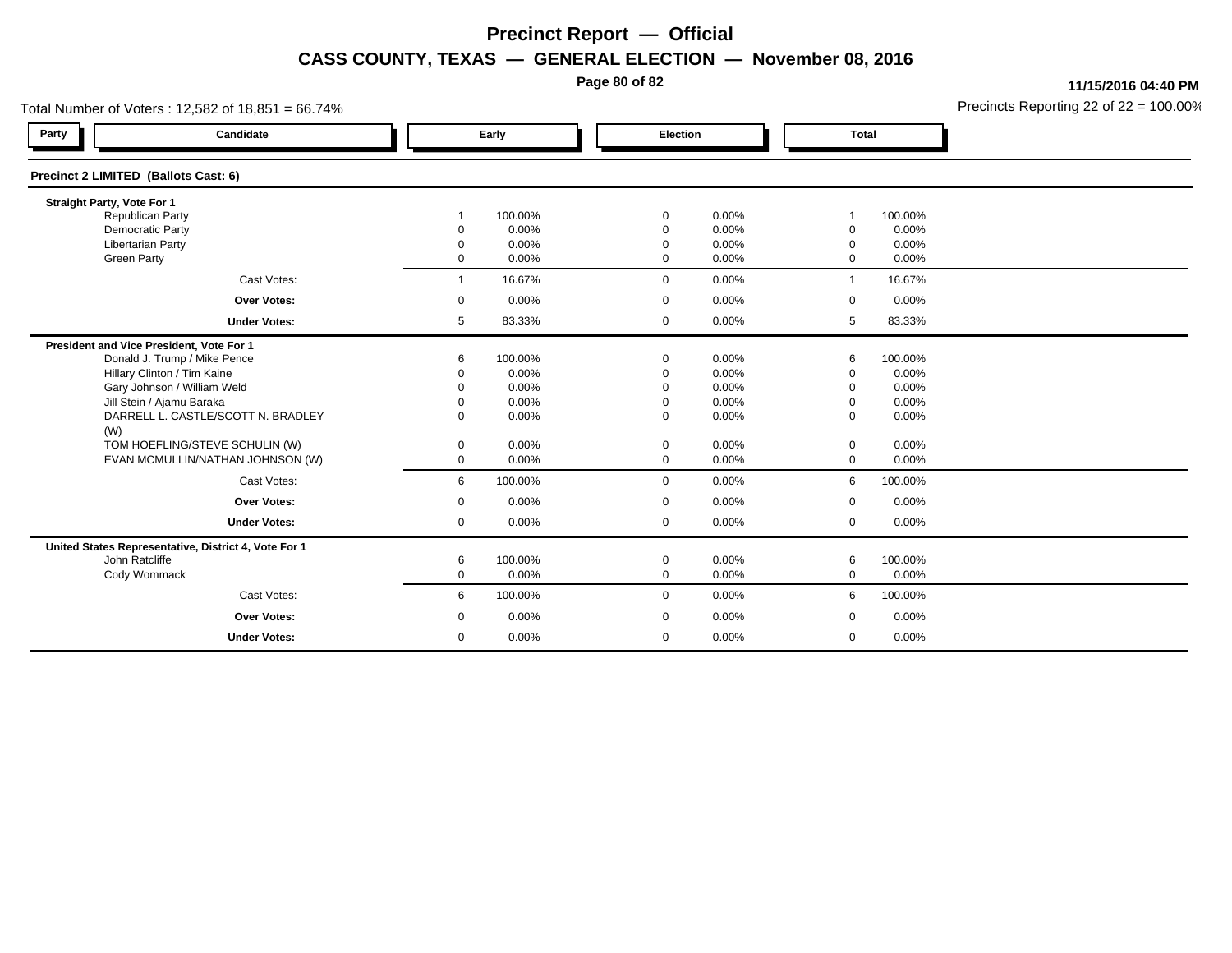**Page 81 of 82**

**11/15/2016 04:40 PM**

| Total Number of Voters: 12,582 of 18,851 = 66.74%    |                      |                |                      |                |                  | Precincts Reporting 22 of $22 = 100.00$ <sup>o</sup> |  |
|------------------------------------------------------|----------------------|----------------|----------------------|----------------|------------------|------------------------------------------------------|--|
| Party<br>Candidate                                   | Early                |                | Election             |                | <b>Total</b>     |                                                      |  |
| Precinct 3 LIMITED (Ballots Cast: 0)                 |                      |                |                      |                |                  |                                                      |  |
| Straight Party, Vote For 1                           |                      |                |                      |                |                  |                                                      |  |
| <b>Republican Party</b>                              | 0                    | 0.00%          | 0                    | 0.00%          | $\mathbf 0$      | 0.00%                                                |  |
| Democratic Party<br><b>Libertarian Party</b>         | $\Omega$<br>$\Omega$ | 0.00%<br>0.00% | $\Omega$<br>$\Omega$ | 0.00%<br>0.00% | $\mathbf 0$<br>0 | 0.00%<br>0.00%                                       |  |
| <b>Green Party</b>                                   | 0                    | 0.00%          | $\mathbf 0$          | 0.00%          | $\mathbf 0$      | 0.00%                                                |  |
|                                                      |                      |                |                      |                |                  |                                                      |  |
| Cast Votes:                                          | $\mathbf 0$          | 0.00%          | $\mathbf 0$          | 0.00%          | $\mathbf 0$      | 0.00%                                                |  |
| <b>Over Votes:</b>                                   | 0                    | 0.00%          | 0                    | 0.00%          | 0                | 0.00%                                                |  |
| <b>Under Votes:</b>                                  | $\mathbf 0$          | $0.00\%$       | $\mathbf 0$          | $0.00\%$       | $\mathbf 0$      | $0.00\%$                                             |  |
| President and Vice President, Vote For 1             |                      |                |                      |                |                  |                                                      |  |
| Donald J. Trump / Mike Pence                         | $\Omega$             | 0.00%          | $\Omega$             | 0.00%          | 0                | 0.00%                                                |  |
| Hillary Clinton / Tim Kaine                          |                      | 0.00%          | $\Omega$             | 0.00%          | 0                | 0.00%                                                |  |
| Gary Johnson / William Weld                          | $\Omega$             | 0.00%          | $\Omega$             | 0.00%          | 0                | 0.00%                                                |  |
| Jill Stein / Ajamu Baraka                            | $\Omega$             | 0.00%          | $\Omega$             | 0.00%          | 0                | 0.00%                                                |  |
| DARRELL L. CASTLE/SCOTT N. BRADLEY<br>(W)            | $\Omega$             | 0.00%          | $\Omega$             | 0.00%          | 0                | 0.00%                                                |  |
| TOM HOEFLING/STEVE SCHULIN (W)                       | 0                    | 0.00%          | 0                    | 0.00%          | 0                | 0.00%                                                |  |
| EVAN MCMULLIN/NATHAN JOHNSON (W)                     | 0                    | 0.00%          | $\mathbf 0$          | 0.00%          | $\mathbf 0$      | 0.00%                                                |  |
| Cast Votes:                                          | $\mathbf 0$          | 0.00%          | $\mathbf 0$          | 0.00%          | $\mathbf 0$      | 0.00%                                                |  |
| <b>Over Votes:</b>                                   | $\mathbf 0$          | 0.00%          | $\mathbf 0$          | 0.00%          | $\mathbf 0$      | 0.00%                                                |  |
| <b>Under Votes:</b>                                  | 0                    | 0.00%          | $\mathbf 0$          | 0.00%          | $\mathbf 0$      | 0.00%                                                |  |
| United States Representative, District 4, Vote For 1 |                      |                |                      |                |                  |                                                      |  |
| John Ratcliffe                                       | $\mathbf 0$          | 0.00%          | $\mathbf 0$          | 0.00%          | 0                | $0.00\%$                                             |  |
| Cody Wommack                                         | $\mathbf 0$          | 0.00%          | $\mathbf 0$          | 0.00%          | $\mathbf 0$      | 0.00%                                                |  |
| Cast Votes:                                          | $\mathbf 0$          | $0.00\%$       | $\mathbf 0$          | 0.00%          | $\mathbf 0$      | $0.00\%$                                             |  |
| <b>Over Votes:</b>                                   | 0                    | 0.00%          | 0                    | 0.00%          | 0                | 0.00%                                                |  |
| <b>Under Votes:</b>                                  | $\mathbf 0$          | 0.00%          | 0                    | 0.00%          | 0                | 0.00%                                                |  |